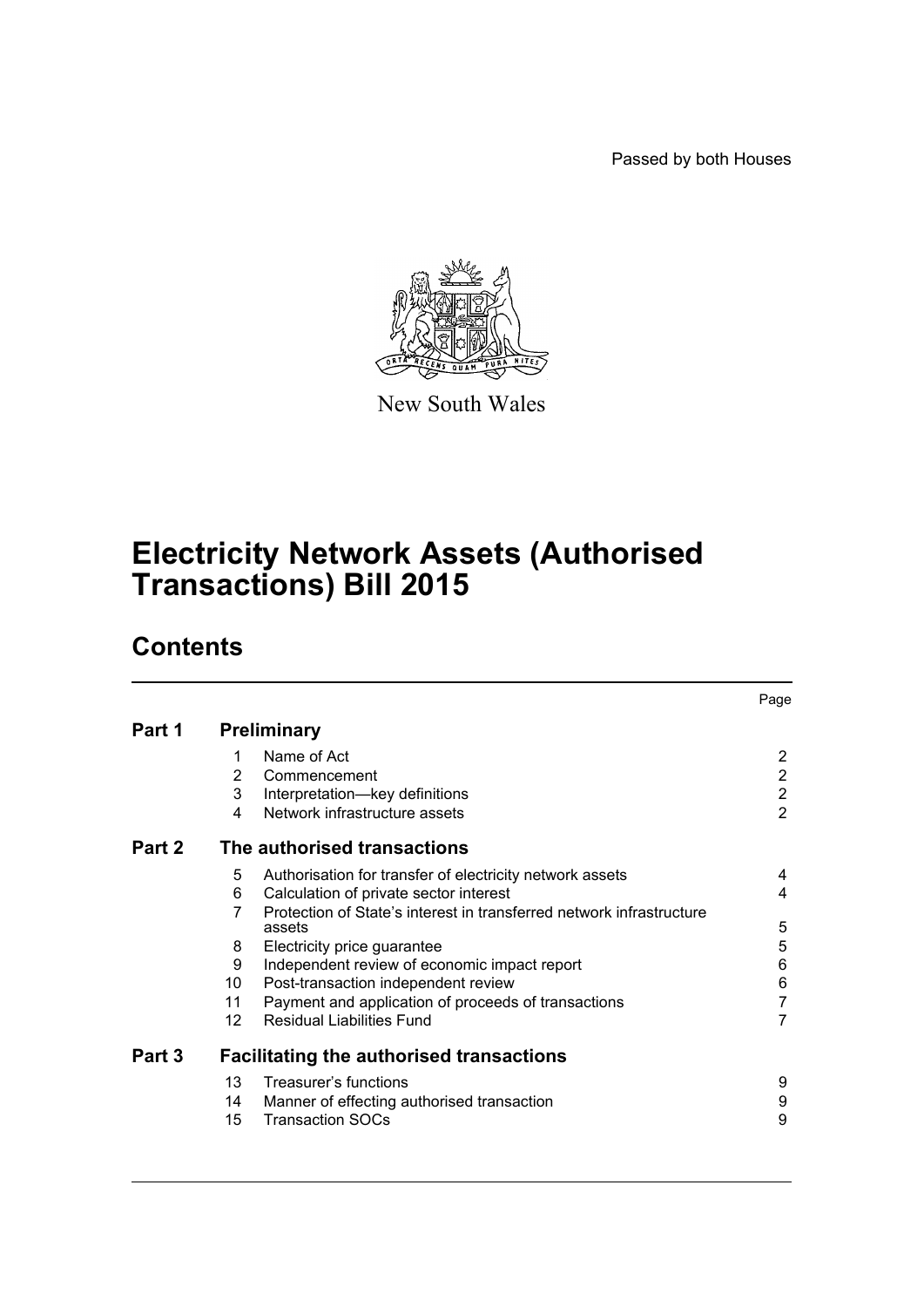|        |                                                                  |                                                                                                                                                                                                                                                                                                                                   | Page                                                                                 |  |  |
|--------|------------------------------------------------------------------|-----------------------------------------------------------------------------------------------------------------------------------------------------------------------------------------------------------------------------------------------------------------------------------------------------------------------------------|--------------------------------------------------------------------------------------|--|--|
|        | 16<br>17<br>18                                                   | <b>Transaction companies</b><br>Functions of electricity network SOCs and transaction entities<br>Direction and control of electricity network SOCs and transaction                                                                                                                                                               | 10<br>10                                                                             |  |  |
|        |                                                                  | entities                                                                                                                                                                                                                                                                                                                          | 11                                                                                   |  |  |
| Part 4 | Arrangements for transfer of staff                               |                                                                                                                                                                                                                                                                                                                                   |                                                                                      |  |  |
|        | 19<br>20<br>21<br>22<br>23<br>24                                 | Interpretation<br>Transfers within public sector<br>Transfers to private sector employment<br>Arrangements for transferred employees<br>Operation of other laws and entitlements<br>Operation of Commonwealth law                                                                                                                 | 12 <sup>°</sup><br>12 <sup>°</sup><br>12 <sup>°</sup><br>12 <sup>°</sup><br>13<br>13 |  |  |
| Part 5 | Arrangements for transfer of assets and functions                |                                                                                                                                                                                                                                                                                                                                   |                                                                                      |  |  |
|        | 25<br>26<br>27<br>28<br>29                                       | Vesting orders<br>Severance of fixtures<br>Grant of relevant authorisations<br>Acquisition of land<br>Adjustment of electricity network SOC objectives and functions                                                                                                                                                              | 14<br>14<br>14<br>15<br>16                                                           |  |  |
| Part 6 | Operation of transacted distribution and transmission<br>systems |                                                                                                                                                                                                                                                                                                                                   |                                                                                      |  |  |
|        | 30<br>31<br>32<br>33<br>34<br>35                                 | Terminology for transacted systems<br><b>Rights of lessor</b><br>Functions of authorised network operators<br>Liability of authorised network operators<br>Authorised network operators as public bodies<br>Modification of ES Act provisions conferring functions on network<br>operators                                        | 17<br>17<br>18<br>18<br>18<br>19                                                     |  |  |
|        | 36<br>37<br>38<br>39<br>40<br>41<br>42                           | Land acquisition functions<br>Protection of electricity works<br>Licensing<br>Boundaries of distribution districts<br>Land tax<br>Planning laws<br>Coastal protection                                                                                                                                                             | 19<br>20<br>20<br>20<br>20<br>20<br>21                                               |  |  |
| Part 7 | <b>Operation of other laws</b>                                   |                                                                                                                                                                                                                                                                                                                                   |                                                                                      |  |  |
|        | 43<br>44<br>45<br>46<br>47<br>48<br>49<br>50                     | State taxes<br>General relationship of Act with other State legislation<br>Public Authorities (Financial Arrangements) Act<br>Release of information by Auditor-General<br>Conveyancing Act<br>Protection against breach of contractual and other obligations<br>Compensation not payable<br>Leases of electricity network assets | 22<br>22<br>23<br>23<br>23<br>23<br>24<br>24                                         |  |  |
| Part 8 | <b>Miscellaneous</b>                                             |                                                                                                                                                                                                                                                                                                                                   |                                                                                      |  |  |
|        | 51                                                               | Functions of Electricity Assets Ministerial Holding Corporation                                                                                                                                                                                                                                                                   | 26                                                                                   |  |  |
|        |                                                                  |                                                                                                                                                                                                                                                                                                                                   |                                                                                      |  |  |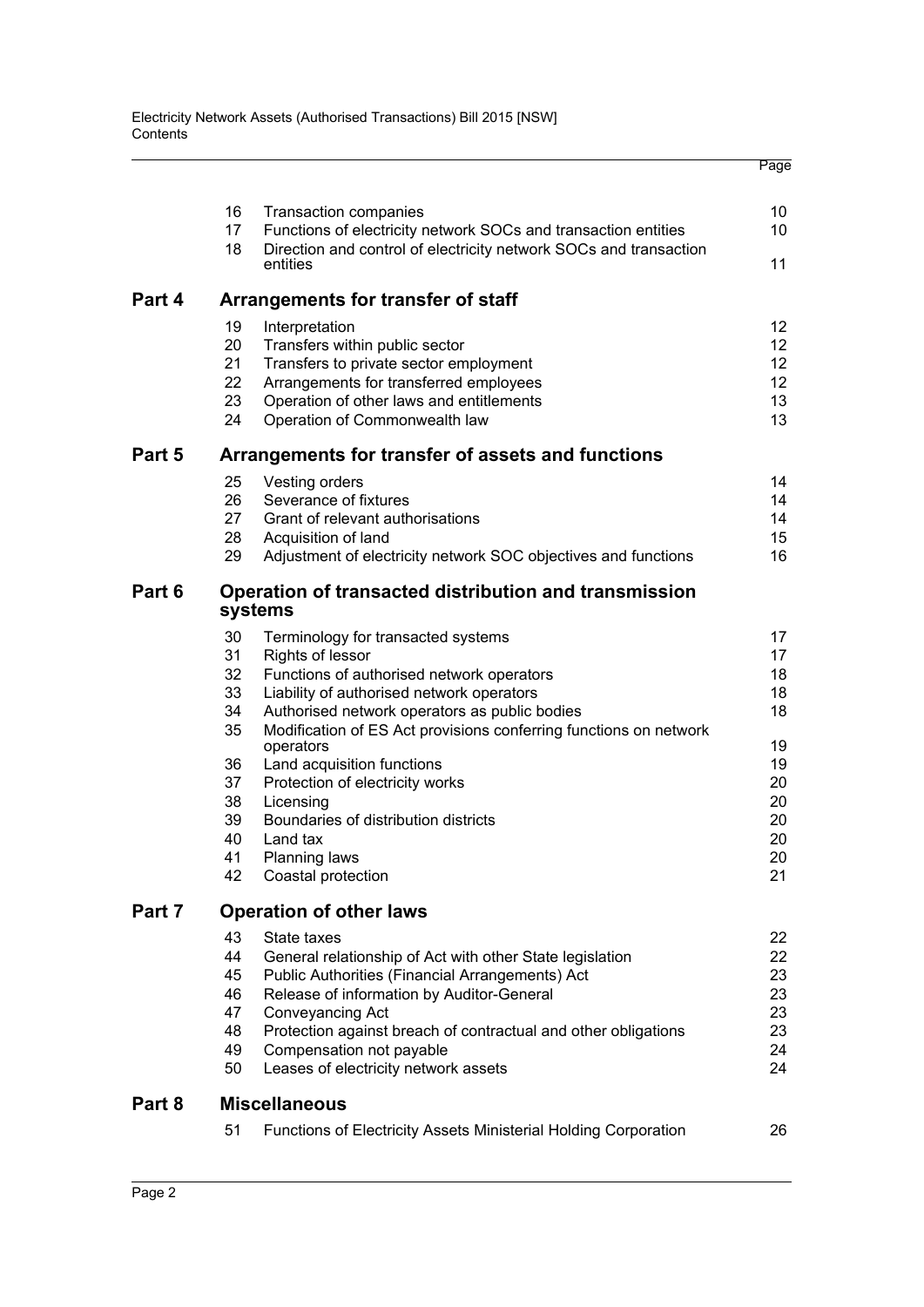Electricity Network Assets (Authorised Transactions) Bill 2015 [NSW] **Contents** 

|                   |                                                                                        | Page     |
|-------------------|----------------------------------------------------------------------------------------|----------|
| 52                | Functions of New South Wales Treasury Corporation                                      | 26       |
| 53                | Delegation                                                                             | 27       |
| 54                | Act to bind State and other jurisdictions                                              | 27       |
| 55                | Extraterritorial operation of Act                                                      | 27       |
| 56<br>57          | Construction of Act and instruments so as not to exceed legislative<br>power<br>Orders | 27<br>28 |
| 58                | Service or giving of documents                                                         | 28       |
| 59                | Regulations                                                                            | 29       |
| <b>Schedule 1</b> | Interpretative provisions                                                              | 30       |
| <b>Schedule 2</b> | <b>Provisions concerning transaction SOCs</b>                                          | 34       |
| <b>Schedule 3</b> | Corporate conversion of electricity network SOCs<br>and transaction SOCs               | 36       |
| <b>Schedule 4</b> | <b>Employment guarantees</b>                                                           | 38       |
| <b>Schedule 5</b> | Vesting of assets, rights and liabilities                                              | 44       |
| <b>Schedule 6</b> | <b>Ownership restrictions in floated transaction</b><br>companies                      | 47       |
| <b>Schedule 7</b> | Savings, transitional and other provisions                                             | 57       |
| <b>Schedule 8</b> | <b>Amendment of Acts and regulations</b>                                               | 62       |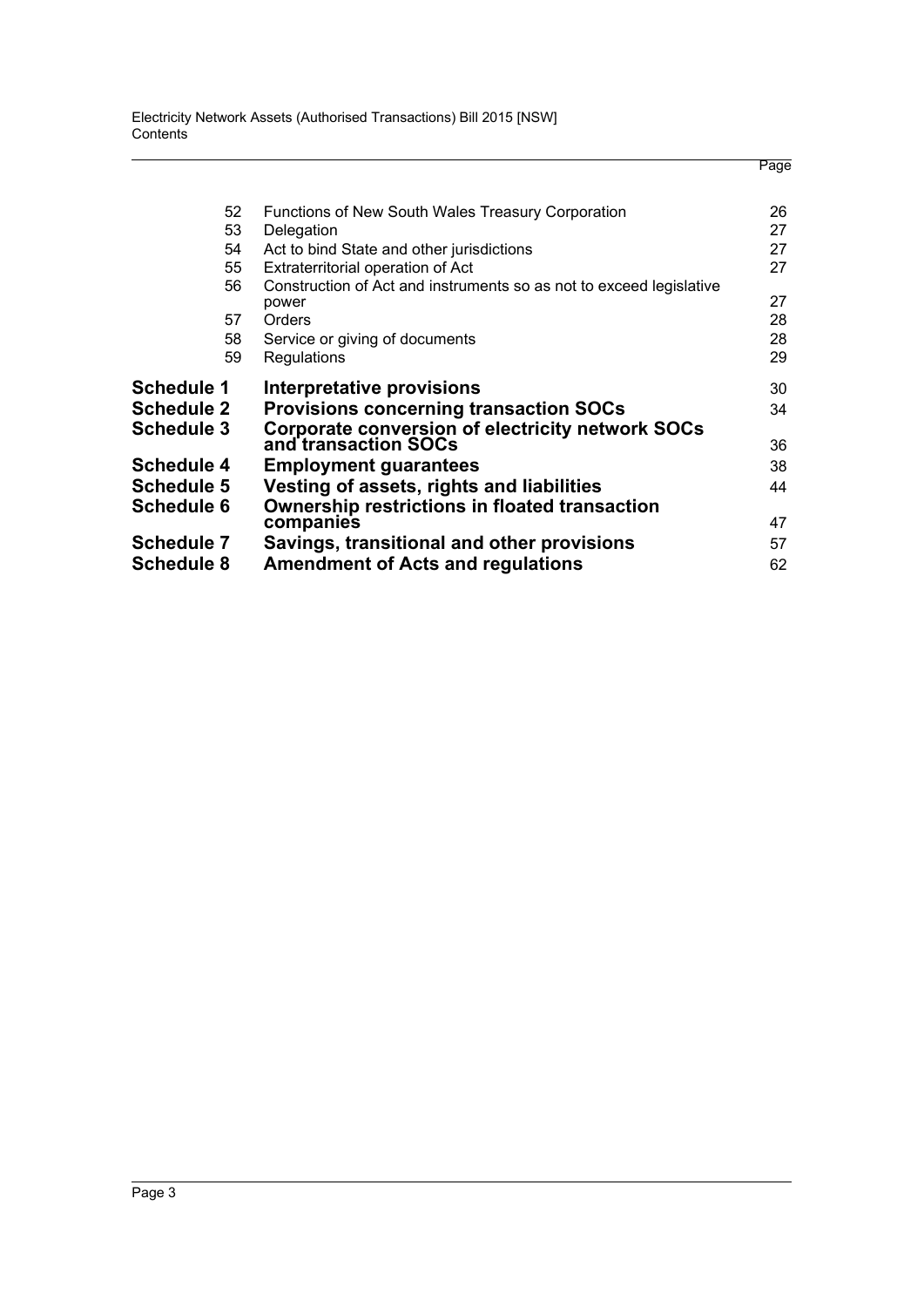*I certify that this public bill, which originated in the Legislative Assembly, has finally passed the Legislative Council and the Legislative Assembly of New South Wales.*

> *Clerk of the Legislative Assembly. Legislative Assembly, Sydney,* , 2015



New South Wales

# **Electricity Network Assets (Authorised Transactions) Bill 2015**

Act No , 2015

An Act to provide for the transfer of certain electricity network assets of the State.

See also the *Electricity Retained Interest Corporations Act 2015*.

*I have examined this bill and find it to correspond in all respects with the bill as finally passed by both Houses.*

*Assistant Speaker of the Legislative Assembly.*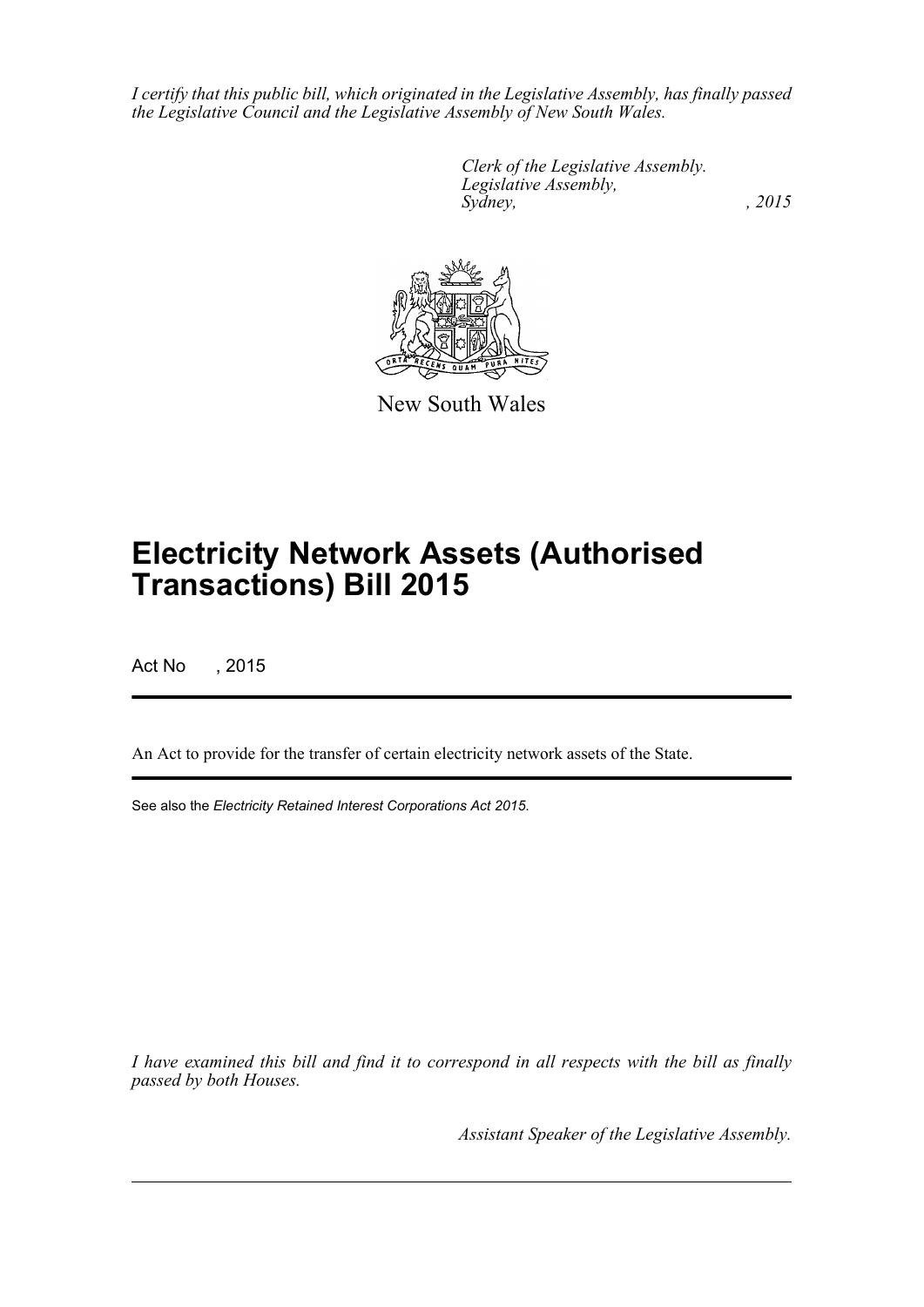**The Legislature of New South Wales enacts:**

# <span id="page-4-1"></span><span id="page-4-0"></span>**Part 1 Preliminary**

# **1 Name of Act**

This Act is the *Electricity Network Assets (Authorised Transactions) Act 2015*.

# <span id="page-4-2"></span>**2 Commencement**

- (1) This Act commences on the date of assent to this Act, except as provided by subsection (2).
- (2) Schedule 6 (Ownership restrictions in floated transaction companies) commences on a day to be appointed by proclamation.

# <span id="page-4-3"></span>**3 Interpretation—key definitions**

**Note.** Schedule 1 contains other interpretative provisions.

In this Act:

*associated electricity network land* means land (including an interest in land) that is vested in any of the following agencies and designated by the Treasurer by order in writing as associated electricity network land for the purposes of this Act:

- (a) Roads and Maritime Services,
- (b) Government Property NSW,
- (c) Transport for NSW,
- (d) RailCorp,
- (e) a council under the *Local Government Act 1993*,
- (f) any other public sector agency prescribed by the regulations for the purposes of this definition.

*authorised transaction* means a transfer of electricity network assets authorised by Part 2.

*electricity network assets* means:

- (a) the assets, rights and liabilities of an electricity network SOC, and
- (b) associated electricity network land.

*electricity network SOC* means TransGrid, Ausgrid and Endeavour Energy constituted as statutory State owned corporations under the *Energy Services Corporations Act 1995*.

**Note.** Essential Energy is not an electricity network SOC for the purposes of this Act. *network infrastructure assets*—see section 4.

# <span id="page-4-4"></span>**4 Network infrastructure assets**

- (1) In this Act, *network infrastructure assets* means the following assets that are wholly owned by an electricity network SOC and form part of or are used in connection with the operation of the distribution system, transmission system or street lighting system of the electricity network SOC:
	- (a) electricity power lines and their supporting or protective structures and conduits,
	- (b) associated equipment,
	- (c) street lighting structures,
	- (d) buildings,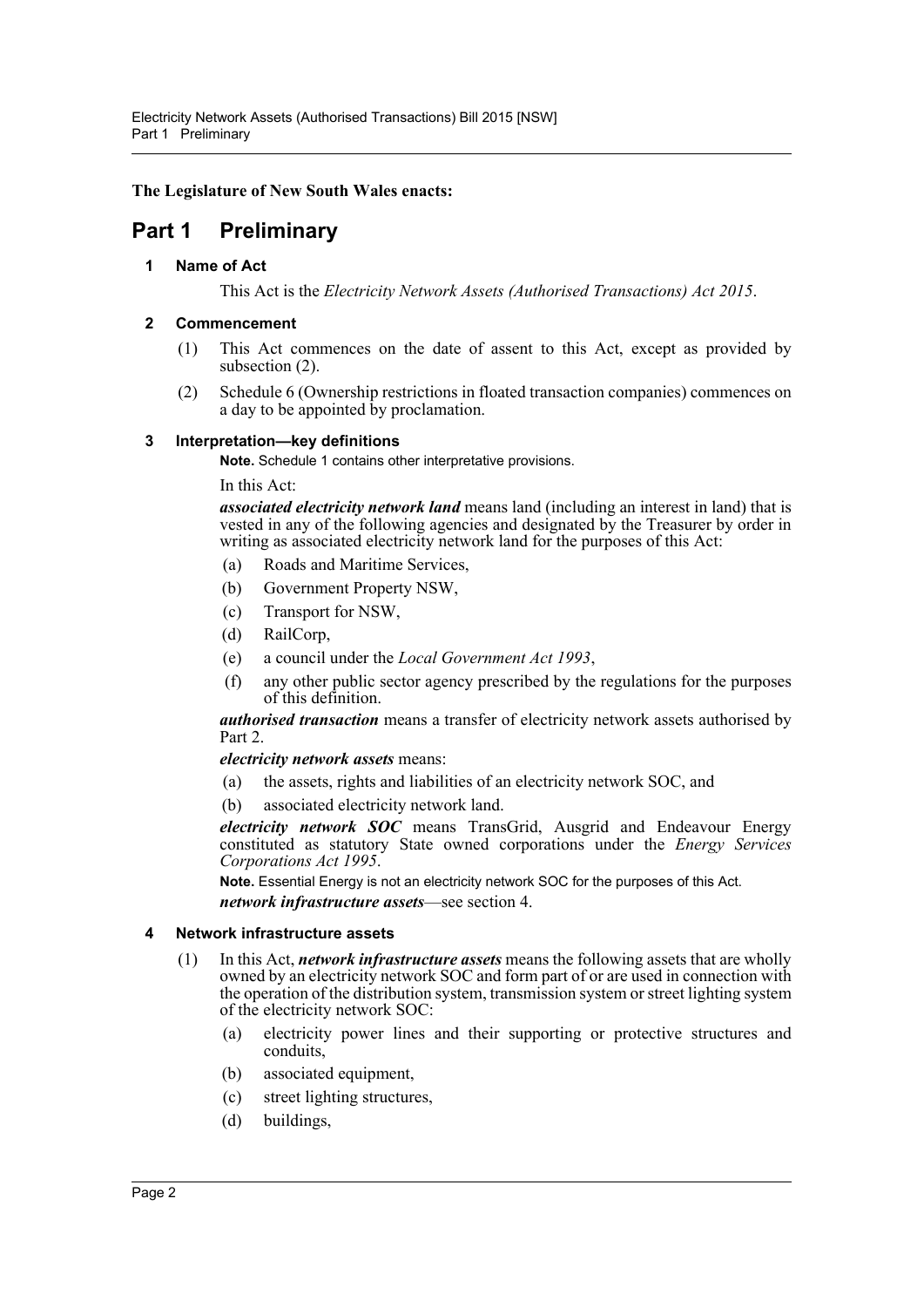- (e) plant and machinery (excluding motor vehicles),
- (f) any freehold or leasehold interest in land.
- (2) Freehold or leasehold interests in land that are wholly owned by an electricity network SOC and held for the purpose of their forming part of or being used in connection with the operation of the distribution system, transmission system or street lighting system of the electricity network SOC in the future are also network infrastructure assets for the purposes of this Act.
- (3) Assets that are not required for the purposes of the operation, in the ordinary course, of the distribution, transmission or street lighting system concerned are not network infrastructure assets for the purposes of this Act.
- (4) In this section:

*associated equipment* means the following:

- (a) electricity substations,
- (b) electricity switchyards,
- (c) transformers,
- (d) capacitors,
- (e) reactive plant,
- (f) protection equipment, including circuit breakers,
- (g) monitoring equipment,
- (h) network communications equipment,
- (i) customer connection assets (excluding meters).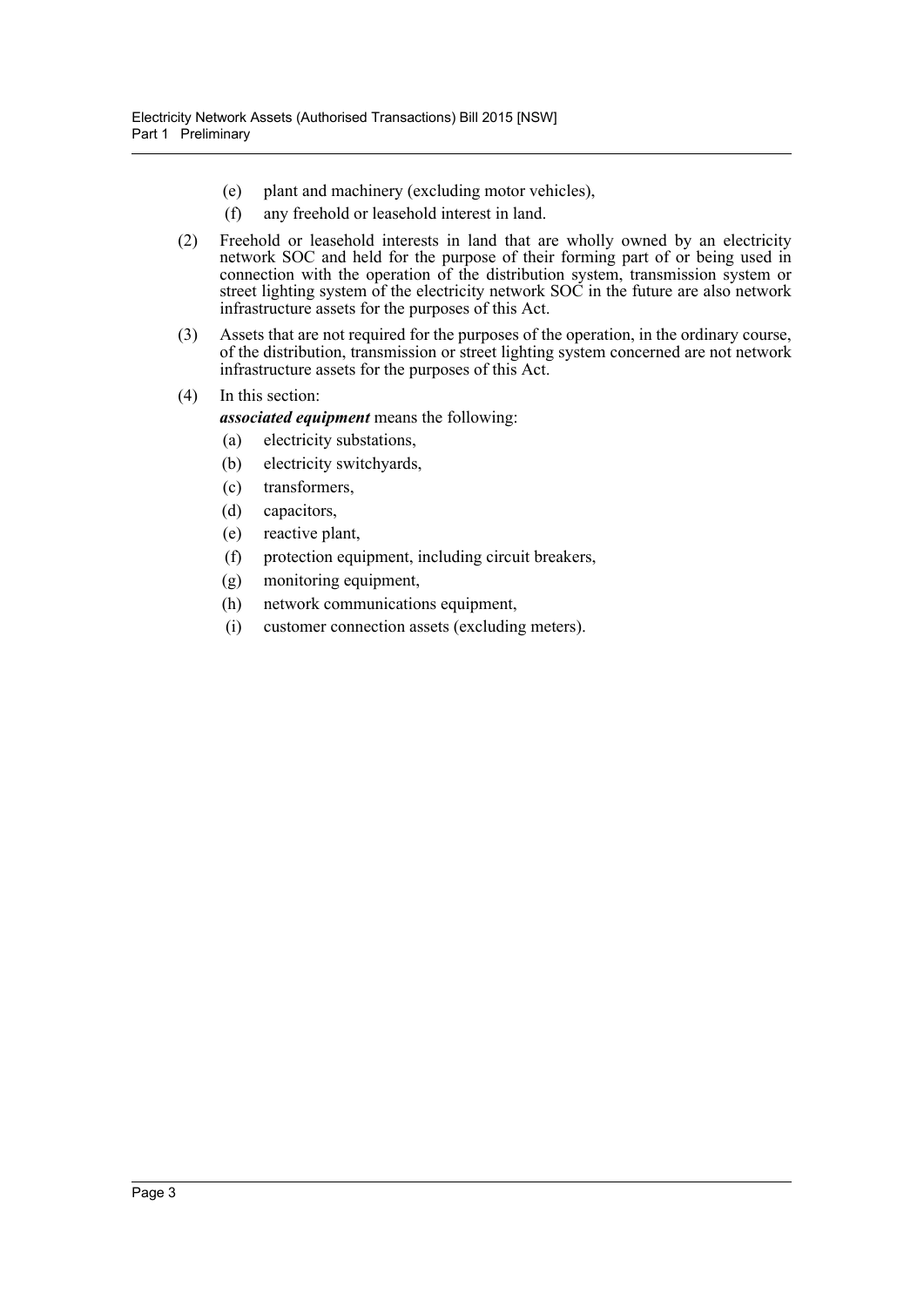# <span id="page-6-1"></span><span id="page-6-0"></span>**Part 2 The authorised transactions**

# **5 Authorisation for transfer of electricity network assets**

- (1) This Act authorises the transfer of electricity network assets to the private sector or to any public sector agency, subject to the following conditions:
	- (a) network infrastructure assets can only be transferred to the private sector by lease,
	- (b) the initial term of a lease of network infrastructure assets to the private sector must not exceed 99 years (without limiting any option to renew for any additional term or terms),
	- (c) the private sector interest in the State's electricity network assets (calculated as provided by this Part) must not exceed 49%.
- (2) For the removal of doubt, this Act does not authorise the transfer of any assets, rights or liabilities of Essential Energy.

# <span id="page-6-2"></span>**6 Calculation of private sector interest**

- (1) The private sector interest in the State's electricity network assets is to be calculated for the purposes of this Part as follows:
	- (a) for each transacted electricity network SOC the asset value of the SOC is to be multiplied by the level of the interest of the private sector in the transacted business of the SOC on completion of the relevant authorised transaction, to arrive at an amount that is the private sector interest in the assets of the SOC,
	- (b) the amounts calculated under paragraph (a) for all transacted electricity network SOCs are to be summed to arrive at an amount that is the total private sector interest in the assets of transacted electricity network SOCs,
	- (c) the amount arrived at under paragraph (b), expressed as a percentage of the total of the asset values of the 3 electricity network SOCs and of Essential Energy, is the private sector interest in the State's electricity network assets.
- (2) The level of the interest of the private sector in the transacted business of a SOC is:
	- (a) the share to which a person other than a public sector agency is entitled, as at the completion of the relevant authorised transaction, of the distributed profits from the operation of the transacted business of the SOC (unless the share referred to in paragraph (b) is greater), or
	- (b) the share of the assets of the transacted business of the SOC to which a person other than a public sector agency is entitled, as at the completion of the relevant authorised transaction, on a winding up of an entity that controls or operates the business.
- (3) In this section:

*asset value* of a SOC means the amount of the forecast closing regulatory asset base of the SOC for the 2014–15 regulatory year as set out in the final determination of the Australian Energy Regulator (published on 30 April 2015), being:

- (a) for Ausgrid—\$14,752.3 million, or
- (b) for Endeavour Energy—\$5,944.3 million, or
- (c) for Essential Energy—\$7,187.4 million, or
- (d) for TransGrid—\$6,241.5 million.

*relevant authorised transaction* for a SOC means the authorised transaction that results in the SOC becoming a transacted electricity network SOC.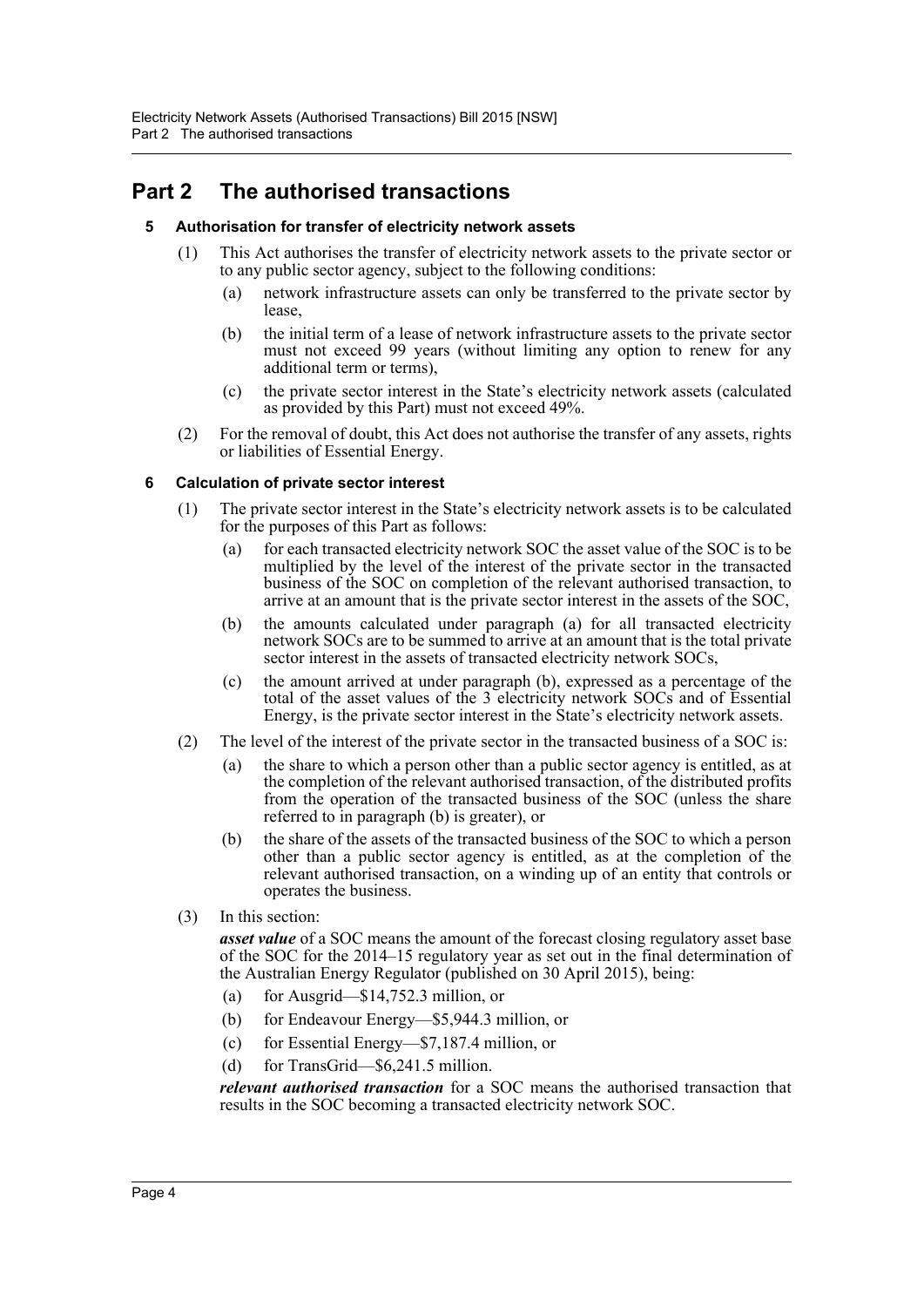*transacted business* of a SOC means the business of a SOC that becomes a business controlled and operated by the private sector as a result of an authorised transaction. *transacted electricity network SOC* means an electricity network SOC the business of which becomes a business controlled and operated by the private sector as a result of an authorised transaction.

### <span id="page-7-0"></span>**7 Protection of State's interest in transferred network infrastructure assets**

- (1) A public sector agency must not transfer any network retained interest held by the public sector agency.
- (2) This section does not prevent:
	- (a) the granting or enforcement of a security interest over any network retained interest, or
	- (b) the conferral or enforcement of a security interest over any interest in a network infrastructure assets lease, being a security interest that arises by operation of law, or
	- (c) a transfer by or at the direction or under the authority of a liquidator, receiver, receiver and manager, administrator or the like in the course of a winding-up, receivership or other external administration, or
	- (d) a transfer by way of lease (a *new lease*) created by a sublease under, or surrender and regrant of, an existing network infrastructure assets lease (the *existing lease*) where the transfer does not result in the level of the public sector's interest in the entity that is the lessee under the new lease being less than it was for the existing lease, or
	- (e) any transfer to a public sector agency, or
	- (f) a transfer authorised by the regulations.
- (3) In this section:

*network infrastructure assets lease* means a lease of assets comprising or including network infrastructure assets.

*network retained interest* means any interest of a public sector agency in:

- (a) a network infrastructure assets lease (other than as the lessor of a transacted distribution system or transacted transmission system), or
- (b) a public sector agency that is a lessee of such a lease or that is a partner in a partnership that is a lessee of such a lease.

*transfer* includes surrender.

#### <span id="page-7-1"></span>**8 Electricity price guarantee**

- (1) The Treasurer must ensure that an authorised network operator of a transacted distribution system or transacted transmission system provides a guarantee (its *electricity price guarantee*) to the effect that:
	- (a) the authorised network operator's total network charges for the financial year ending 30 June 2019 will be lower than the network operator's total network charges for the financial year ending 30 June 2014, and
	- (b) the authorised network operator will promote efficient investment in, and efficient operation and use of, electricity services for the long term interests of consumers of electricity with respect to price, quality, safety, reliability and security of supply of electricity, and
	- (c) the authorised network operator will comply with any Efficiency Benefit Sharing Scheme developed by the AER for the sharing of efficiency gains and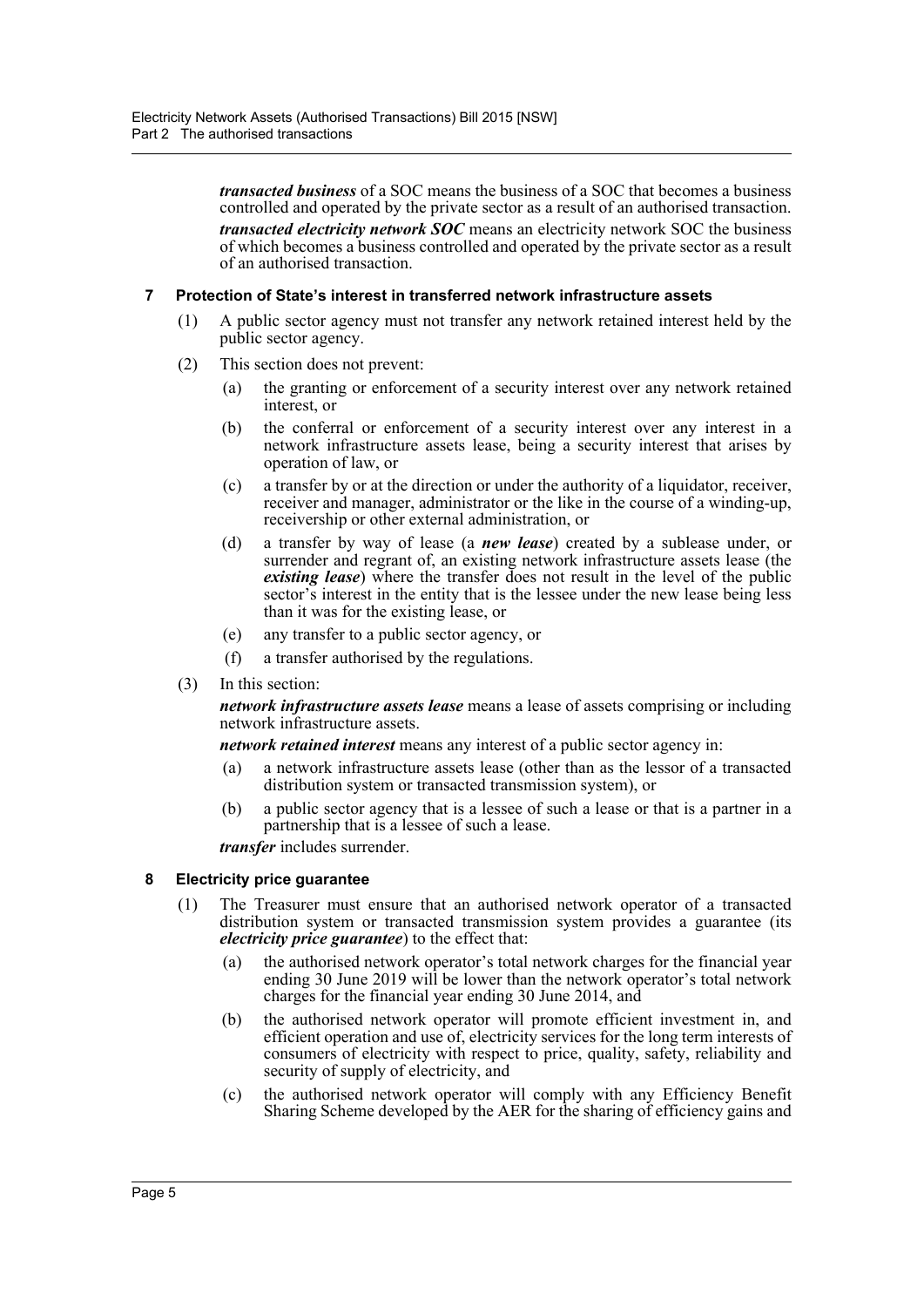losses between network operators and their customers that is applicable to the network operator.

- (2) The Treasurer is to request the Price Commissioner to provide the following reports:
	- (a) a report, for each proposed authorised transaction, as to whether the amount of the private sector investment for the purpose of acquiring an interest in electricity network assets pursuant to the authorised transaction (including costs incurred for that purpose) is likely to result in an increase in network charges,
	- (b) an annual report, for each completed authorised transaction, on compliance by the authorised network operator with its obligations under its electricity price guarantee.
- (3) A public sector agency must comply with any reasonable request by the Price Commissioner that the agency provide information to the Price Commissioner for the purposes of reports under this section (with any dispute as to the reasonableness of a request to be decided by the Secretary of the Department of Premier and Cabinet).
- (4) The Price Commissioner is not subject to control or direction by or on behalf of the Government in connection with any report of the Price Commissioner.
- (5) An authorised network operator must within 2 months after the end of each financial year provide to the Price Commissioner such information as the Price Commissioner may reasonably require to enable the Price Commissioner to report on compliance by the authorised network operator with its obligations under its electricity price guarantee.
- (6) In this section:

*network charges* means revenue collected by a network operator in respect of regulated services provided by the network operator.

*Price Commissioner* means the person engaged by the Secretary of the Department of Premier and Cabinet as a consultant to provide services as the NSW Electricity Price Commissioner.

*regulated services* means the following direct control network services (within the meaning of the *National Electricity (NSW) Law*):

- (a) a standard control service or prescribed transmission service,
- (b) any other service prescribed by the regulations.

*total network charges* for a period means the total revenue collected by a network operator at any time (whether or not during the period concerned) in respect of regulated services provided by the network operator during that period.

#### <span id="page-8-0"></span>**9 Independent review of economic impact report**

As soon as reasonably practicable after the commencement of this Act, the Treasurer must commission and publish an independent review of the Deloitte Access Economics report entitled "Economic Impact of State Infrastructure Strategy— Rebuilding NSW" published in November 2014.

#### <span id="page-8-1"></span>**10 Post-transaction independent review**

Within 12 months after completion of the last authorised transaction under this Act, the Treasurer is to commission and publish an independent review that:

- (a) reviews the powers of the Price Commissioner under this Act (with the review to include consultation with stakeholders), and
- (b) determines whether network charges have increased as a result of the authorised transactions.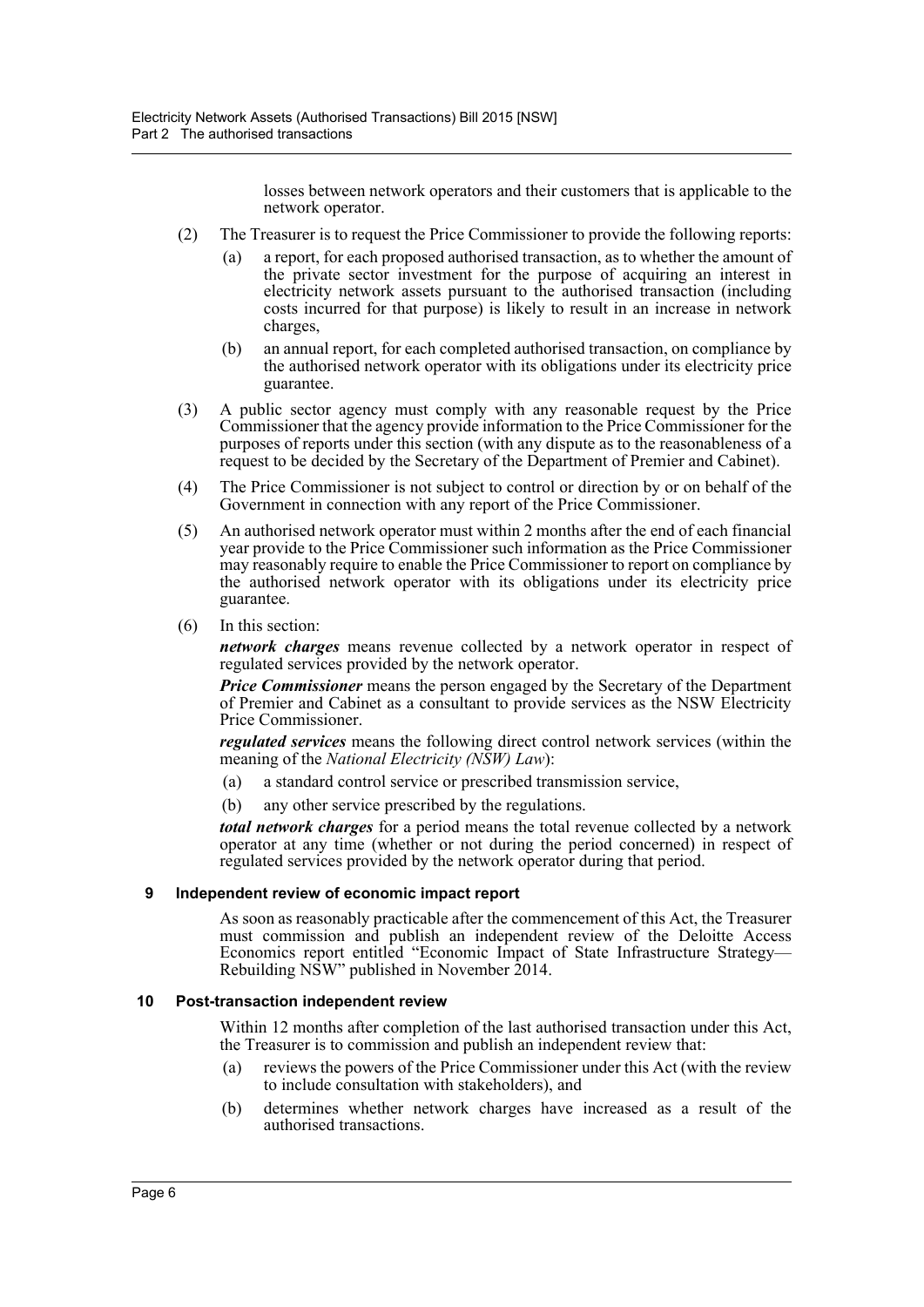### <span id="page-9-0"></span>**11 Payment and application of proceeds of transactions**

- (1) The proceeds of the transfer of electricity network assets to the private sector pursuant to an authorised transaction (*the transaction proceeds*) belong to and are payable directly to the State.
- (2) The transaction proceeds include any payment to a public sector agency that is a periodic lease payment under a lease of electricity network assets to the private sector pursuant to an authorised transaction.
- (3) The transaction proceeds paid to the State are to be paid in such proportions as the Treasurer directs into:
	- (a) the Restart NSW Fund (*the Restart Fund*) established under the *Restart NSW Fund Act 2011*, and
	- (b) the Residual Liabilities Fund established under this Part.
- (4) The following deductions are authorised to be made from the transaction proceeds:
	- (a) deduction of such amounts as the Treasurer approves to repay debt and satisfy other liabilities of a public sector agency in respect of electricity network assets transferred for the purposes of an authorised transaction,
	- (b) deduction of such amounts as the Treasurer approves to reimburse public sector agencies for payments made by them in respect of any tax, duty, fee or charge imposed by any Act or law of the State or any other jurisdiction in connection with a transaction arrangement,
	- (c) deduction of such amounts as the Treasurer approves to satisfy any liability of a public sector agency arising under or in connection with a transaction arrangement,
	- (d) deduction of such amounts as the Treasurer approves to meet expenses reasonably incurred by public sector agencies for the purposes of an authorised transaction.
- (5) The transaction proceeds do not include any amount certified by the Treasurer as paid or payable to a public sector agency as a tax, duty, fee or charge imposed by any Act or law of the State in connection with a transaction arrangement.
- (6) The deductions authorised to be made from the transaction proceeds may be made before payment of the transaction proceeds into the Restart Fund or Residual Liabilities Fund, or may be made by payment from either or both of those Funds.
- (7) The requirements of this section do not affect the validity of a transaction arrangement.

#### <span id="page-9-1"></span>**12 Residual Liabilities Fund**

- (1) There is to be established in the Special Deposits Account a fund called the Electricity Network Residual Liabilities Fund (*the Residual Liabilities Fund*), which is to be administered by the Treasurer.
- (2) There is payable into the Residual Liabilities Fund:
	- (a) such amount as the Treasurer directs to be paid out of the transaction proceeds under section 11, and
	- (b) interest and any other amounts accruing from time to time from the investments of the Residual Liabilities Fund.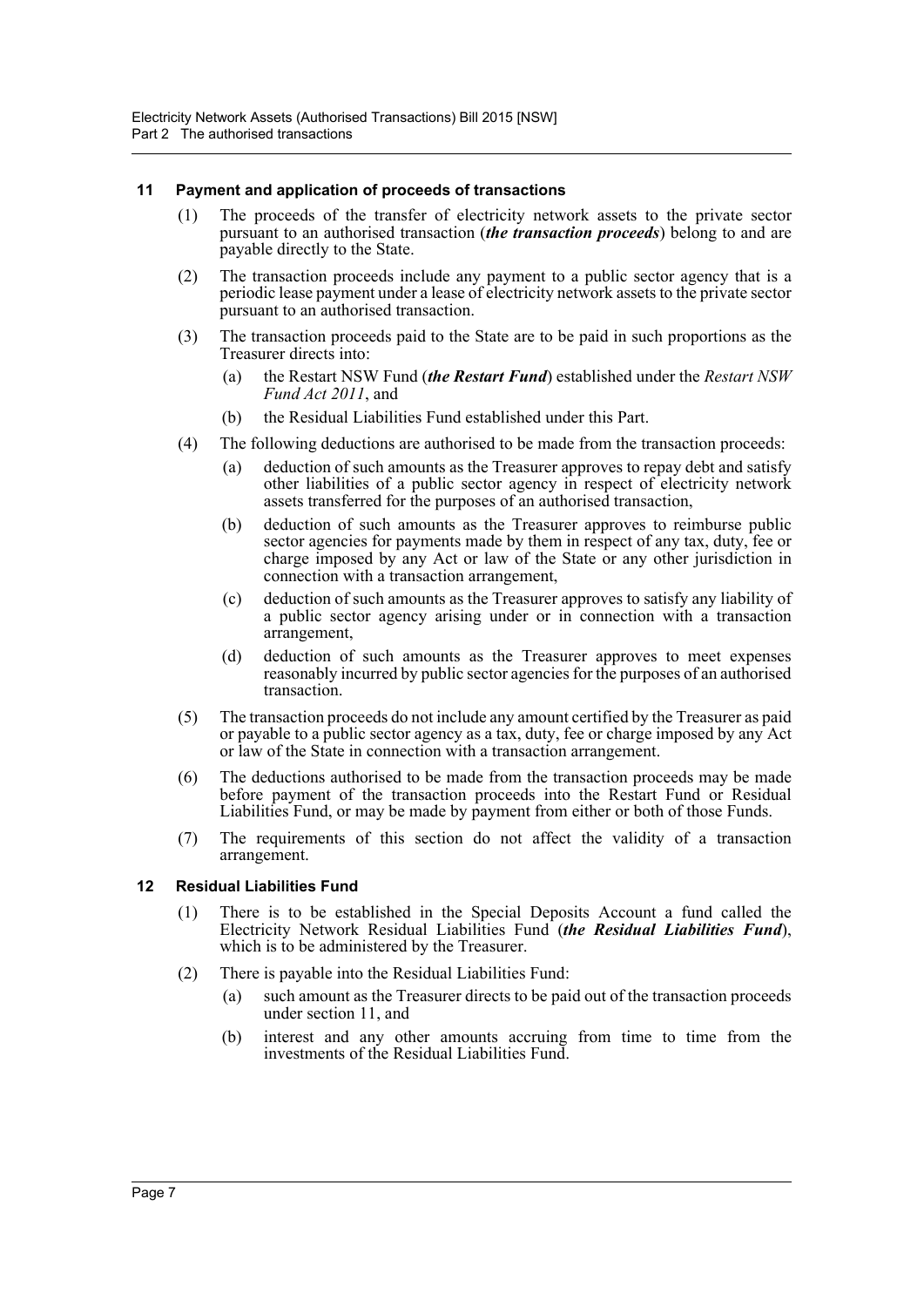- (3) There is payable from the Residual Liabilities Fund such amounts as the Treasurer directs from time to time:
	- (a) for payment in discharge of any liabilities of a public sector agency that arise in connection with an authorised transaction or electricity network assets (*residual transaction liabilities*), or
	- (b) for payment to the Consolidated Fund or the Restart Fund, or
	- (c) for payment of expenses incurred in relation to the administration of the Residual Liabilities Fund.
- (4) For the purposes of this section, assets, rights and liabilities do not cease to be electricity network assets when they are transferred to the private sector for the purposes of an authorised transaction.
- (5) The Treasurer may invest money in the Residual Liabilities Fund in such manner as may be authorised by the *Public Authorities (Financial Arrangements) Act 1987*.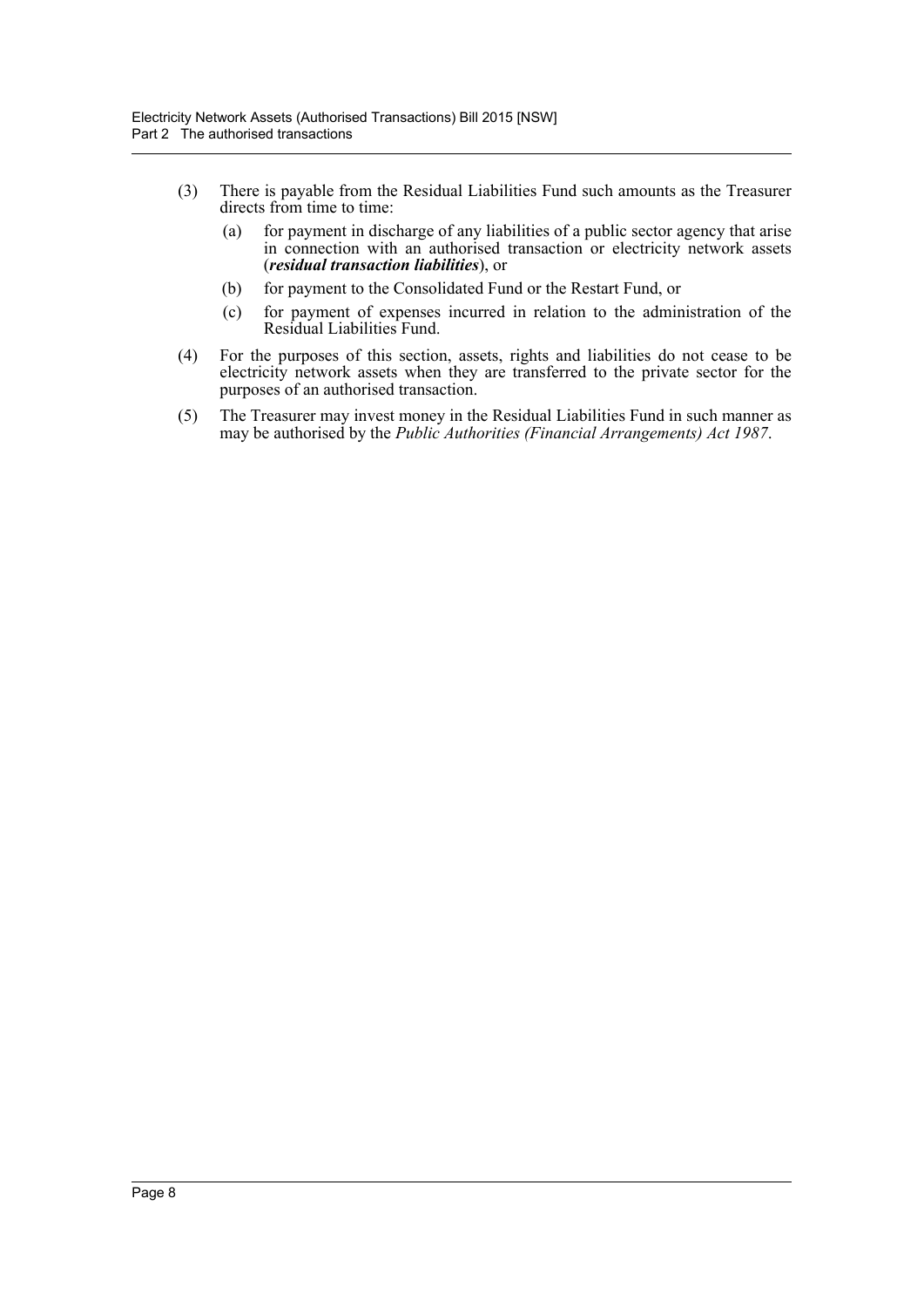# <span id="page-11-0"></span>**Part 3 Facilitating the authorised transactions**

# <span id="page-11-1"></span>**13 Treasurer's functions**

The Treasurer has and may exercise all such functions as are necessary or convenient for the purposes of an authorised transaction. The functions conferred on the Treasurer by any other provision of this Act do not limit the Treasurer's functions under this section.

# <span id="page-11-2"></span>**14 Manner of effecting authorised transaction**

- (1) An authorised transaction is to be effected as directed by the Treasurer and can be effected in any manner considered appropriate by the Treasurer.
- (2) There are no limitations as to the nature of the transactions or arrangements that can be entered into or used for the purposes of an authorised transaction.
- (3) Electricity network assets can be transferred pursuant to this Act whether or not the land in, on or over which they are situated is owned by the owner of the assets. **Note.** Section 51 of the ES Act provides that electricity works are owned separately from the land in, on or over which they are situated and ownership of land in, on or over which electricity works are situated does not constitute ownership of those works.
- (4) The provisions of this Act for the establishment of various kinds of transaction entity do not limit the nature of the entities or arrangements that can be used for the purposes of an authorised transaction.

# <span id="page-11-3"></span>**15 Transaction SOCs**

- (1) A statutory State owned corporation may be established under this Act as a transaction SOC for the purposes of an authorised transaction.
- (2) The Governor may by order published in the Gazette:
	- (a) create a corporation under a corporate name specified in the order, and
	- (b) specify the functions of the corporation, and
	- (c) direct that the corporation is established as a statutory State owned corporation and as a transaction SOC.
- (3) On the day on which the order takes effect:
	- (a) a corporation is constituted with the corporate name and functions specified in the order, and
	- (b) the *State Owned Corporations Act 1989* is amended by inserting in Schedule 5 the corporate name specified in the order (to establish the corporation as a statutory State owned corporation under that Act), and
	- (c) the State owned corporation thereby established is a transaction SOC for the purposes of this Act.
- (4) The portfolio Minister of a SOC established under this section is the Minister administering the *Energy Services Corporations Act 1995*.
- (5) Schedule 2 has effect with respect to a transaction SOC. The provisions of that Schedule are in addition to and (except to the extent to which that Schedule otherwise provides) do not derogate from the provisions of the *State Owned Corporations Act 1989*.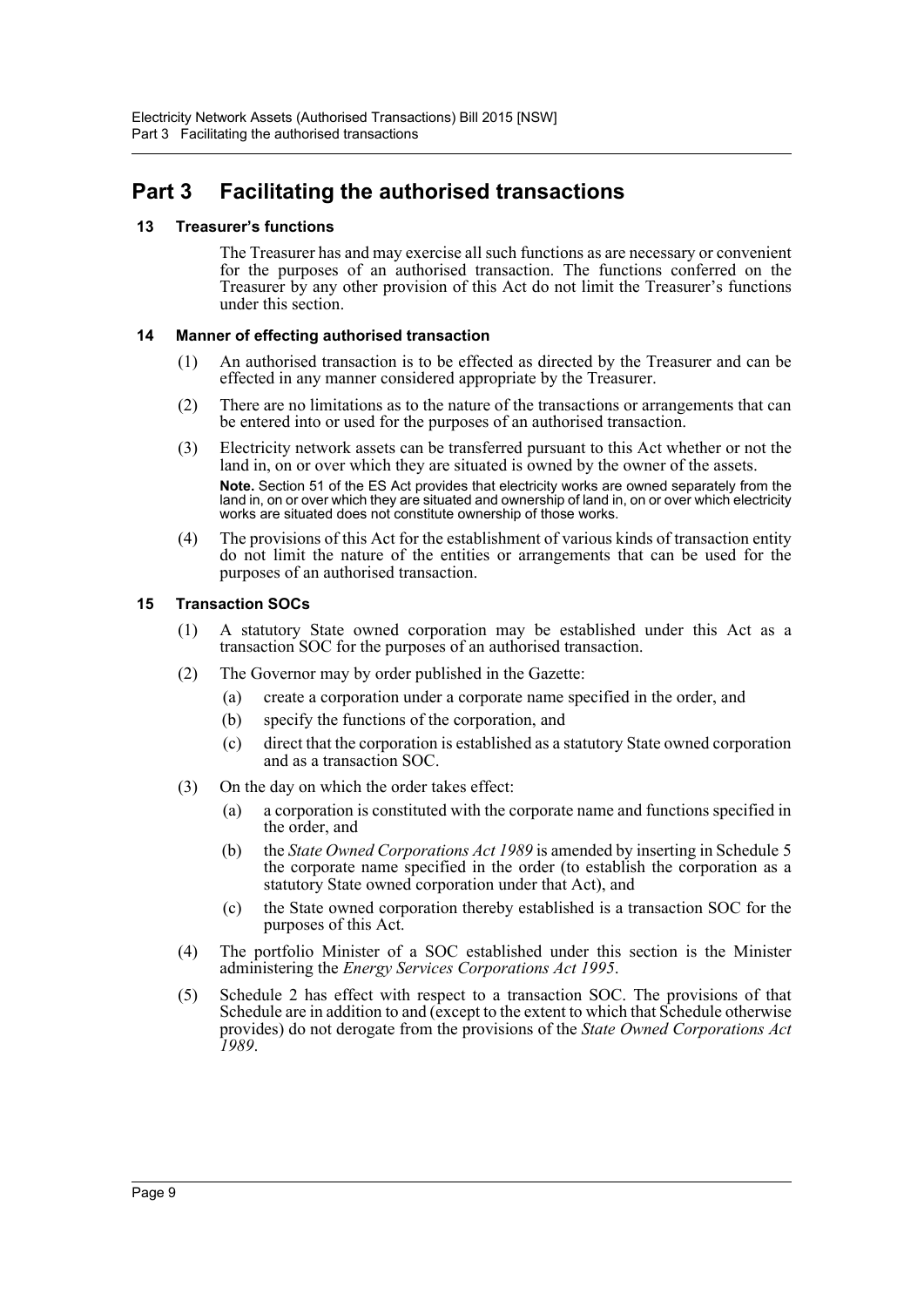#### <span id="page-12-0"></span>**16 Transaction companies**

- (1) The Treasurer may for the purposes of an authorised transaction establish, or direct the establishment of, companies as transaction companies in any of the following ways:
	- (a) the formation or acquisition by or on behalf of the State or a SOC of a company limited by shares, so that all the issued shares in the company are held by or on behalf of the State or a SOC (or both),
	- (b) the formation or acquisition of a company as a wholly owned subsidiary company of a transaction company,
	- (c) the conversion of an electricity network SOC or transaction SOC into a company limited by shares as provided by Schedule 3.
- (2) A transaction company that is a public sector agency may be converted from one kind of company to any other kind of company.
- (3) Except by express agreement with the Treasurer:
	- (a) a transaction company is not and does not represent the State, and
	- (b) the debts, liabilities and obligations of a transaction company are not guaranteed by the State.
- (4) The Treasurer may act for or on behalf of the State, a SOC or a transaction company that is a public sector agency in connection with the rights, privileges and benefits, and the duties, liabilities and obligations, of the State, a SOC or a transaction company as the holder of shares or other securities in or issued by a transaction company.
- (5) Shares and other securities in or issued by a transaction company that is a public sector agency may be issued or transferred in accordance with the directions of the Treasurer. The Treasurer may on behalf of the State, a SOC or a transaction company that is a public sector agency, enter into and carry out transaction arrangements for the issue or transfer of shares and other securities in or issued by a transaction company.
- (6) If an electricity network SOC becomes a transaction company by being converted into a company under this section, a reference in this Act to the electricity network SOC includes a reference to that transaction company.
- (7) The provisions of this section are declared to be Corporations legislation displacement provisions for the purposes of section 5G of the Corporations Act in relation to the provisions of the Corporations legislation generally.

#### <span id="page-12-1"></span>**17 Functions of electricity network SOCs and transaction entities**

- (1) Each electricity network SOC and transaction entity has and may exercise all such functions as are necessary or convenient for the purposes of an authorised transaction.
- (2) The functions conferred by this section are in addition to any other functions that an electricity network SOC or a transaction entity has apart from this section and those other functions do not prevent or otherwise limit the exercise of the additional functions conferred by this section.
- (3) The Treasurer may act for or on behalf of an electricity network SOC or a transaction entity in the exercise of any of its functions for the purposes of an authorised transaction while it is a public sector agency.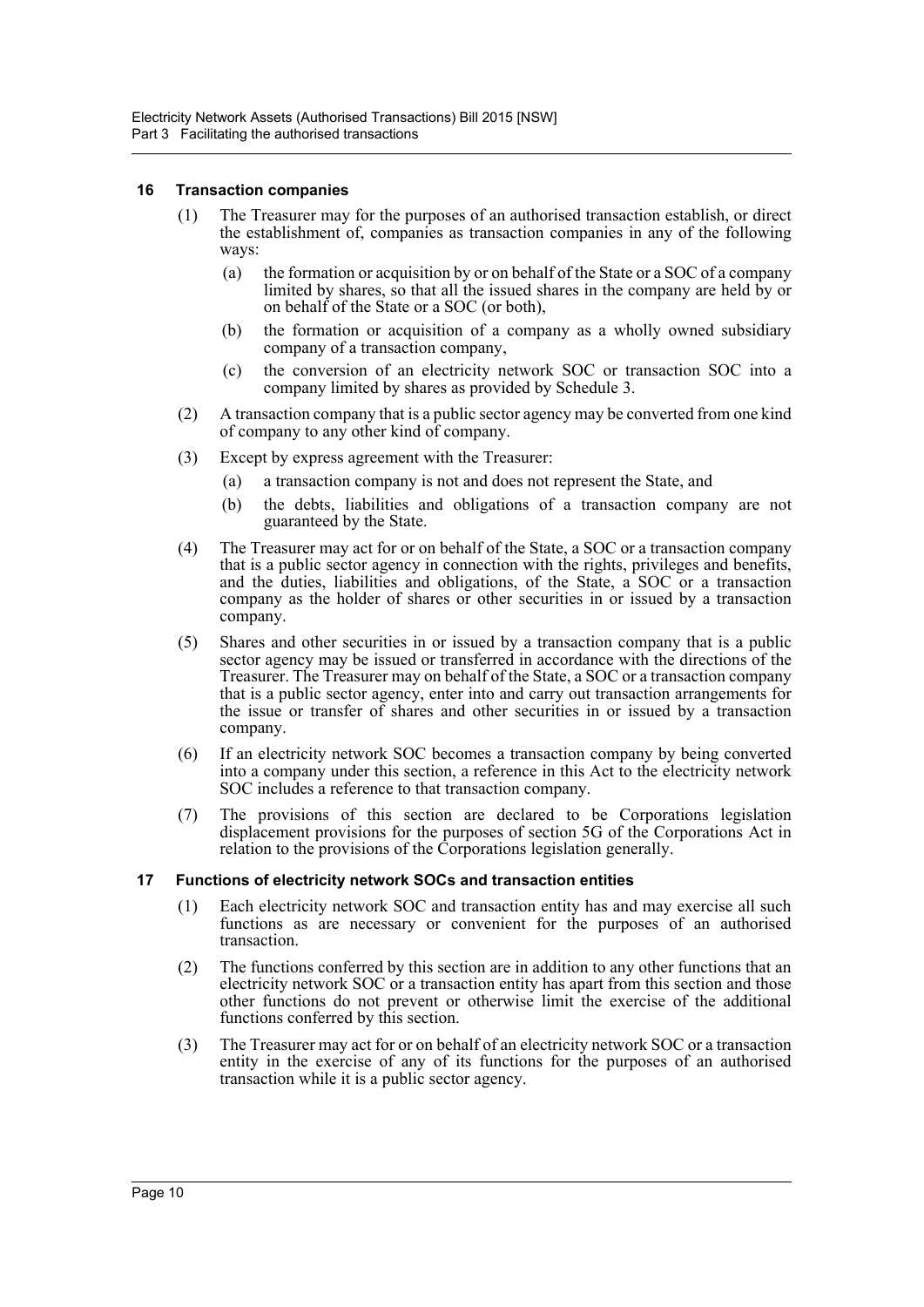### <span id="page-13-0"></span>**18 Direction and control of electricity network SOCs and transaction entities**

- (1) Each electricity network SOC and transaction entity is subject to the direction and control of the Treasurer in the exercise of any of its functions for the purposes of an authorised transaction while it is a public sector agency.
- (2) The Treasurer may give directions for the purposes of an authorised transaction to an electricity network SOC or transaction entity, and to the directors and other officers of an electricity network SOC or transaction entity. Any such directions must be complied with by the electricity network SOC, the transaction entity or the directors or other officers concerned.
- (3) Directions to a transaction entity (or its directors and other officers) can only be given and are only required to be complied with while the transaction entity is a public sector agency.
- (4) The power to give directions under this section extends to directions with respect to the way in which an electricity network SOC or transaction entity is to conduct its business and other affairs.
- (5) Action taken by an electricity network SOC or transaction SOC to comply with a direction of the Treasurer under this Act does not require the approval of the voting shareholders or portfolio Minister of the corporation.
- (6) Anything done or omitted to be done by a director or other officer of an electricity network SOC or transaction entity in compliance or purported compliance with a direction given by the Treasurer under this Act does not subject the director or officer personally to any action, liability, claim or demand.
- (7) The provisions of this section are declared to be Corporations legislation displacement provisions for the purposes of section 5G of the Corporations Act in relation to the provisions of the Corporations legislation generally.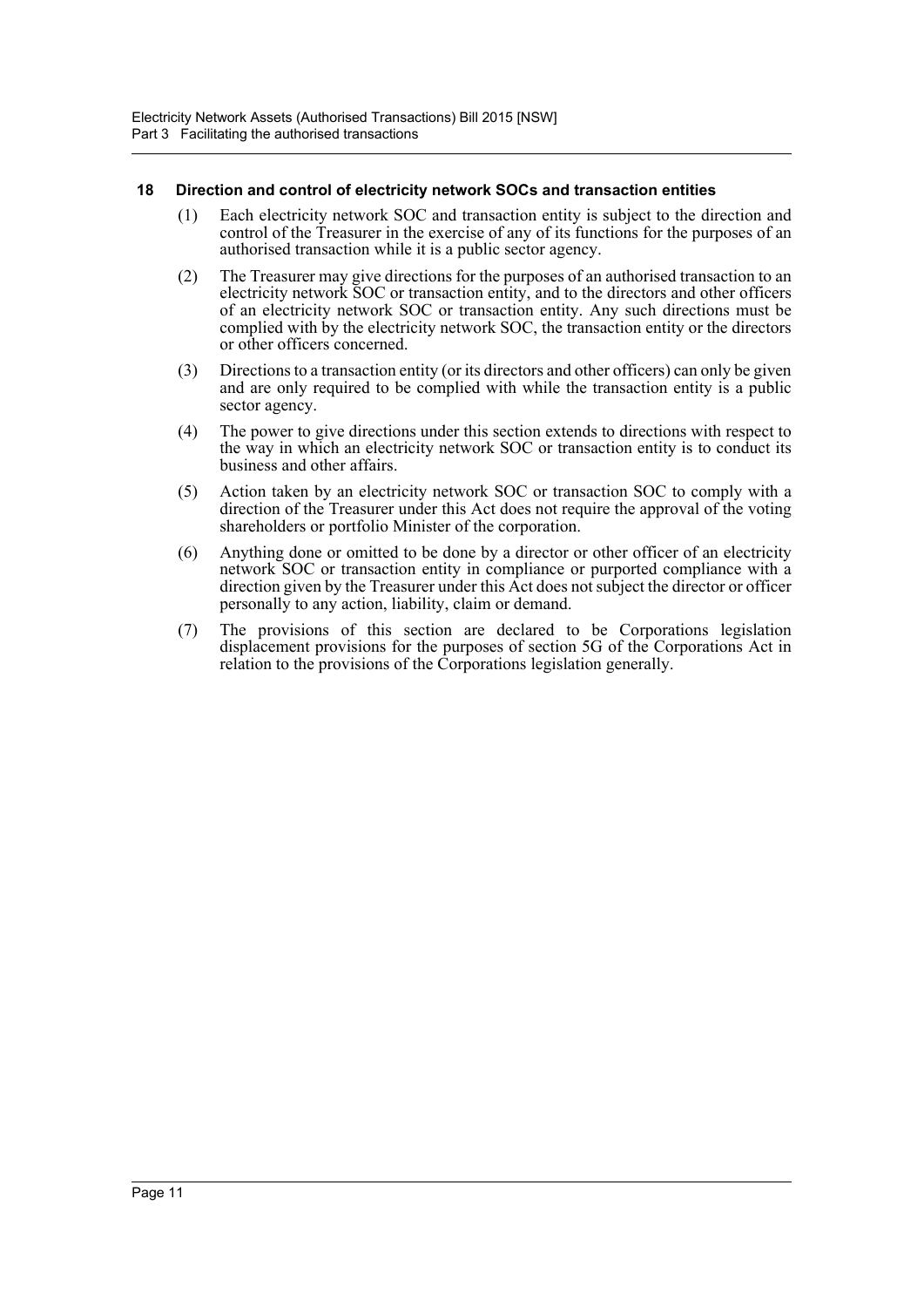# <span id="page-14-0"></span>**Part 4 Arrangements for transfer of staff**

# <span id="page-14-1"></span>**19 Interpretation**

In this Part, *networks employee* means an employee of an electricity network SOC and includes a person who was an employee of an electricity network SOC immediately before the person's employment was transferred under this Part to the employment of another public sector agency.

# <span id="page-14-2"></span>**20 Transfers within public sector**

- (1) The Treasurer may, for the purposes of an authorised transaction, by order in writing transfer the employment of a networks employee to the employment of another public sector agency.
- (2) A transfer of employment under this section does not require the consent of the person transferred.
- (3) An employee whose employment is transferred under this section is (until other provision is duly made under any Act or law) to be employed in accordance with any relevant statutory provisions, awards, agreements and determinations that would have applied to the employee had the employee remained an employee of the electricity network SOC concerned.
- (4) The Treasurer may negotiate and enter into agreements or industrial instruments concerning workplace relations for or on behalf of a public sector agency in connection with the operation of this section.

# <span id="page-14-3"></span>**21 Transfers to private sector employment**

- (1) The Treasurer may, for the purposes of an authorised transaction, by order in writing transfer the employment of a networks employee (a *transferred employee*) to the employment of a private sector entity (the *new employer*).
- (2) A transfer of employment under this section does not require the consent of the networks employee transferred.
- (3) The employment of a transferred employee with the new employer is to be on the same terms and conditions as applied to the employee as a networks employee immediately before the transfer of employment.

# <span id="page-14-4"></span>**22 Arrangements for transferred employees**

- (1) On the transfer by order under this Part of an employee's employment from one employer (the *current employer*) to another employer (the *new employer*) the provisions of this section have effect.
- (2) If the employee is an apprentice or trainee under the *Apprenticeship and Traineeship Act 2001*:
	- (a) the new employer must apply under section 20 of that Act for approval to the transfer of the apprenticeship or traineeship to the new employer, and
	- (b) consent to the transfer is not required to be given by the apprentice or trainee or the current employer (despite section 20 (4) of the *Apprenticeship and Traineeship Act 2001*).
- (3) An employee is not entitled in respect of the same period of service to claim a benefit under this Act and another law or instrument.
- (4) The Treasurer may in connection with the operation of Schedule 4 give a certificate in writing as to the extent of the accrued rights to annual leave, extended or long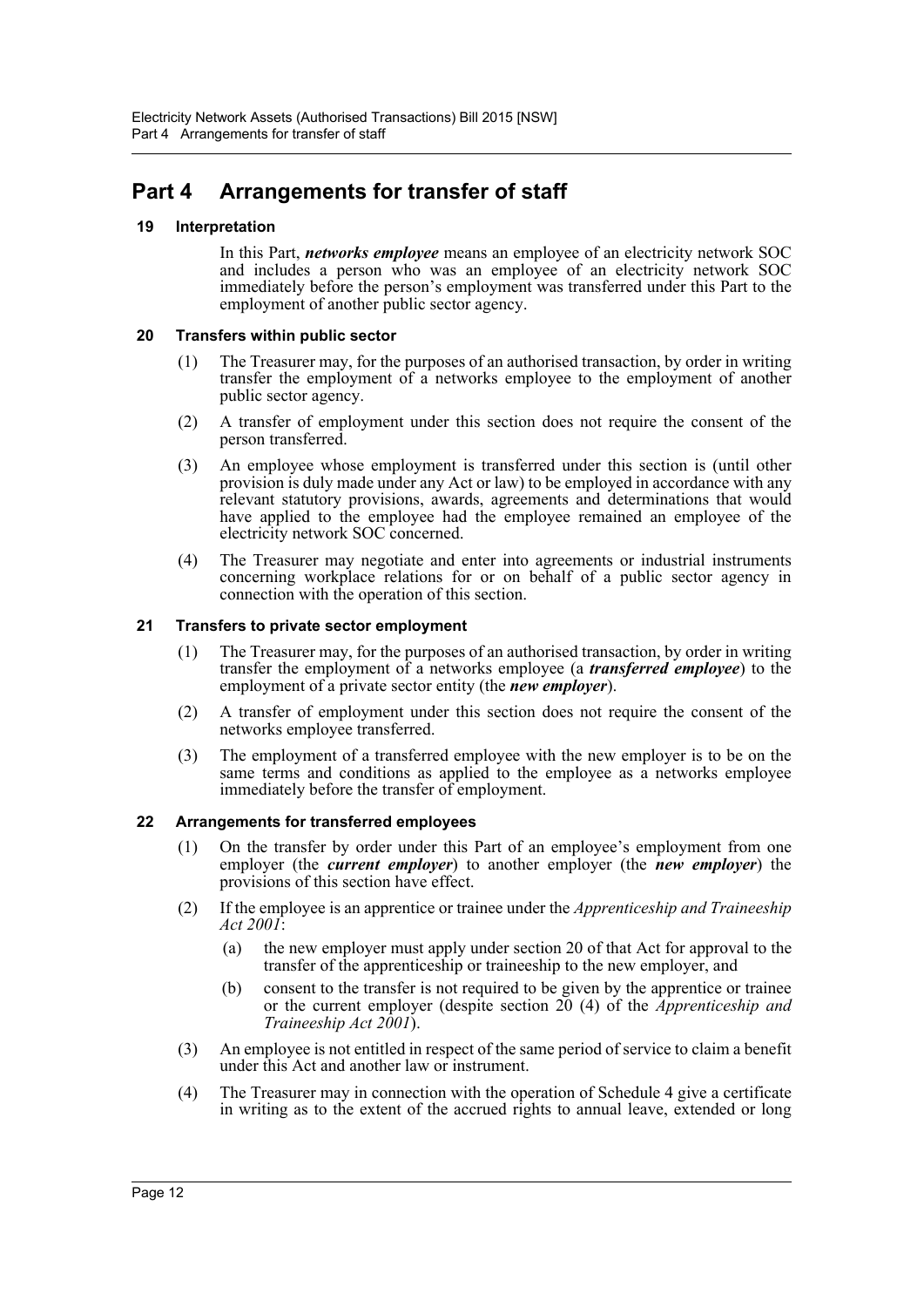service leave or sick leave that are retained by the employee under that Schedule, and such a certificate is evidence of the matters certified.

(5) Nothing in the *Long Service Leave Act 1955* prevents payment in connection with the transfer under this Act of the employment of an employee to the employment of a private sector entity of the monetary value of long service leave in lieu of an entitlement to that leave accrued as a networks employee before the transfer of the employee's employment.

# <span id="page-15-0"></span>**23 Operation of other laws and entitlements**

The following provisions apply in relation to the transfer of a person's employment under this Part:

- (a) the transfer has effect despite any other law, contract or instrument under a law,
- (b) the transfer does not constitute a retrenchment, redundancy or termination of employment at the initiative of the Crown or any other public sector agency,
- (c) the person transferred is not entitled to any payment or other benefit by reason only of having ceased to be an employee of a public sector agency as a result of the transfer,
- (d) a public sector agency is not required to make any payment to the transferred person in relation to the transferred person's accrued rights in respect of annual leave, sick leave or extended or long service leave.

#### <span id="page-15-1"></span>**24 Operation of Commonwealth law**

A provision of this Part (including a provision to the extent that it imposes or continues a term or condition of employment) has no effect to the extent of any inconsistency with any provision of the *Fair Work Act 2009* of the Commonwealth or of any instrument under that Act.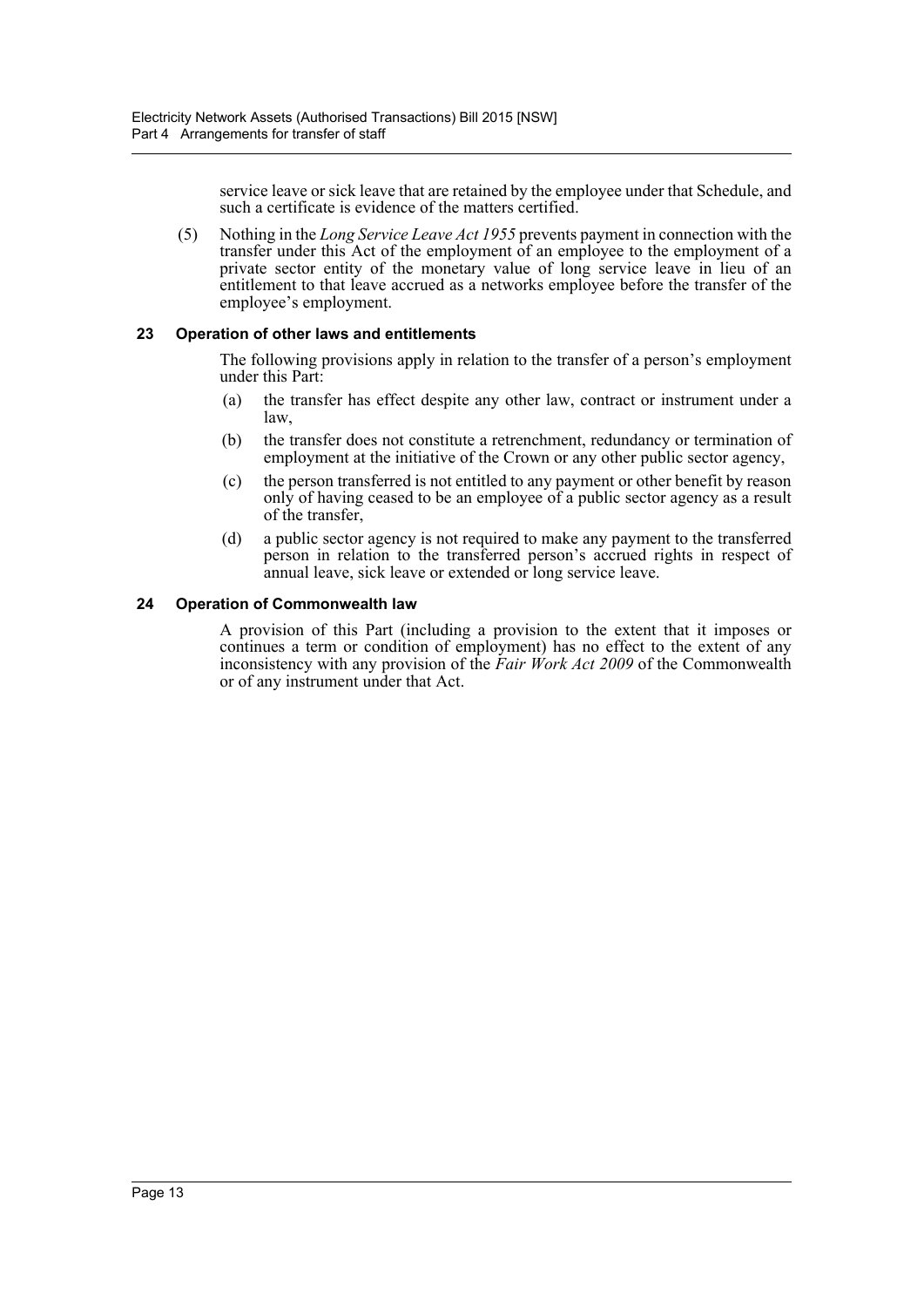# <span id="page-16-0"></span>**Part 5 Arrangements for transfer of assets and functions**

# <span id="page-16-1"></span>**25 Vesting orders**

The Treasurer may make vesting orders under Schedule 5 for the purposes of an authorised transaction.

#### <span id="page-16-2"></span>**26 Severance of fixtures**

- (1) The Treasurer may by order in writing for the purposes of an authorised transaction direct that specified assets to which this section applies are (if they are fixtures) severed from the land on, under or above which they are situated.
- (2) The effect of such an order is that the assets concerned are deemed to be severed from the land concerned and may be dealt with as personal property separate from the land for the purposes of an authorised transaction.
- (3) This section applies to assets designated by the Treasurer by order in writing to be assets to which this section applies. Assets may be designated as assets to which this section applies only if they are owned by an electricity network SOC (whether or not the land concerned is owned by an electricity network SOC or another public sector agency).
- (4) The severance of an asset from land under this section does not affect the right of the asset to be situated on, under or above that land and does not affect any right to drain water or sewage from the asset across and through the land or to use any means of drainage of water or sewage from the asset across and through the land.

#### <span id="page-16-3"></span>**27 Grant of relevant authorisations**

- (1) The Treasurer may by order in writing given to the relevant administering agency direct the grant of a specified relevant authorisation to a person who becomes or who it is proposed will become the new operator of any electricity network assets pursuant to an authorised transaction.
- (2) Such a direction (a *grant direction*) operates to grant the specified relevant authorisation on such terms and conditions and subject to such endorsements as may be specified in the direction, and so operates:
	- (a) without the need for any action by the relevant administering agency, and
	- (b) without the need for the making or determination of any application for the relevant authorisation, and
	- (c) despite any requirement of or restriction imposed by a relevant law in relation to the grant of a relevant authorisation.
- (3) A grant direction may only direct the grant of a relevant authorisation that:
	- (a) operates to transfer or replace a relevant authorisation that is currently in force, and
	- (b) is subject to terms, conditions or endorsements that are the same (or to substantially the same effect) as those to which that relevant authorisation is subject.
- (4) A grant direction may direct the grant of more than one relevant authorisation to transfer or replace an existing relevant authorisation.
- (5) The Treasurer is to consult with the relevant administering agency before giving a grant direction for a relevant authorisation.
- (6) The Treasurer may direct the relevant administering agency to give effect to a grant direction by formally granting, and issuing the appropriate documentation for, the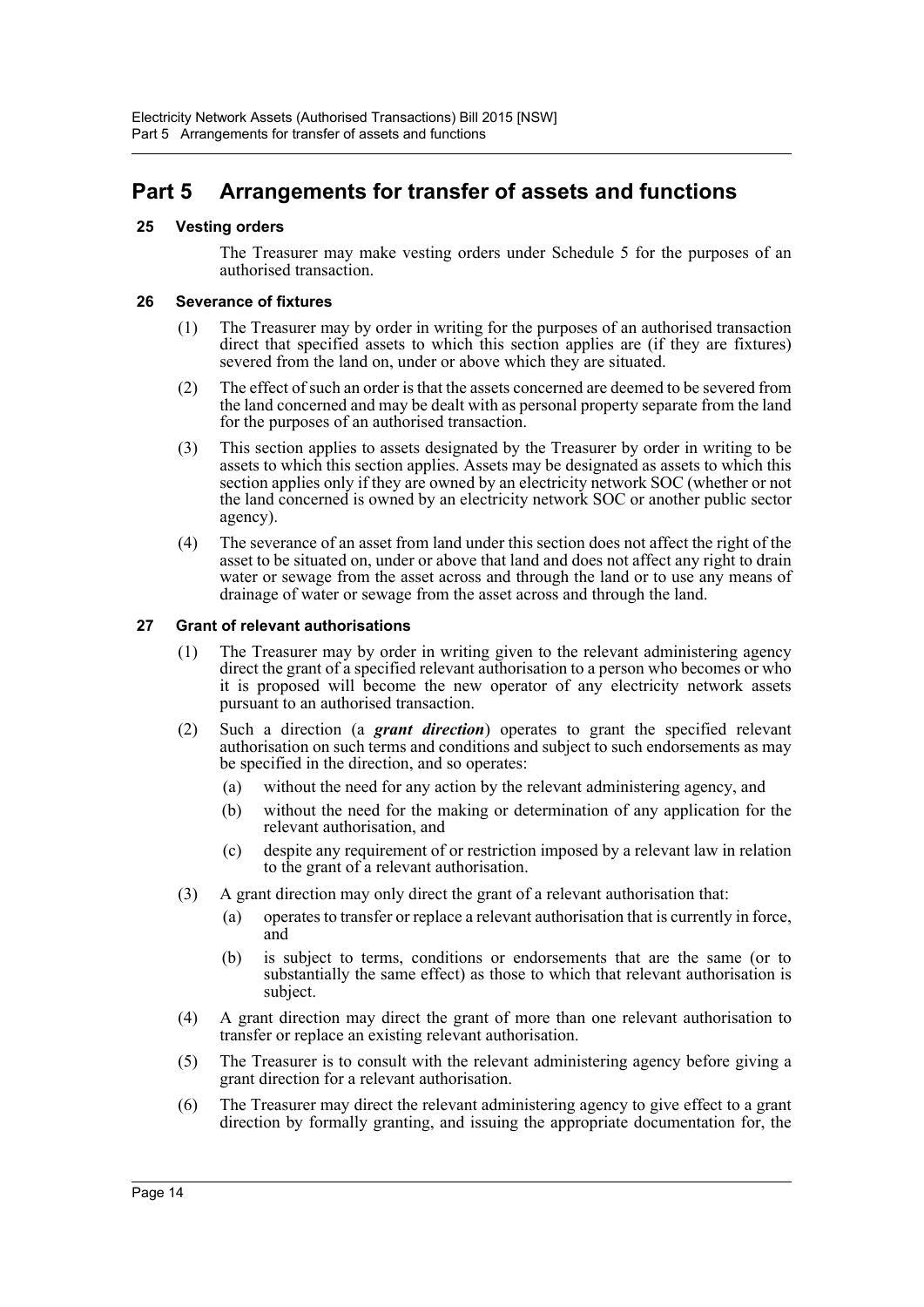relevant authorisation concerned. The relevant administering agency must comply with the Treasurer's direction within the period specified in the direction.

- (7) Anything done by an electricity network SOC or other public sector agency in compliance with a condition or endorsement of a relevant authorisation in relation to electricity network assets of which a person is the new operator is taken to have been done by the new operator for the purposes of any corresponding condition or endorsement of a relevant authorisation granted to the new operator pursuant to this section.
- (8) A relevant authorisation granted to an electricity network SOC or to the new operator of electricity network assets may not be suspended or cancelled on the ground of the conversion of the electricity network SOC or new operator to a company or on the ground of any change that has occurred in the officers or shareholders of the company as a result of that conversion or pursuant to a transaction arrangement.
- (9) In this section:

*grant* includes issue and transfer.

*new operator* of electricity network assets means:

- (a) a public sector agency to which any electricity network assets are transferred for the purposes of an authorised transaction, or
- (b) a person (or the nominee of a person) who becomes the owner, controller or operator of a transacted distribution system or transacted transmission system pursuant to an authorised transaction.

*relevant administering agency*, in relation to a relevant authorisation, means the public sector agency or public official having the function of granting the relevant authorisation.

*relevant authorisation* means a licence, permit, consent, entitlement, accreditation, exemption or other authorisation held by an electricity network SOC, or held by another public sector agency as a result of being granted pursuant to this section.

# <span id="page-17-0"></span>**28 Acquisition of land**

- (1) Land (including an interest in land) may be acquired for the purposes of an authorised transaction by agreement or by compulsory process in accordance with the *Land Acquisition (Just Terms Compensation) Act 1991*.
- (2) Land may be acquired under this section only by an electricity network SOC, a transaction entity or the Electricity Assets Ministerial Holding Corporation (each an *acquiring authority* for the purposes of this section) and only if the acquiring authority has determined the land to be:
	- (a) land on which electricity network assets of an electricity network SOC were situated on the date of assent to this Act and continue to be situated, or
	- (b) land that on the date of assent to this Act was used or occupied by an electricity network SOC for or in connection with the exercise of any function of the electricity network SOC and continues to be so used or occupied, or
	- (c) land that adjoins land referred to in paragraph (a) or (b) and that is or may be required to be used or occupied in connection with the use of electricity network assets.
- (3) In the case of land used (but not occupied) by an electricity network SOC for or in connection with the exercise of any function of the electricity network SOC, such as land used for the purposes of access, the power conferred by this section to acquire the land is limited to a power to acquire an interest in the land sufficient to allow that use of the land to continue.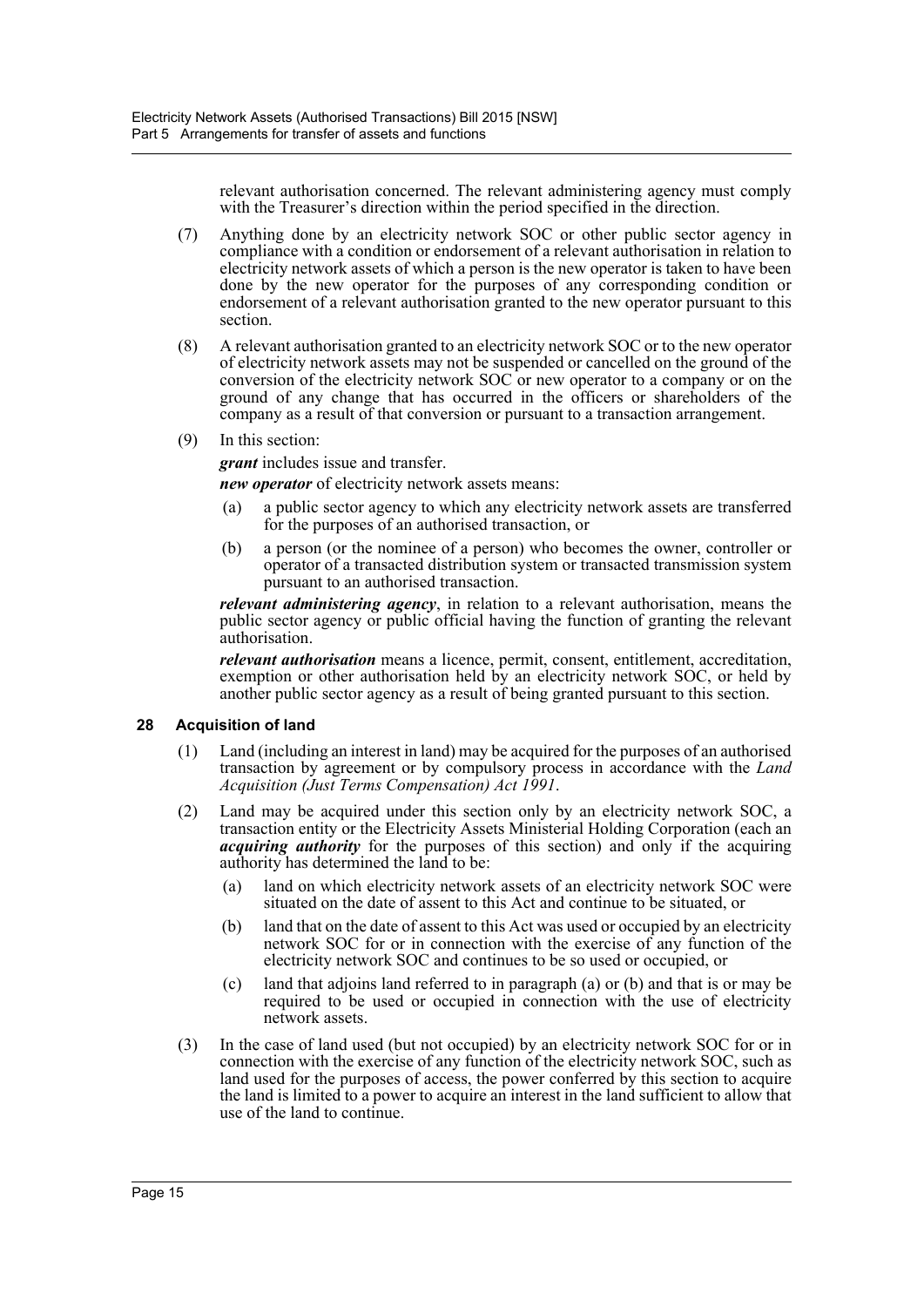- (4) The Treasurer may direct a public sector agency as to how the public sector agency must exercise any function of the agency in connection with the acquisition of land from the agency under this section. If a public sector agency fails to exercise a function in compliance with a direction under this section within 1 month after it is given, the Treasurer may exercise the function for or on behalf of the agency to give effect to the direction.
- (5) A public sector agency is not entitled to compensation under the *Land Acquisition (Just Terms Compensation) Act 1991* as the owner of land acquired pursuant to this section.
- (6) Land acquired under this section is deemed to be an asset of an electricity network SOC for the purposes of this Act and the acquiring authority is deemed to be an electricity network SOC for the purposes of this Act while it holds the land. **Note.** Land acquired pursuant to this section is an electricity network asset for the purposes of an authorised transaction whether or not it was an electricity network asset before it was acquired.

# <span id="page-18-0"></span>**29 Adjustment of electricity network SOC objectives and functions**

- (1) The Treasurer may by direction in writing to an electricity network SOC adjust the objectives and functions of the electricity network SOC in such manner as the Treasurer considers appropriate to ensure that the objectives and functions of the electricity network SOC remain appropriate, having regard to:
	- (a) the capacity of the electricity network SOC to give effect to or exercise its existing objectives and functions following the transfer of any of its electricity network assets for the purposes of an authorised transaction, and
	- (b) the objectives and functions that would be appropriate for any remaining electricity network assets of the electricity network SOC.
- (2) The objectives and functions of an electricity network SOC may be adjusted under this section by being limited or dispensed with but not by being broadened.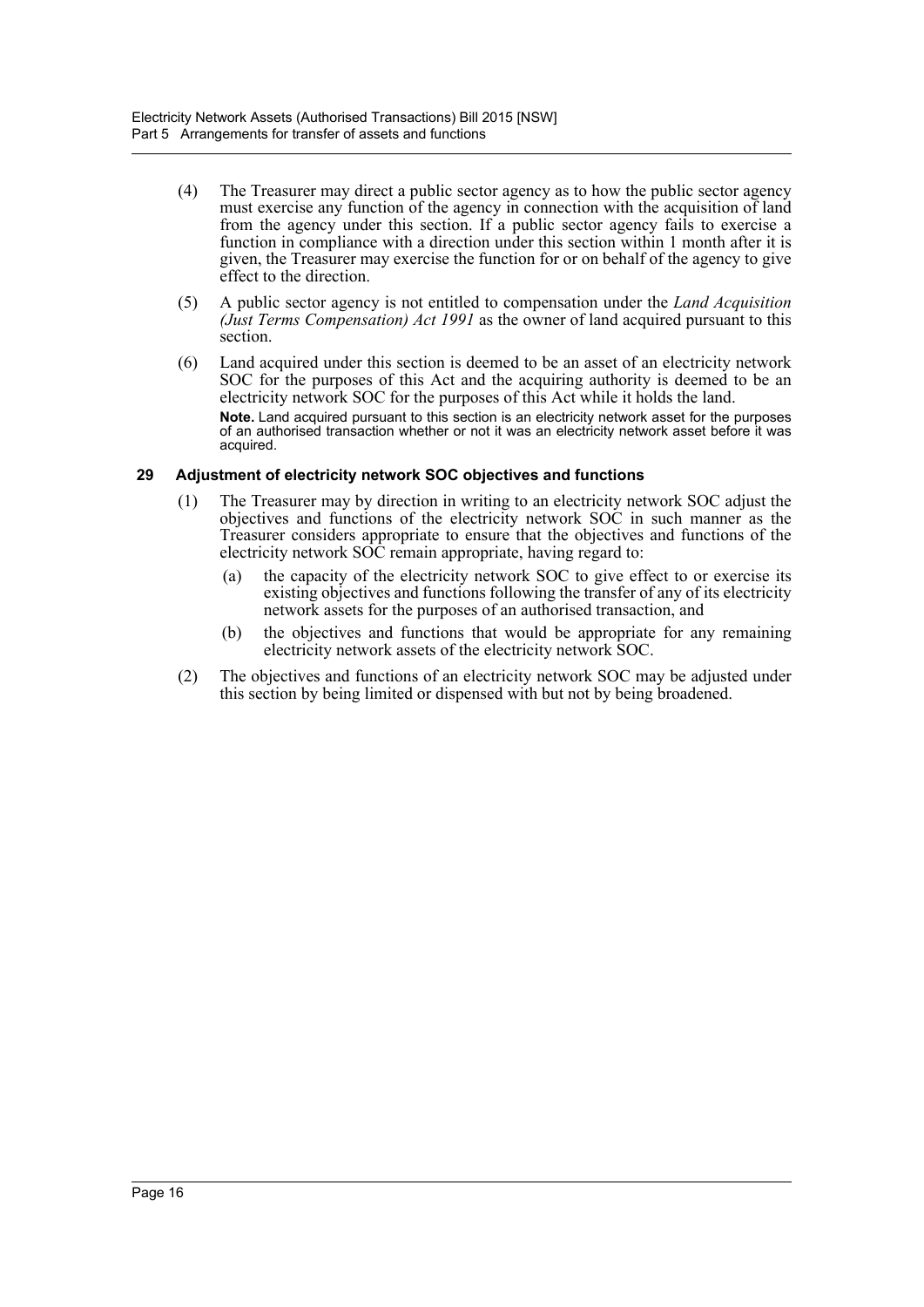# <span id="page-19-0"></span>**Part 6 Operation of transacted distribution and transmission systems**

# <span id="page-19-1"></span>**30 Terminology for transacted systems**

- (1) When electricity network assets comprising a distribution or transmission system are transferred to the private sector for the purposes of an authorised transaction, the distribution system or transmission system becomes, and may be referred to in this or any other Act as, a *transacted distribution system* or *transacted transmission system*.
- (2) For the purposes of this or any other Act:
	- (a) an entity that controls or operates a transacted distribution system or transacted transmission system may be referred to as an *authorised distributor* (for a distribution system) or an *authorised transmission operator* (for a transmission system), and
	- (b) authorised distributors and authorised transmission operators may be referred to as *authorised network operators*, and
	- (c) the public sector agency that is the lessor of electricity network assets comprising a transacted distribution system or transacted transmission system may be referred to as *the lessor* or *the owner* of the transacted distribution system or transacted transmission system.
- (3) A reference (however expressed) in any Act or statutory rule to the distribution system, transmission system or electricity works of a network operator is (in the context of the controller or operator of a transacted distribution system or transacted transmission system) a reference to the distribution system, transmission system or electricity works controlled or operated by the network operator.

# <span id="page-19-2"></span>**31 Rights of lessor**

- (1) Ownership of electricity network assets by the lessor of a transacted distribution system or transacted transmission system is to be treated as ownership by the Crown for the purposes of any provision of an Act that confers a right, privilege or immunity on the Crown as an owner of land or other assets.
- (2) The lessor of a transacted distribution system or transacted transmission system is not a distributor, transmission operator or network operator for the purposes of the ES Act or the regulations under that Act except for the purposes of the following provisions (*the relevant provisions*) of that Act:
	- (a) section 44 (Acquisition of land),
	- (b) section 45 (Erection and placement of electricity works),
	- (c) section 50 (Charges for placement of electricity works),
	- (d) section 51 (Ownership of electricity works),
	- (e) section 53 (Protection of certain electricity works),
	- (f) section 85 (Transfer of staff, assets, rights and liabilities),
	- (g) such other provisions as may be prescribed by the regulations under this Act.
- (3) For the purposes of the application of the relevant provisions to the lessor of a transacted distribution system or transacted transmission system, the lessor is considered to have the functions of an authorised distributor or authorised transmission operator.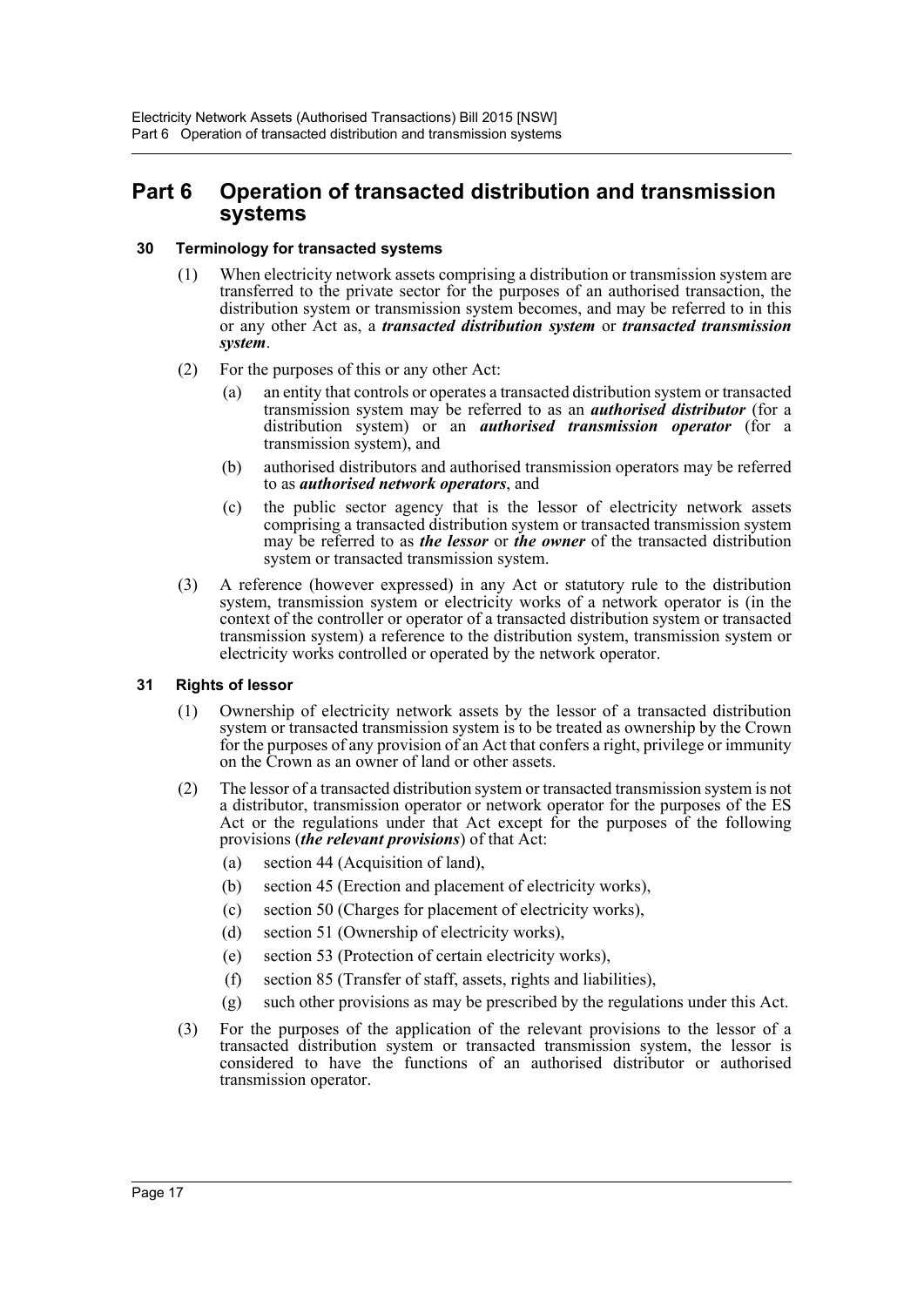# <span id="page-20-0"></span>**32 Functions of authorised network operators**

- (1) A reference in any Act to the functions of a network operator includes:
	- (a) in the case of an authorised distributor—the functions of establishing, maintaining and operating facilities for the distribution of electricity, or
	- (b) in the case of an authorised transmission operator—the functions (its *electricity functions*) of establishing, maintaining and operating facilities for the transmission of electricity and the functions (its *telecommunications functions*) of utilising and developing its facilities for the transmission of electricity to carry out telecommunications services.
- (2) Divisions 2, 2A and 3 of Part 5 of the ES Act apply to and in respect of the exercise by an authorised transmission operator of its telecommunications functions as if the references in those Divisions to electricity works included references to telecommunications works.

**Note.** An authorised transmission operator, may, for example, for the purposes of exercising its telecommunications function, exercise powers of entry under, and in accordance with, Division 3 of Part 5 of the ES Act.

- (3) Any power or right that an authorised transmission operator has under an affected easement with respect to the exercise of its electricity functions is taken to extend to the exercise of the authorised transmission operator's telecommunications functions.
- (4) Section 44 of the ES Act authorises an authorised transmission operator to acquire land by agreement or compulsorily for the purposes of the exercise of its electricity functions (whether or not the land acquired may also be used for the purposes of its telecommunications functions) but that section does not authorise it to acquire land compulsorily solely for the purposes of the exercise of its telecommunications functions.
- (5) In this section:

*affected easement* means any easement (whether created statutorily or otherwise):

- (a) that was an affected easement under section 6C of the *Energy Services Corporations Act 1995* immediately before the commencement of this section, or
- (b) that is acquired compulsorily after that commencement.

#### <span id="page-20-1"></span>**33 Liability of authorised network operators**

- (1) If an authorised network operator of a transacted distribution system or transacted transmission system contravenes a provision of the ES Act or the regulations under that Act in the course of or in connection with the operation of the distribution or transmission system, each authorised network operator of the distribution or transmission system is taken to have contravened the same provision.
- (2) An authorised network operator may be proceeded against and convicted under a provision pursuant to this section whether or not any other authorised network operator of the distribution or transmission system has been proceeded against or convicted under that provision.
- (3) This section does not affect any liability imposed on an authorised network operator for an offence actually committed by the authorised network operator.

#### <span id="page-20-2"></span>**34 Authorised network operators as public bodies**

(1) The regulations may provide that a reference in a specified provision of any other Act or an instrument made under any other Act to a public authority includes, or does not include, a reference to the owner, controller or operator of a transacted distribution system or transacted transmission system.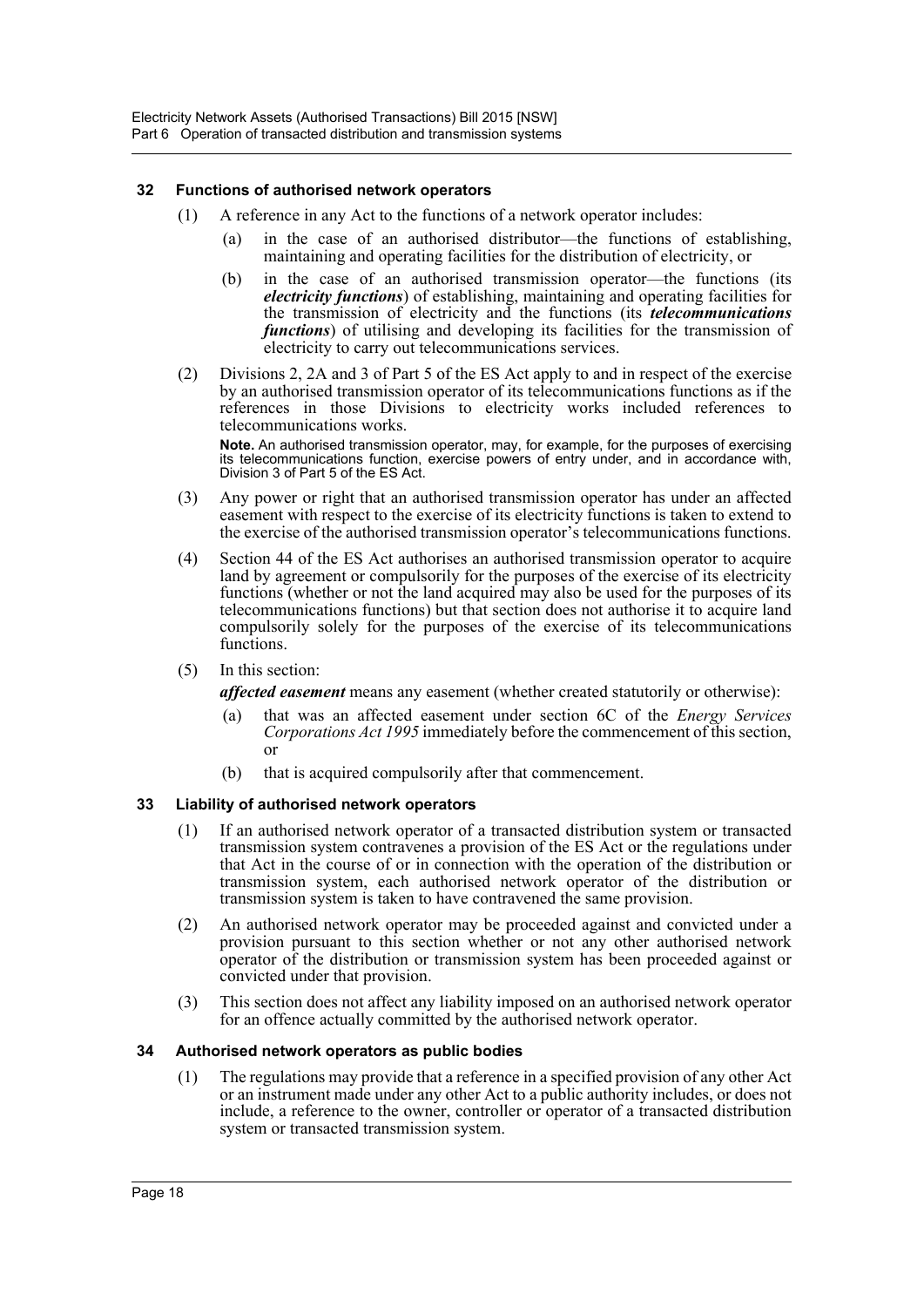(2) In this section, *public authority* includes statutory authority, statutory body, public utility undertaking, government agency and other public bodies.

#### <span id="page-21-0"></span>**35 Modification of ES Act provisions conferring functions on network operators**

The regulations may modify any provision of the ES Act that confers a function on a network operator for the purposes of adapting the application of the provision to or in respect of the functions of the owner, controller or operator of a transacted distribution system or transacted transmission system.

#### <span id="page-21-1"></span>**36 Land acquisition functions**

- (1) The land acquisition functions of the lessor of a transacted distribution system or transacted transmission system cannot be exercised by the lessor in the lessor's own right but can be exercised by another network operator of the distribution or transmission system on behalf of the lessor, and the other network operator has full power and authority to exercise those functions on behalf of the lessor.
- (2) The following provisions apply to the exercise of land acquisition functions by a network operator of a transacted distribution system or transacted transmission system on behalf of the lessor:
	- (a) the exercise of any such function by a network operator on behalf of the lessor is subject to any agreement between the network operator and the lessor concerning the exercise of those functions and to any agreement between network operators as to which of them is to exercise the function on behalf of the lessor in a particular case,
	- (b) land (including an interest in land) that is acquired in the exercise of land acquisition functions by a network operator is acquired on behalf of and vests in the lessor,
	- (c) the lessor has no liability in connection with the exercise of any land acquisition function on its behalf by a network operator (other than a liability to the network operator arising under an agreement between the lessor and the network operator as to the exercise of those functions) and any such liability that the lessor would otherwise have becomes instead a liability of the network operator,
	- (d) the lessor cannot be made a party to any proceedings in connection with the exercise of any land acquisition function on its behalf by a network operator (other than proceedings in connection with an agreement between the lessor and the network operator as to the exercise of those functions).
- (3) A network operator of a transacted distribution system or transacted transmission system cannot exercise a land acquisition function in its own right (and can only exercise that function on behalf of the lessor as provided by this section) if the function relates to land of which the lessor of the transacted distribution system or transacted transmission system will become the owner.
- (4) The approval of the Minister under section 44 (3) of the ES Act in respect of the acquisition of land on behalf of the lessor of a transacted distribution system or transacted transmission system is not to be given unless the Minister is satisfied that all reasonable steps have been taken to enter into an agreement with the owner of the land to acquire the land and those steps have not resulted in any such agreement.
- (5) In this section, *land acquisition functions* means any of the following functions to the extent that they may be exercised for the purposes of or in connection with the functions of a network operator:
	- (a) functions under section 44 (Acquisition of land) of the ES Act,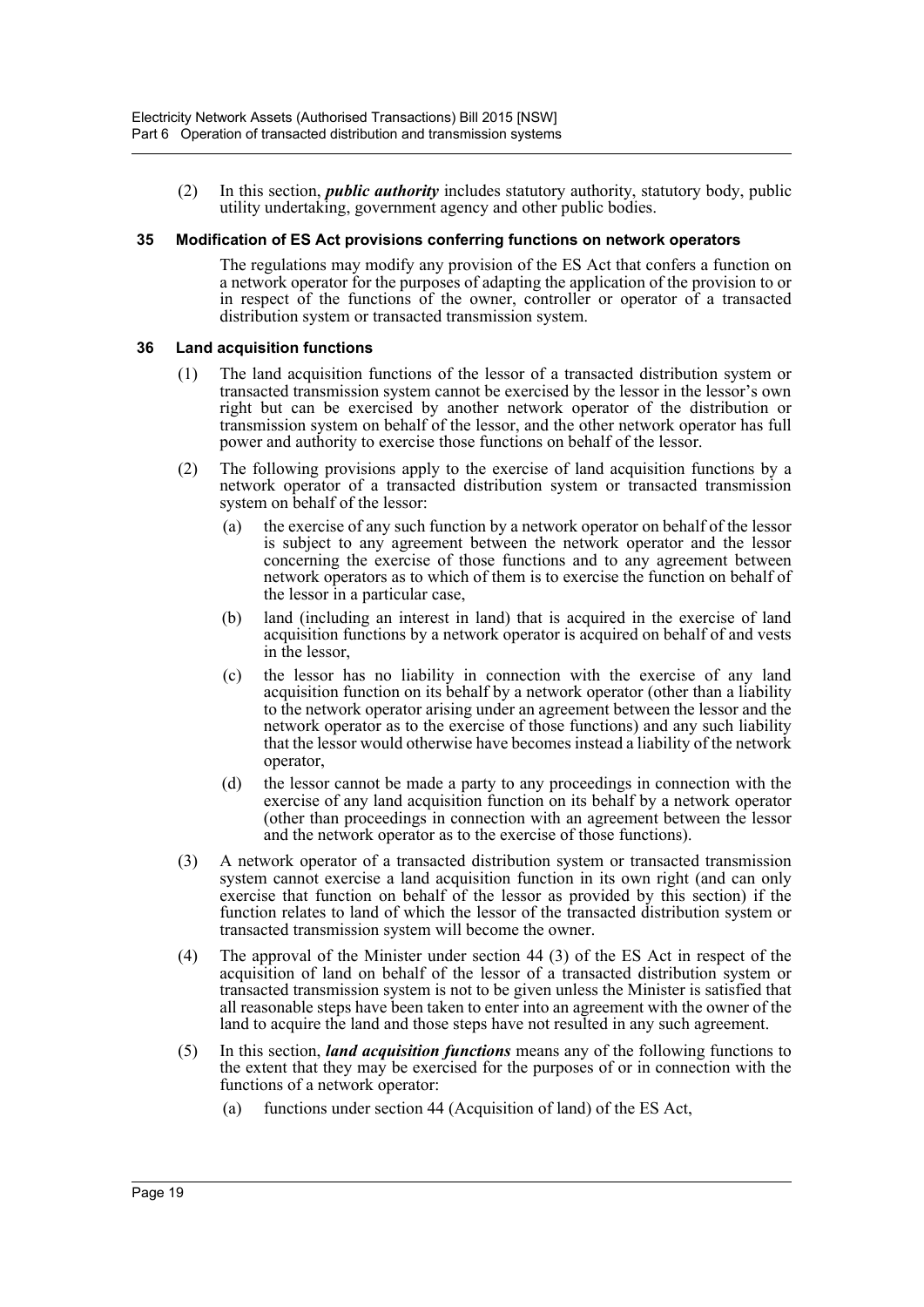(b) any function that concerns the creation, assurance or extinguishment of an interest in land.

# <span id="page-22-0"></span>**37 Protection of electricity works**

- (1) Section 53 of the ES Act applies in respect of electricity works that form part of a transacted distribution system or transacted transmission system as if:
	- (a) a reference in that section to the commencement of the *Electricity Supply Amendment (Protection of Electricity Works) Act 2006* were a reference to the completion of the authorised transaction as a result of which the electricity works form part of that transacted distribution system or transacted transmission system, and
	- (b) a reference to the network operator included a reference to a network operator after the completion of that authorised transaction.
- (2) Section 53 of the ES Act does not apply to prevent an action lying by the owner of a transacted distribution system or transacted transmission system against a network operator that controls or operates the system.

#### <span id="page-22-1"></span>**38 Licensing**

- (1) The Treasurer may for the purposes of an authorised transaction request the Minister under the ES Act to grant a licence under section 13 or 93A of that Act to an entity nominated by the Treasurer as the new operator of a transacted distribution system or transacted transmission system.
- (2) The Minister under the ES Act is to grant a licence in accordance with the Treasurer's request. The licence is to be granted on terms and conditions approved by the Treasurer and as may be required by or under the ES Act.
- (3) Clauses 2, 3 and 4 of Schedule 2 to the ES Act do not apply in respect of the grant of a licence pursuant to a request under this section.

#### <span id="page-22-2"></span>**39 Boundaries of distribution districts**

- (1) The boundaries of the distribution district for a transacted distribution system cannot be varied under section 84 of the ES Act except with the consent in writing of the authorised distributor.
- (2) If the boundaries of the distribution district for a transacted distribution system are varied under section 84 of the ES Act, the power of the Minister under section 85 (Transfer of staff, assets, rights and liabilities) of the ES Act to order the transfer of staff, assets, rights or liabilities of a distributor includes the power to order the transfer of staff, assets, rights or liabilities of the owner or controller of the distribution system concerned.

#### <span id="page-22-3"></span>**40 Land tax**

- (1) The exception provided for a sublessee in section 21C of the *Land Tax Management Act 1956* does not apply to a sublessee under an authorised transaction sublease and the sublessee is liable for land tax accordingly.
- (2) An *authorised transaction sublease* is a sublease entered into for the purposes of an authorised transaction.

#### <span id="page-22-4"></span>**41 Planning laws**

(1) For the purposes of any environmental planning instrument, the supply of electricity by an authorised network operator is a public utility undertaking carried on by the authorised network operator as an electricity supply authority.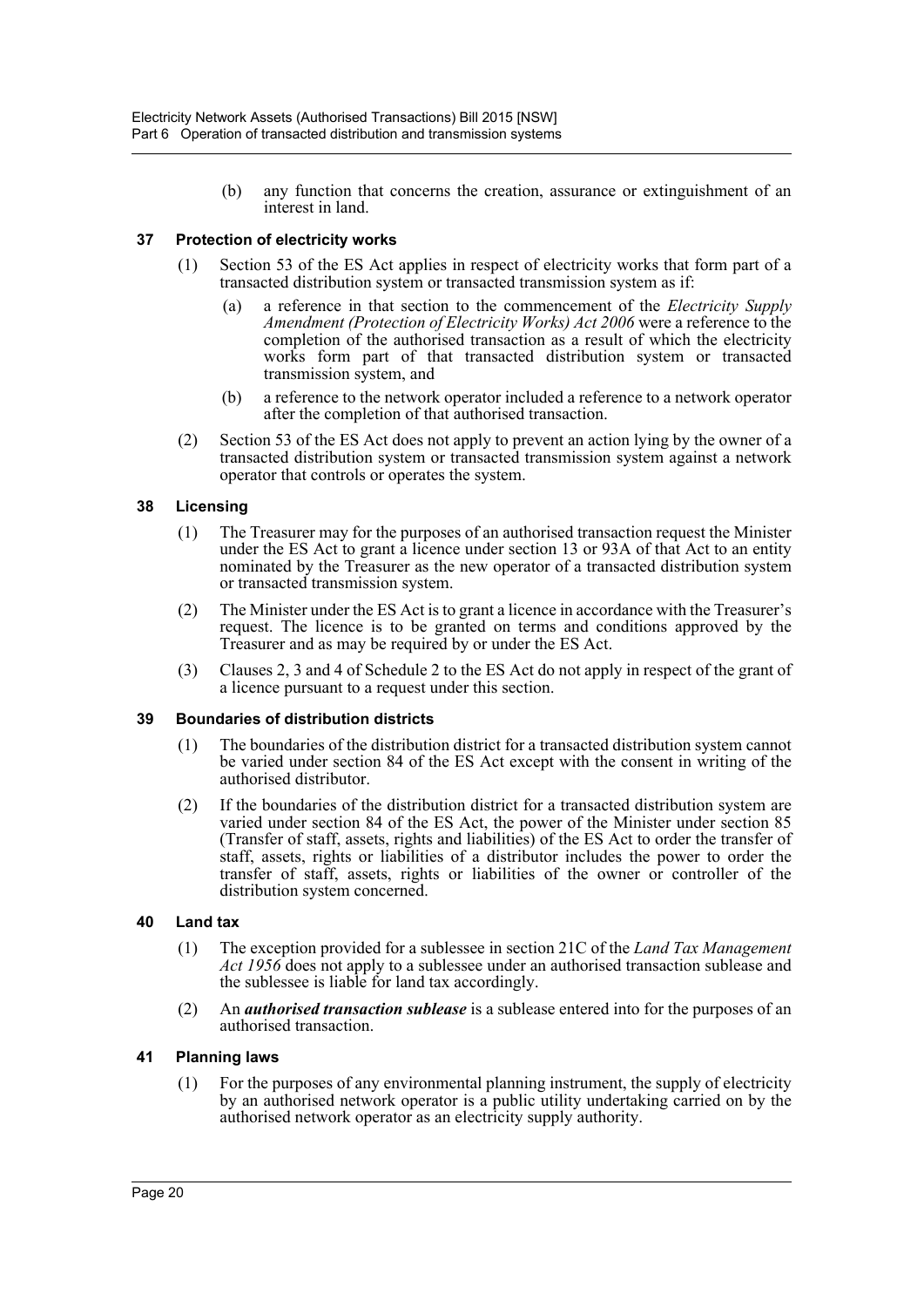- (2) For the purposes of any relevant planning law provision, the carrying out of development by or on behalf of an authorised network operator for the purpose of an electricity transmission or distribution network (within the meaning of *State Environmental Planning Policy (Infrastructure) 2007*) constitutes the carrying out of that development by the authorised network operator as an electricity supply authority and public authority.
- (3) After a distribution system or transmission system becomes a transacted distribution system or transacted transmission system, a reference in an environmental planning instrument to the former network operator is to be read as a reference to the authorised network operator that operates the transacted distribution system or transacted transmission system.
- (4) In this section:

*environmental planning instrument* has the same meaning as in the Planning Act. *former network operator* means the electricity network SOC that was the network operator of the distribution or transmission system concerned before the authorised network operator became the network operator.

*Planning Act* means the *Environmental Planning and Assessment Act 1979*.

# *relevant planning law provision* means:

- (a) any provision of an environmental planning instrument that permits specified development to be carried out with or without development consent, or
- (b) any provision of an environmental planning instrument that deals with the obligations of a public authority in connection with the carrying out of development by or on behalf of the public authority that may be carried out without development consent (including the carrying out of an activity to which Part 5 of the Planning Act applies).

#### <span id="page-23-0"></span>**42 Coastal protection**

Nothing done for the purposes of an authorised transaction requires the concurrence of the Minister under section 38 or 39 of the *Coastal Protection Act 1979*.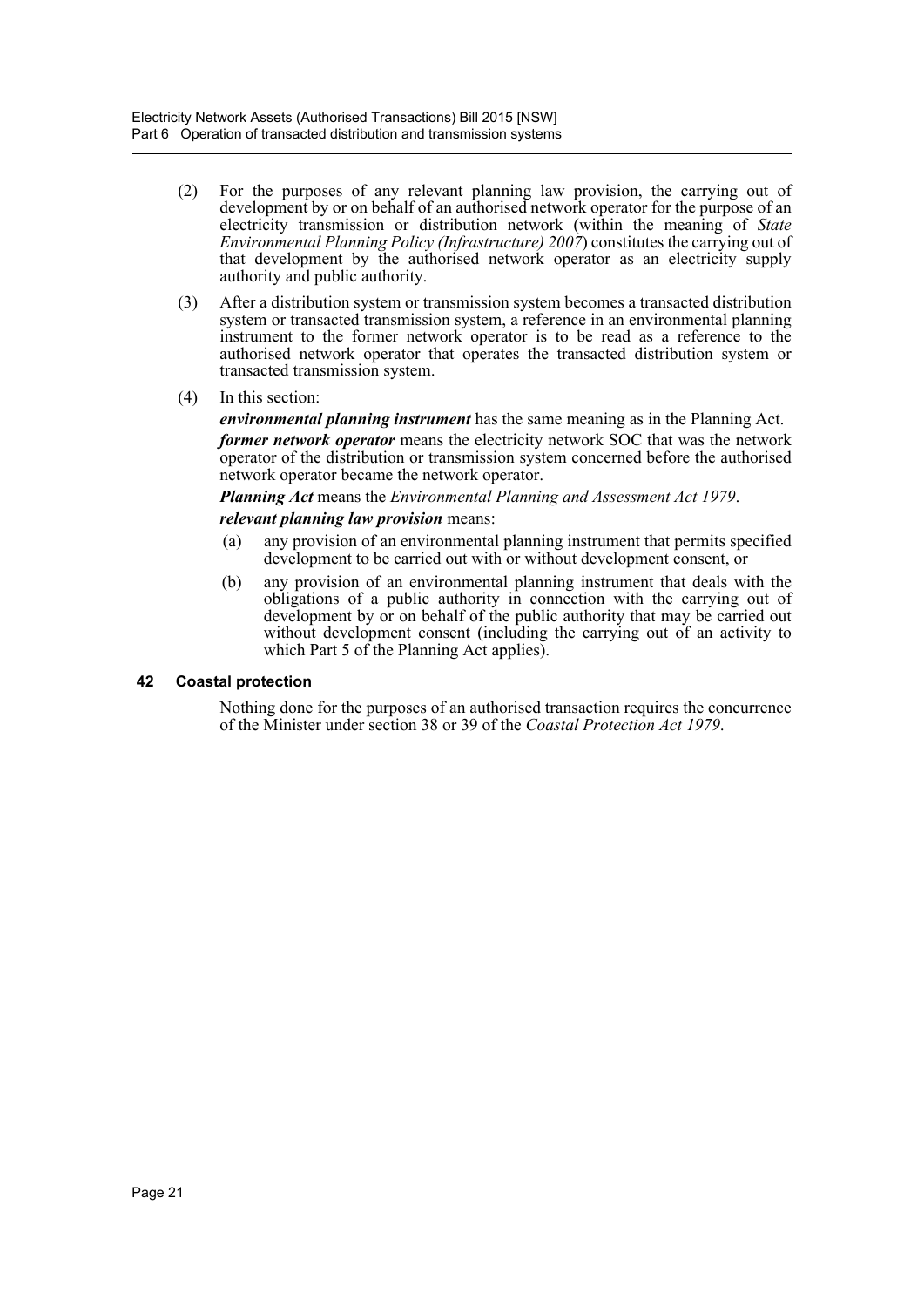# <span id="page-24-0"></span>**Part 7 Operation of other laws**

# <span id="page-24-1"></span>**43 State taxes**

(1) In this section:

*relevant matter* means any of the following:

- (a) any transaction arrangement,
- (b) a vesting of assets, rights or liabilities by operation of Schedule 5 (Vesting of assets, rights and liabilities) and anything certified by the Treasurer as having been done in consequence of such a vesting (for example, the transfer or registration of an interest in land),
- (c) the issue, disposal or purchase of shares or other securities or interest in or issued by an entity for the purposes of an authorised transaction,
- (d) any matter connected with the corporate conversion of an electricity network SOC or transaction SOC for the purposes of an authorised transaction,
- (e) any transaction, agreement or other arrangement (a *post-completion arrangement*) occurring within 2 years after completion of an authorised transaction and certified by the Treasurer to have been entered into in connection with the transfer of electricity network assets to the private sector pursuant to the authorised transaction,
- (f) such other matters for the purposes of an authorised transaction as may be prescribed by the regulations.

*State tax* means application, transfer or registration fees, duty under the *Duties Act 1997* or any other tax, duty, fee or charge imposed by any Act or law of the State.

- (2) State tax is not payable by a public sector agency in relation to a relevant matter.
- (3) The Treasurer may by order in writing direct that subsection (2) does not apply to a public sector agency either generally or in respect of a particular relevant matter or class of relevant matters.
- (4) State tax is not payable by a person or body (other than a public sector agency) in relation to a relevant matter to such extent (if any) as the Treasurer may direct by order in writing, either generally or in a particular case.
- (5) The Treasurer may by order in writing limit the application of this section in respect of a particular post-completion arrangement by imposing conditions on the application of this section to the arrangement.
- (6) An order may be made by the Treasurer under this section before or after the liability to pay the State tax concerned accrues.
- (7) The Treasurer must give a copy of an order under this section to the Chief Commissioner of State Revenue.

#### <span id="page-24-2"></span>**44 General relationship of Act with other State legislation**

- (1) None of the following provisions operate to prevent, restrict or otherwise limit the carrying out of a transaction arrangement or the exercise of a function for the purposes of an authorised transaction:
	- (a) any provision of the *State Owned Corporations Act 1989*,
	- (b) any provision of the *Energy Services Corporations Act 1995*,
	- (c) any provision of the constitution of a statutory SOC or a subsidiary of a statutory SOC.
- (2) In the event of any inconsistency between the provisions of this Act or the regulations and a provision of any other State legislation that is prescribed by the regulations as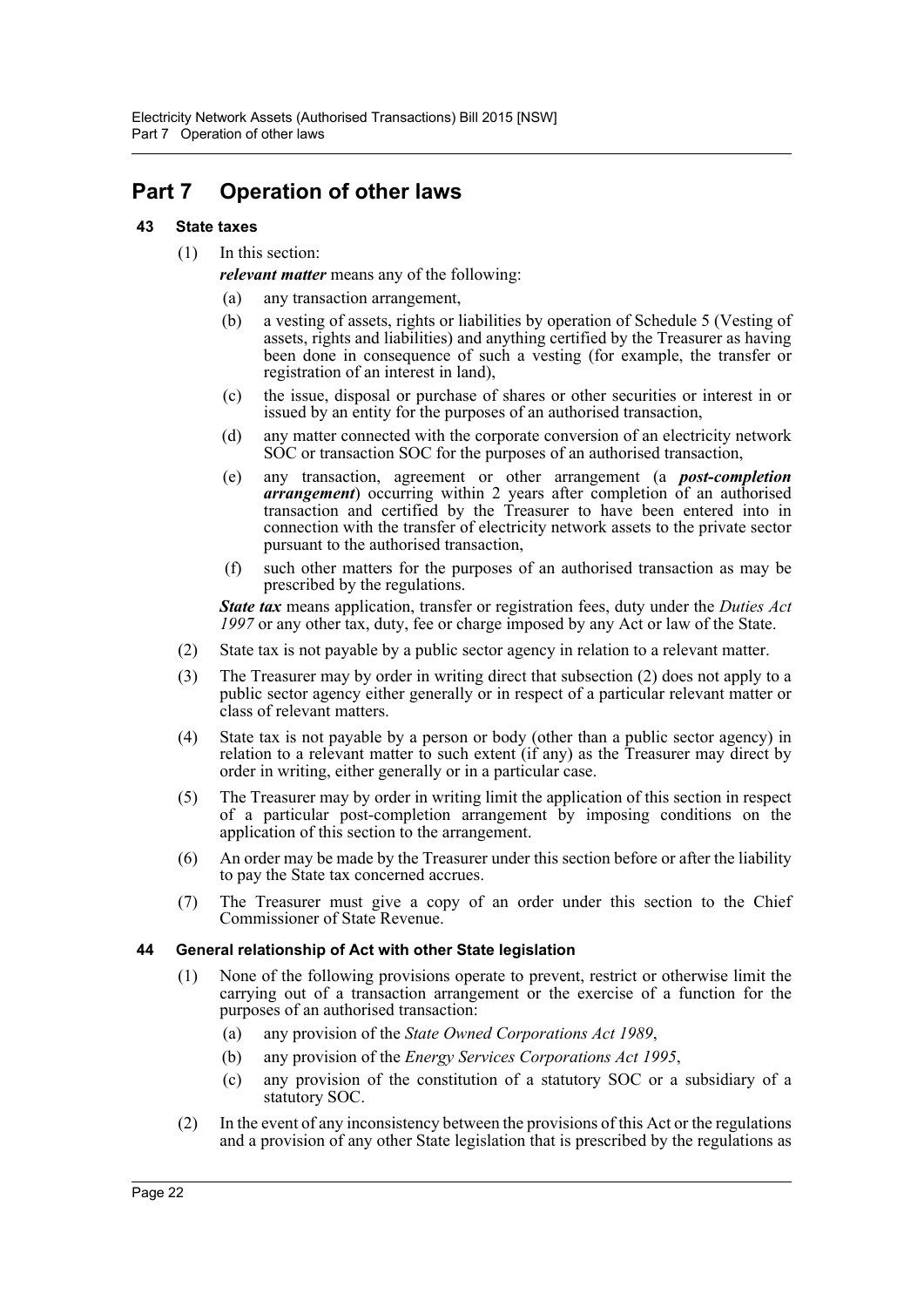an inconsistent provision for the purposes of this section, the provisions of this Act or the regulations (as the case may be) prevail to the extent of the inconsistency.

(3) The requirements of any other Act (whether enacted before or after this Act) for the approval by resolution of either or both Houses of Parliament (or by Act) of any act that constitutes the transfer of electricity network assets for the purposes of an authorised transaction is satisfied by the enactment of this Act.

#### <span id="page-25-0"></span>**45 Public Authorities (Financial Arrangements) Act**

The *Public Authorities (Financial Arrangements) Act 1987* does not apply to any transaction arrangement.

#### <span id="page-25-1"></span>**46 Release of information by Auditor-General**

Section 38 (Secrecy) of the *Public Finance and Audit Act 1983* does not apply to or in respect of a report or communication that the Treasurer authorises the Auditor-General to make to a person for the purposes of an authorised transaction or for the purposes of the audit (before or after the completion of an authorised transaction) of records relating to electricity network assets transferred pursuant to an authorised transaction.

#### <span id="page-25-2"></span>**47 Conveyancing Act**

Section 52A of the *Conveyancing Act 1919* does not apply to a contract entered into for the purposes of an authorised transaction.

#### <span id="page-25-3"></span>**48 Protection against breach of contractual and other obligations**

- (1) The following matters and things are protected by this section:
	- (a) the operation of this Act (including any regulation or order under this Act),
	- (b) the transfer of electricity network assets for the purposes of an authorised transaction,
	- (c) the entering into or performance of obligations under a transaction, agreement or other arrangement for the purposes of an authorised transaction,
	- (d) a disclosure of information by, on behalf of or with the consent of a public sector agency for the purposes of an authorised transaction,
	- (e) anything else done or omitted to be done under or for the purposes of this Act or an authorised transaction.
- (2) None of the matters or things protected by this section are to be regarded as:
	- (a) a breach of contract or confidence or otherwise as a civil wrong, or
	- (b) a breach of any instrument (including, without limitation, any provision prohibiting, restricting or regulating the assignment or transfer of assets, rights or liabilities) or as requiring any act to be done under an instrument, or
	- (c) giving rise to any right or remedy by a party to a contract or other instrument, or as causing or permitting the termination of, or exercise of rights under, any contract or other instrument, or
	- (d) an event of default under any contract or other instrument, or
	- (e) giving rise to a breach of or an offence against a provision of an Act that prohibits or restricts the disclosure of information, or
	- (f) releasing a surety or other obligee wholly or in part from an obligation.
- (3) This section does not affect rights and obligations that arise under a transaction, agreement or other arrangement entered into for the purposes of an authorised transaction.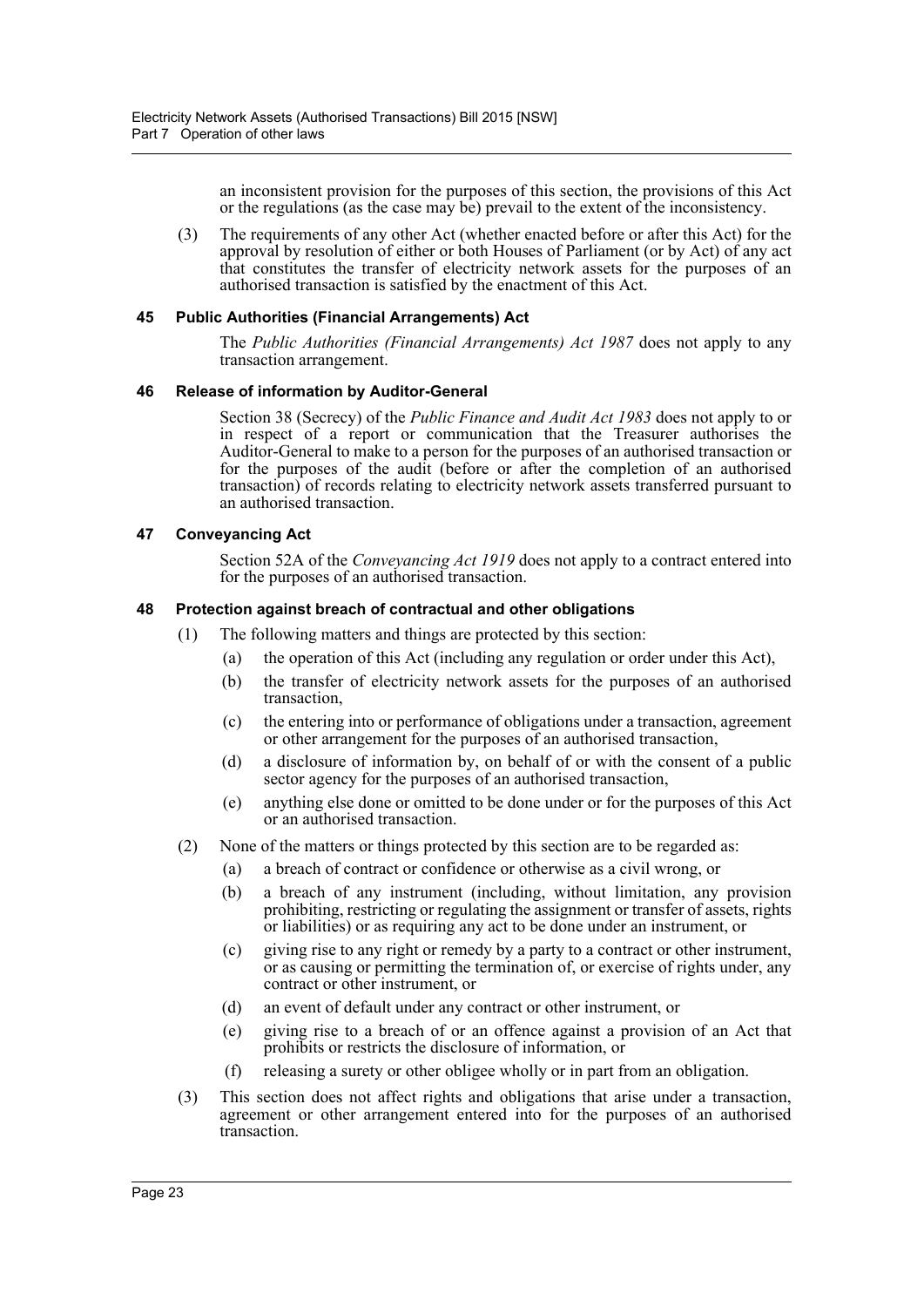(4) In this section:

*instrument* means an instrument (other than an instrument made under this Act) or any other document that creates, modifies or extinguishes rights or liabilities (or would do so if lodged, filed or registered in accordance with any law), and includes any judgment, order, process or other instrument issued by a court or tribunal.

# <span id="page-26-0"></span>**49 Compensation not payable**

- (1) Compensation is not payable by or on behalf of the State:
	- (a) because of the enactment or operation of this Act, or for any consequence of that enactment or operation, or
	- (b) because of any statement or conduct relating to the enactment of this Act.
- (2) This section does not extend to compensation payable under a transaction arrangement to a party to the transaction arrangement in connection with the performance of obligations under the transaction arrangement.
- (3) In this section:

*compensation* includes damages or any other form of monetary compensation.

*conduct* includes any act or omission, whether unconscionable, misleading, deceptive or otherwise.

*operation of this Act* includes the operation of any notice or order under this Act and any agreement entered into under or for the purposes of this Act.

*statement* includes a representation of any kind:

- (a) whether made verbally or in writing, and
- (b) whether negligent, false, misleading or otherwise.

*the State* means the Crown within the meaning of the *Crown Proceedings Act 1988*, and includes a public sector agency and an officer, employee or agent of the Crown or a public sector agency.

#### <span id="page-26-1"></span>**50 Leases of electricity network assets**

- (1) The provisions of an electricity network assets lease (or of any agreement or arrangement entered into in connection with such a lease) dealing with the following matters have effect according to their terms despite any law or rule to the contrary:
	- (a) the term of the lease,
	- (b) the existence or exercise of an option under the lease,
	- (c) the payment of any amount by way of a premium for the lease and the retention of any such amount by the lessor or the State,
	- (d) the circumstances or conditions under which the lease may be terminated by the lessor or lessee,
	- (e) the application or operation of section 122, 130 or 133B of the *Conveyancing Act 1919* to or in respect of the lease (or any lease under the lease),
	- (f) the application of a security provided in relation to the lease,
	- (g) the payment of a sum that is in the nature of a penalty,
	- (h) the ownership of, or the vesting or forfeiture of ownership of, any real or personal property on termination of the lease or on the occurrence of some other specified event or other thing,
	- (i) the pre-payment of amounts payable by way of rent under the lease and the retention of any such amounts by the lessor or the State,
	- (j) the continuance of the lease despite the occurrence of unintended or unforeseen circumstances,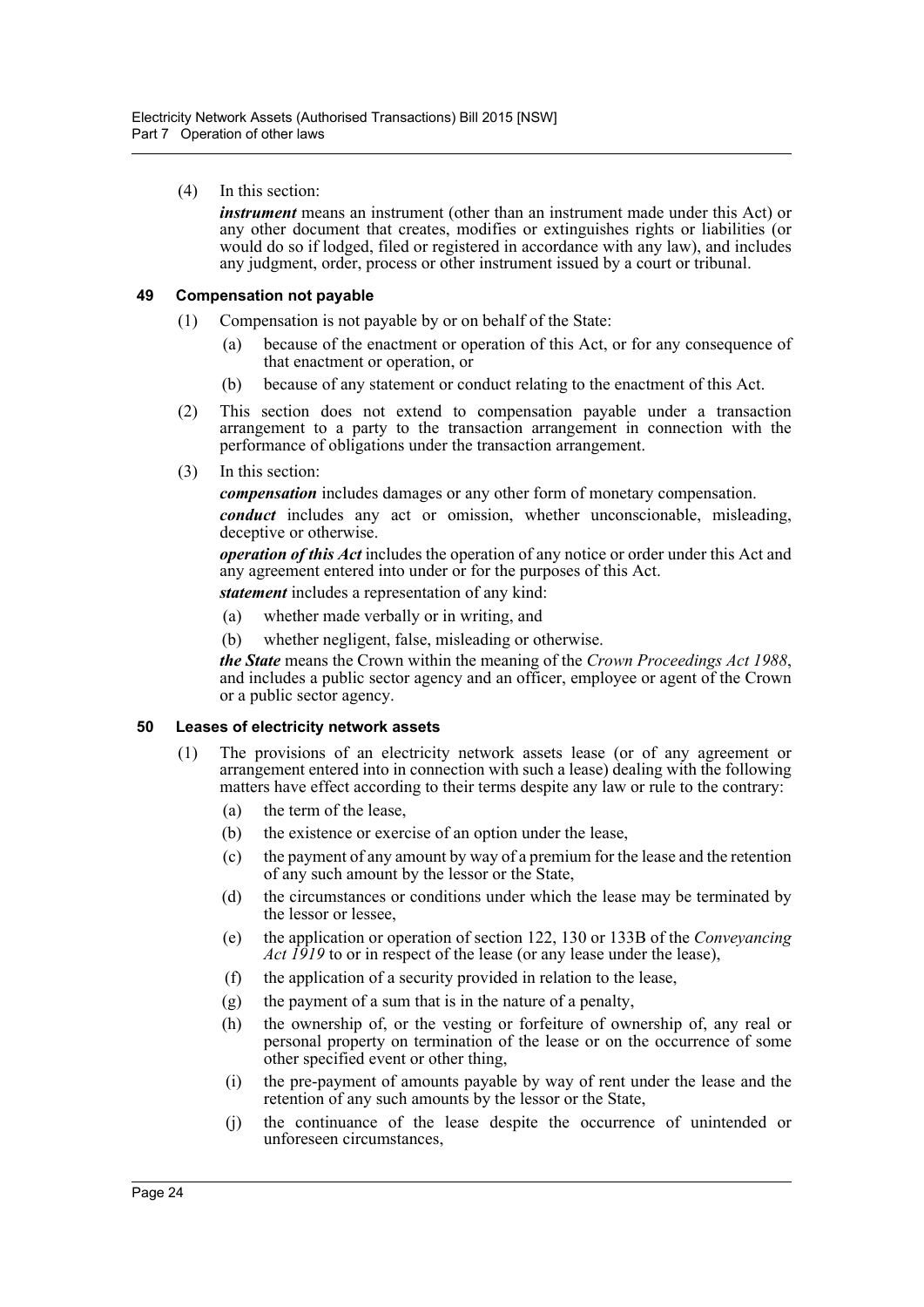- (k) the continuance of the obligation to pay rent despite the occurrence of unintended or unforeseen circumstances,
- (l) the amount payable in consequence of a breach or early termination of the lease, expiry of the lease or exercise of any option to extend the lease,
- (m) the liability of the lessor or lessee in relation to the leased assets,
- (n) the non-refundability of any payment made on account of rent, premium, option fee, outgoings, security deposit or otherwise,
- (o) the operation of any set-off.
- (2) A provision of an electricity network assets lease (or of any agreement or arrangement entered into in connection with such a lease) that confers rights or obligations on the State is enforceable by or against the State even though the State is not a party to the lease, agreement or arrangement.
- (3) An electricity network assets lease may include provision for the removal by the lessee of any fixture severable from the land leased.
- (4) A scheme of arrangement, receivership, winding up or other external administration of a company is to be carried out in a manner that gives effect to this section.
- (5) A variation of an electricity network assets lease that varies the land to which the lease relates and that is made pursuant to a provision of the lease or another transaction arrangement:
	- (a) can be registered under the *Real Property Act 1900* (despite section 55A (4) of that Act), and
	- (b) does not have the effect of surrendering or regranting the lease.
- (6) A certificate given by the Treasurer to the effect that a variation of lease is a variation to which subsection (5) applies is evidence of the matters certified.
- (7) In this section:

#### *electricity network assets lease* means:

- (a) a lease of electricity network assets entered into for the purposes of an authorised transaction, or
- (b) a lease of electricity network assets that the Treasurer designates by order in writing as an electricity network assets lease for the purposes of this section, or
- (c) a sublease under a lease referred to in paragraph (a) or (b).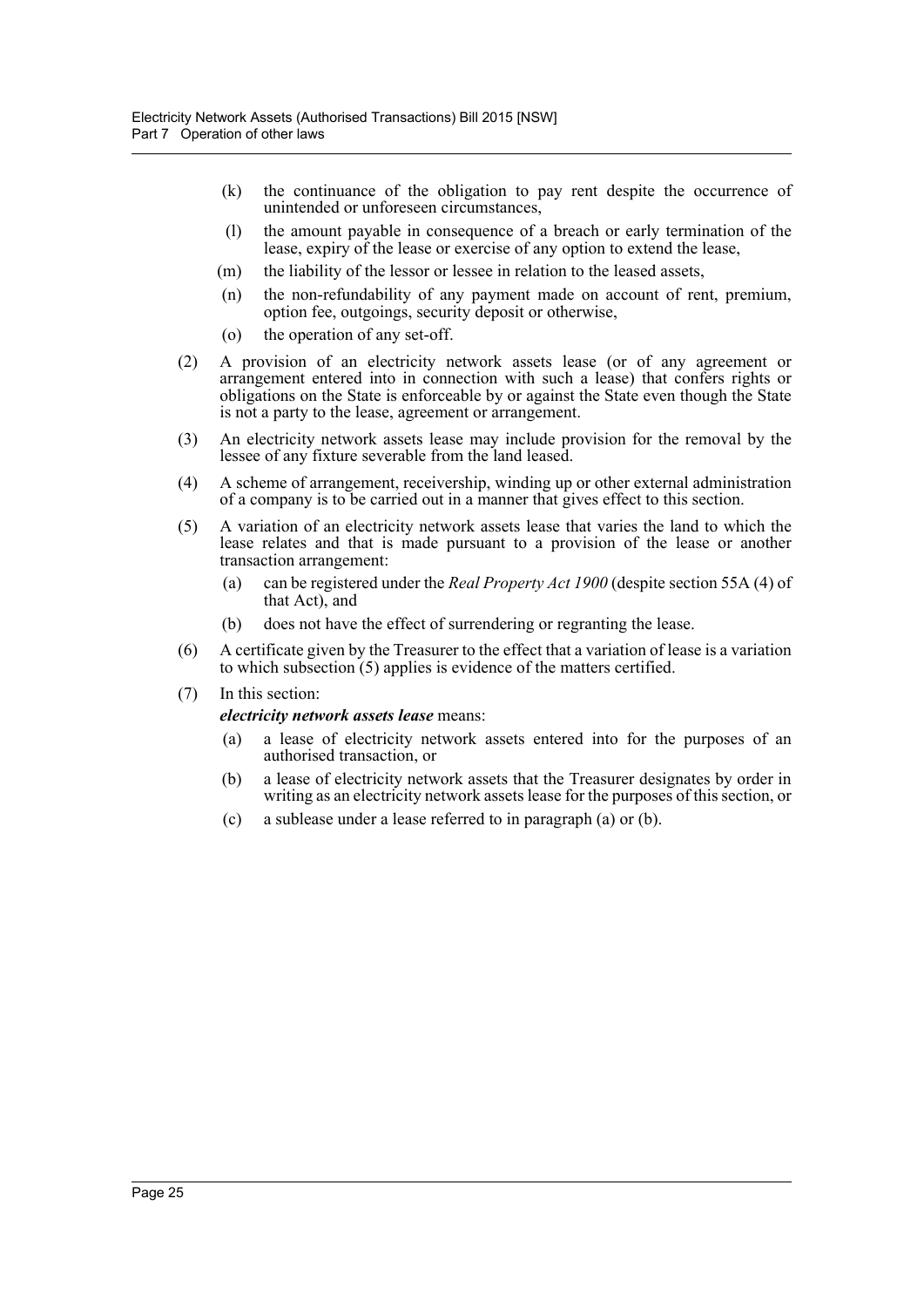# <span id="page-28-0"></span>**Part 8 Miscellaneous**

# <span id="page-28-1"></span>**51 Functions of Electricity Assets Ministerial Holding Corporation**

- (1) The functions of the Electricity Assets Ministerial Holding Corporation include:
	- (a) to hold, on behalf of the Crown, electricity network assets acquired by it or transferred to it, and
	- (b) to carry on any activities or business that relate to any electricity network assets held by it, including demanding, collecting and receiving charges, levies, rates and fees, and
	- (c) such other functions for the purposes of an authorised transaction under this Act as may be prescribed by the regulations.
- (2) There is to be established in the Special Deposits Account a fund called the Electricity Assets Ministerial Holding Corporation Fund (*the EAMHC Fund*), which is to be administered by the Treasurer.
- (3) There is payable into the EAMHC Fund:
	- (a) all money received by the Corporation in the exercise of its functions under this or any other Act, and
	- (b) all money standing to the credit of any working account established for the Corporation under section 13A of the *Public Finance and Audit Act 1983* on the commencement of this section.
- (4) There is payable from the EAMHC Fund such amounts as the Treasurer directs from time to time for:
	- (a) payment of expenditure by the Corporation in the exercise of its functions under this or any other Act, or
	- (b) payment of expenses incurred in relation to the administration of the EAMHC Fund, or
	- (c) payment to the Consolidated Fund.
- (5) The Treasurer may invest money in the EAMHC Fund in such manner as may be authorised by the *Public Authorities (Financial Arrangements) Act 1987*.

# <span id="page-28-2"></span>**52 Functions of New South Wales Treasury Corporation**

- (1) New South Wales Treasury Corporation (*TCorp*) has the object of providing financial services for the purposes of an authorised transaction at the direction of the Treasurer.
- (2) The Treasurer may direct TCorp to do any one or more of the following for the purposes of an authorised transaction on terms and conditions determined by the Treasurer:
	- (a) provide financial accommodation (including by the lending of money) to or for the benefit of a private sector entity,
	- (b) effect a financial adjustment for the benefit of or on behalf of a private sector entity,
	- (c) participate in any other arrangement or transaction approved by the Treasurer for the purposes of an authorised transaction.
- (3) TCorp is authorised and required to comply with a direction of the Treasurer under this section.
- (4) Words and expressions used in this section that are defined in the *Public Authorities (Financial Arrangements) Act 1987* have the same meanings as in that Act.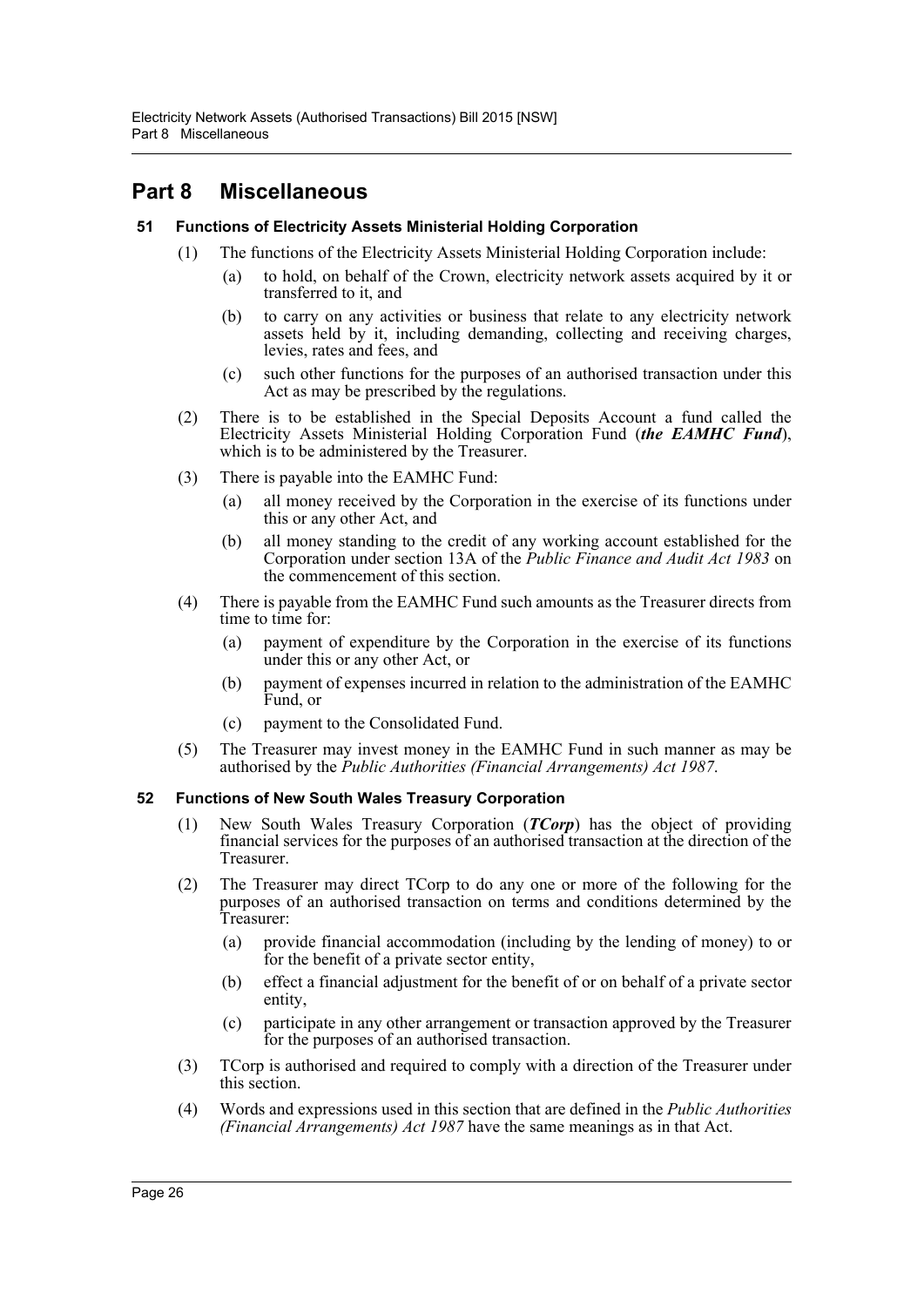### <span id="page-29-0"></span>**53 Delegation**

The Treasurer may delegate to the Secretary of the Treasury, or to any other Government sector employee prescribed by the regulations, any function of the Treasurer under this Act except this power of delegation.

### <span id="page-29-1"></span>**54 Act to bind State and other jurisdictions**

- (1) This Act binds the State and, in so far as the legislative power of the Parliament of New South Wales permits, the other States, the Territories and the Commonwealth.
- (2) Without limiting subsection (1), this Act has effect despite any privilege or immunity of the Crown in any of its capacities.
- (3) This Act does not make any State or Territory, the Commonwealth, or the Crown in any of its capacities, liable to be prosecuted for an offence.
- (4) A reference in this section to a State, Territory or the Commonwealth includes a reference to the Government of the State, Territory or Commonwealth.

# <span id="page-29-2"></span>**55 Extraterritorial operation of Act**

- (1) It is the intention of the Parliament of New South Wales that the operation of this Act should, as far as possible, include operation in relation to the following:
	- (a) things situated in or outside the territorial limits of the State,
	- (b) acts, transactions and matters done, entered into or occurring in or outside the territorial limits of the State,
	- (c) things, acts, transactions and matters (wherever situated, done, entered into or occurring) that would, apart from this Act, be governed or otherwise affected by the law of another State, a Territory, the Commonwealth or a foreign country.
- (2) Without limiting subsection (1), it is the intention of the Parliament of New South Wales that the provisions of this Act have an operation in relation to the things, acts, transactions and matters referred to in that subsection even if the rules of private international law (whether at general law or as provided by legislation) would require the application of a law other than this Act instead of the provisions of this Act.

#### <span id="page-29-3"></span>**56 Construction of Act and instruments so as not to exceed legislative power**

- (1) Unless a contrary intention appears, if a provision of this Act or an instrument made under this Act:
	- (a) would, apart from this section, have an invalid application, but
	- (b) also has at least one valid application,

it is the intention of the Parliament of New South Wales that the provision is not to have the invalid application, but is to have every valid application.

- (2) Despite subsection (1), the provision is not to have a particular valid application if:
	- (a) apart from this section, it is clear, taking into account the provision's context and the purposes or objects underlying this Act, that the provision was intended to have that valid application only if every invalid application, or a particular invalid application, of the provision had also been within the legislative power of the Parliament of New South Wales, or
	- (b) the provision's operation in relation to that valid application would be different in a substantial respect from what would have been its operation in relation to that valid application if every invalid application, or a particular invalid application, of the provision had been within the legislative power of the Parliament of New South Wales.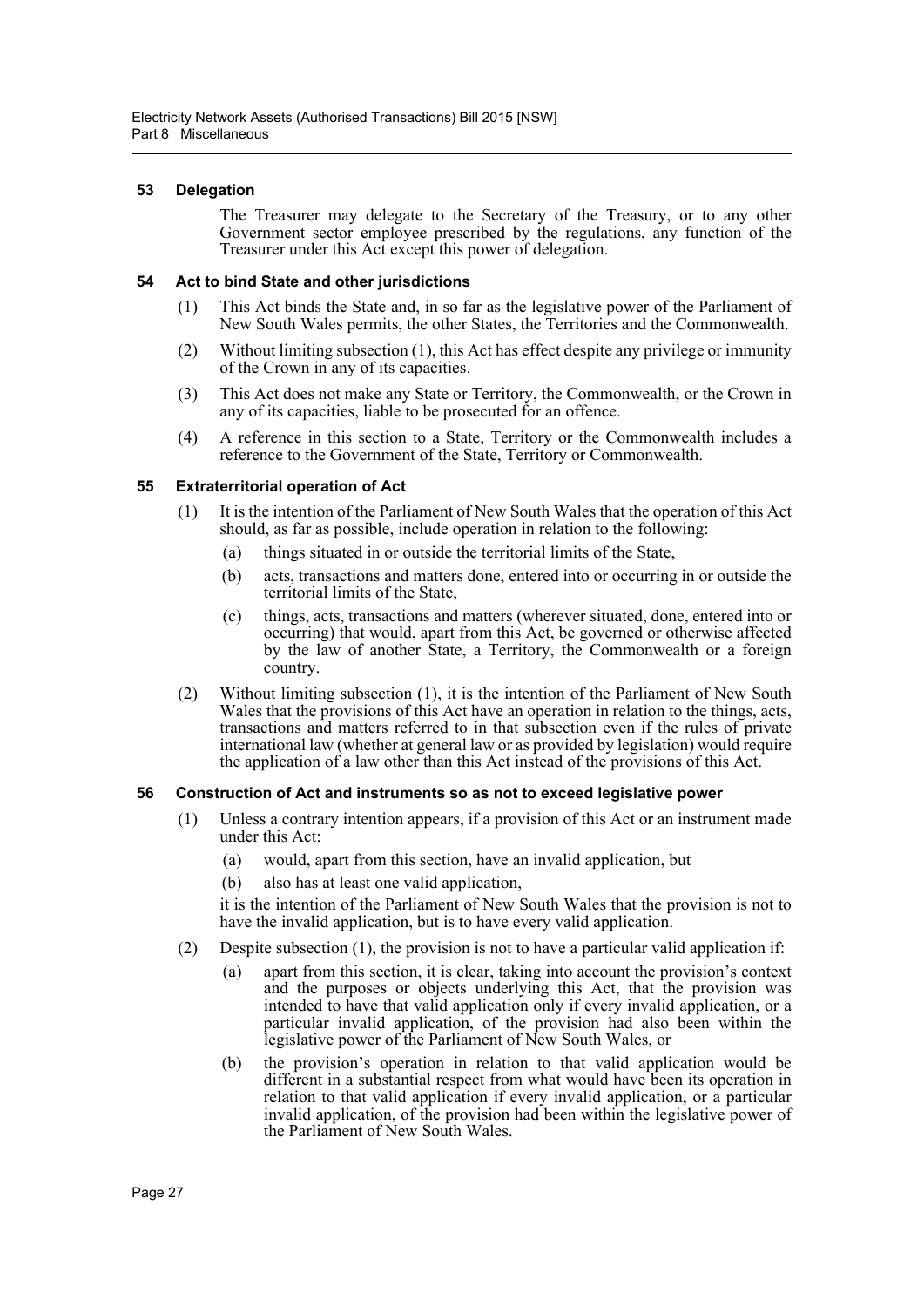- (3) Subsection (2) does not limit the cases in which a contrary intention may be taken to appear for the purposes of subsection (1).
- (4) This section is in addition to, and not in derogation of, section 31 of the *Interpretation Act 1987*.
- (5) In this section:

*application* means an application in relation to:

- (a) one or more particular persons, things, matters, places, circumstances or cases, or
- (b) one or more classes (however defined or determined) of persons, things, matters, places, circumstances or cases.

*invalid application*, in relation to a provision, means an application because of which the provision exceeds the legislative power of the Parliament of New South Wales. *valid application*, in relation to a provision, means an application which, if it were the provision's only application, would be within the legislative power of the Parliament of New South Wales.

# <span id="page-30-0"></span>**57 Orders**

- (1) An order made under a provision of this Act takes effect at the beginning of the day on which it is made, unless the order otherwise provides.
- (2) An order cannot provide for the order to take effect earlier than the beginning of the day on which it is made (but can provide for the order to take effect at a time on the day on which it is made that is earlier than the time at which it is made).
- (3) A document purporting to be an order made under a provision of this Act is, unless the contrary is established, taken to be such an order and to have been properly made.
- (4) A certificate purporting to be signed by the Treasurer or an officer prescribed by the regulations certifying that an order specified or referred to in the certificate is an order made under a specified provision of this Act is admissible in evidence in any legal proceedings and is evidence of the matters certified.
- (5) A provision of another Act that results from an amendment made by this Act and that provides for the making of an order is deemed for the purposes of this section to be a provision of this Act (and the order is deemed to be an order made under a provision of this Act).

#### <span id="page-30-1"></span>**58 Service or giving of documents**

- (1) A document that is authorised or required by this Act or the regulations to be served on or given to any person may be served or given:
	- (a) in the case of a natural person:
		- (i) by delivering it to the person personally, or
		- (ii) by sending it by post to the address specified by the person for the giving or service of documents or, if no such address is specified, the residential or business address of the person last known to the person giving or serving the document, or
		- (iii) by sending it by facsimile transmission to the facsimile number of the person, or
	- (b) in the case of a body corporate:
		- (i) by leaving it with a person apparently of or above the age of 16 years at, or by sending it by post to, the head office, a registered office or a principal office of the body corporate or to an address specified by the body corporate for the giving or service of documents, or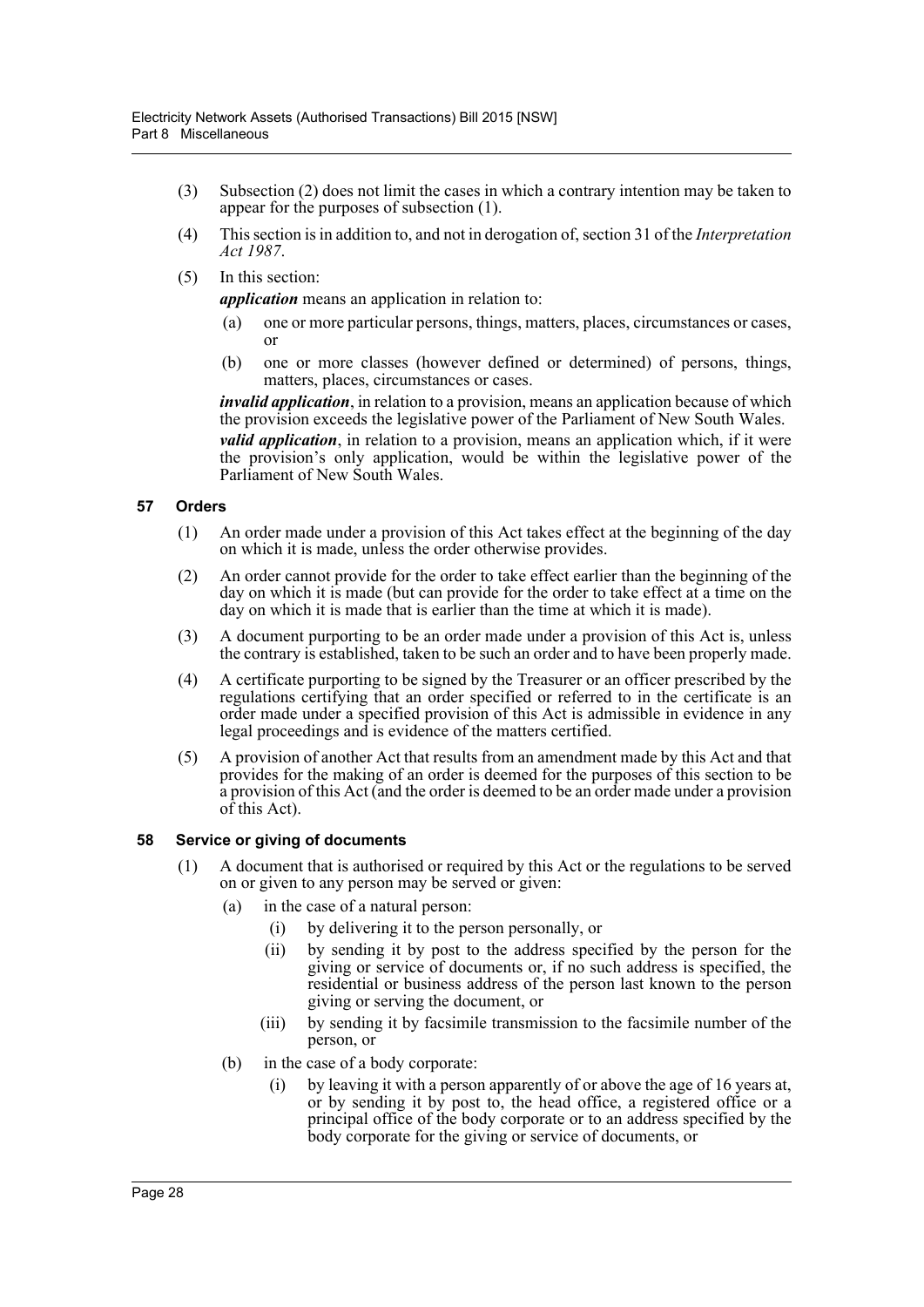- (ii) by sending it by facsimile transmission to the facsimile number of the body corporate.
- (2) Nothing in this section affects the operation of any provision of a law or of the rules of a court authorising a document to be served on a person in any other manner.

#### <span id="page-31-0"></span>**59 Regulations**

The Governor may make regulations, not inconsistent with this Act, for or with respect to any matter that by this Act is required or permitted to be prescribed or that is necessary or convenient to be prescribed for carrying out or giving effect to this Act.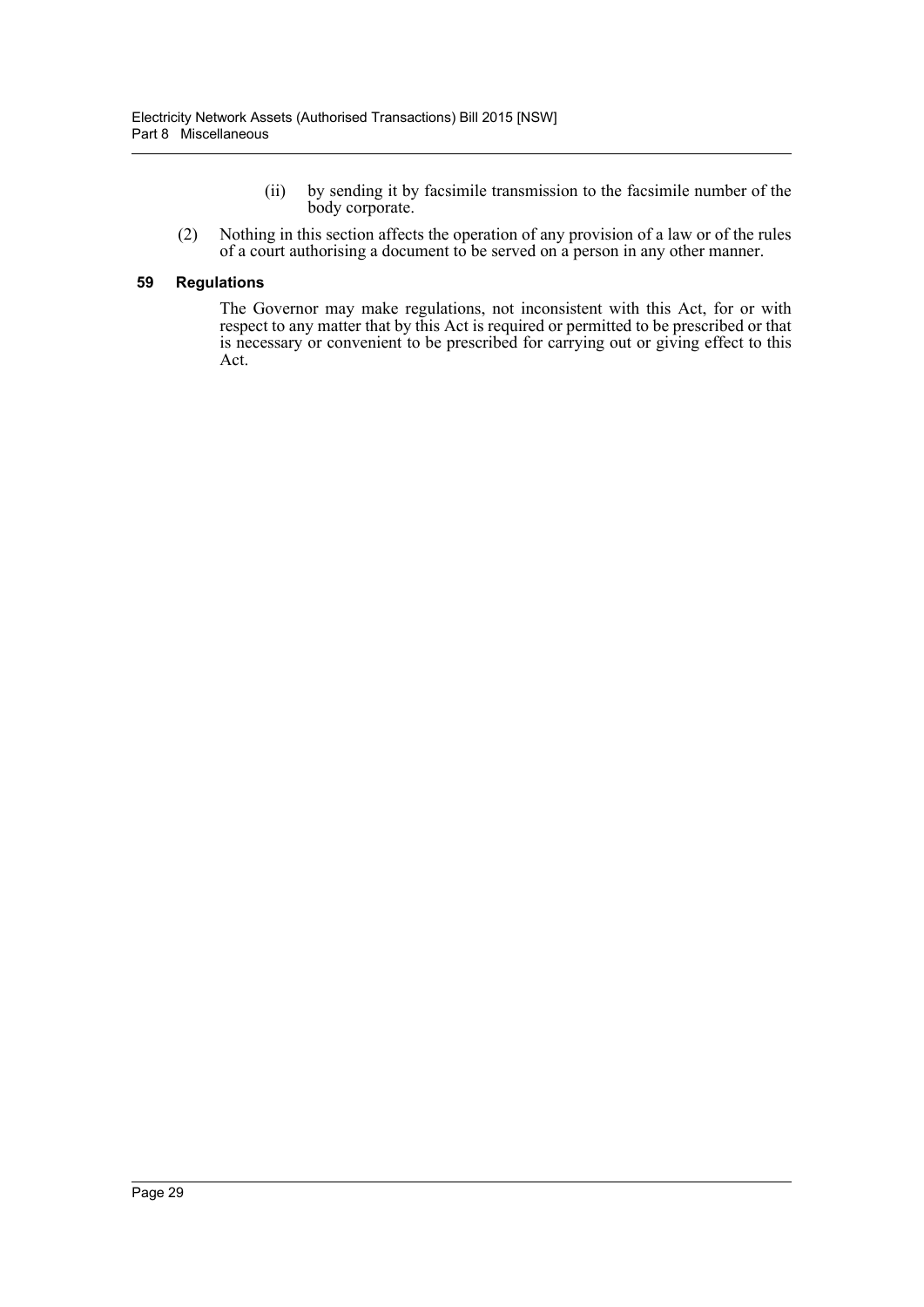# <span id="page-32-0"></span>**Schedule 1 Interpretative provisions**

#### **1 Definitions**

In this Act:

*AER* means the Australian Energy Regulator established by the *Competition and Consumer Act 2010* of the Commonwealth.

*assets* means any legal or equitable estate or interest (whether present or future, whether vested or contingent and whether personal or assignable) in real or personal property of any description (including money), and includes securities, choses in action and documents.

*associated electricity network land*—see section 3.

*authorised distributor*—see section 30.

*authorised network operator*—see section 30.

*authorised transaction*—see section 3.

*authorised transmission operator*—see section 30.

*completion* of an authorised transaction occurs on such date as may be designated by the Treasurer by order in writing as the date of completion of the authorised transaction.

*corporate conversion*, in relation to an electricity network SOC or a transaction SOC, means the registration of the corporation as a company under the Corporations Act.

*Corporations Act* means the *Corporations Act 2001* of the Commonwealth.

*Corporations legislation* means the Corporations legislation to which Part 1.1A of the Corporations Act applies.

*Electricity Assets Ministerial Holding Corporation* or *the Corporation* means the Electricity Assets Ministerial Holding Corporation constituted by section 12 of the *Electricity Generator Assets (Authorised Transactions) Act 2012*.

*electricity network assets*—see section 3 (and clause 4 of this Schedule).

*electricity network SOC*—see section 3.

*entity* means a body corporate, a partnership, an unincorporated body, an individual or a trust (including the trustee of a trust).

*ES Act* means the *Electricity Supply Act 1995*.

*function* includes a power, authority or duty, and *exercise* a function includes perform a duty.

*general law* means the common law and equity (as modified from time to time by legislation).

*lease* includes:

- (a) licence, and
- (b) agreement to lease or license, and
- (c) concurrent lease or licence and any subletting or sublicensing (or concurrent subletting or sublicensing).

*legislation* includes:

- (a) any statute of a legislature (whether enacted or made in Australia or elsewhere), and
- (b) any proclamation, regulation, rule, by-law, order or any other kind of subordinate legislation (however described) made under the authority of a statute (whether enacted or made in Australia or elsewhere).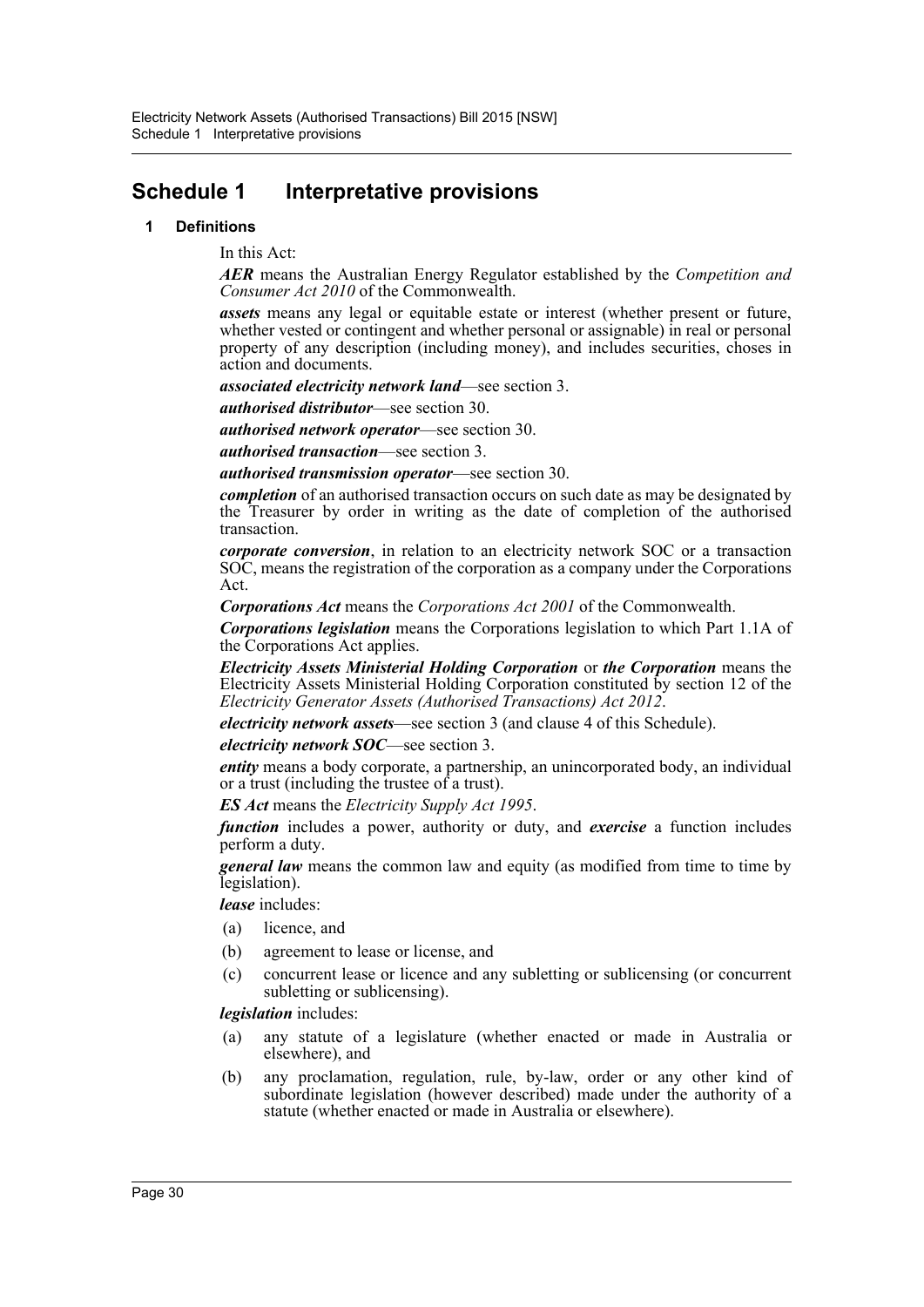*liabilities* means any liabilities, debts or obligations (whether present or future, whether vested or contingent and whether personal or assignable).

*network infrastructure assets*—see section 4.

*private sector* means any person other than a public sector agency and includes a private sector entity.

**Note.** A person who is a public sector agency of another jurisdiction is a private sector person for the purposes of this Act.

*private sector entity* means an entity in which the private sector has an interest.

*public sector agency* means any of the following:

- (a) the State (including the Crown in right of the State),
- (b) a Minister,
- (c) the Ministerial Holding Corporation constituted by the *State Owned Corporations Act 1989*,
- (d) the Electricity Assets Ministerial Holding Corporation,
- (e) a Ministerial Holding Corporation established by or under this Act,
- (f) a SOC,
- (g) a public authority of the State (including a council under the *Local Government Act 1993*),
- (h) any other person acting on behalf of the State (or the Crown in right of the State),
- (i) a transaction company, but only while all the shares in the transaction company are held by or on behalf of the State or a SOC or the transaction company is the subsidiary of another transaction company all the shares in which are held by or on behalf of the State or a SOC,

(j) a wholly-owned subsidiary of a public sector agency.

*Residual Liabilities Fund* means the Electricity Network Residual Liabilities Fund established by section 12.

*rights* means any rights, powers, privileges or immunities (whether present or future, whether vested or contingent and whether personal or assignable).

*SOC* means a State owned corporation within the meaning of the *State Owned Corporations Act 1989*.

*State legislation* means any legislation of the State.

*the State* means the State of New South Wales.

*transacted distribution system*—see section 30.

*transacted transmission system*—see section 30.

*transaction arrangement* means a transaction, agreement or other arrangement entered into by or on behalf of a public sector agency for the purposes of an authorised transaction.

*transaction company* means a company established as a transaction company pursuant to this Act.

*transaction entity* means a transaction SOC, transaction company or any other entity established for the purposes of an authorised transaction.

*transaction SOC* means a SOC established as a transaction SOC pursuant to this Act.

*transfer*, in relation to assets, rights and liabilities, includes lease and licence and any action that results in the vesting of assets, rights and liabilities in another person or the creation or transfer of any interest in or right in respect of assets.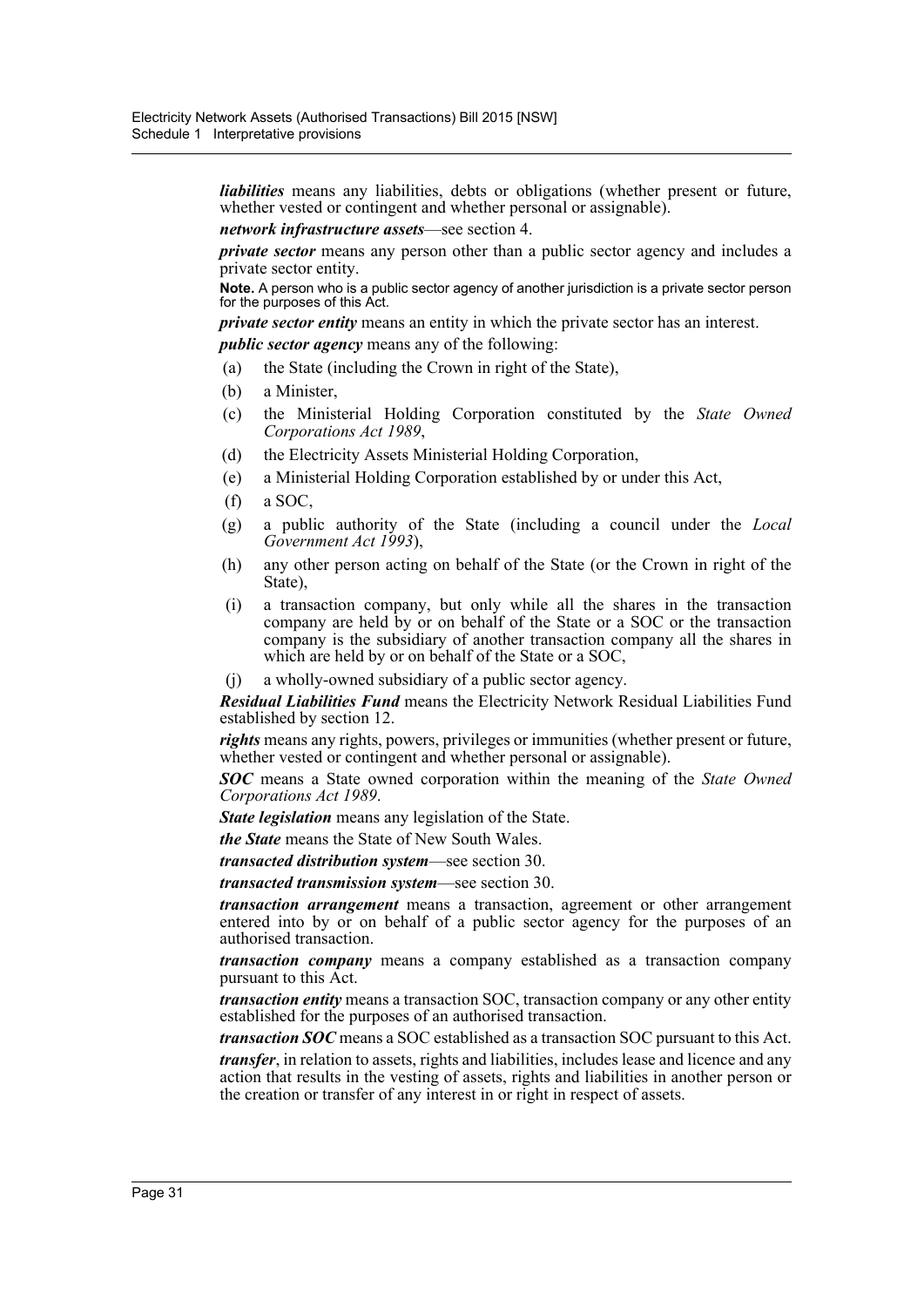### **2 Interpretation—Electricity Supply Act 1995**

Words and expressions used in this Act that are defined in the *Electricity Supply Act 1995* have the same meanings as in that Act, except in so far as they are defined differently in this Act or the context or subject-matter otherwise indicates or requires.

### **3 Words and expressions defined in Corporations Act**

In this Act, the following expressions have the meaning that they have in the Corporations Act (except where a definition of the expression in this Act otherwise requires):

*company*

*company limited by shares*

*corporation*

*subsidiary*

#### *wholly-owned subsidiary*

#### **4 Electricity network assets**

- (1) An interest in or right in respect of electricity network assets that is created for the purposes of an authorised transaction is itself an electricity network asset.
- (2) Assets, rights and liabilities that are transferred to a public sector agency for the purposes of an authorised transaction and that were electricity network assets before their transfer remain electricity network assets after their transfer to the public sector agency.
- (3) Assets, rights and liabilities cease to be electricity network assets when they are transferred to the private sector for the purposes of an authorised transaction.

#### **5 Lease of electricity network assets**

- (1) A lease does not cease to be a lease of electricity network assets merely because the assets leased cease to be electricity network assets after their transfer by lease to the private sector or because other assets become subject to the lease after it is entered into.
- (2) For the purposes of the application of this Act to a lease of electricity network assets:
	- (a) the assets leased remain electricity network assets despite their transfer by lease to the private sector, and
	- (b) any assets that become subject to such a lease pursuant to the terms of the lease or pursuant to a transaction arrangement after the lease is entered into are taken to be electricity network assets.

#### **6 Functions for the purposes of an authorised transaction**

For the purposes of this Act, any act, matter or thing is done or has effect for the purposes of an authorised transaction if:

- (a) it is done or has effect for the purpose of effecting or facilitating an authorised transaction, or
- (b) it is done or has effect for any purpose connected with, ancillary or incidental to or consequential on an authorised transaction, or
- (c) it is done or has effect for any purpose connected with the vesting of electricity network assets in, or the transfer of staff of an electricity network SOC to, a public sector agency at any time after completion of an authorised transaction, or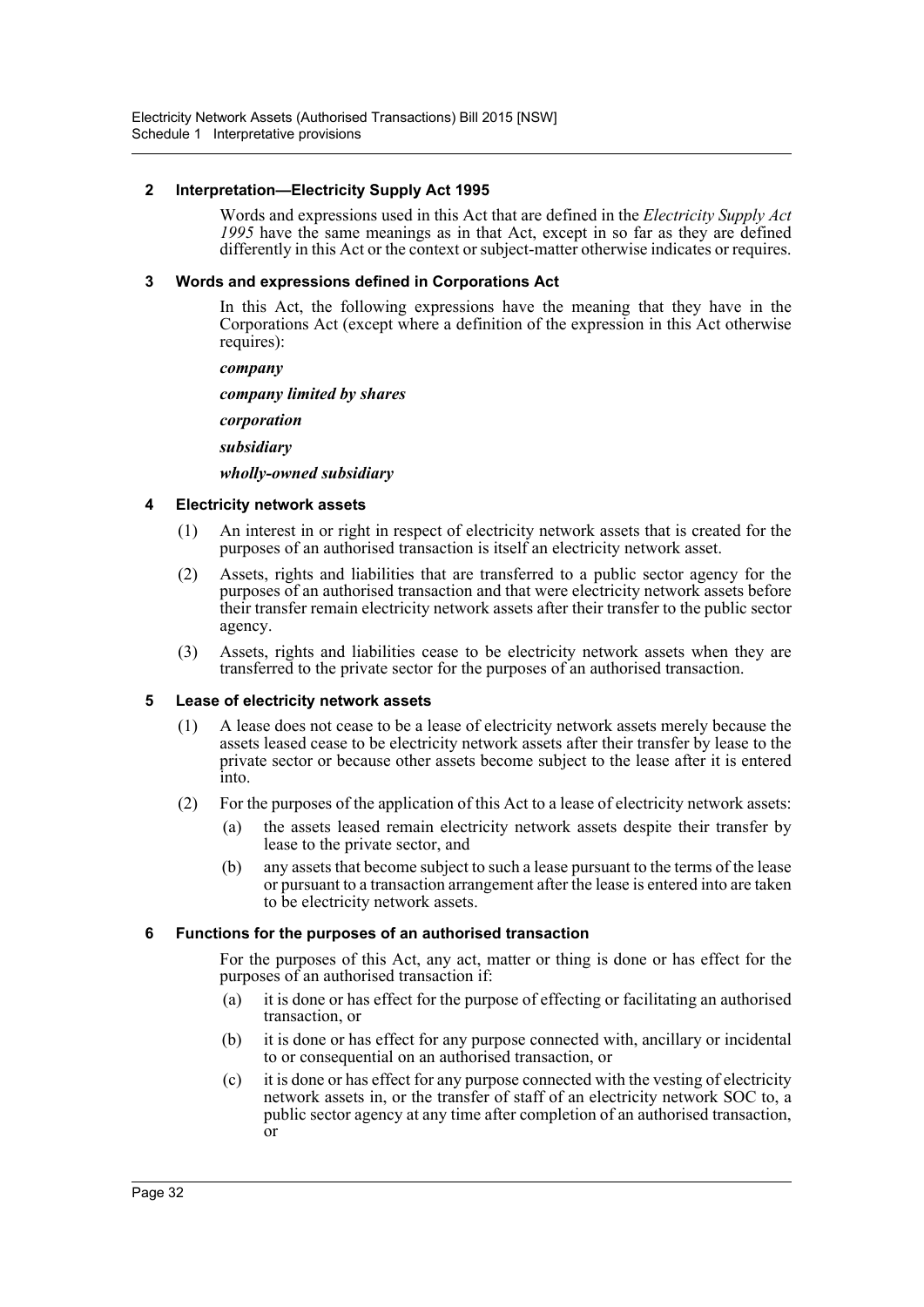(d) it is done or has effect after the completion of an authorised transaction for any purpose that is necessary or convenient in connection with the ongoing operation of or the winding up of the affairs of any electricity network SOC or transaction entity.

# **7 Transfer and acquisition of assets, rights and liabilities**

- (1) The assets, rights and liabilities of a body corporate include the assets, rights and liabilities of a wholly-owned subsidiary of the body corporate and accordingly the following principles apply in the interpretation of this Act:
	- (a) assets, rights and liabilities of a body corporate can be transferred to another person (*the transferee*) by a transfer of shares or any other transaction that results in the body corporate becoming a wholly-owned subsidiary of the transferee,
	- (b) assets, rights and liabilities of a body corporate are acquired by (and become assets, rights and liabilities of) a transferee when the body corporate becomes a wholly-owned subsidiary of the transferee.
- (2) This clause does not limit the ways in which assets, rights and liabilities can be transferred for the purposes of an authorised transaction and does not prevent the direct transfer of assets, rights and liabilities to a transferee.

# **8 Employees of electricity network SOC**

If a transaction company is established by the conversion of an electricity network SOC into a company, a reference in a provision of this Act to an employee of an electricity network SOC includes a reference to an employee of the transaction company and a reference in the provision to the electricity network SOC is to be read as a reference to the transaction company.

#### **9 Transfers to public sector agencies**

No compensation is payable in connection with the transfer for the purposes of an authorised transaction of assets, rights or liabilities to a public sector agency (but this does not prevent such a transfer being for consideration).

#### **10 When events occur**

If this Act provides for an event or other thing to occur on a particular day, that event or thing is taken to occur at the beginning of that day.

#### **11 Notes**

Notes included in this Act do not form part of this Act.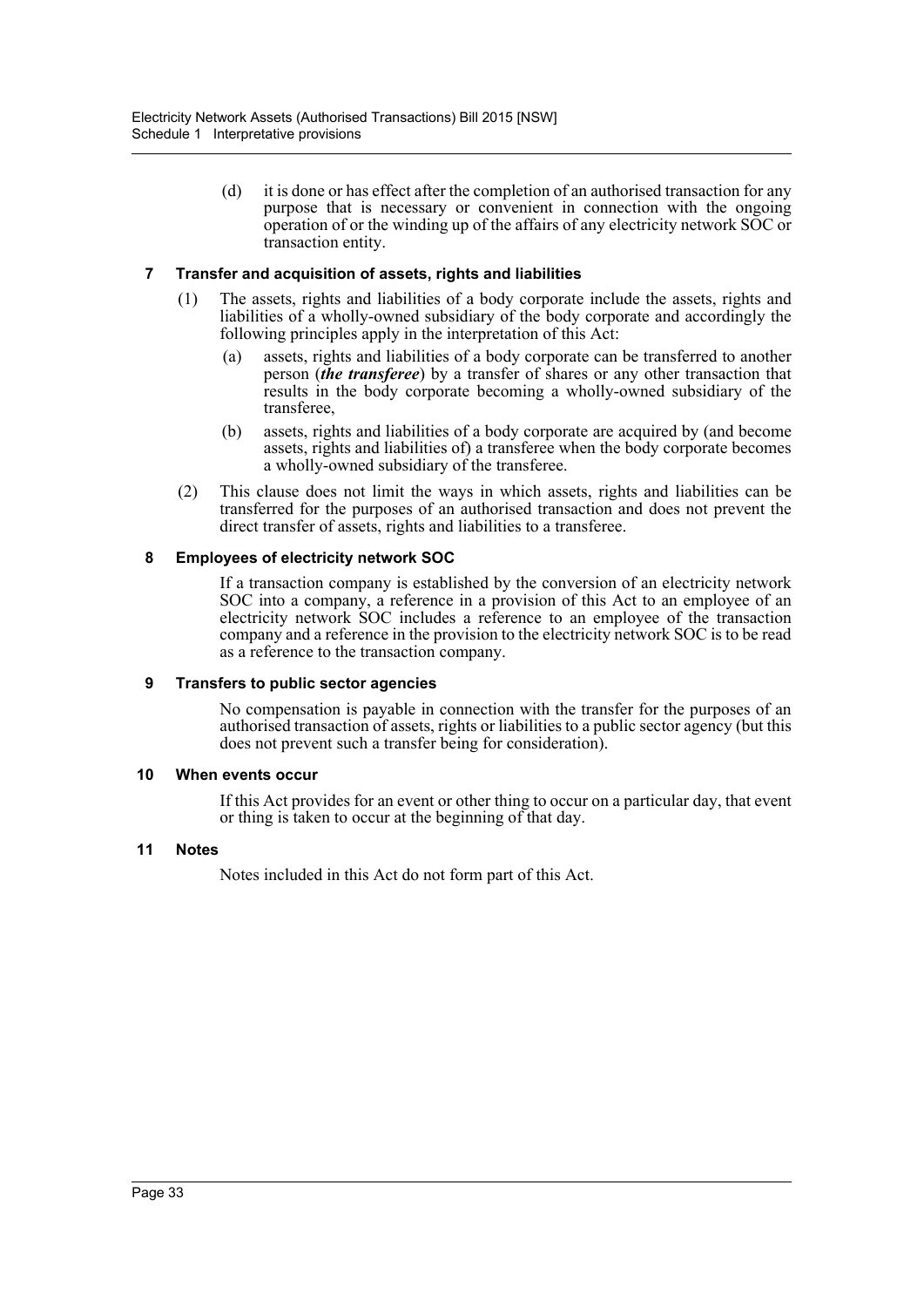# **Schedule 2 Provisions concerning transaction SOCs**

(Section 15)

# **1 Board of directors**

- (1) Each transaction SOC is to have a board of directors.
- (2) The board is to consist of:
	- (a) the chief executive officer, and
	- (b) at least 3 and not more than 5 other directors appointed by the voting shareholders.
- (3) Of the directors appointed under subclause (2) (b), one is (in and by the director's instrument of appointment as director or in and by another instrument executed by the voting shareholders) to be appointed as Chairperson of the Board.
- (4) The board is accountable to the voting shareholders in the manner set out in Part 4 of the *State Owned Corporations Act 1989* and in the constitution of the transaction SOC.
- (5) The voting shareholders may remove a director, or the chairperson, from office at any time for any or no reason and without notice and, in that event, the office of the director or chairperson is taken to have become vacant for the purposes of Schedule 8 to the *State Owned Corporations Act 1989*.
- (6) Except as provided by this clause, Schedule 8 to the *State Owned Corporations Act 1989* has effect with respect to the constitution and procedure of the board.
- (7) The provisions of section 20J of the *State Owned Corporations Act 1989*, and of clauses 2 (1) and (2) and 7 (1) (d) and (2) of Schedule 8 to that Act, do not apply to a transaction SOC or to the chairperson.
- (8) The provisions of clause 6 of Schedule 8 to the *State Owned Corporations Act 1989* do not apply to the chief executive officer, and the chief executive officer is not entitled to remuneration under that clause, in his or her capacity as a director.

## **2 Chief executive officer**

- (1) The chief executive officer of a transaction SOC is to be appointed by the board after consultation with the voting shareholders.
- (2) The board may remove a person from office as chief executive officer, at any time, for any or no reason and without notice, but only after consultation with the voting shareholders.
- (3) The chief executive officer is entitled to be paid such remuneration (including travelling and subsistence allowances) as the board may determine.
- (4) The board may, after consultation with the voting shareholders, fix the conditions of employment of the chief executive officer in so far as they are not fixed by or under any other Act or law.
- (5) The *Government Sector Employment Act 2013* (Chapter 6 included) does not apply to the chief executive officer.
- (6) Subject to subclause (7), Schedule 9 to the *State Owned Corporations Act 1989* has effect with respect to the chief executive officer.
- (7) The provisions of section 20K of the *State Owned Corporations Act 1989*, and of clauses 2, 3 and 6 of Schedule 9 to that Act, do not apply to the chief executive officer.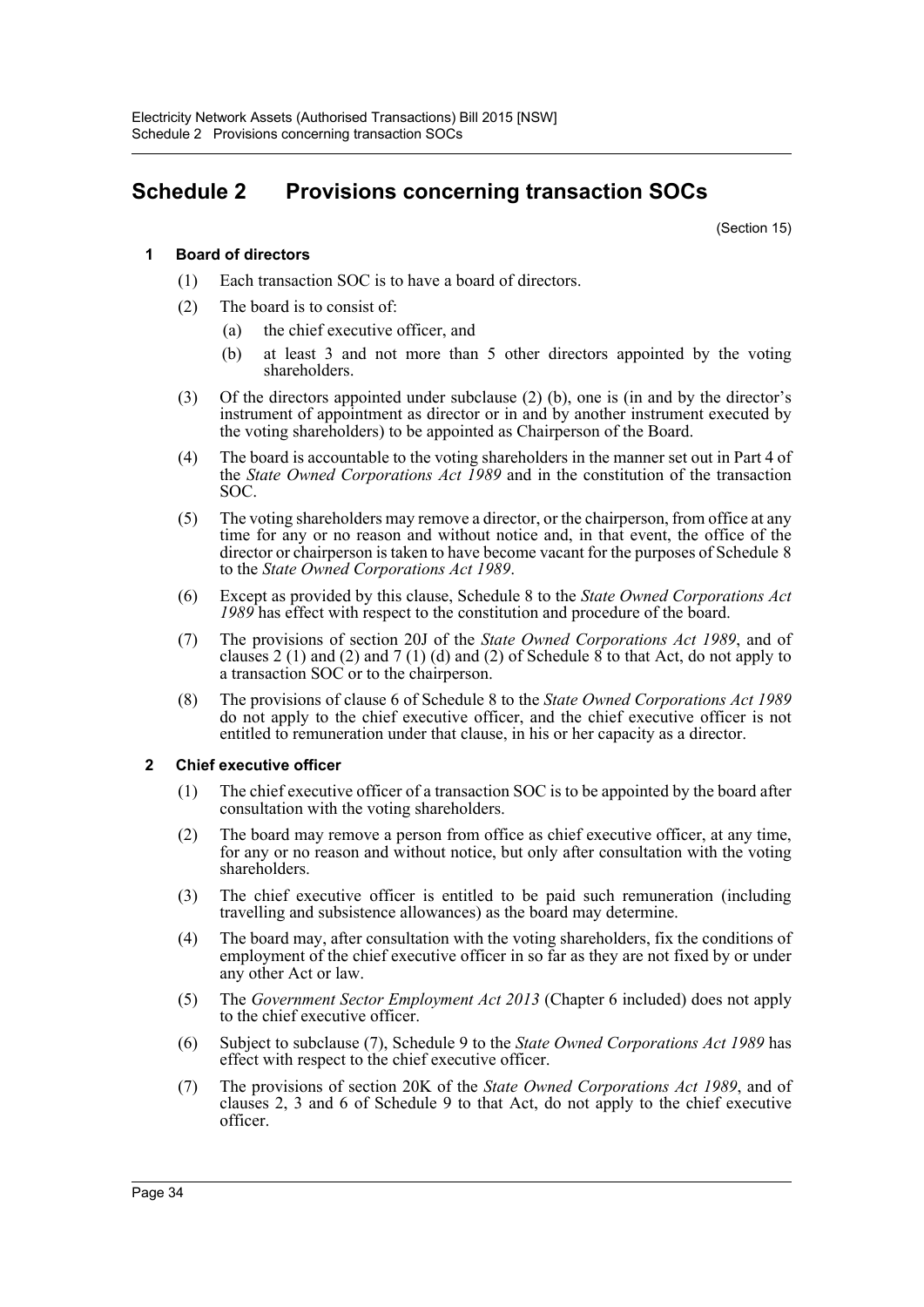# **3 Acting chief executive officer**

- (1) The board may, from time to time, appoint a person to act in the office of chief executive officer during the illness or absence of the chief executive officer.
- (2) The board may remove a person from office as acting chief executive officer, at any time, for any or no reason and without notice.
- (3) A person, while acting in the office of chief executive officer:
	- (a) has all the functions of the chief executive officer and is taken to be the chief executive officer, and
	- (b) is entitled to be paid such remuneration (including travelling and subsistence allowances) as the board may determine.
- (4) For the purposes of this clause, a vacancy in the office of chief executive officer is regarded as an absence from office.
- (5) Clause 5 of Schedule 9 to the *State Owned Corporations Act 1989* does not apply to an acting chief executive officer of a transaction SOC.

## **4 Dividends**

- (1) The voting shareholders of a transaction SOC, in consultation with the board, are to determine the corporation's share dividends scheme.
- (2) The dividends to be paid by a transaction SOC are to be declared by the board in accordance with the share dividends scheme so determined.
- (3) The provisions of section 20S (1) of the *State Owned Corporations Act 1989* do not apply to a transaction SOC.

## **5 Supply of information to portfolio Minister**

The provisions of section 29 (2) of the *State Owned Corporations Act 1989* do not apply to a transaction SOC.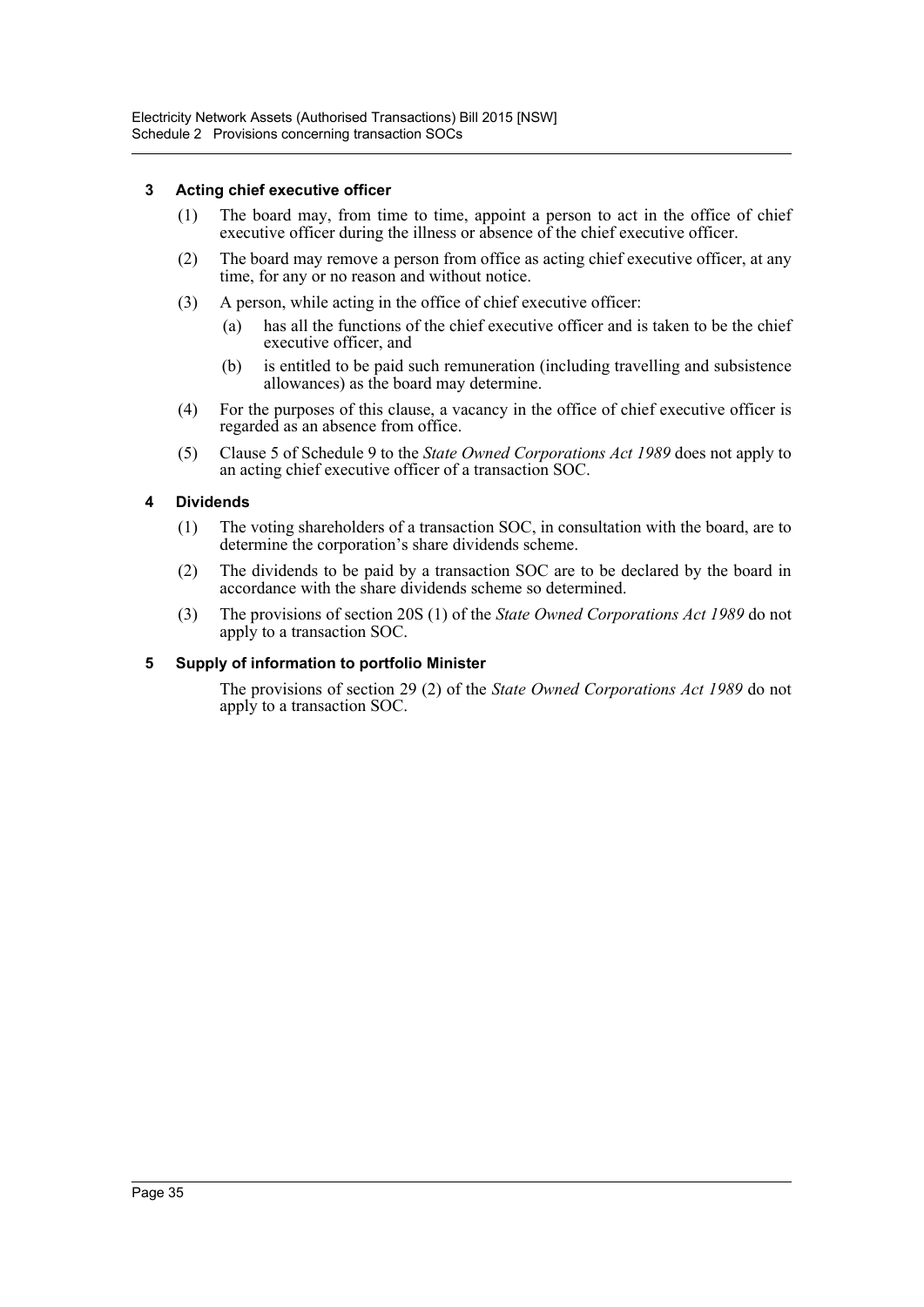# **Schedule 3 Corporate conversion of electricity network SOCs and transaction SOCs**

(Section 16)

- **1 Direction for corporate conversion of electricity network SOCs and transaction SOCs**
	- (1) The Treasurer may direct by order in writing (*a corporate conversion direction*) that an electricity network SOC or a transaction SOC be converted into a company limited by shares of a specified type.
	- (2) An electricity network SOC cannot be the subject of a corporate conversion direction unless it is an electricity network SOC on the date of assent to this Act or is a transaction SOC.

## **2 Application for conversion to company**

- (1) A SOC to which a corporate conversion direction has been given is authorised to apply to be registered under Part 5B.1 of the Corporations Act as a company limited by shares of the type specified in the direction.
- (2) That application can only be made if the Treasurer has issued a certificate to the corporation that certifies that the Treasurer is satisfied that the provisions of this Act have been complied with concerning the transfer of its incorporation to the Corporations Act.
- (3) A certificate issued by the Treasurer for the purposes of this clause:
	- (a) cannot be challenged, reviewed or called into question in proceedings before any court or tribunal, and
	- (b) is conclusive evidence in any proceedings before a court or tribunal that all the requirements of this Act have been complied with concerning the transfer of the incorporation of the corporation to the Corporations Act.

# **3 Effect of conversion**

- (1) The following provisions are taken to have had effect immediately before a SOC to which a corporate conversion direction has been given is registered as a company under the Corporations Act:
	- (a) the corporation ceases to be a statutory State owned corporation for the purposes of the *State Owned Corporations Act 1989* or any other State legislation,
	- (b) the corporation ceases to be an energy services corporation under the *Energy Services Corporations Act 1995* unless the regulations provide otherwise,
	- (c) the voting shareholders (within the meaning of the *State Owned Corporations Act 1989*) of the corporation cease to be members of the corporation,
	- (d) the board of directors of the corporation is dissolved and each member (including any acting member) of the board ceases to hold office as such,
	- (e) any person who holds a statutory office of the corporation ceases to hold that office,
	- (f) any person who ceases to be a member of the corporation or to hold an office because of the operation of this subclause is not entitled to any compensation for the loss of that membership or office.
- (2) Nothing in this clause prevents any person from becoming an officer of the company into which the corporation is being converted in accordance with its constitution and the provisions of the Corporations Act.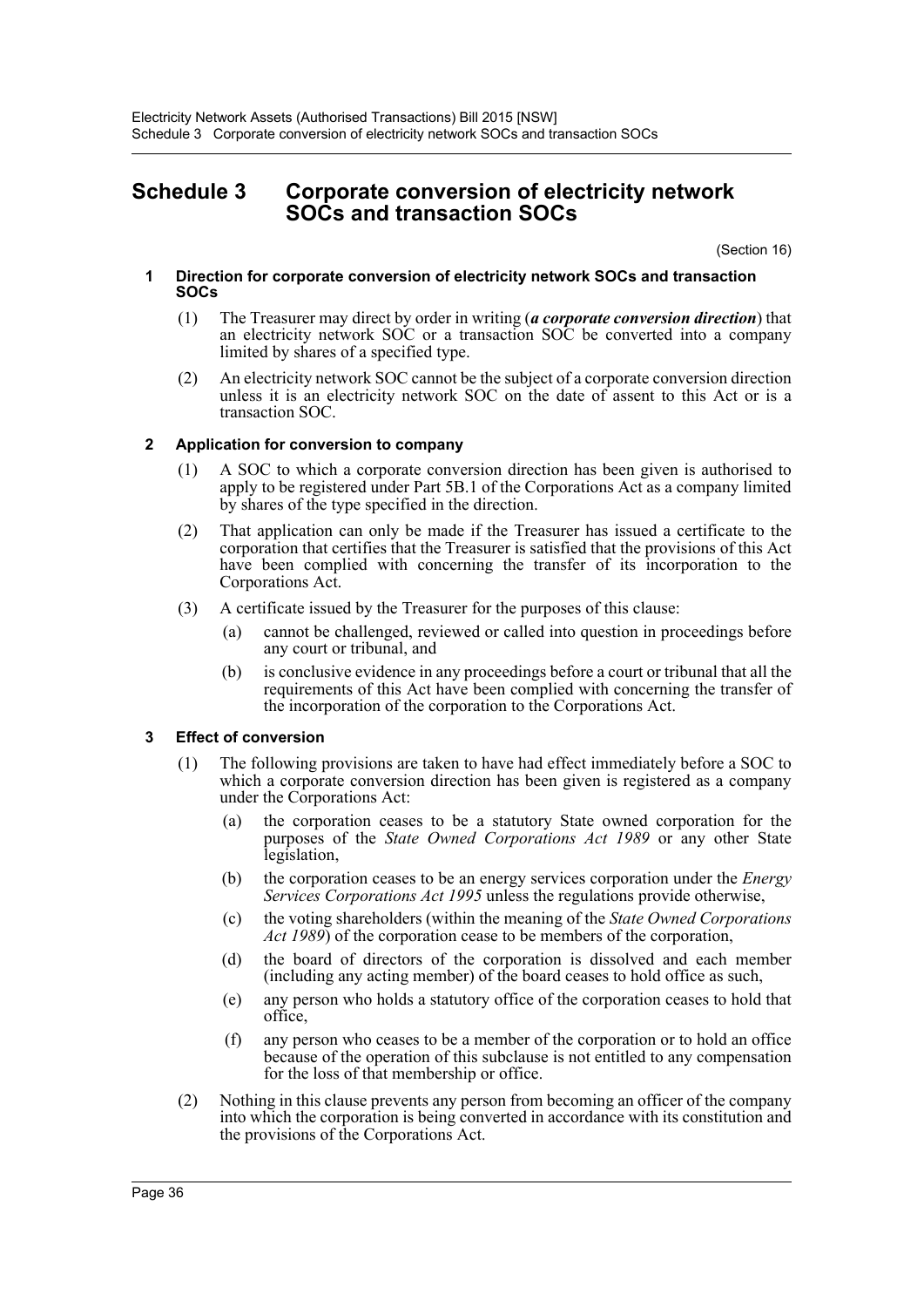- (3) A SOC to which a corporate conversion direction has been given becomes a transaction company for the purposes of this Act only when it is registered as a company under the Corporations Act.
- (4) When a SOC is registered as a company under the Corporations Act pursuant to a corporate conversion direction, section 43A (General audit of former statutory bodies) of the *Public Finance and Audit Act 1983* applies as if the SOC had been abolished.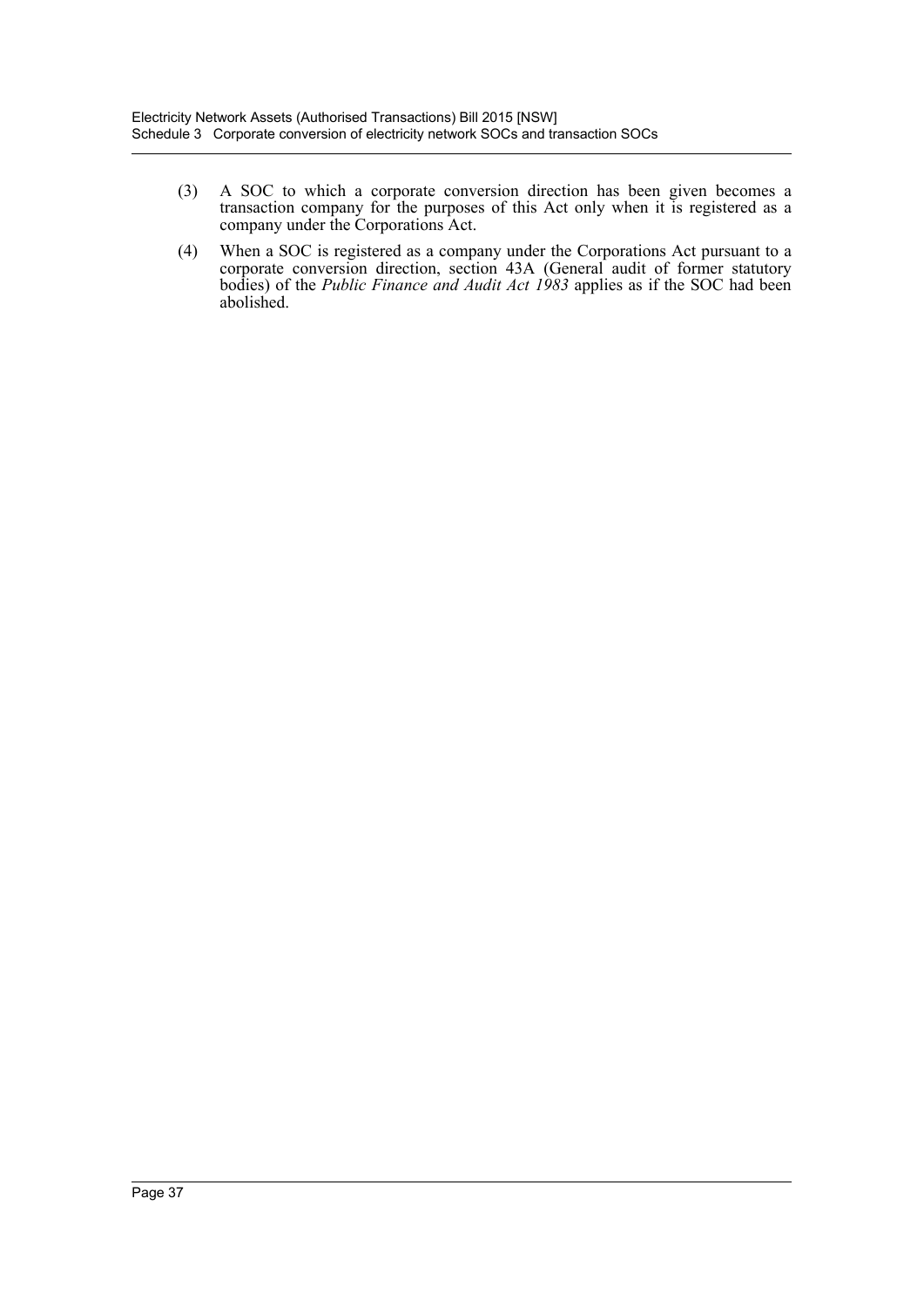# **Schedule 4 Employment guarantees**

# **1 Employment guarantee period**

For the purposes of this Schedule, there is a 5-year *employment guarantee period* starting on 1 July 2015 and ending on 30 June 2020.

## **2 Salary**

A continuing employee's salary under an enterprise agreement cannot be varied during the employment guarantee period except in accordance with the *Fair Work Act 2009* of the Commonwealth.

## **3 Minimum number of employees**

- (1) For each relevant period during the employment guarantee period, the number of full time equivalent employees of a network operator must not be less than the appropriate staffing level for the relevant electricity network SOC.
- (2) The *appropriate staffing level* for an electricity network SOC is the number of full time equivalent employees that is sustainable in the context of business revenue resulting from the AER Final Determination for the SOC as determined in accordance with the business practices of the SOC, being:
	- (a) for Ausgrid—3,570 full time equivalent employees, or
	- (b) for Endeavour Energy—2,100 full time equivalent employees, or
	- (c) for TransGrid—1,000 full time equivalent employees.
- (3) For a network operator that is not an electricity network SOC, the *relevant electricity network SOC* is the electricity network SOC whose former distribution or transmission system is controlled or operated by the network operator.
- (4) If a relevant amendment is made to the AER Final Determination for an electricity network SOC, the Treasurer must engage a suitably qualified and independent person (*the independent expert*) to determine whether any adjustment to operating expenditure allowance or capital expenditure allowance resulting from the relevant amendment would be applied in accordance with the business practices of the SOC as an adjustment to the appropriate staffing level of the SOC.
- (5) The Treasurer must give effect to any determination of the independent expert for any adjustment to the appropriate staffing level for the SOC by notifying the adjustment by order published in the Gazette. The adjustment then has effect for the purposes of this Schedule at the beginning of the next relevant period.
- (6) A *relevant amendment* is:
	- (a) a change to the AER Final Determination resulting from a merits review or judicial review of the AER Final Determination (including any appeal from such a review) that changes the operational expenditure allowance or capital expenditure allowance for the network operator, or
	- (b) a new determination of the AER for the regulatory control period following the regulatory control period to which the AER Final Determination applies that results in a change to the operational expenditure allowance or capital expenditure allowance in the AER Final Determination for the network operator.

**Note.** This clause does not override or otherwise interfere with the rights of any individual employee in relation to termination of employment or redundancy that arise under a law of the Commonwealth or an industrial instrument made under a law of the Commonwealth.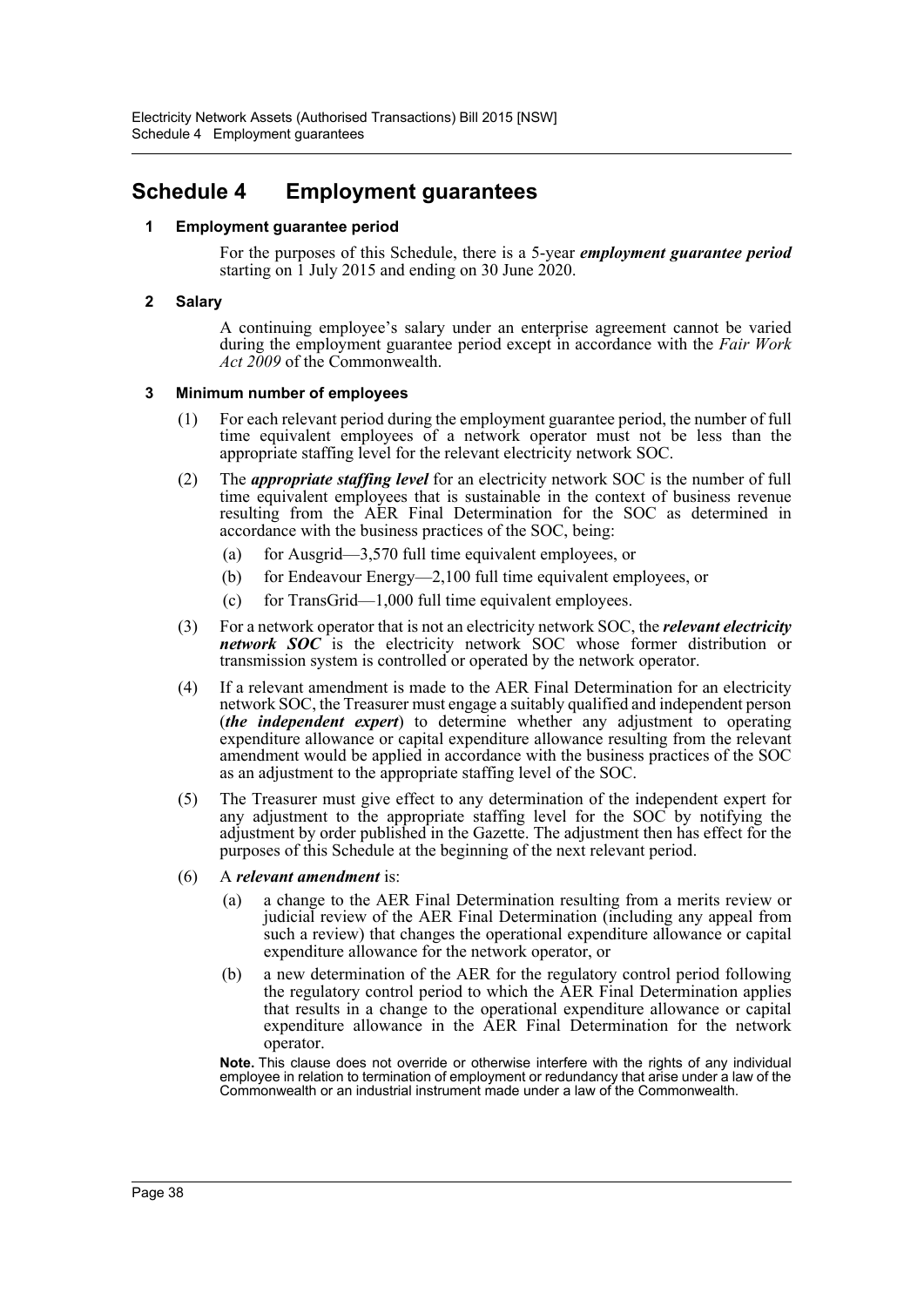## **4 Voluntary redundancies**

A continuing employee may be offered voluntary redundancy in accordance with the terms and conditions of an enterprise agreement or a redundancy policy that applies to the employee.

# **5 Forced redundancies**

There are to be no forced redundancies of continuing employees during the employment guarantee period, except by agreement between the affected employees (or a person authorised to act on their behalf or on behalf of a majority of them) and the employer, or in accordance with the *Fair Work Act 2009* of the Commonwealth.

# **6 Leave entitlements**

An employee whose employment is transferred under this Act retains any rights to annual leave, extended or long service leave or sick leave accrued or accruing immediately before the transfer (except accrued leave for which the employee has, on ceasing to be an employee of the current employer, been paid the monetary value in pursuance of any other entitlement of the employee).

# **7 Recognition of service**

The continuity of the employment of a continuing employee is taken not to have been broken by a transfer of employment under this Act, and service of the employee with the employee's current employer (including service deemed to be service with that employer) that is continuous service up to the time of transfer is deemed for all purposes to be service with the new employer.

# **8 Enforcement of obligations**

- (1) The Independent Pricing and Regulatory Tribunal is responsible for monitoring and enforcing the obligations of an employer under this Schedule.
- (2) In addition, a relevant employee guarantee is enforceable by an affected employee or a person authorised to act on behalf of an affected employee or a majority of affected employees. A *relevant employee guarantee* is a guarantee provided by this Schedule (except clauses  $3, 9$  and  $15$ ).
- (3) The Tribunal may direct an employer to take, within a specified time, any action that the Tribunal determines to be necessary to remedy any failure by the employer to comply with its obligations under this Schedule or to prevent the continuance or recurrence of such a failure.
- (4) An employer must comply with a direction of the Tribunal under this clause. Maximum penalty: 5,000 penalty units.
- (5) This section does not limit the persons who are entitled to enforce the terms and conditions of an enterprise agreement under the *Fair Work Act 2009* of the Commonwealth.

# **9 Existing locations**

- (1) A network operator must, for the duration of the employment guarantee period, maintain an administrative office, depot or other administrative centre within the vicinity of an existing administrative location that is in the area of operations of its distribution or transmission system.
- (2) An *existing administrative location* is an area in which an existing administrative office, depot or other administrative centre is operated by an electricity network SOC on the commencement of this Act.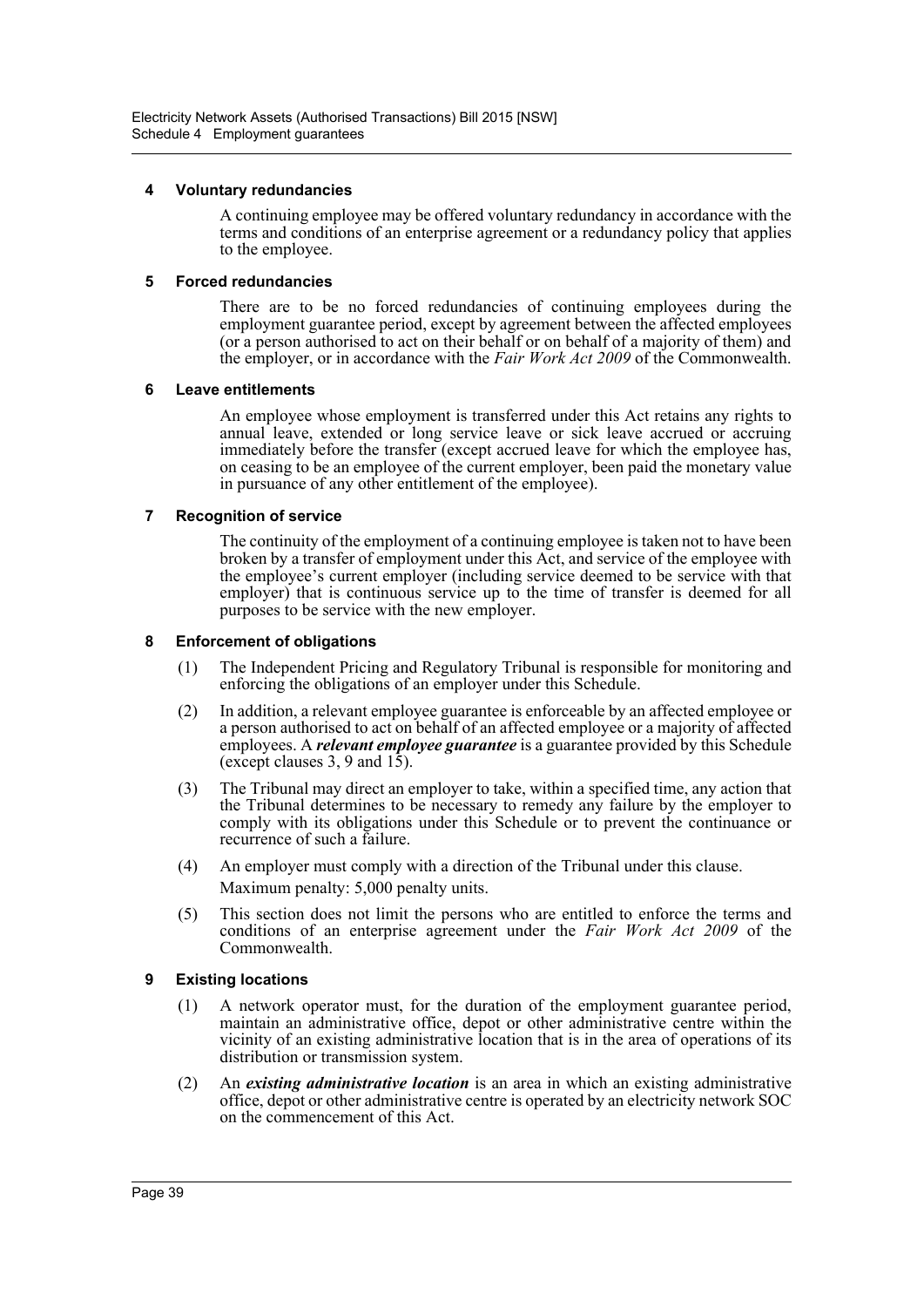## **10 Relocation policies**

- (1) Any employee relocation policy (*the existing policy*) that was applicable to continuing employees on the commencement of the employment guarantee period must be maintained in its application to those employees for the duration of the employment guarantee period.
- (2) The existing policy cannot be amended during the employment guarantee period except by agreement between the affected employees (or a person authorised to act on their behalf or on behalf of a majority of them) and the employer, or in accordance with the *Fair Work Act 2009* of the Commonwealth.

## **11 Enterprise agreements**

An enterprise agreement cannot be varied in its application to a continuing employee during the employment guarantee period except in accordance with the *Fair Work Act 2009* of the Commonwealth.

# **12 Superannuation**

- (1) A continuing employee is entitled to continue as a contributor, member or employee for the purposes of any superannuation scheme in respect of which he or she was a contributor, member or employee as an employee of an electricity network SOC on the commencement of this Act and remains so entitled subject to any variation to that entitlement made either by agreement or otherwise in accordance with law.
- (2) The employer of the continuing employee is taken to be an employer for the purposes of any superannuation scheme in respect of which the employee continues as a contributor, member or employee pursuant to an entitlement under this clause.
- (3) The employer of a continuing employee is not entitled to access funds deposited in a superannuation account of the employee unless that access is permitted by a law of the State or the Commonwealth.
- (4) The operation of this clause is not limited to the employment guarantee period.

## **13 Disputes**

Any dispute that concerns a relevant employee guarantee may be resolved in accordance with the *Fair Work Act 2009* of the Commonwealth or any dispute resolution process applicable to the employee. A *relevant employee guarantee* is a guarantee provided by this Schedule (except clauses 3, 9 and 15).

## **14 Existing apprentices**

- (1) An apprentice who completes their training while a continuing employee during the employment guarantee period and who meets reasonable business hiring standards of the employer must be offered suitable employment.
- (2) Employment is *suitable* employment if it is employment in a trade that is relevant to the training in which the person was engaged as an apprentice.
- (3) The employment of a person pursuant to an offer of employment under this clause cannot be terminated for a period of 2 years after that employment commences (even if that 2 year period extends beyond the employment guarantee period), except:
	- (a) for serious misconduct, or
	- (b) pursuant to the proper application of reasonable disciplinary procedures, or
	- (c) by agreement with the employee.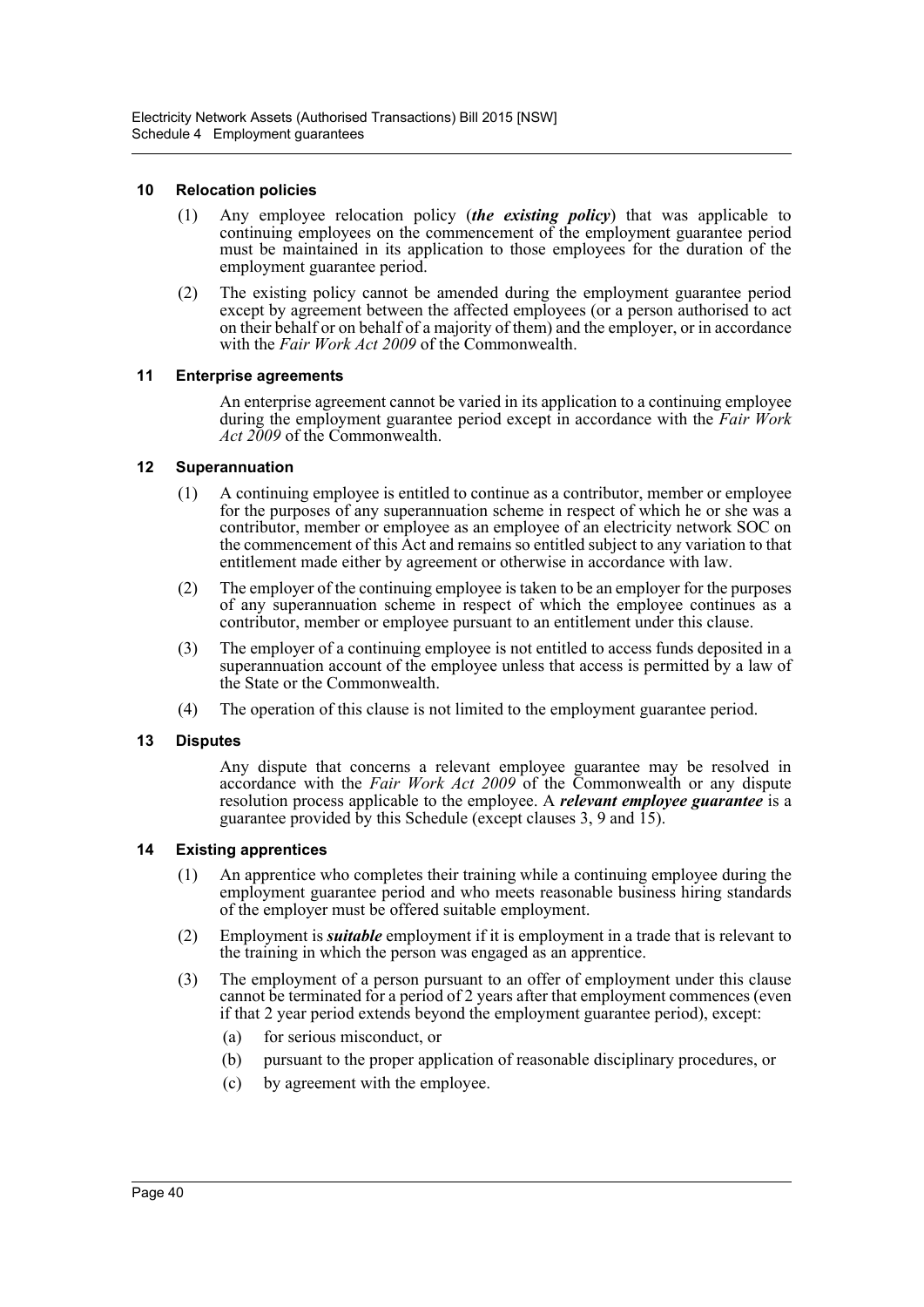# **15 Future apprentices**

- (1) If the number of full time equivalent employees of a network operator for the final relevant period of a financial year within the employment guarantee period is less than or equal to 110% of the appropriate staffing level for the network operator, a sufficient number of apprentices must be employed during the following financial year (as new employees of the network operator) to achieve the guaranteed apprenticeship intake for the relevant electricity network SOC.
- (2) The *guaranteed apprenticeship intake* is:
	- (a) for Ausgrid—25 apprentices, or
	- (b) for Endeavour Energy—10 apprentices, or
	- (c) for TransGrid—5 apprentices.
- (3) For a network operator that is not an electricity network SOC, the *relevant electricity network SOC* is the electricity network SOC whose former distribution or transmission system is controlled or operated by the network operator.
- (4) The following financial year to which a guaranteed apprenticeship intake applies need not be within the employment guarantee period.

## **16 Cadets, trainees and graduate engineers**

A person employed as a cadet, trainee or graduate engineer is an employee for the purposes of this Schedule (including for the purposes of employee guarantees under this Schedule).

## **17 Fixed term employees**

- (1) A fixed term employee is an employee for the purposes of this Schedule (including for the purposes of employee guarantees under this Schedule).
- (2) In this clause, *fixed term employee* means an employee whose terms and conditions of employment are provided by an individual contract that provides for a fixed term of employment and not by an award, agreement or other industrial instrument (under a law of the State or the Commonwealth) that provides for the terms and conditions of employment of employees.

## **18 Contract employees**

- (1) A contract employee is an employee for the purposes of this Schedule (including for the purposes of employee guarantees under this Schedule).
- (2) In this clause, *contract employee* means an employee whose terms and conditions of employment are provided by an individual contract and not by an award, agreement or other industrial instrument (under a law of the State or the Commonwealth) that provides for the terms and conditions of employment of employees.

# **19 Proceedings for offences**

- (1) Proceedings for an offence under this Schedule may be dealt with summarily before the Local Court or before the Supreme Court in its summary jurisdiction.
- (2) If proceedings for an offence to which this clause applies are brought in the Local Court, the maximum penalty that the Court may impose in respect of the offence is, despite any other provision of this Schedule, \$50,000 or the maximum penalty provided by this Schedule, whichever is the lesser.
- (3) If proceedings for an offence to which this clause applies are brought in the Supreme Court in its summary jurisdiction, the Supreme Court may impose a penalty not exceeding the maximum penalty provided by this Schedule in respect of the offence.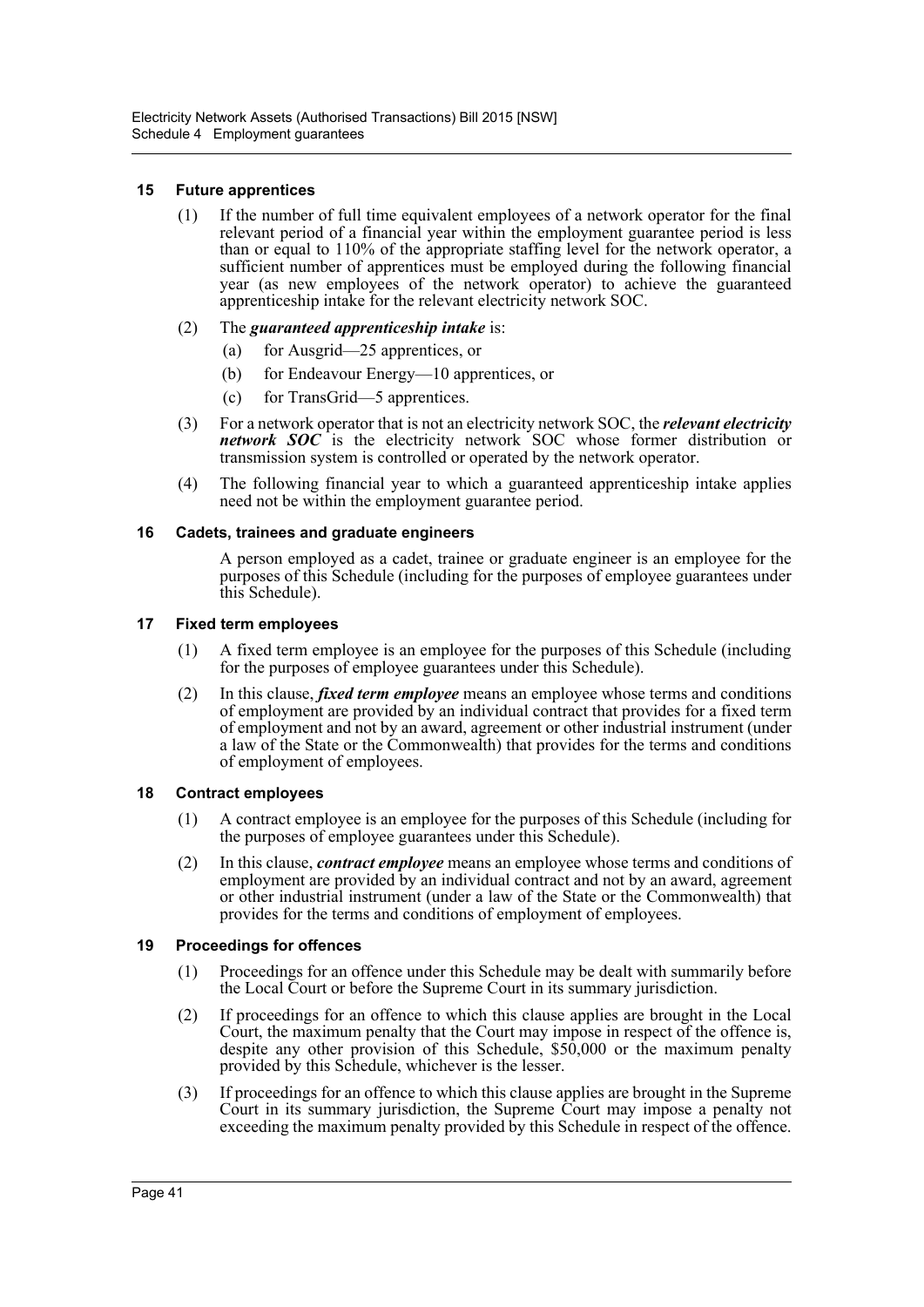## **20 Interpretation—employees of network operator**

- (1) A person is an employee of a network operator for the purposes of this Schedule if the person carries out work solely or primarily in connection with the business of the network operator and is employed by:
	- (a) the network operator, or
	- (b) an associated entity of the network operator, or
	- (c) an entity that provides the services of the person exclusively to the network operator on an ongoing basis.
- (2) An entity is an *associated entity* of a network operator if:
	- (a) the network operator has an ownership interest in the entity or the entity has an ownership interest in the network operator, or
	- (b) another entity has an ownership interest in both the entity and the network operator.

## **21 Calculation of number of full time equivalent employees**

(1) The number of full time equivalent employees of a network operator for a relevant period is to be calculated for the purposes of this Schedule as  $\hat{F} + A/B$ , where:

*F* is the average number of full time employees of the network operator during the relevant period.

*A* is the total number of hours worked during the relevant period by all part time employees of the network operator.

*B* is the average number of hours worked during the relevant period by all full time employees of the network operator.

- (2) To calculate the average number of hours worked by full time employees of an employer, overtime is to be excluded.
- (3) In this clause:

*full time employee* means an employee whose standard or average hours of work per week is 35 hours or more.

*part time employee* means an employee who is not a full time employee.

## **22 Obligations of controller and operator as single entity**

If the controller and operator of a distribution or transmission system are separate entities (with the result that each is a network operator of the distribution or transmission system), an obligation of the network operator under this Schedule is an obligation of the controller and operator combined, as if they were a single entity. **Note.** For example, the minimum number of employees provided for by this Schedule applies to the total employee numbers of both the controller and the operator.

## **23 Definitions**

In this Schedule:

*AER Final Determination* for an electricity network SOC means the determination of the AER for the electricity network SOC published on 30 April 2015.

#### *continuing employee* means:

- (a) an employee of an electricity network SOC, or
- (b) an employee whose employment is transferred under this Act.

*employment guarantee period* means the period of 5 years starting on 1 July 2015 and ending on 30 June 2020.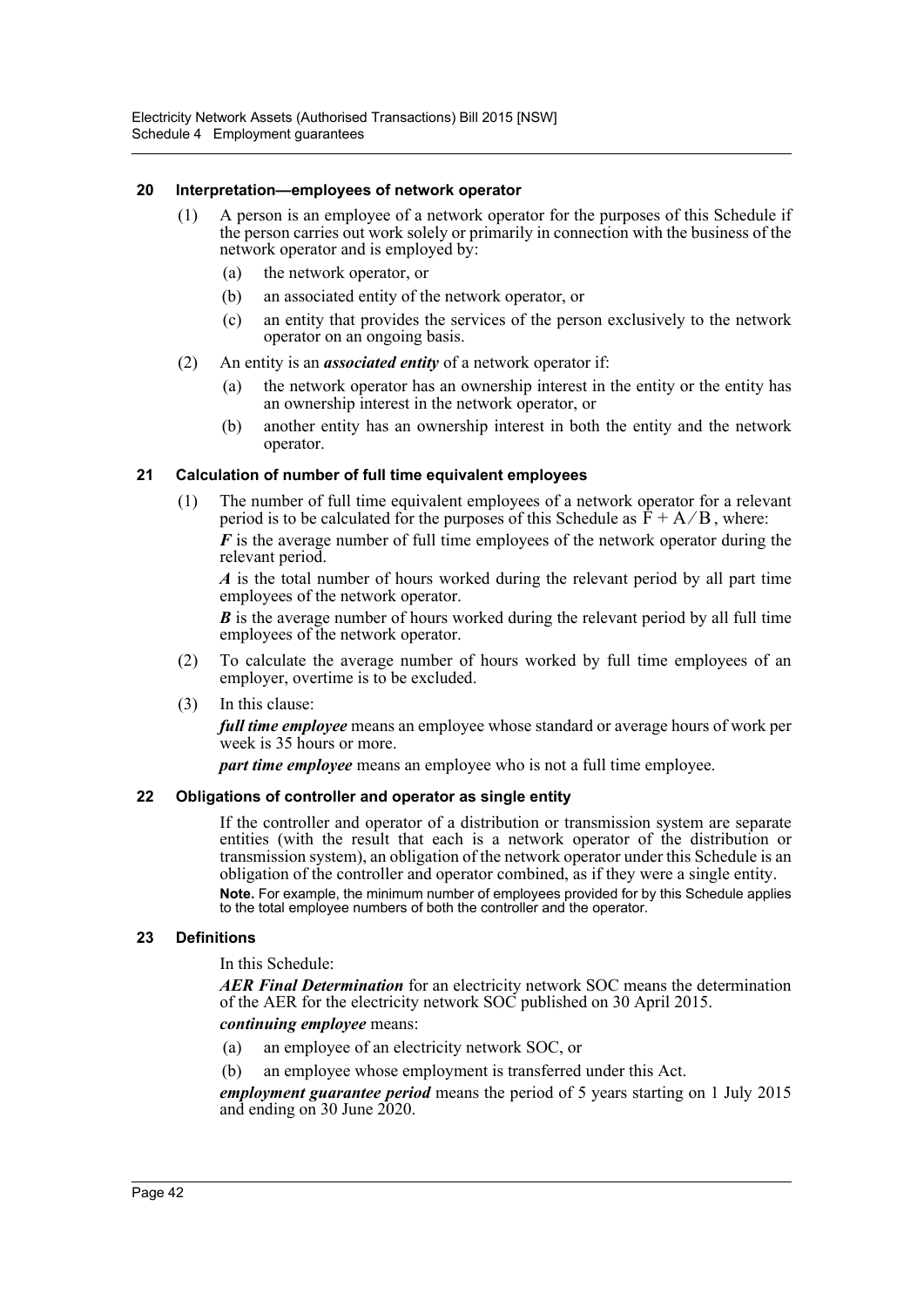*network operator* means each of the following:

- (a) Ausgrid,
- (b) Endeavour Energy,
- (c) TransGrid,
- (d) any public sector agency that becomes a network operator of the distribution system or transmission system of Ausgrid, Endeavour Energy or TransGrid for the purposes of an authorised transaction,
- (e) an authorised network operator (meaning an entity that controls or operates a transacted distribution system or transacted transmission system).

*relevant period* means a period of 3 months commencing on 1 July, 1 October, 1 January or 1 April in each year.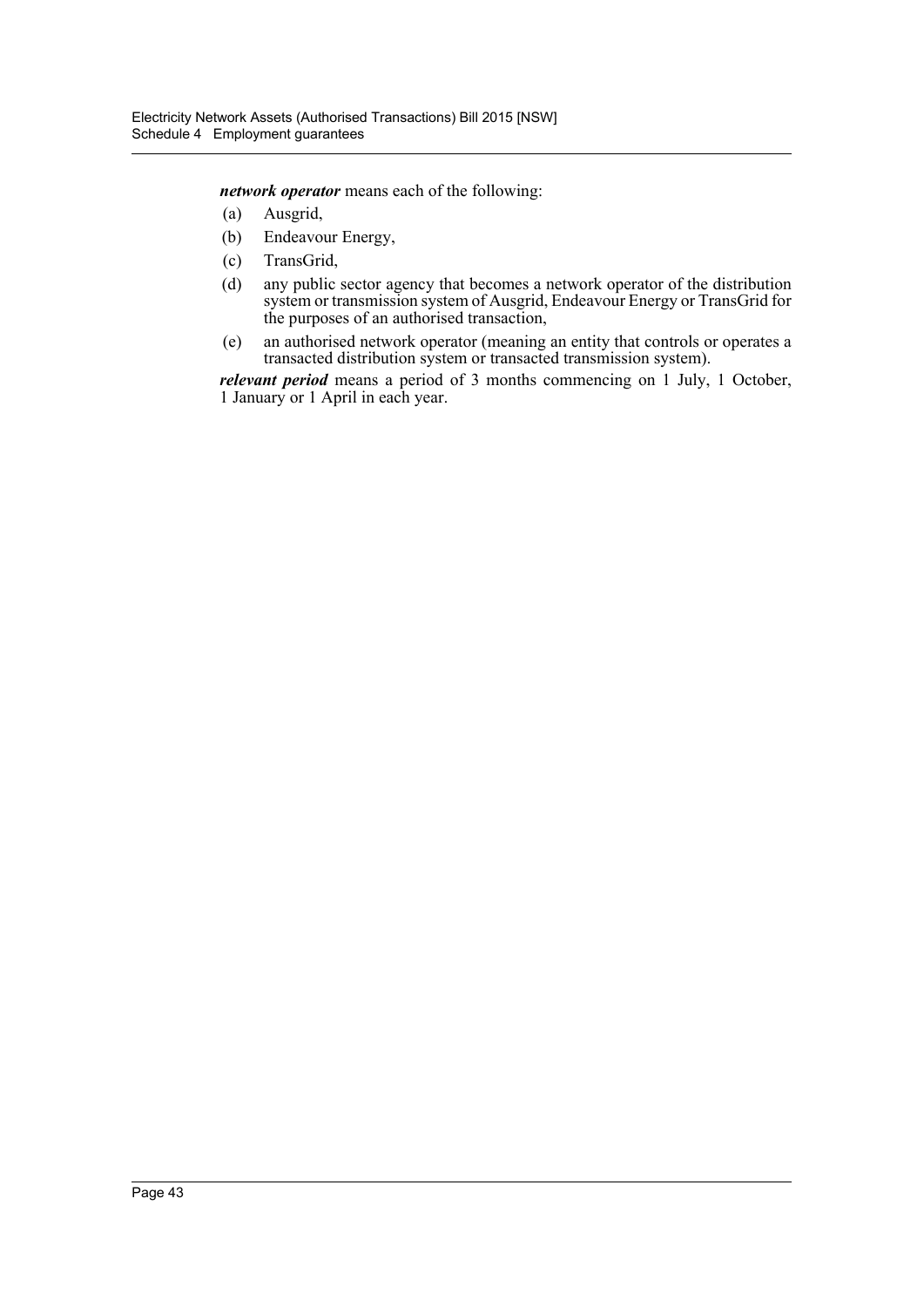# **Schedule 5 Vesting of assets, rights and liabilities**

(Section 25)

# **1 Definitions**

In this Schedule:

*transferee* means the person or body in whom any assets, rights or liabilities are vested by a vesting order.

*transferor* means the person or body from whom any assets, rights or liabilities are divested by a vesting order.

*vesting order* means an order made by the Treasurer in writing for the purposes of this Schedule.

## **2 Making of vesting order**

- (1) A vesting order may vest assets, rights and liabilities comprising electricity network assets in a person specified in the order as the transferee.
- (2) A vesting order may vary the terms and conditions of any instrument or contract that relates to assets, rights or liabilities to the extent that is necessary or convenient for the purposes of an authorised transaction.

# **3 Effect of vesting order**

- (1) When any assets, rights or liabilities are vested by a vesting order, the following provisions have effect except as otherwise provided by the vesting order:
	- (a) the assets vest in the transferee by virtue of this clause and without the need for any conveyance, transfer, assignment or assurance,
	- (b) the rights and liabilities become, by virtue of this clause, the rights and liabilities of the transferee,
	- (c) all proceedings relating to the assets, rights or liabilities pending by or against the transferor are taken to be proceedings pending by or against the transferee,
	- (d) the transferee has all the entitlements and obligations of the transferor in relation to the assets, rights and liabilities that the transferor would have had but for the order, whether or not those entitlements and obligations were actual or potential at the time the order took effect,
	- (e) any act, matter or thing done or omitted to be done in relation to the assets, rights or liabilities by, to or in respect of the transferor is (to the extent that the act, matter or thing has any force or effect) taken to have been done or omitted by, to or in respect of the transferee,
	- (f) a reference in any Act, in any instrument made under any Act or in any document of any kind to the transferor or a predecessor of the transferor is (to the extent that it relates to those assets or liabilities and except as otherwise provided by the regulations) to be read as, or as including, a reference to the transferee.
- (2) A vesting order that varies the terms and conditions of any instrument or contract has effect according to its tenor.
- (3) No attornment to the transferee by a lessee from the transferor is required.

## **4 Terms and conditions of vesting**

A vesting order may be made on such terms and conditions as are specified in the order.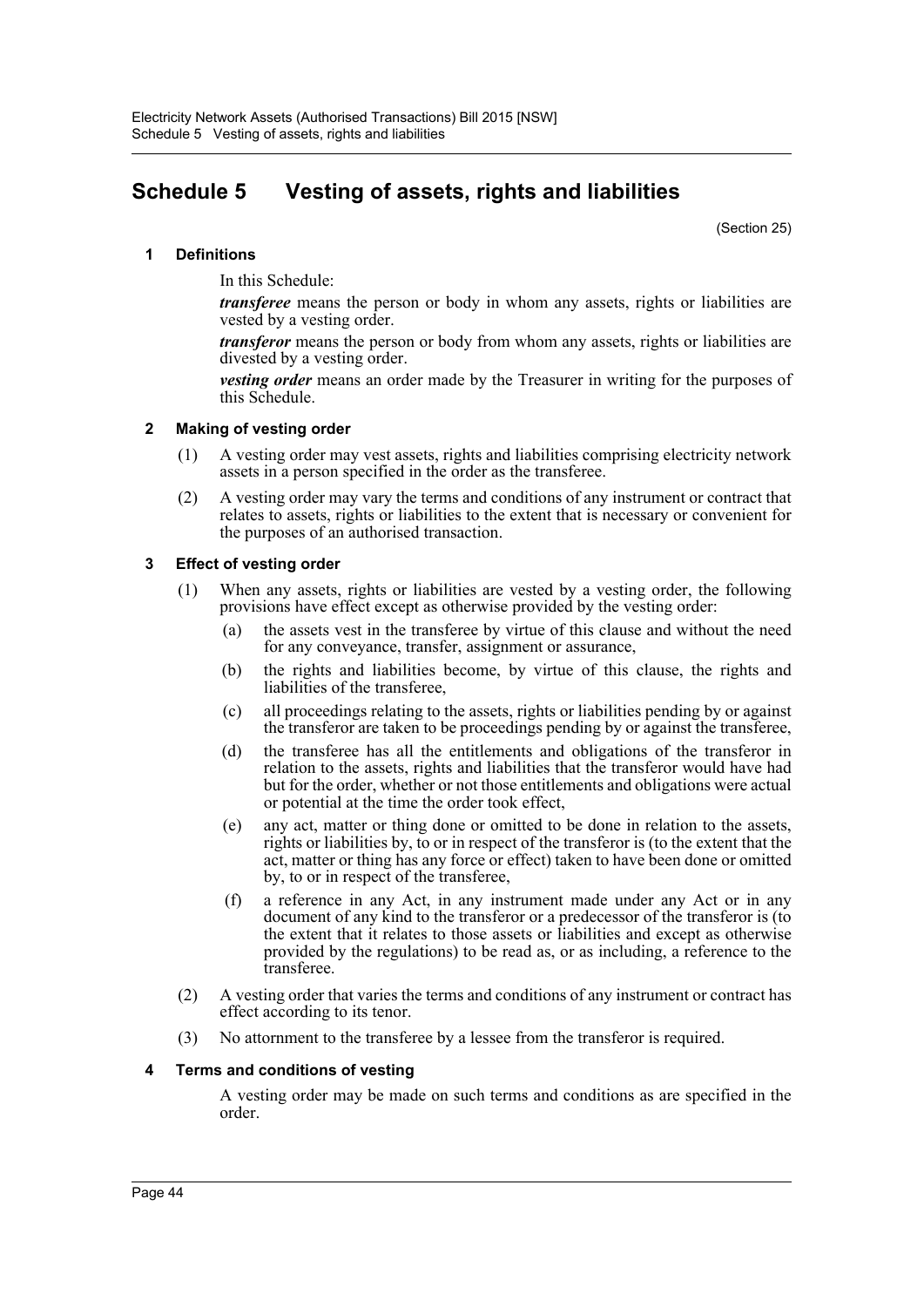# **5 Consideration for vesting**

A vesting order may specify the consideration for which a vesting to which it applies is made and the value or values at which assets, rights or liabilities are vested.

# **6 Vesting of interests in land**

- (1) A vesting order may vest an interest in respect of land vested in the transferor without vesting the whole of the interests of the transferor in that land.
- (2) If the interest vested is not a separate interest, the order operates to create the interest vested in such terms as are specified in the order.
- (3) This clause does not limit any other provision of this Schedule.

## **7 Confirmation of vesting**

- (1) The Treasurer may by order in writing confirm a vesting of assets, rights or liabilities, or a variation of the terms and conditions of an instrument or contract, by operation of this Schedule.
- (2) Such an order is evidence of that vesting or variation.

# **8 Determinations by Treasurer**

For the purposes of the making of a vesting order, the Treasurer may determine whether or not particular assets, rights or liabilities comprise electricity network assets, and such a determination is conclusive as to the matters determined.

## **9 Certification to registration authorities**

- (1) A party to a vesting order may lodge with a registration authority a certificate certifying as to such information as the party considers the registration authority reasonably requires to enable the registration authority to exercise any function of the registration authority arising in connection with the vesting of any asset, right or liability, or the variation of any terms and conditions of an instrument or contract, by operation of this Schedule.
- (2) Such a certificate is to be accepted and acted upon by the registration authority and, despite any other law, the registration authority is not entitled to require that the information concerned be provided to it in any particular form or in any particular manner.
- (3) A certificate under this clause is a dealing for the purposes of the *Real Property Act 1900* to the extent that any recording in the Register under that Act is permitted to be made on the basis of the certificate because of the operation of this clause.
- (4) No fee or charge is payable by the transferee to a registration authority for or in respect of the exercise of any function by the registration authority in connection with the vesting of an asset, right or liability, or the variation of any terms and conditions of an instrument or contract, by operation of this Schedule.
- (5) A document purporting to be a certificate given under this clause is, unless the contrary is established, taken to be such a certificate and to have been properly given.
- (6) Each of the Treasurer and a public sector agency that is the transferee or transferor under a vesting order is a party to the vesting order for the purposes of this clause.
- (7) In this clause:

*registration authority* means a person or body that has functions under any law in connection with the keeping of a register in respect of assets, rights or liabilities or transactions affecting assets, rights or liabilities.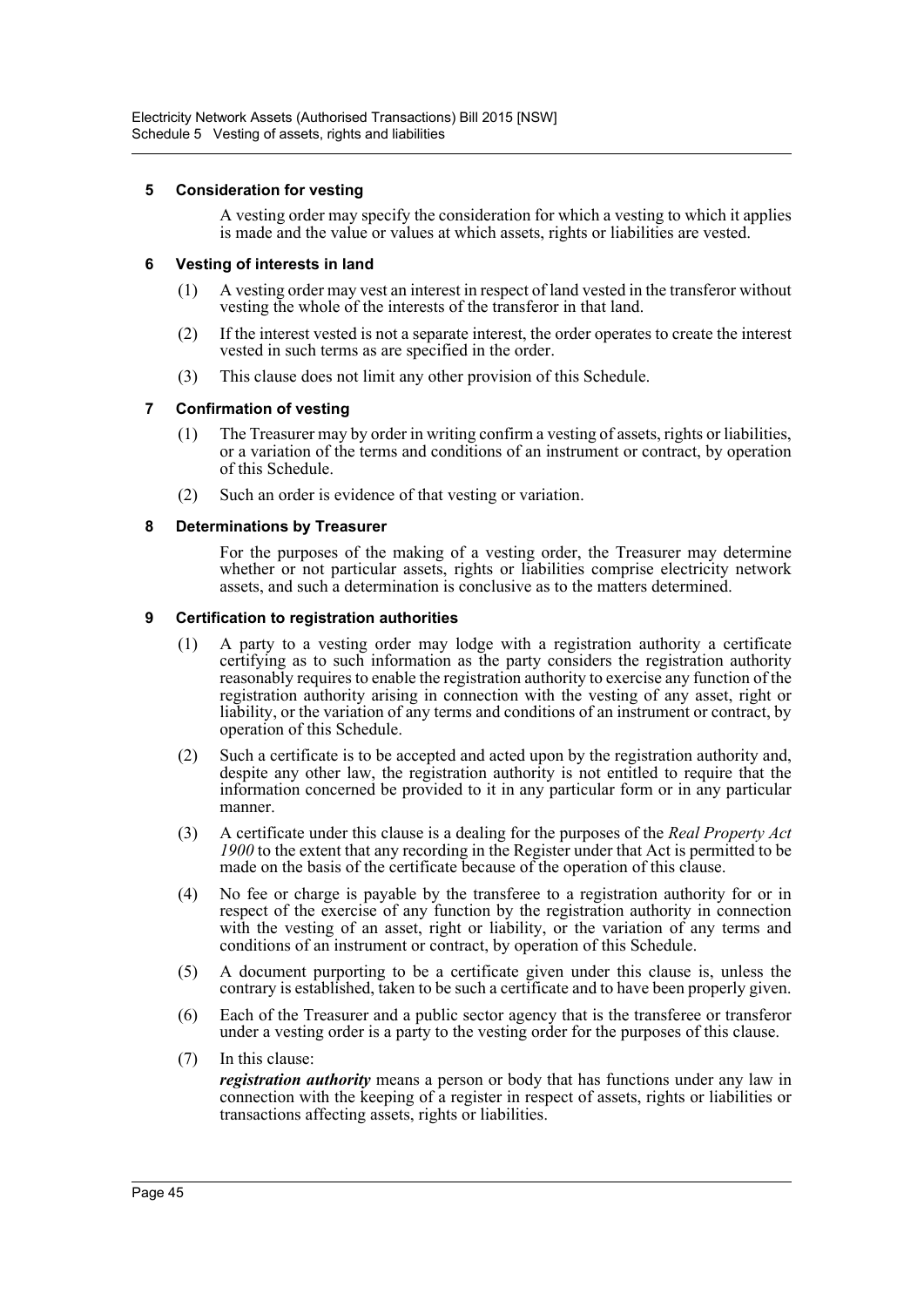# **10 Public sector accounting policies**

The Treasurer may give directions to public sector agencies for or with respect to accounting policies to be applied by public sector agencies in connection with the transfer between public sector agencies of assets, rights and liabilities comprising electricity network assets for the purposes of an authorised transaction (in place of public sector accounting policies that would otherwise be applicable in respect of any such transfer).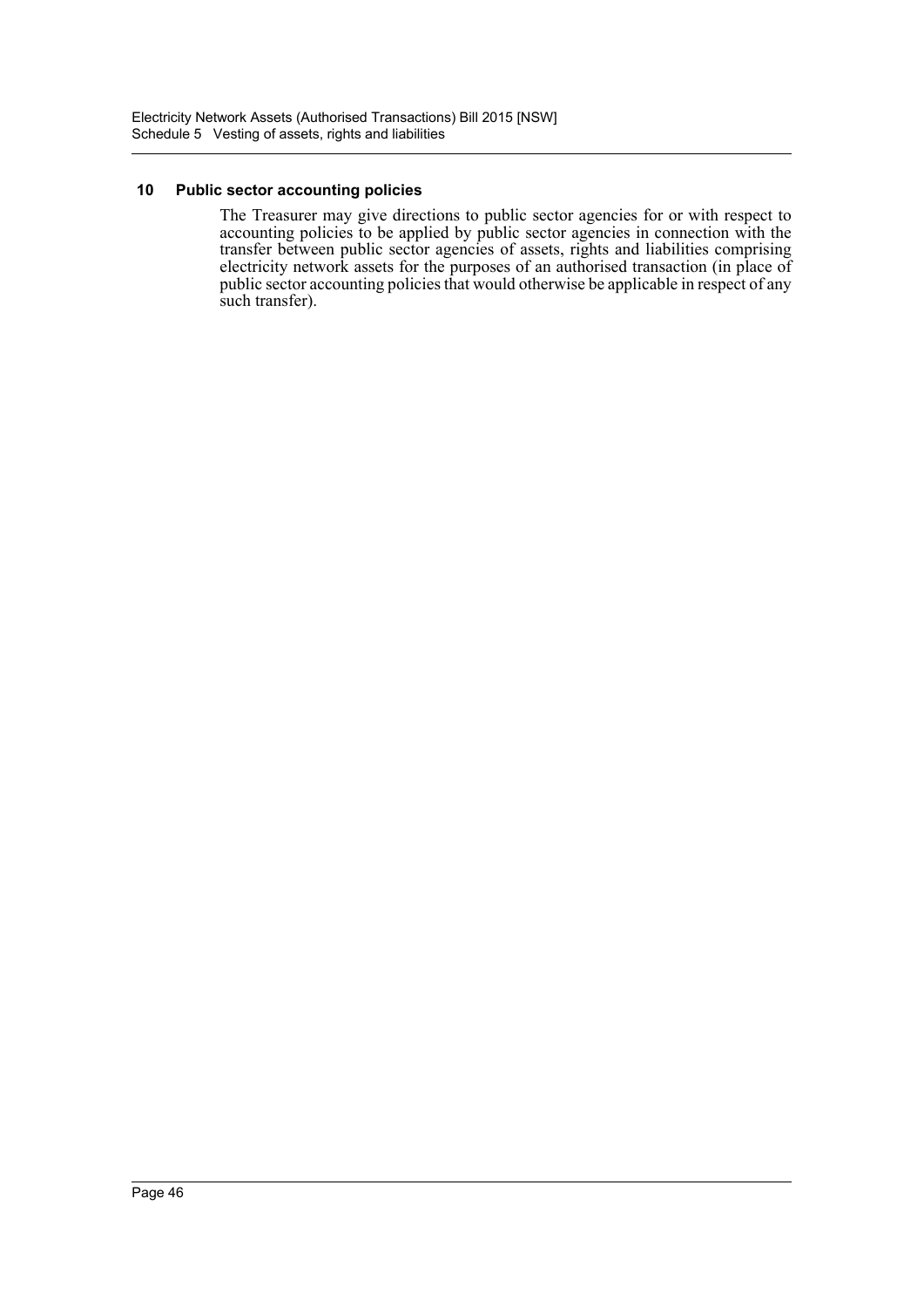# **Schedule 6 Ownership restrictions in floated transaction companies**

# **Part 1 Ownership restrictions**

**Note.** Some of the terms and expressions used in this Part are defined in Part 5 (Interpretative provisions) of this Schedule.

# **1 Maximum ownership level**

- (1) If electricity network assets are transferred pursuant to an authorised transaction by means of an initial public offer of shares in a transaction company, this Schedule applies to impose ownership restrictions in relation to the company.
- (2) The *maximum ownership level* for the purposes of this Schedule is set at the percentage prescribed by the regulations.
- (3) This Schedule ceases to apply in relation to a transaction company at the end of the period of 2 years (or such longer period as may be prescribed by the regulations as the period for which this Schedule is to apply to the company) beginning on the day on which the company is first listed on a stock exchange that is a prescribed financial market under the Corporations Act.
- (4) A regulation may not be made under this clause in respect of a company after the commencement of the period during which an offer of shares in the company (for the purposes of the initial public offer concerned) can be accepted.
- (5) If electricity network assets are transferred pursuant to an authorised transaction by means of an initial public offer of securities of or interests in a transaction entity that is not a transaction company, this Schedule applies to impose ownership restrictions in relation to the transaction entity and so applies:
	- (a) as if a reference to a company included a reference to the entity and a reference to shares in a company included a reference to securities of or interests in the entity, and
	- (b) with such modifications as may be prescribed by the regulations.

# **2 Meaning of "prohibited ownership situation"**

For the purposes of this Schedule, a *prohibited ownership situation* exists in relation to a floated transaction company and in relation to a particular person if the person holds a particular type of stake in the company of more than the maximum ownership level set by clause 1.

**Note.** A person's *stake* includes the interests of the person's associates—see Part 5 of this Schedule.

## **3 Acquisition of shares that result in prohibited ownership situation**

A person, or 2 or more persons under an arrangement, who acquire shares in a floated transaction company are each guilty of an offence if:

- (a) the acquisition has any of the following results:
	- (i) a prohibited ownership situation comes into existence in relation to the company and in relation to a person,
	- (ii) if a prohibited ownership situation already exists in relation to the company and in relation to a person—there is an increase in any type of stake held by the person in the company, and
- (b) the person or persons under the arrangement knew, or were reckless as to whether, the acquisition would have that result.

Maximum penalty: 400 penalty units.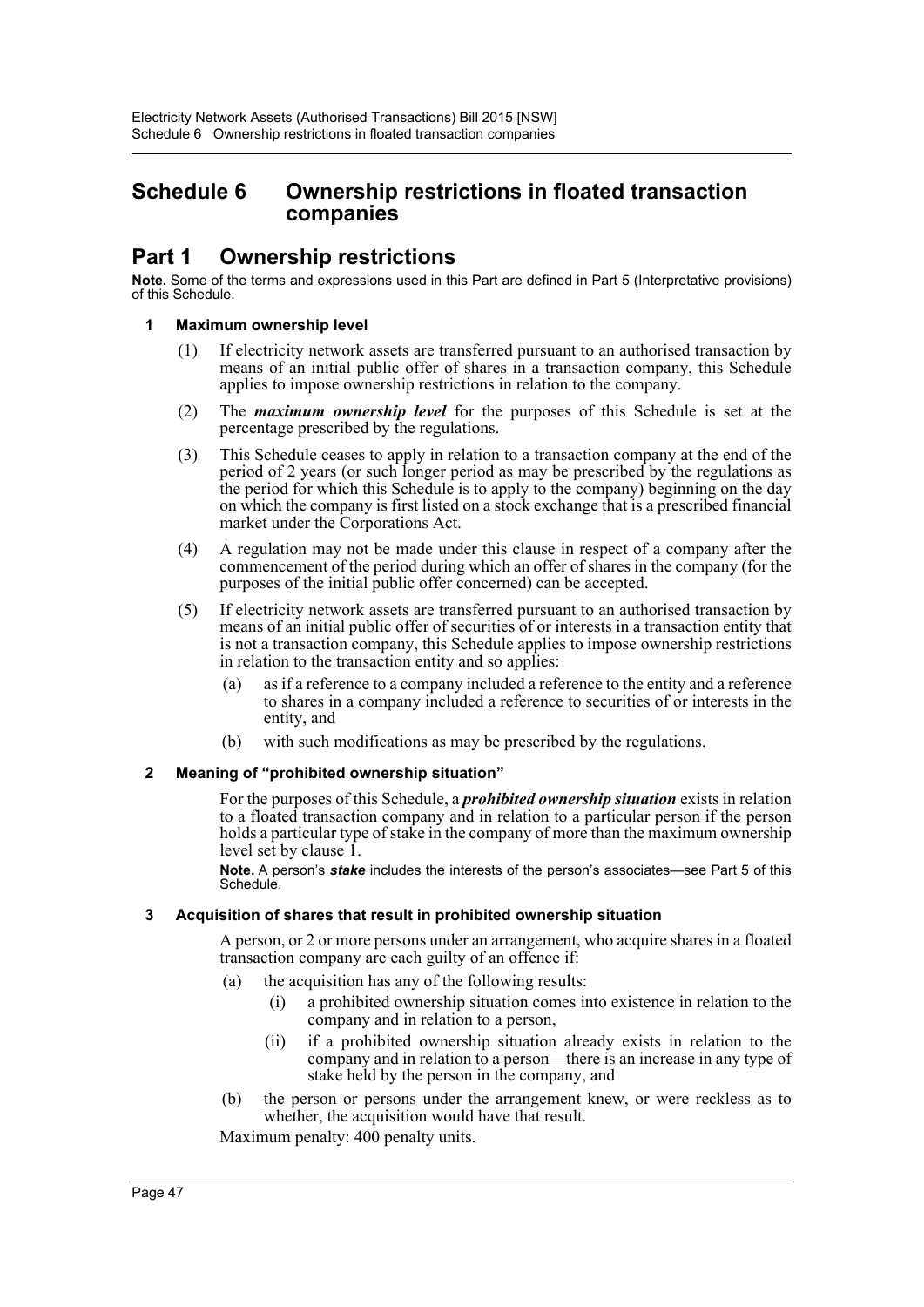#### **4 Floated transaction company to take reasonable steps to prevent contraventions of ownership restrictions**

- (1) A floated transaction company must take all reasonable steps to ensure that a prohibited ownership situation does not exist in relation to the company.
- (2) A floated transaction company is guilty of an offence if it engages in conduct that contravenes a requirement of subclause (1).

Maximum penalty: 500 penalty units.

**Note.** If a floated transaction company contravenes this subclause, clause 22 operates to make each person who is a director of the company or who is concerned in the management of the company liable for the offence if the person knowingly authorised or permitted the contravention.

(3) An offence under subclause (2) is a strict liability offence.

# **5 Contravention of Part does not affect validity of acts**

An act is not invalidated only because it constitutes an offence under this Part.

# **Part 2 Location of Member Registers of floated transaction companies**

## **6 Member Register to be within the State**

A floated transaction company must not, without the written approval of the Treasurer:

- (a) change the location where any Member Register of the company is kept to a location that is outside of the territorial limits of the State, or
- (b) keep any Member Register of the company at a location that is outside of the territorial limits of the State.

Maximum penalty: 500 penalty units.

**Note.** If a floated transaction company contravenes this clause, clause 22 operates to make each person who is a director of the company or who is concerned in the management of the company liable for the offence if the person knowingly authorised or permitted the contravention.

# **Part 3 Records and information**

## **7 Record-keeping and information giving**

- (1) The regulations may make provision for or with respect to requiring a person:
	- (a) to keep and retain records, where the records are relevant to an ownership matter, and
	- (b) to give information to the Treasurer or a floated transaction company that is relevant to:
		- (i) an ownership matter, or
		- (ii) ascertaining whether Part 1 of this Schedule has been or is being complied with.
- (2) The regulations may provide that information given in accordance with a requirement of regulations made for the purposes of subclause (1) (b) must be verified by statutory declaration.
- (3) A person is not excused from giving information in accordance with a requirement of regulations made for the purposes of subclause (1) (b) on the ground that the information may tend to incriminate the person or expose the person to a penalty.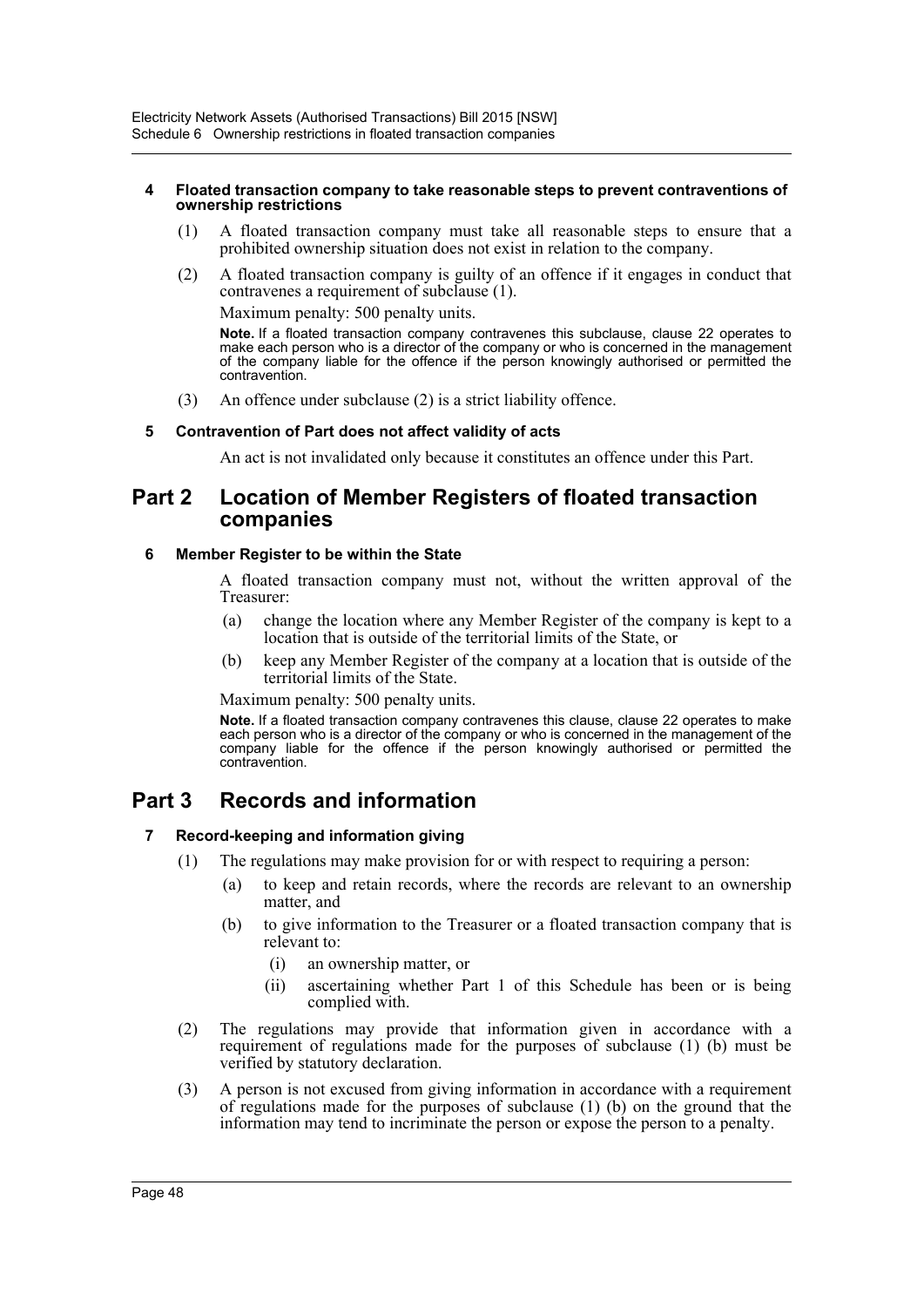- (4) However, any information obtained from a natural person in compliance with a requirement of regulations made for the purposes of subclause  $(1)$  (b) is not admissible against the person in criminal proceedings other than proceedings for an offence under this clause.
- (5) A person must keep records, and provide information, in compliance with any requirements of regulations made for the purposes of subclause (1) (b). Maximum penalty: 50 penalty units.
- (6) In this clause:

*control* includes control as a result of, or by means of, trusts, agreements, arrangements, understandings and practices, whether or not having legal or equitable force and whether or not based on legal or equitable rights.

*ownership matter* means any of the following matters:

- (a) whether a person holds a particular type of stake in a floated transaction company and, if so, the level of that stake,
- (b) whether the directors of a floated transaction company are accustomed or under an obligation, whether formal or informal, to act in accordance with the directions, instructions or wishes of a person (either alone or together with associates),
- (c) whether a person (either alone or together with associates) is in a position to exercise control over a floated transaction company.

# **Part 4 Remedial orders**

# **8 Applications to Supreme Court for remedial orders**

- (1) If a prohibited ownership situation exists in relation to a floated transaction company, the company or the Treasurer (or both) may apply to the Supreme Court to make such orders as the Court considers appropriate for the purpose of ensuring that the situation ceases to exist.
- (2) Without limiting subclause (1), the Court may make any of the following orders on any such application:
	- (a) an order directing the disposal of shares,
	- (b) an order restraining the exercise of any rights attached to shares,
	- (c) an order prohibiting or deferring the payment of any sums due to a person in respect of shares held by the person,
	- (d) an order that any exercise of rights attached to shares be disregarded.
- (3) The Supreme Court may, before making an order under this clause, direct that notice of the application be given to such persons as it thinks fit or be published in such manner as it thinks fit, or both.
- (4) A floated transaction company and its directors and secretary are specifically authorised and required to ensure that any rights attached to shares are not exercised in contravention of an order made under this clause (including ensuring that meetings of the company are conducted in accordance with requirements of any such order).

# **9 Injunctions**

If a person has engaged, is engaging or is proposing to engage in any conduct in contravention of this Schedule, the Supreme Court may, on the application of a floated transaction company or the Treasurer (or both), grant an injunction:

(a) restraining the person from engaging in the conduct, or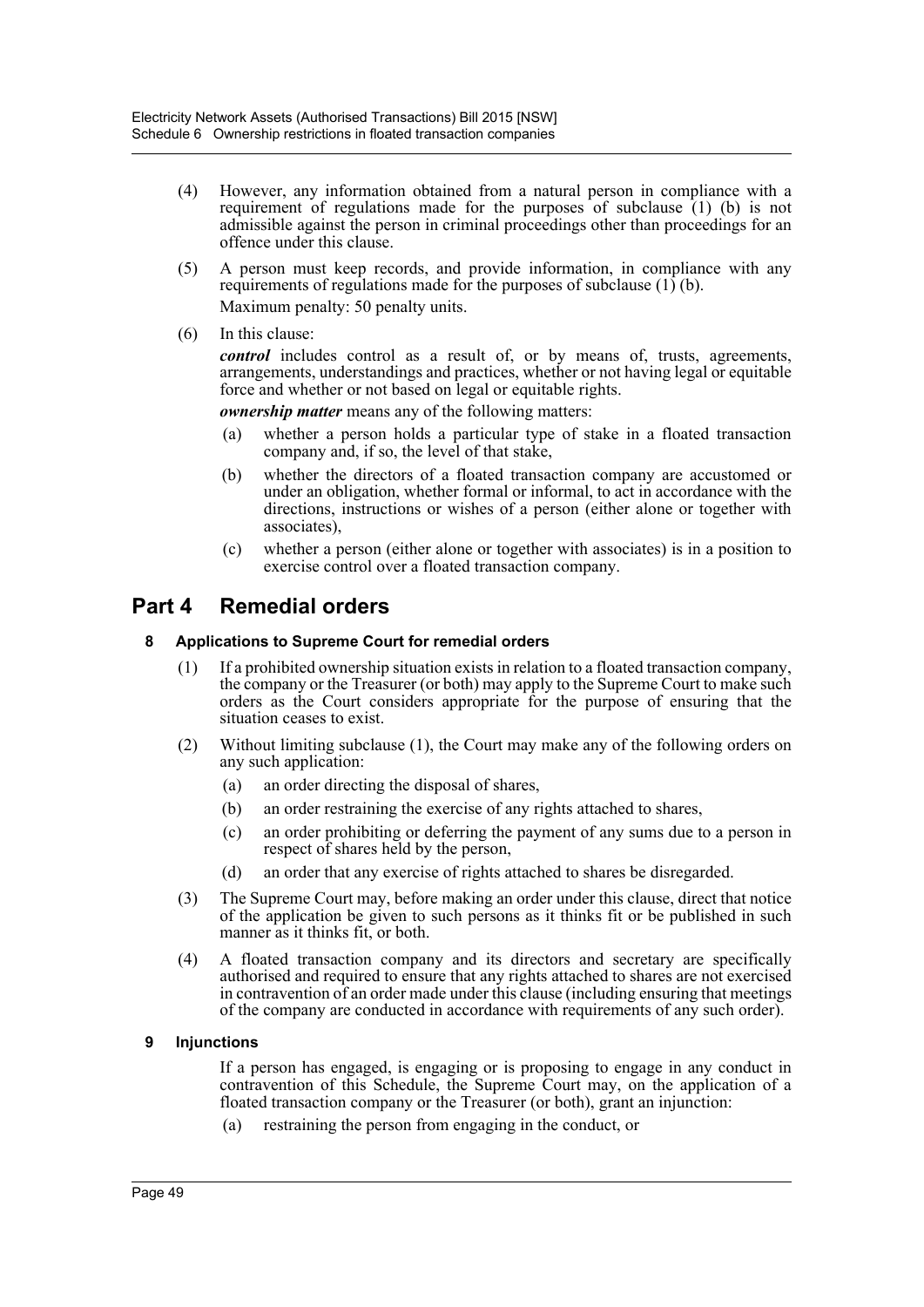(b) requiring the person to do something.

# **Part 5 Interpretative provisions**

# **10 Definitions**

In this Schedule:

*acquisition* includes an agreement to acquire, but does not include:

- (a) an acquisition by will or by devolution by operation of law, or
- (b) an acquisition by way of enforcement of a loan security.

*aggregate substantial interest*, in relation to a trust estate, has the meaning given by clause 20.

*arrangement*—see clause 11.

*associate*—see clause 12.

*company* means a body corporate.

*constituent document*, in relation to a company, means:

- (a) the constitution of the company, or
- (b) any rules or other documents constituting the company or governing its activities.

*contravene* includes fail to comply with.

*direct control interest*—see clause 19.

*director* includes any person occupying the position of director of a company, by whatever name called.

*discretionary trust* means a trust where:

- (a) a person (who may include the trustee) is empowered (either unconditionally or on the fulfilment of a condition) to exercise any power of appointment or other discretion, and
- (b) the exercise of the power or discretion, or the failure to exercise the power or discretion, has the effect of determining, to any extent, either or both of the following:
	- (i) the identities of those who may benefit under the trust,
- (ii) how beneficiaries are to benefit, as between themselves, under the trust. *engage in conduct* means do an act or omit to do an act.

*floated transaction company* means a transaction company in relation to which the ownership restrictions set out in this Schedule apply.

*increase*, in relation to a stake in a company, includes an increase from a starting point of nil.

*interest in a share*—see clause 15.

*lender*, in relation to a loan security, means the person who is entitled to enforce the security.

*lending money* includes providing non equity finance where the provision of the finance may reasonably be regarded as equivalent to lending money.

*loan security* means a security held solely for the purposes of a moneylending agreement.

*Member Register* of a company means a register of members of the company kept under Chapter 2C of the Corporations Act.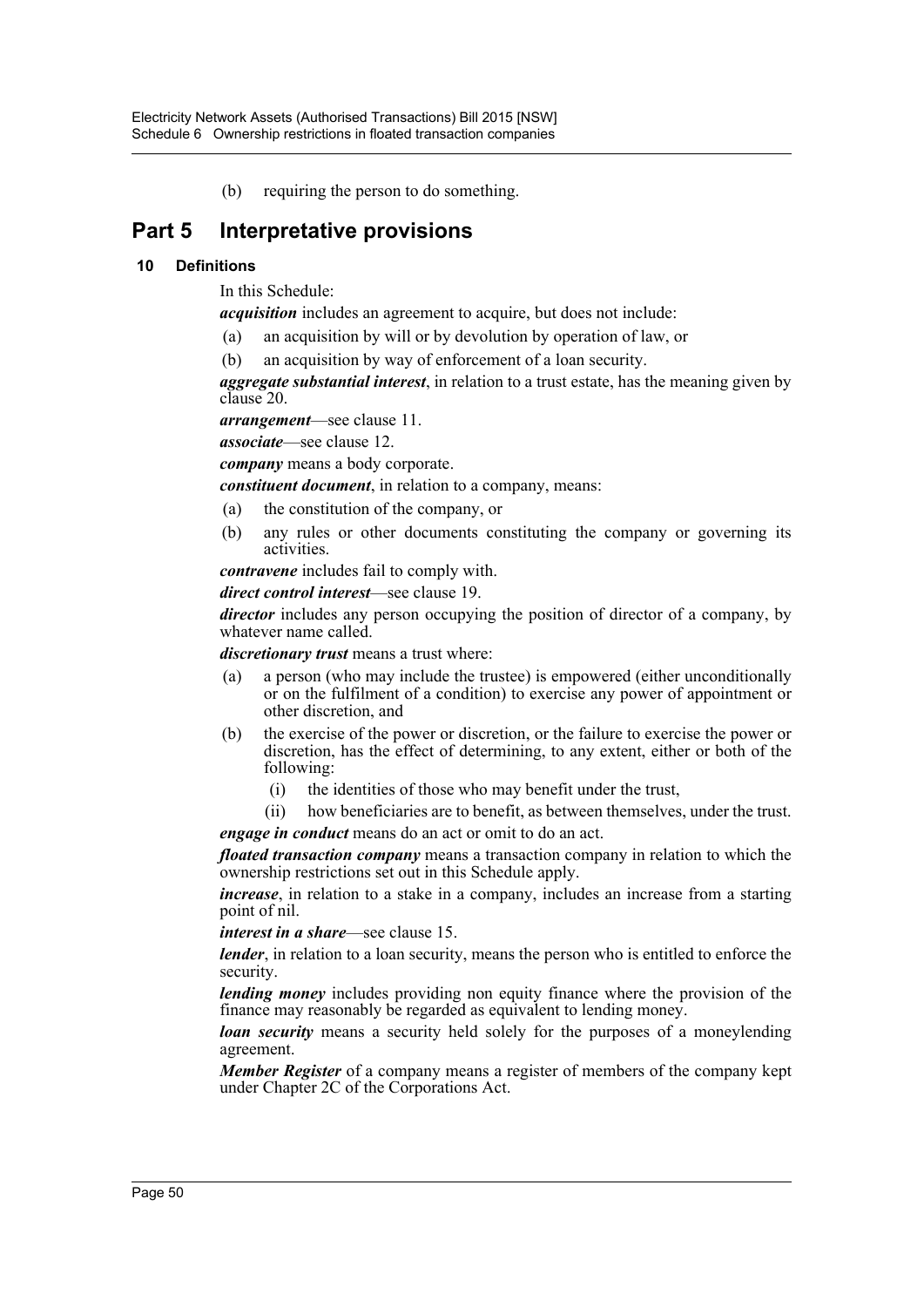*moneylending agreement* means an agreement entered into in good faith in the ordinary course of carrying on a business of lending money, but does not include an agreement dealing with any matter unrelated to the carrying on of that business.

*officer*, in relation to a company, includes:

- (a) a director, secretary or employee of the company, or
- (b) a receiver and manager of any part of the undertaking of the company appointed under a power contained in any instrument, or
- (c) a liquidator of the company appointed in a voluntary winding up.

*power to appoint a director of a company*—see clause 13.

*relative*, in relation to a person, means:

- (a) the person's spouse or the person's de facto partner (being the other party to a de facto relationship, within the meaning of the *Property (Relationships) Act 1984*, with the person), or
- (b) a parent or remoter lineal ancestor of the person, or
- (c) a child or remoter issue of the person, or
- (d) a sibling of the person.

*share*, in relation to a company, means a share in the share capital of the company, and includes an interest in such a share.

*stake*—see clause 18.

*substantial interest*—see clause 20.

*voting power*—see clause 17.

#### **11 Entering into an agreement or arrangement**

- (1) For the purposes of this Schedule, a person is taken to have proposed to enter into an agreement or arrangement if the person takes part in, or proposes to take part in, negotiations with a view to entering into the agreement or arrangement.
- (2) A reference in this Schedule to *entering into an agreement or arrangement* includes a reference to altering or varying an agreement or arrangement.
- (3) A reference in this Schedule to *entering into an arrangement* is a reference to entering into any formal or informal scheme, arrangement or understanding, whether expressly or by implication and, without limiting the generality of the foregoing, includes a reference to:
	- (a) entering into an agreement, or
	- (b) creating a trust, whether express or implied, or
	- (c) entering into a transaction,

and a reference in this Schedule to an arrangement is to be construed accordingly.

(4) A reference in this Schedule to an *arrangement* does not include a reference to a moneylending agreement.

## **12 Associates**

- (1) For the purposes of this Schedule, the following persons are, subject to subclause (3), *associates* of a person:
	- (a) a relative of the person,
	- (b) a partner of the person,
	- (c) a company of which the person is an officer,
	- (d) if the person is a company—an officer of the company,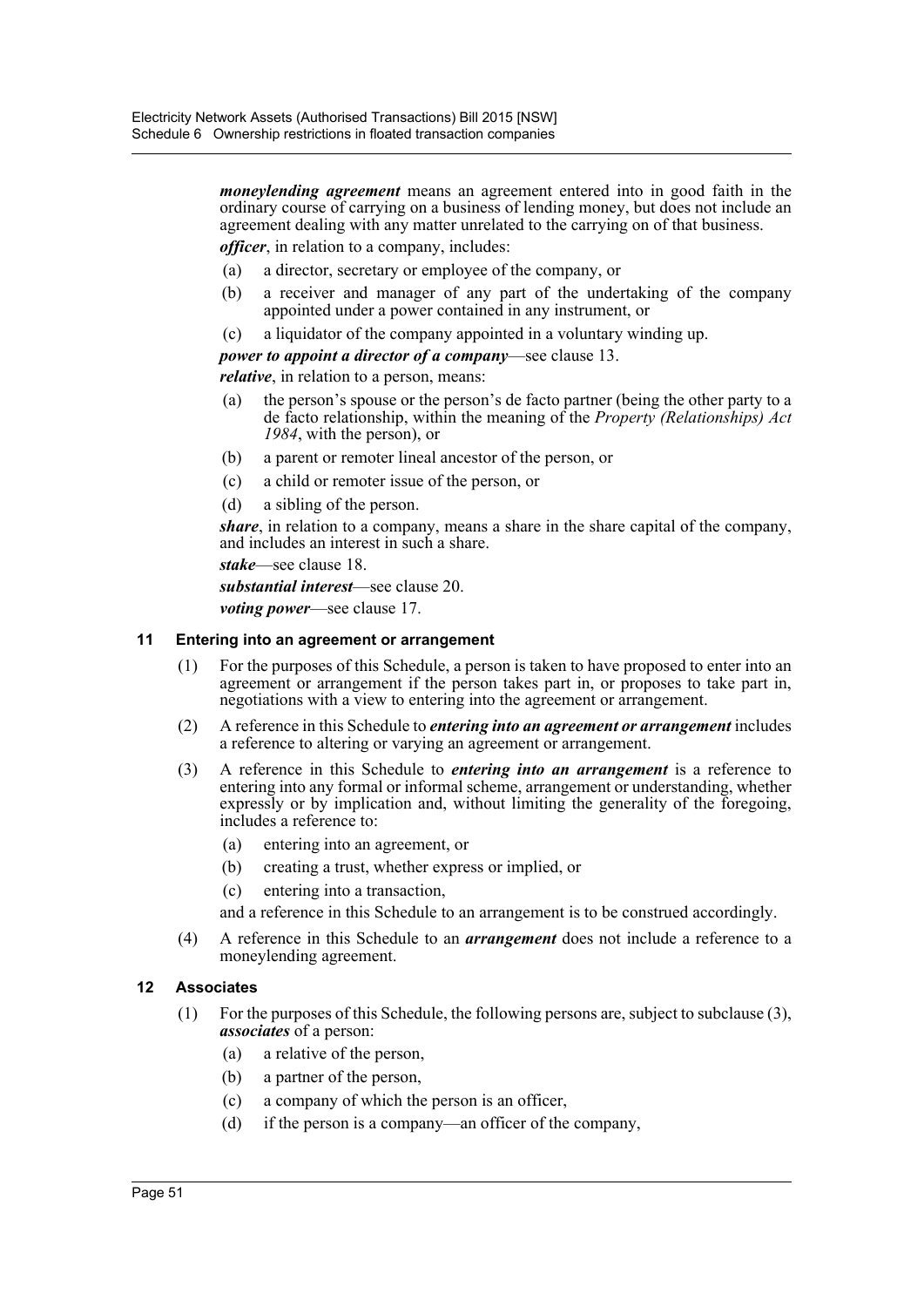- (e) an employee or employer of the person,
- (f) an officer of a company of which the person is an officer,
- (g) an employee of an individual of whom the person is an employee,
- (h) the trustee of a discretionary trust where the person or another person who is an associate of the person by virtue of another paragraph of this subclause benefits, or is capable (whether by the exercise of a power of appointment or otherwise) of benefiting, under the trust, either directly or through any interposed companies, partnerships or trusts,
- (i) a company whose directors are accustomed or under an obligation, whether formal or informal, to act in accordance with the directions, instructions or wishes of the person,
- (j) a company where the person is accustomed or under an obligation, whether formal or informal, to act in accordance with the directions, instructions or wishes of the company,
- (k) a company in which the person has, apart from this paragraph, a particular type of stake of not less than 15 percent,
- (l) if the person is a company—a person who holds, apart from this paragraph, a particular type of stake in the company of not less than 15 percent,
- (m) a person who is, because of this subclause, an associate of any other person who is an associate of the person (including a person who is an associate of the person by any other application or applications of this paragraph).
- (2) If a person (*the first person*) enters, or proposes to enter, into an arrangement with another person (*the second person*) that relates to any of the following matters:
	- (a) the first person and the second person being in a position, by acting together, to control any of the voting power in a company,
	- (b) the power of the first person and the second person, by acting together, to appoint or remove a director of a company,
	- (c) the situation where one or more of the directors of a company are accustomed or under an obligation, whether formal or informal, to act in accordance with the directions, instructions or wishes of the first person and the second person acting together,

the second person is taken to be an associate of the first person for the purposes of the application of a provision of this Schedule in relation to the matter concerned.

(3) The regulations may provide that, for the purposes of this Schedule, a specified person (or class of persons) is not an associate of another specified person (or class of persons).

## **13 Power to appoint director**

- (1) A reference in this Schedule to a *power to appoint a director* includes a reference to such a power whether exercisable with or without the consent or concurrence of any other person.
- (2) For the purposes of this Schedule, a person is taken to have the power to appoint a director if:
	- (a) the person has the power (whether exercisable with or without the consent or concurrence of any other person) to veto such an appointment, or
	- (b) a person's appointment as a director of the company follows necessarily from that person being a director or other officer of the first mentioned person.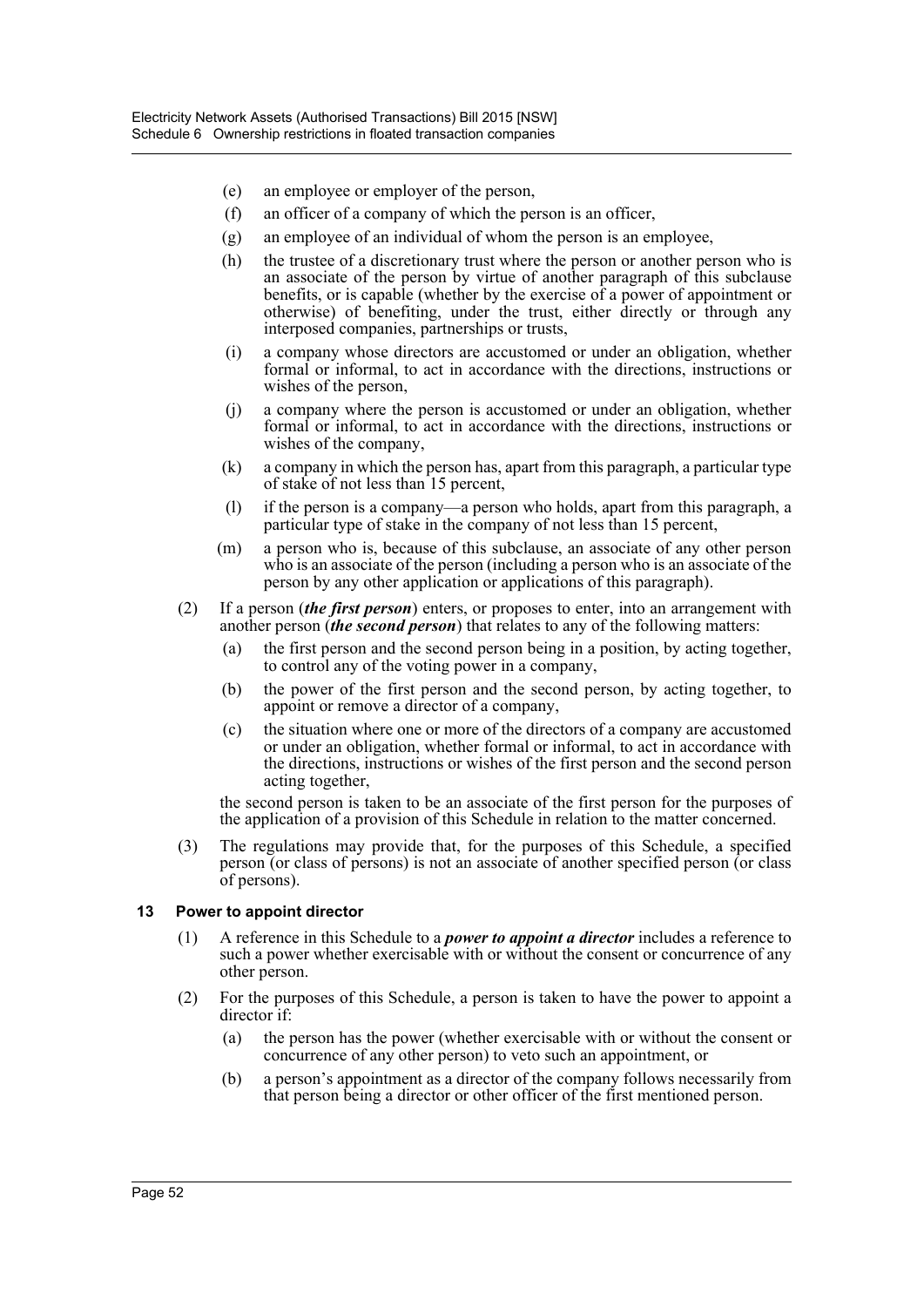## **14 Meaning of entitled to acquire**

For the purposes of this Schedule, a person is *entitled to acquire* anything if the person is absolutely or contingently entitled to acquire it, whether because of any constituent document of a company, the exercise of any right or option or for any other reason.

# **15 Meaning of interest in a share**

- (1) Subject to this clause, a person holds an *interest in a share* if the person has any legal or equitable interest in the share.
- (2) Without limiting subclause (1), a person is taken to hold an interest in a share if:
	- (a) the person has entered into a contract to purchase the share, or
	- (b) the person has a right (otherwise than because of having an interest under a trust) to have the share transferred to the person or to the person's order (whether the right is exercisable presently or in the future and whether or not on the fulfilment of a condition), or
	- (c) the person has a right to acquire the share, or an interest in the share, under an option (whether the right is exercisable presently or in the future and whether or not on the fulfilment of a condition), or
	- (d) the person is otherwise entitled to acquire the share or an interest in the share, or
	- (e) the person is entitled (otherwise than because of having been appointed as a proxy or representative to vote at a meeting of members of the company or of a class of its members) to exercise or control the exercise of a right attached to the share.
- (3) A person is taken to hold an interest in a share even if the person holds the interest in the share jointly with another person.
- (4) For the purpose of determining whether a person holds an interest in a share, it is immaterial that the interest cannot be related to a particular share.
- (5) An interest in a share is not to be disregarded only because of:
	- (a) its remoteness, or
	- (b) the manner in which it arose, or
	- (c) the fact that the exercise of a right conferred by the interest is, or is capable of being made, subject to restraint or restriction.

# **16 Certain interests and stakes to be disregarded**

- (1) For the purposes of this Schedule, the following interests and stakes must be disregarded:
	- (a) an interest in a share held by a person whose ordinary business includes the lending of money if the person holds the interest as a loan security,
	- (b) an interest in a share held by a person, being an interest held by the person because the person holds an office (or an office belonging to a class of offices) prescribed by the regulations,
	- (c) an interest of a prescribed kind in a share, being an interest held by such persons (or persons belonging to a class of persons) as are prescribed by the regulations,
	- (d) an interest in a share held by a public sector agency,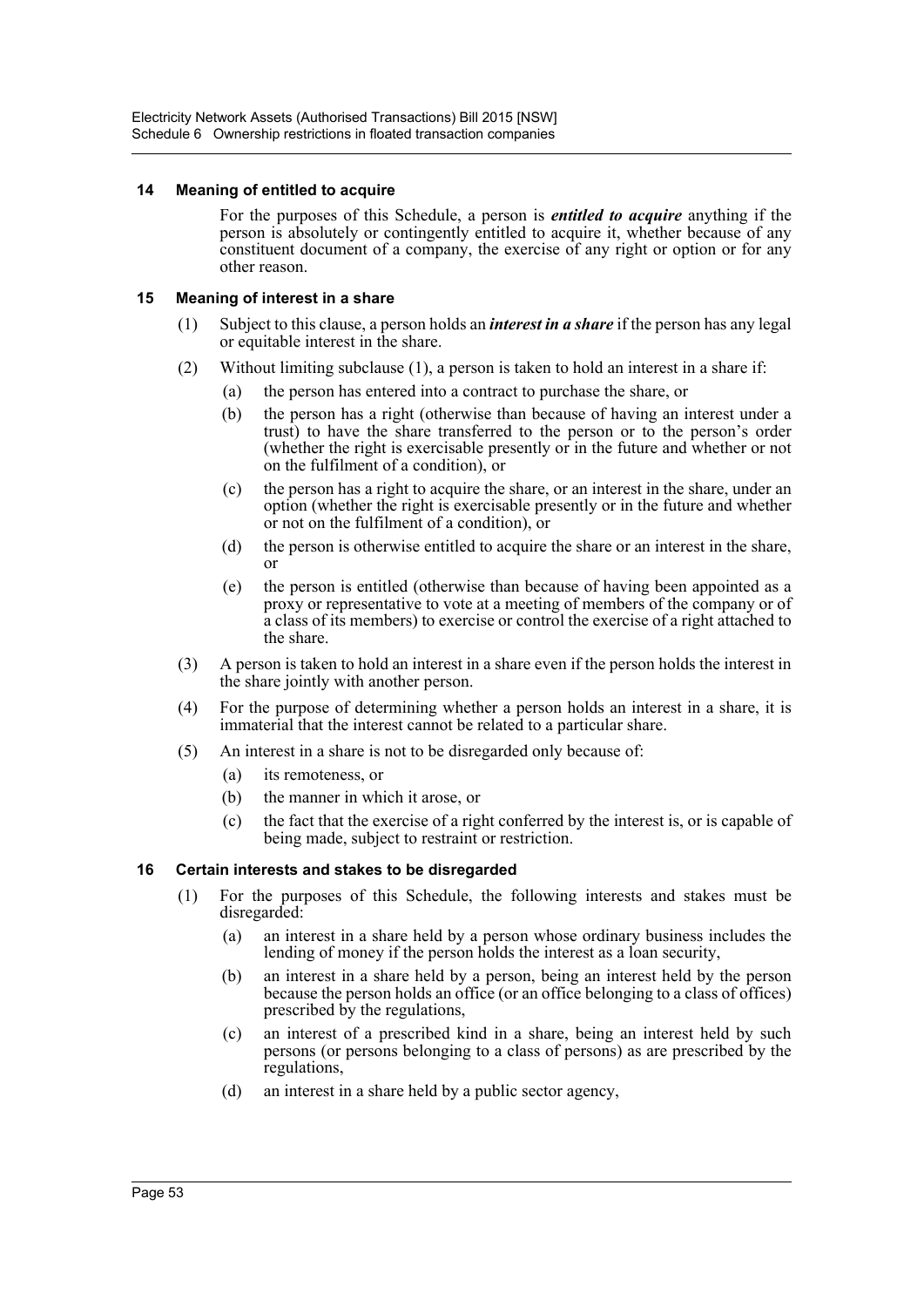- (e) a stake of a kind prescribed by the regulations in a company, being a stake held by a person (or person belonging to a class of persons) prescribed by the regulations.
- (2) For the purposes of this Schedule, if:
	- (a) a person holds an interest in a share as a loan security, and
	- (b) the ordinary business of the person includes the lending of money, and
	- (c) the loan security is enforced, and
	- (d) as a result of the enforcement of the loan security, the person becomes the holder of the share, and
	- (e) the person holds the share for a continuous period (*the holding period*) beginning at the time when the security was enforced,

the person's interest in the share must be disregarded at all times during so much of the holding period as occurs during whichever of the following periods is applicable:

- (f) the period of 90 days beginning when the security was enforced,
- $(g)$  if the Treasurer, by written notice given to the person, allows a longer period the end of that longer period.
- (3) For the purposes of this Schedule, if:
	- (a) a person acquires an interest in a share in a floated transaction company, and
	- (b) the interest was acquired in the person's capacity as an underwriter or a sub-underwriter in connection with the transfer or issue of shares in the company by or on behalf of a public sector agency or the company (whether under an initial public offer of the company or otherwise),

the person's interest in the share must be disregarded at all times during whichever of the following periods is applicable:

- (c) the period of 90 days beginning when the person acquired the interest,
- (d) if the Treasurer, by written notice given to the person, allows a longer period that longer period.

# **17 Voting power**

- (1) A reference in this Schedule to the *voting power* in a company is a reference to the total rights of shareholders to vote, or participate in any decision making, concerning any of the following:
	- (a) the making of distributions of capital or profits of the company to its shareholders,
	- (b) the constituent document of the company,
	- (c) any variation of the share capital of the company.
- (2) A reference in this Schedule to *control of the voting power* in a company is a reference to control that is direct or indirect, including control that is exercisable as a result of or by means of arrangements or practices:
	- (a) whether or not having legal or equitable force, and
	- (b) whether or not based on legal or equitable rights.
- (3) If the percentage of total rights to vote or participate in decision making differs as between different types of voting or decision making, the highest of those percentages applies for the purposes of this clause.
- (4) If a company:
	- (a) is limited both by shares and by guarantee, or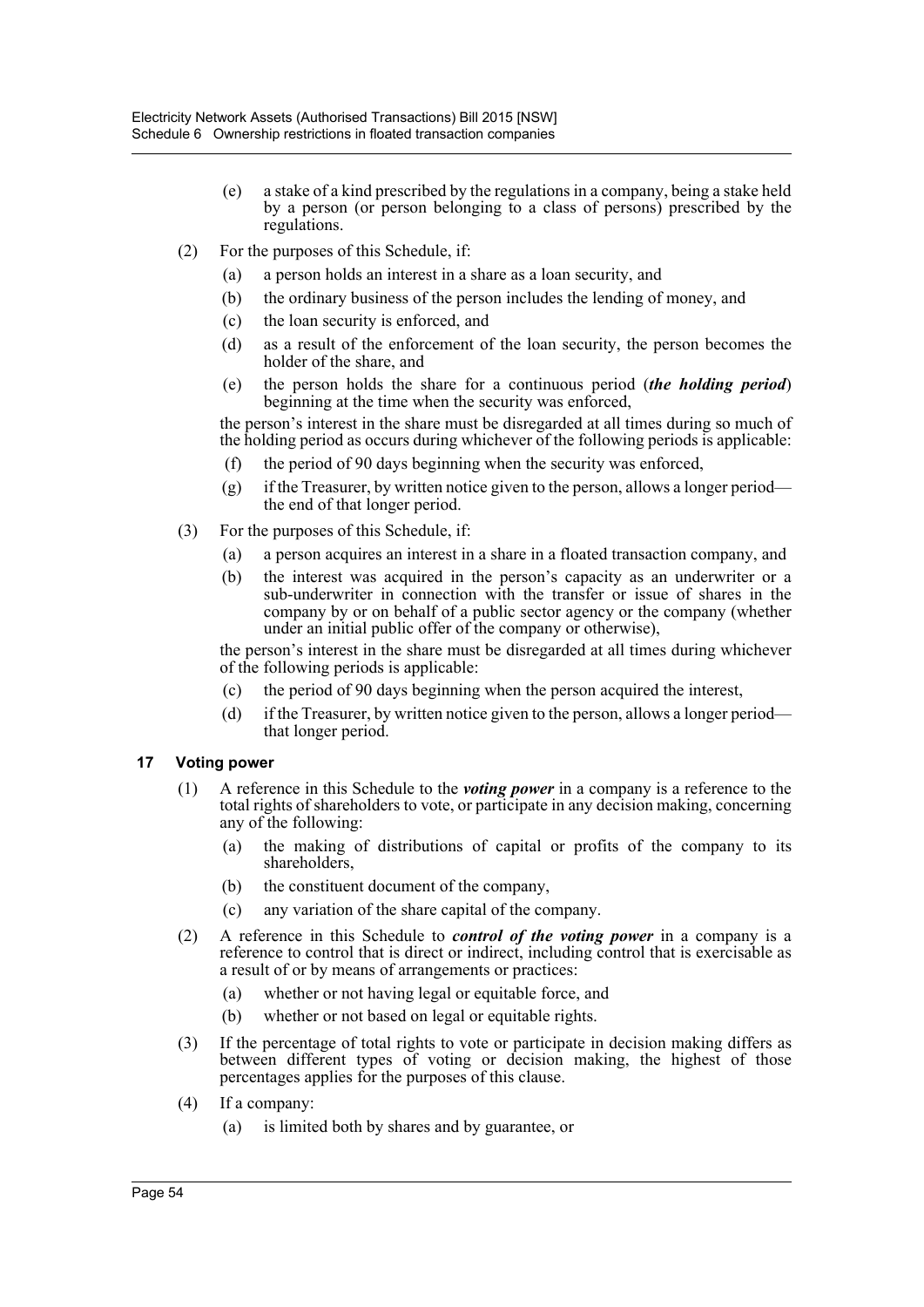(b) does not have a share capital,

this clause has effect as if the members or policy holders of the company were shareholders in the company.

## **18 Stake in a company**

- (1) A particular type of *stake* that a person holds in a company at a particular time is the aggregate of:
	- (a) the direct control interests in the company of that type that the person holds at that time, and
	- (b) the direct control interests in the company of that type held at that time by associates of the person.
- (2) In calculating the stake that a person holds in a company, a direct control interest held because of clause 19 (5) is not to be counted under subclause (1) (a) to the extent to which it is calculated by reference to a direct control interest in the company that is taken into account under subclause (1) (b).

#### **19 Direct control interests in a company**

- (1) A person holds a *direct control interest* in a company at a particular time equal to the percentage of the total paid-up share capital of the company in which the person holds an interest at that time.
- (2) A person also holds a *direct control interest* in a company at a particular time equal to the percentage of the voting power in the company that the person is in a position to control at that time.
- (3) A person also holds a *direct control interest* in a company at a particular time equal to the percentage that the person holds, or is entitled to acquire, at that time of the total rights to distributions of capital or profits of the company to its shareholders on winding up.
- (4) A person also holds a *direct control interest* in a company at a particular time equal to the percentage that the person holds, or is entitled to acquire, at that time of the total rights to distributions of capital or profits of the company to its shareholders, otherwise than on winding up.
- (5) If:
	- (a) a person holds a particular type of direct control interest (including a direct control interest that is taken to be held because of one or more previous applications of this subclause) in a company (*the first level company*), and
	- (b) the first level company holds the same type of direct control interest in another company (*the second level company*),

the person is taken to hold that type of direct control interest in the second level company equal to the percentage worked out using the formula:

first level percentage  $\times$  second level percentage

where:

*first level percentage* means the percentage of the direct control interest held by the person in the first level company.

*second level percentage* means the percentage of the direct control interest held by the first level company in the second level company.

(6) The regulations may make provision for or with respect to the application of this clause to interests in an entity other than a company.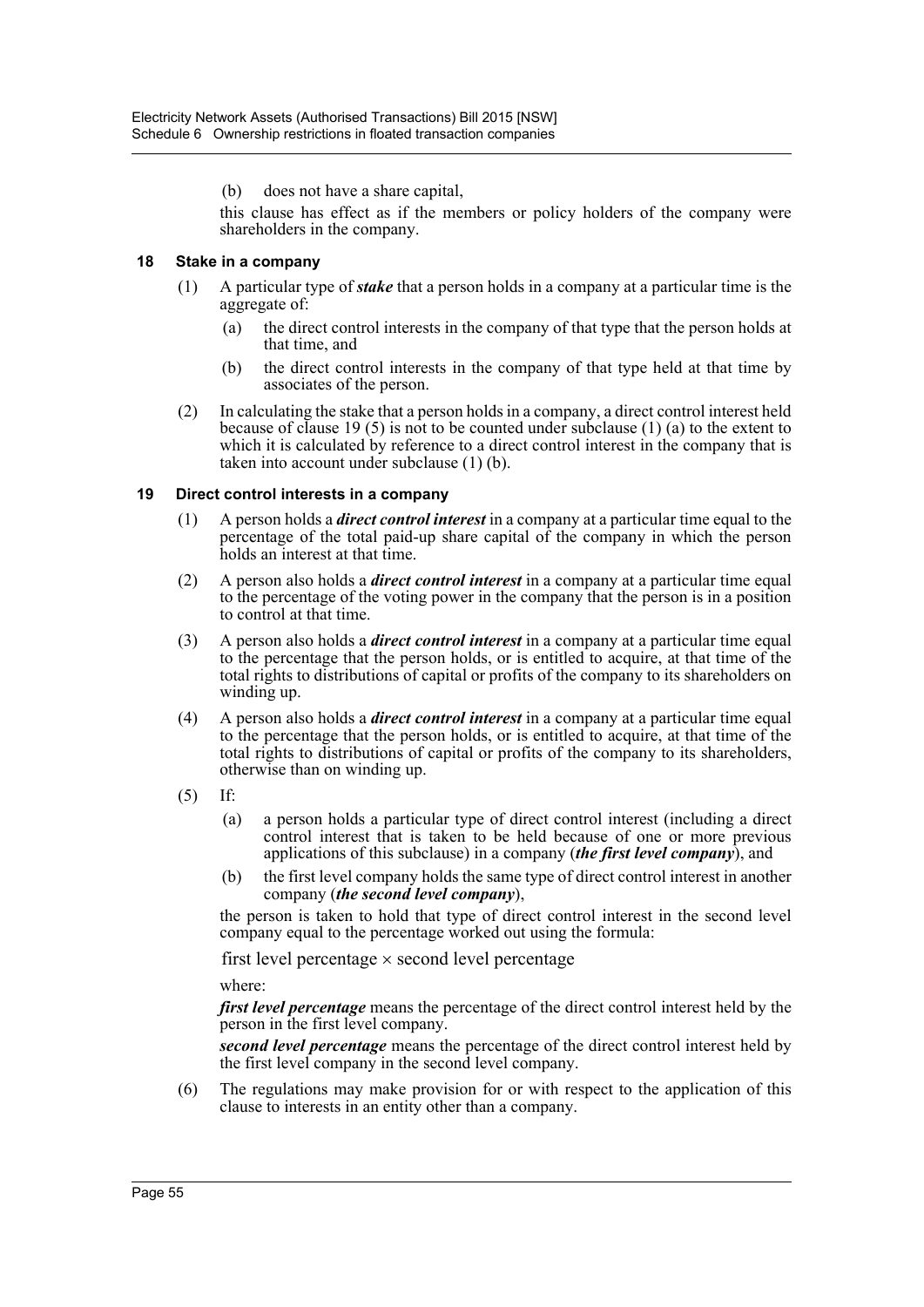## **20 Substantial interests in trust estates**

- (1) For the purposes of this Schedule:
	- (a) a person is taken to hold a *substantial interest* in a trust estate if the person, alone or together with an associate or associates, holds a beneficial interest in not less than 15 percent of the corpus or income of the trust estate, and
	- (b) 2 or more persons are taken to hold an *aggregate substantial interest* in a trust estate if the persons, together with an associate or associates, hold, in the aggregate, beneficial interests in not less than 40 percent of the corpus or income of the trust estate.
- (2) For the purposes of subclause (1), if, under the terms of a trust, a trustee has a power or discretion as to the distribution of the income or corpus of the trust estate to beneficiaries, each beneficiary is taken to hold a beneficial interest in the maximum percentage of income or corpus of the trust estate that the trustee is empowered to distribute to that beneficiary.

# **Part 6 Miscellaneous**

# **21 Displacement of Corporations legislation**

The provisions of this Schedule are declared to be Corporations legislation displacement provisions for the purposes of section 5G of the Corporations Act in relation to the provisions of the Corporations legislation generally.

## **22 Offences by corporations**

- (1) If a corporation contravenes, whether by act or omission, any provision of this Schedule, each person who is a director of the corporation or who is concerned in the management of the corporation is taken to have contravened the same provision if the person knowingly authorised or permitted the contravention.
- (2) A person may be proceeded against and convicted under a provision pursuant to subclause  $(1)$  whether or not the corporation has been proceeded against or has been convicted under the provision.
- (3) Nothing in this clause affects any liability imposed on a corporation for an offence committed by the corporation under this Schedule.

## **23 Proceedings for offences**

- (1) Proceedings for an offence under this Schedule may be dealt with summarily before the Local Court or before the Supreme Court in its summary jurisdiction.
- (2) If proceedings for an offence to which this clause applies are brought in the Local Court, the maximum penalty that the Court may impose in respect of the offence is, despite any other provision of this Schedule, \$50,000 or the maximum penalty provided by this Schedule, whichever is the lesser.
- (3) If proceedings for an offence to which this clause applies are brought in the Supreme Court in its summary jurisdiction, the Supreme Court may impose a penalty not exceeding the maximum penalty provided by this Schedule in respect of the offence.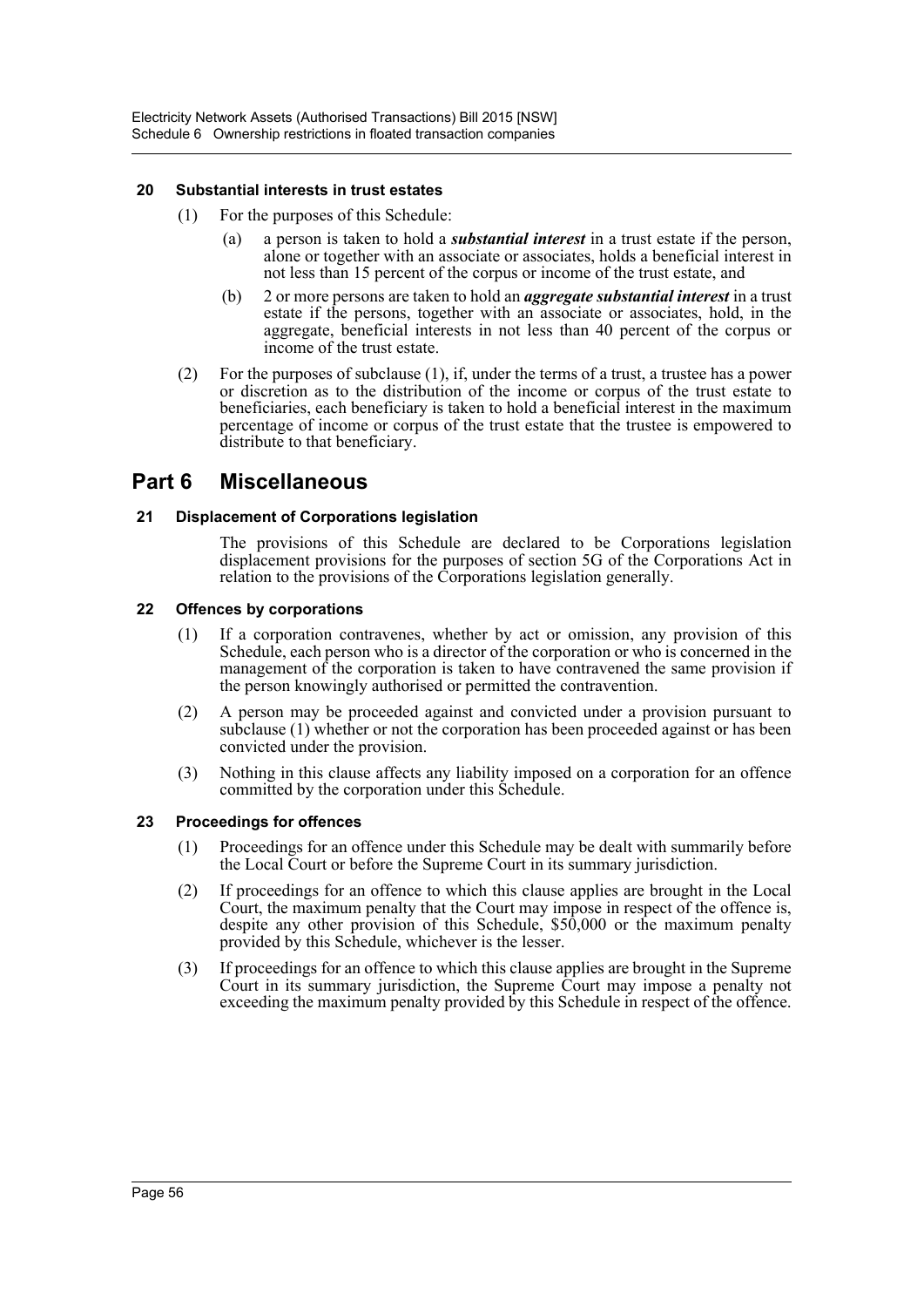# **Schedule 7 Savings, transitional and other provisions**

# **Part 1 General**

# **1 Regulations**

- (1) The regulations may contain provisions of a savings or transitional nature consequent on the enactment of this Act or any Act that amends this Act.
- (2) Any such provision may, if the regulations so provide, take effect from the date of assent to the Act concerned or a later date.
- (3) Any such provision) may, if the regulations so provide, have effect notwithstanding any other provision of this Schedule.
- (4) To the extent to which any such provision takes effect from a date that is earlier than the date of its publication on the NSW legislation website, the provision does not operate so as:
	- (a) to affect, in a manner prejudicial to any person (other than a public sector agency), the rights of that person existing before the date of its publication, or
	- (b) to impose liabilities on any person (other than a public sector agency) in respect of anything done or omitted to be done before the date of its publication.

# **Part 2 Provisions consequent on enactment of this Act**

# **Division 1 Electricity network SOCs**

# **2 References to electricity network SOCs**

The regulations may provide that a reference in a specified provision of an Act or an instrument under an Act to an electricity network SOC is to be read as a reference to a specified public sector agency or authorised network operator.

# **3 Half-yearly reports**

The Treasurer may by direction in writing to an electricity network SOC vary the information required to be included in a report of the operations of the SOC under section 23 of the *State Owned Corporations Act 1989*.

# **4 Cancellation of licences**

A distributor's licence held (including deemed to be held) by an electricity network SOC under the *Electricity Supply Act 1995* is cancelled on completion of an authorised transaction under this Act that results in the network infrastructure assets of the SOC being leased to a private sector entity.

# **5 Dissolution of electricity network SOCs**

- (1) The Governor may, by proclamation, amend Part 1A or 2 of Schedule 1 to the *Energy Services Corporations Act 1995* by omitting the corporate name of an electricity network SOC, other than Essential Energy.
- (2) On the day on which a proclamation under this clause takes effect:
	- (a) the electricity network SOC whose corporate name is omitted by the proclamation is dissolved, and
	- (b) the *State Owned Corporations Act 1989* is amended by omitting that name from Schedule 5, and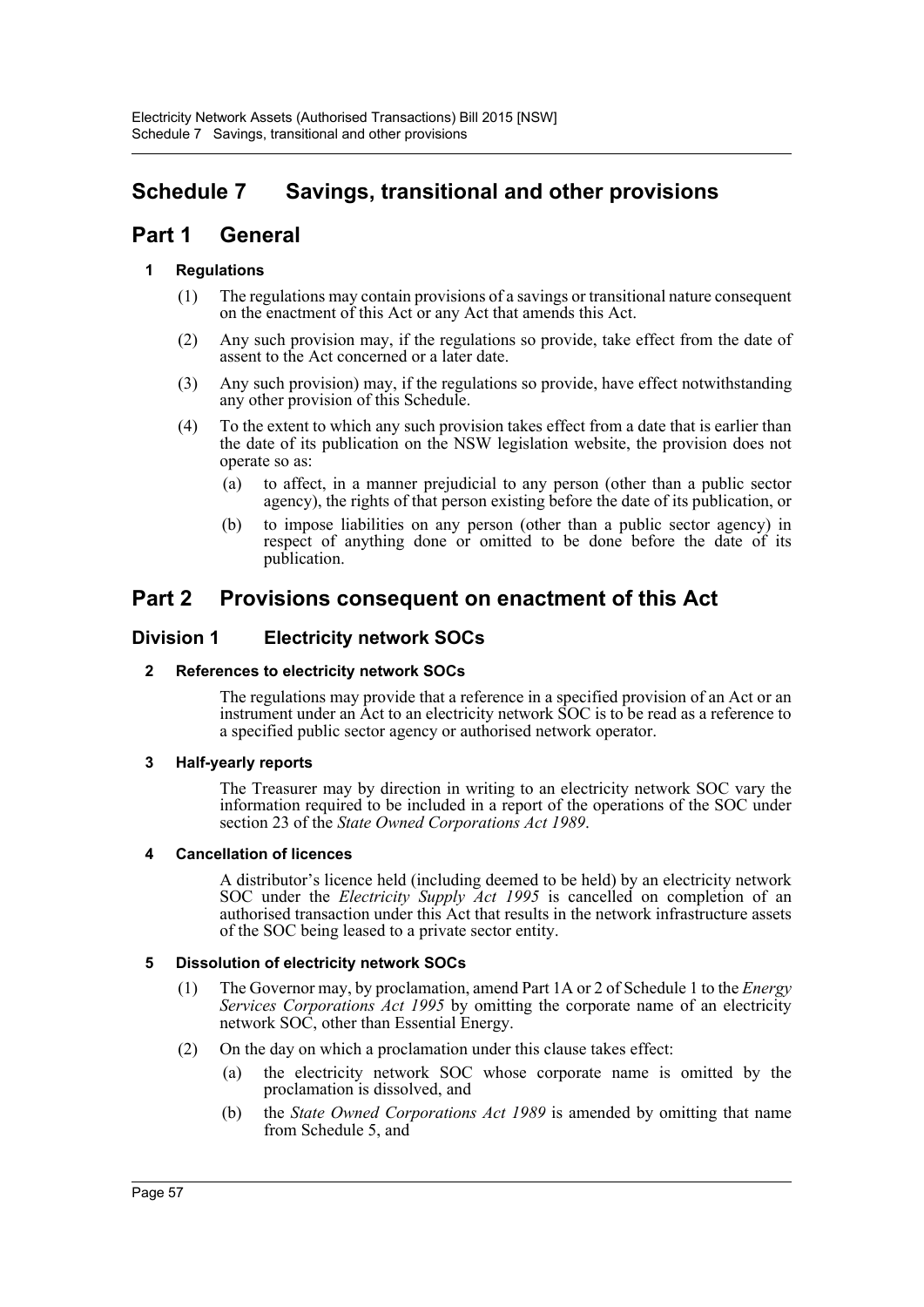- (c) the voting shareholders (within the meaning of the *State Owned Corporations Act 1989*) of the corporation cease to be members of the corporation, and
- (d) the board of directors of the corporation is dissolved and each member (including any acting member) of the board ceases to hold office as such, and
- (e) any person who holds a statutory office of the corporation ceases to hold that office, and
- (f) any person who ceases to be a member of the corporation or to hold an office because of the operation of this clause is not entitled to any compensation for the loss of that membership or office.
- (3) Section 15 (Transfer of staff, assets, rights and liabilities of dissolved energy services corporations) of the *Energy Services Corporations Act 1995* applies in respect of the dissolution of an electricity network SOC by proclamation under this clause in the same way as it applies to the dissolution of an energy services corporation by that Act.
- (4) This clause does not operate to dissolve the joint board of energy distributors provided for by section 9A of the *Energy Services Corporations Act 1995* or result in the members of that board ceasing to hold office.

#### **6 Conversion of electricity network SOC into Ministerial Holding Corporation**

- (1) The Treasurer may by order published in the Gazette convert an electricity network SOC into a corporation constituted as a Ministerial Holding Corporation for the purposes of this Act with the corporate name specified in the order.
- (2) The Ministerial Holding Corporation so constituted is taken for all purposes, including the rules of private international law, to be a continuation of, and the same legal entity as, the electricity network SOC concerned and a reference in this Act to the electricity network SOC includes a reference to the Ministerial Holding Corporation.
- (3) Division 2 applies to a Ministerial Holding Corporation into which an electricity network SOC is converted under this clause in the same way as that Division applies to a Ministerial Holding Corporation established under that Division and so applies as if the functions of the Ministerial Holding Corporation included the function of holding, on behalf of the Crown, assets, rights and liabilities vested in it.
- (4) The following provisions are taken to have had effect immediately before an electricity network SOC is converted into a Ministerial Holding Corporation under this clause:
	- (a) the SOC ceases to be a statutory State owned corporation for the purposes of the *State Owned Corporations Act 1989* or any other State legislation,
	- (b) the SOC ceases to be an energy services corporation under the *Energy Services Corporations Act 1995* unless the regulations provide otherwise,
	- (c) the voting shareholders (within the meaning of the *State Owned Corporations Act 1989*) of the SOC cease to be members of the corporation,
	- (d) the board of directors of the SOC is dissolved and each member (including any acting member) of the board ceases to hold office as such,
	- (e) any person who holds a statutory office of the SOC ceases to hold that office,
	- (f) any person who ceases to be a member of the SOC or to hold an office because of the operation of this clause is not entitled to any compensation for the loss of that membership or office.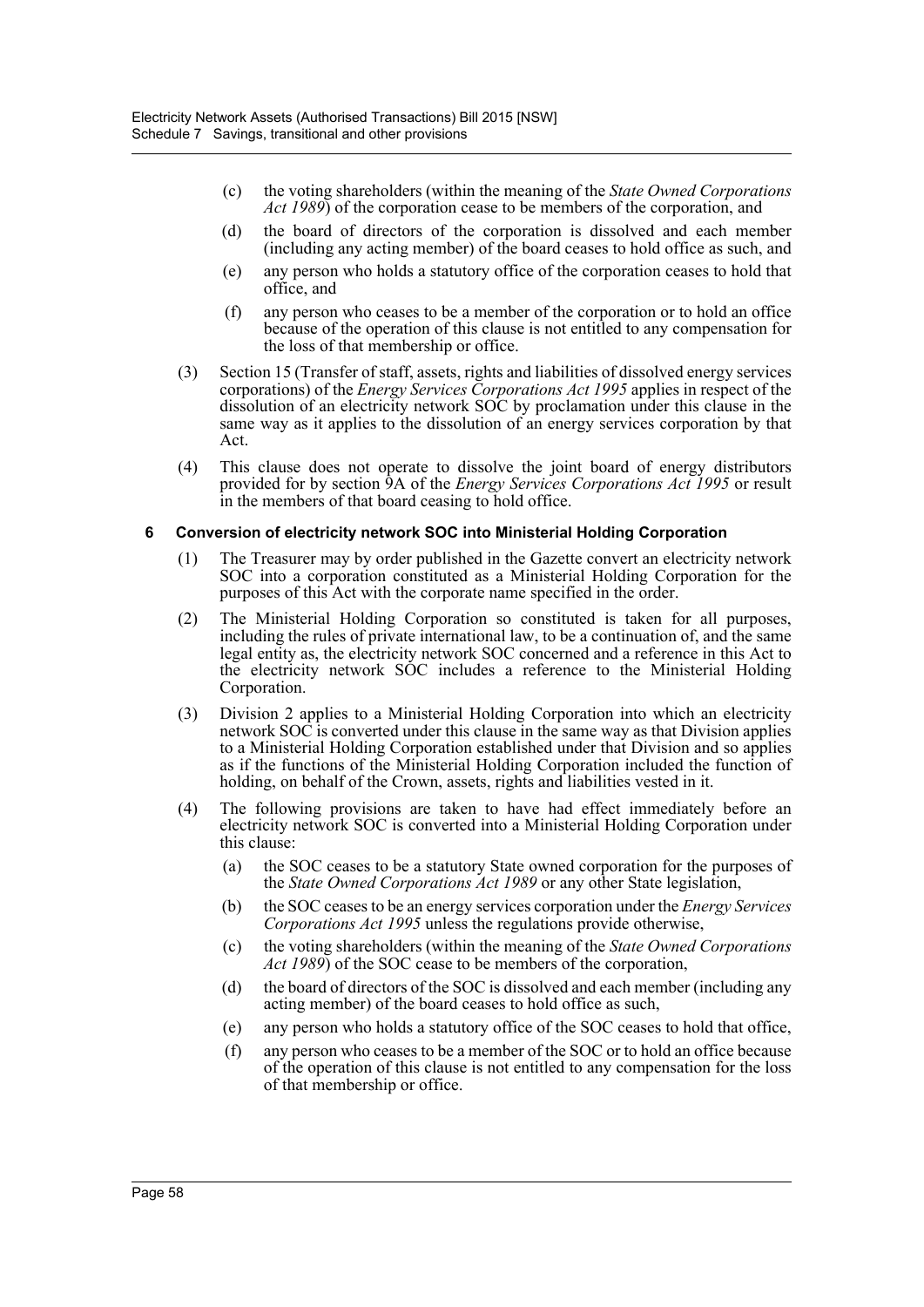- (5) This clause does not operate to dissolve the joint board of energy distributors provided for by section 9A of the *Energy Services Corporations Act 1995* or result in the members of that board ceasing to hold office.
- (6) When an electricity network SOC is converted into a Ministerial Holding Corporation under this clause, section 43A (General audit of former statutory bodies) of the *Public Finance and Audit Act 1983* applies as if the SOC had been abolished.

# **7 Networks NSW**

- (1) The joint board of energy distributors provided for by section 9A of the *Energy Services Corporations Act 1995* ceases to be a joint board for the purposes of that section on a day notified to the board by the Treasurer by order in writing and becomes instead the board of Essential Energy.
- (2) Sections 9A and 9B of the *Energy Services Corporations Act 1995* cease to operate on and from the day notified under this clause.

# **Division 2 Ministerial Holding Corporations**

# **8 Definitions**

In this Division:

*authorised transaction Act* means each of the following Acts:

this Act

*Electricity Generator Assets (Authorised Transactions) Act 2012*

*NSW Lotteries (Authorised Transaction) Act 2009*

*Ports Assets (Authorised Transactions) Act 2012*

*Waste Recycling and Processing Corporation (Authorised Transaction) Act 2010*

any other Act prescribed by the regulations.

*existing MHC* means each of the following corporations:

Electricity Assets Ministerial Holding Corporation established by the *Electricity Generator Assets (Authorised Transactions) Act 2012*

Lotteries Assets Ministerial Holding Corporation established by the *NSW Lotteries (Authorised Transaction) Act 2009*

Ports Assets Ministerial Holding Corporation established by the *Ports Assets (Authorised Transactions) Act 2012*

Waste Assets Management Corporation established by the *Waste Recycling and Processing Corporation (Authorised Transaction) Act 2010*.

*MHC* means a Ministerial Holding Corporation established under this Division.

## **9 Establishment of Ministerial Holding Corporations**

- (1) The Treasurer may by order published in the Gazette constitute a corporation as a Ministerial Holding Corporation (an *MHC*) for the purposes of this Act with the corporate name specified in the order.
- (2) More than one MHC may be established under this clause.
- (3) The affairs of an MHC are to be managed by the Treasurer who may authorise another Minister to exercise functions in relation to particular assets, rights and liabilities.
- (4) Any act, matter or thing done in the name of, or on behalf of, an MHC by the Treasurer or a Minister authorised by the Treasurer, or with the authority of the Treasurer or any such Minister, is taken to have been done by the MHC.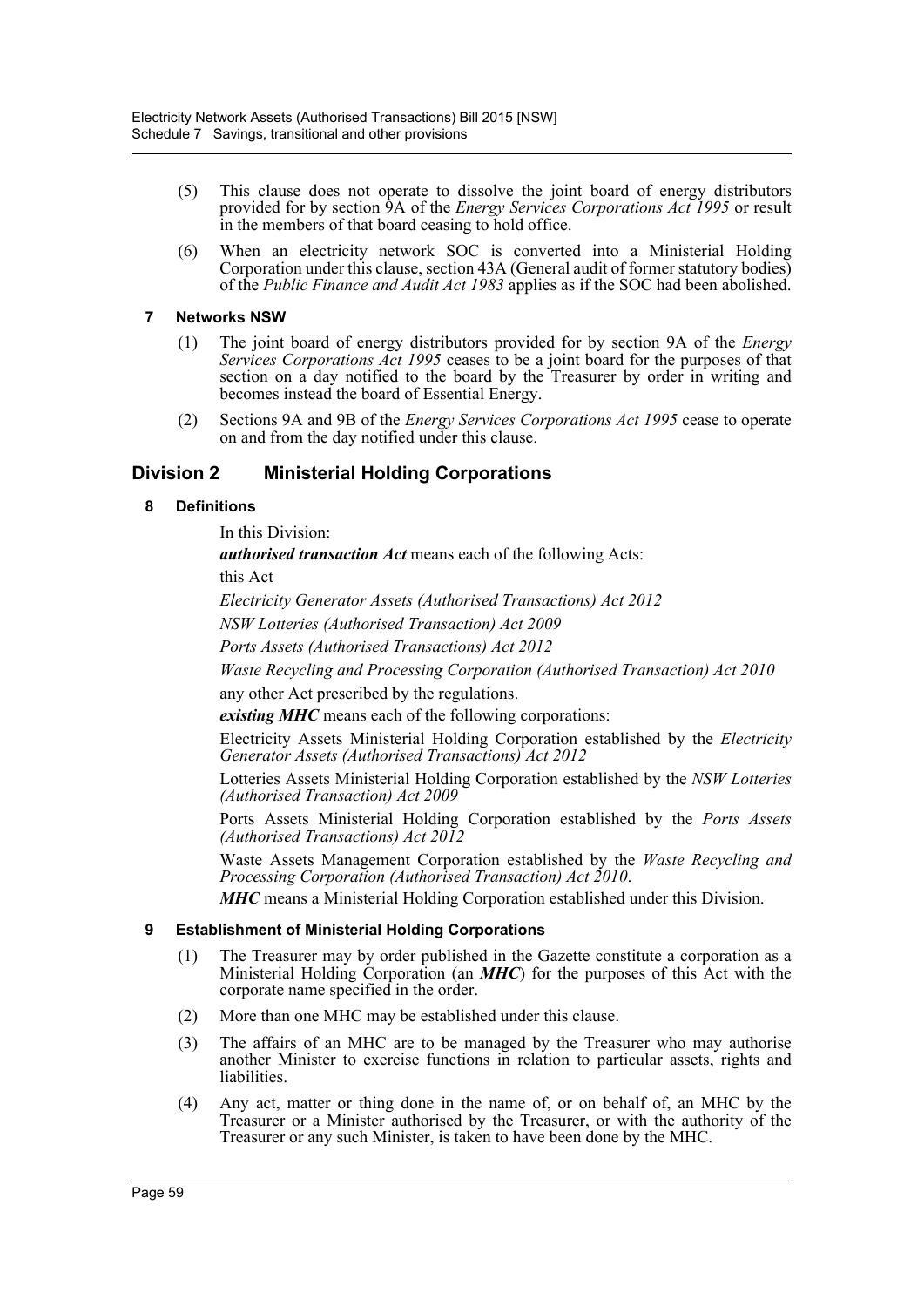# **10 Functions of Ministerial Holding Corporations**

- (1) An MHC has the functions conferred or imposed on it by or under this or any other Act.
- (2) The functions of an MHC are:
	- (a) to hold, on behalf of the Crown, assets, rights and liabilities acquired by it or transferred to it by or under an authorised transaction Act, and
	- (b) to carry on any activities or business that relate to any assets, rights and liabilities held by it, including demanding, collecting and receiving charges, levies, rates and fees, and
	- (c) such other functions for the purposes of an authorised transaction under an authorised transaction Act as may be prescribed by the regulations.

# **11 Special Deposit Account funds for MHCs**

- (1) A fund (an *MHC fund*) is to be established in the Special Deposits Account for each MHC.
- (2) Each MHC fund is to be administered by the Treasurer.
- (3) There is payable into an MHC fund all money received by the MHC in the exercise of its functions under this or any other Act.
- (4) There is payable from an MHC fund such amounts as the Treasurer directs from time to time for:
	- (a) payment of expenditure by the MHC in the exercise of its functions, or
	- (b) payment of administrative expenses incurred in relation to the fund, or
	- (c) payment to the Consolidated Fund.
- (5) The Treasurer may invest money in an MHC fund in such manner as may be authorised by the *Public Authorities (Financial Arrangements) Act 1987*.

## **12 Transfer of assets, rights and liabilities**

Assets, rights and liabilities held by an MHC or existing MHC may be transferred by the MHC or existing MHC to any other public sector agency whether or not the transfer is for the purposes of an authorised transaction under an authorised transaction Act.

## **13 Audit**

Part 3 (Audit) of the *Public Finance and Audit Act 1983* does not apply to an MHC in respect of a financial year of the MHC in which the MHC holds no assets, rights or liabilities.

## **14 Change of name**

The Treasurer may by order published in the Gazette change the name of an MHC or existing MHC.

## **15 Dissolution**

The regulations may dissolve an MHC or existing MHC.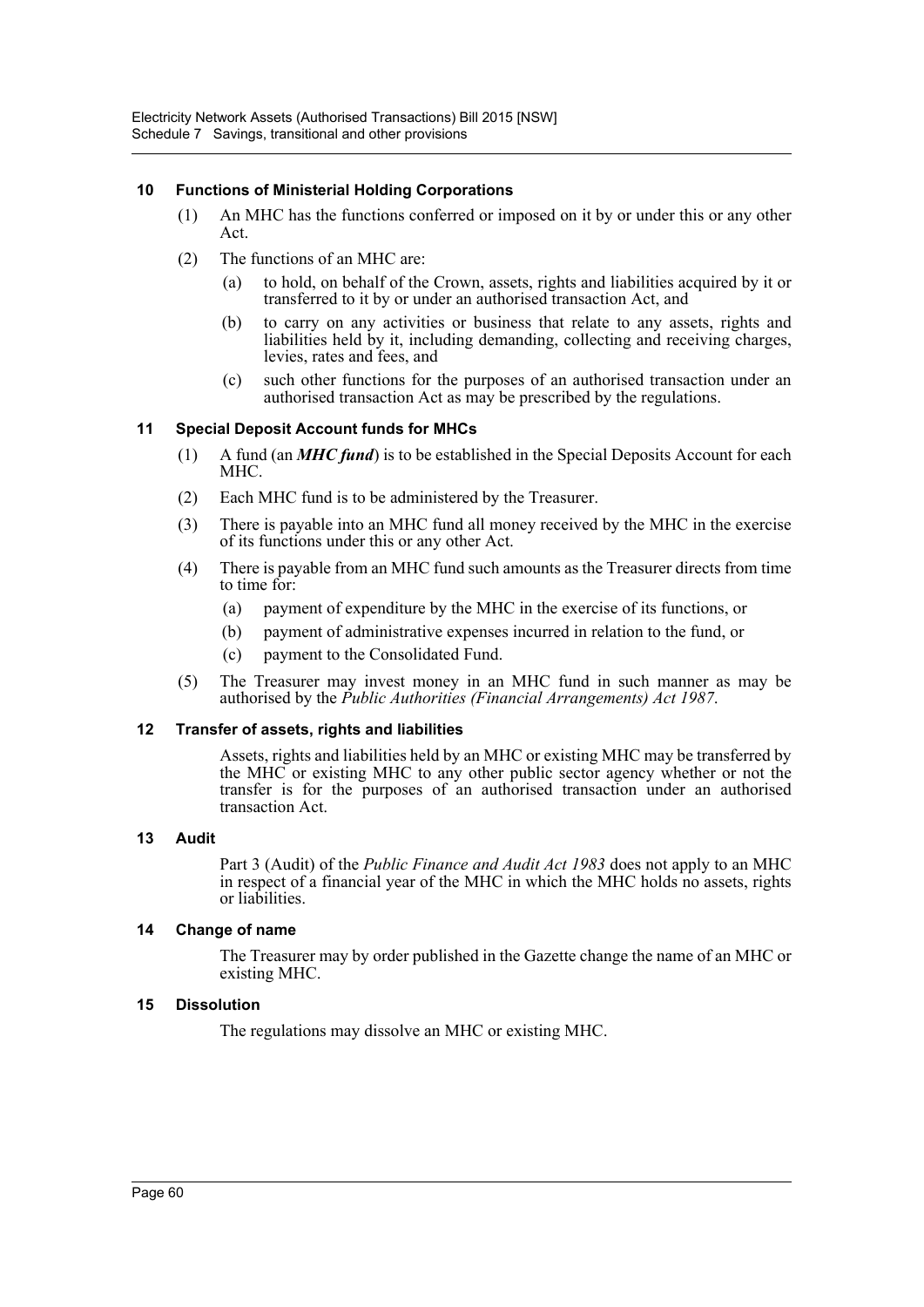# **Division 3 Transacted distribution and transmission systems**

## **16 Functions as determining authority under Part 5 of Planning Act**

**Note.** This clause provides transitional arrangements for the exercise of environmental assessment functions commenced to be exercised before the appropriate regulations commenced to apply to those functions. It does not relate to environmental assessment functions commenced to be exercised after the appropriate regulations commenced to apply to those functions.

- (1) An authorised network operator must exercise its environmental assessment functions in respect of an activity that were commenced to be exercised before the appropriate regulations commenced to apply to the authorised network operator (including functions commenced to be exercised by the predecessor of the authorised network operator):
	- (a) in a manner with which the Minister for Planning concurs, or
	- (b) in compliance with appropriate regulations for the activity.
- (2) For the purposes of this clause, environmental assessment functions exercised in respect of an activity by the predecessor of an authorised network operator are taken to have been exercised by the authorised network operator.
- (3) In this clause:

*appropriate regulations* for an activity means:

- (a) regulations under section 111A of the Planning Act that apply to an activity of an authorised network operator as a prescribed determining authority (unless paragraph (b) applies), or
- (b) if the regulations referred to in paragraph (a) provide for the approval of a code in respect of the activity—the code approved under those regulations.

*environmental assessment functions* means functions as a prescribed determining authority under section 111 of the Planning Act.

*Planning Act* means the *Environmental Planning and Assessment Act 1979*.

*predecessor* of an authorised network operator means the electricity network SOC that was the network operator of the distribution or transmission system concerned before the authorised network operator became the network operator.

*prescribed determining authority* means a prescribed determining authority under section 111A of the Planning Act.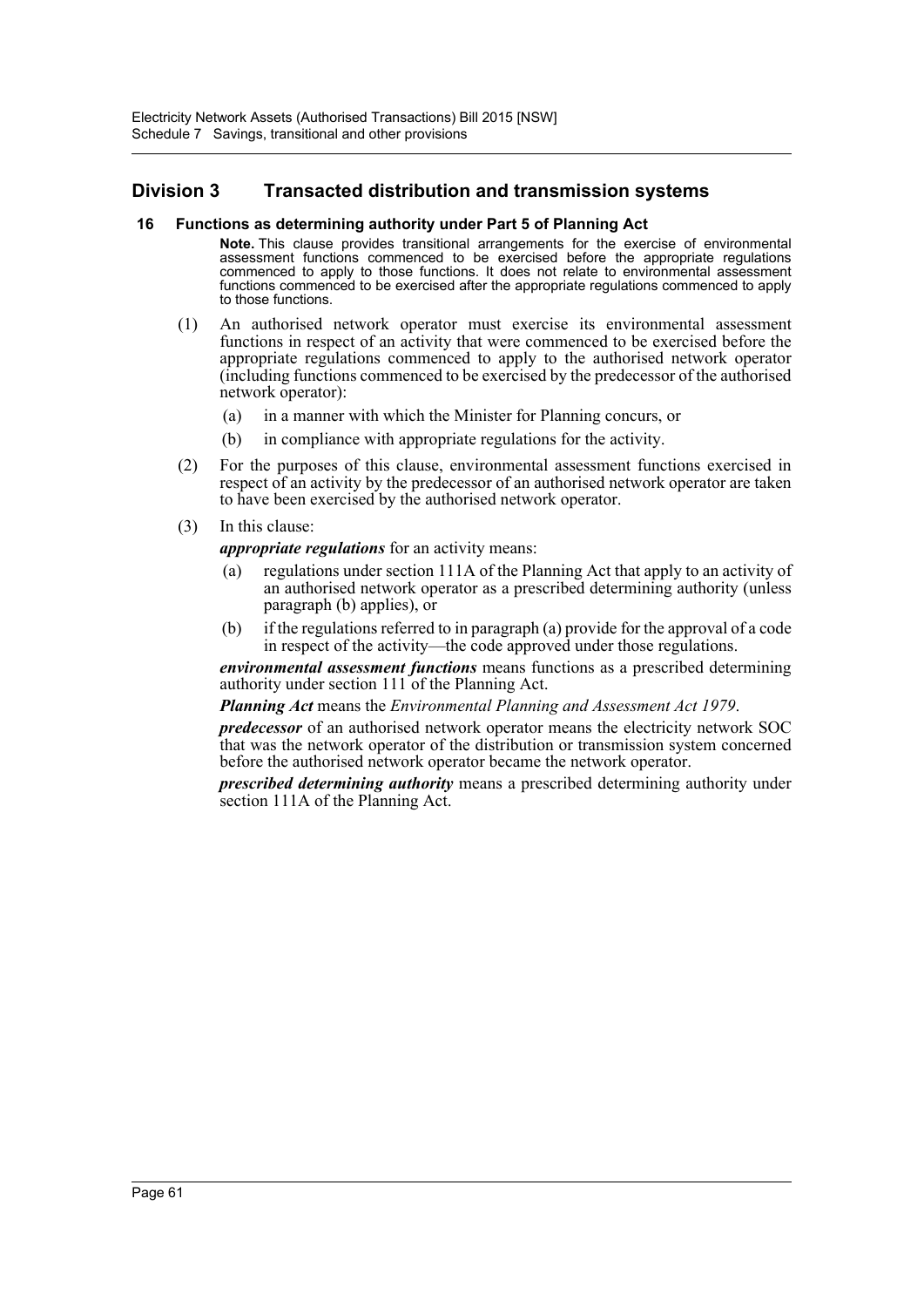# **Schedule 8 Amendment of Acts and regulations**

# **8.1 Coastal Protection Act 1979 No 13**

# **[1] Section 6 Coastal Authorities**

Insert after section 6 (2):

(3) The owner of a transacted distribution system or transacted transmission system under the *Electricity Network Assets (Authorised Transactions) Act 2015* is not a Coastal Authority for the purposes of this Act.

# **[2] Section 37 Definitions**

Insert in alphabetical order in section 37 (1):

*public authority* includes an authorised network operator under the *Electricity Network Assets (Authorised Transactions) Act 2015*.

#### **[3] Section 55ZA Order to remove certain materials and structures unlawfully placed on beaches (other than temporary coastal protection works)**

Insert "or to an authorised network operator under the *Electricity Network Assets (Authorised Transactions) Act 2015*" after "public authority" in section 55ZA (8).

#### **[4] Section 55ZB Stop work orders relating to materials and structures unlawfully being placed on beaches (other than temporary coastal protection works)**

Insert "or to an authorised network operator under the *Electricity Network Assets (Authorised Transactions) Act 2015*" after "public authority" in section 55ZB (4).

# **[5] Section 55ZC Orders relating to temporary coastal protection works**

Insert "or to an authorised network operator under the *Electricity Network Assets (Authorised Transactions) Act 2015*" after "public authority" in section 55ZC (8).

# **8.2 Community Land Development Regulation 2007**

# **[1] Clause 36 Prescribed public authorities**

Omit "Energy Australia" and "Integral Energy".

# **[2] Clause 36**

Insert at the end of the clause:

The owner of a transacted distribution system under the *Electricity Network Assets (Authorised Transactions) Act 2015*

# **8.3 Conveyancing (General) Regulation 2013**

# **[1] Clause 49 Easements in gross**

Insert after clause 49 (1) (e):

(e1) the owner of a transacted distribution system or transacted transmission system under the *Electricity Network Assets (Authorised Transactions) Act 2015*,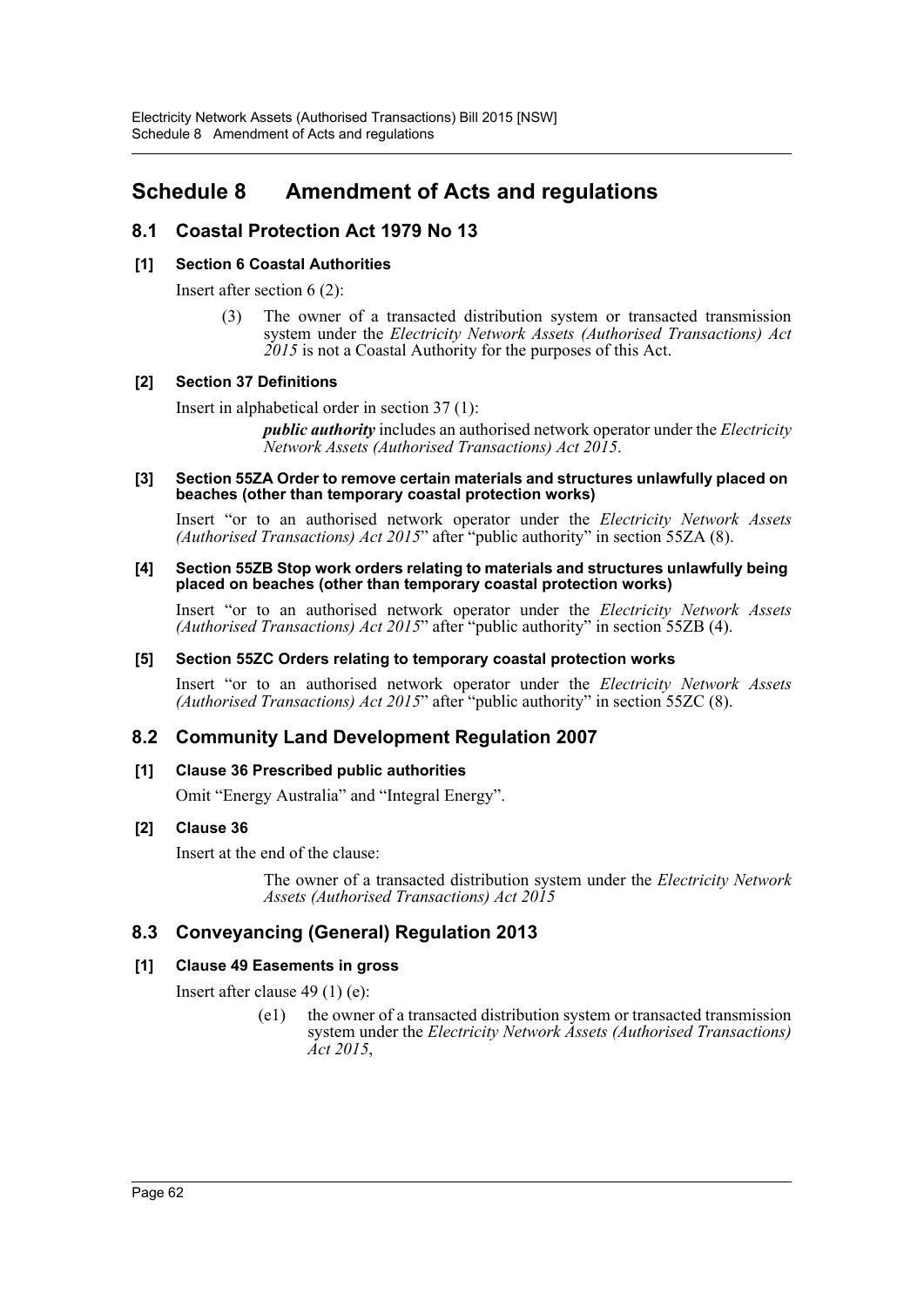#### **[2] Clause 50 Imposition of restrictions or public positive covenants on certain land vested in prescribed authorities**

Insert after clause 50 (c):

(c1) the owner of a transacted distribution system or transacted transmission system under the *Electricity Network Assets (Authorised Transactions) Act 2015*,

# **[3] Clause 51 Regulation of use of land not held by a prescribed authority**

Insert after clause 51 (b):

(b1) the owner of a transacted distribution system or transacted transmission system under the *Electricity Network Assets (Authorised Transactions) Act 2015*,

# **8.4 Conveyancing (Sale of Land) Regulation 2010**

# **[1] Schedule 3 Prescribed warranties**

Omit clause 2 (b). Insert instead:

(b) an authority or other entity has a proposal in respect of land if, and only if, the authority or entity has issued a written statement the substance of which is inconsistent with there being no proposal of the authority or entity in respect of the land, and

# **[2] Schedule 3, clause 2 (c) (ii)**

Omit the subparagraph. Insert instead:

(ii) a document, issued by an authority or other entity, to the effect that the authority or entity, or another authority or entity, has a proposal referred to in Part 3 of that Schedule,

# **[3] Schedule 3, clause 4 (b)**

Omit the paragraph. Insert instead:

(b) an authority or other entity has a proposal in respect of land if, and only if, the authority or entity has issued a written statement the substance of which is inconsistent with there being no proposal of the authority or entity in respect of the land, and

## **[4] Schedule 3, clause 4 (c) (ii)**

Omit the subparagraph. Insert instead:

(ii) a document, issued by an authority or other entity, to the effect that the authority or entity, or another authority or entity, has a proposal referred to in Part 3 of that Schedule,

## **[5] Schedule 3, clause 7**

Omit the clause. Insert instead:

- **7** A proposal of any of the following to acquire any right or interest in the whole or any part of the land:
	- (a) an energy distributor (within the meaning of the *Energy Services Corporations Act 1995*),
	- (b) an authorised network operator under the *Electricity Network Assets (Authorised Transactions) Act 2015*,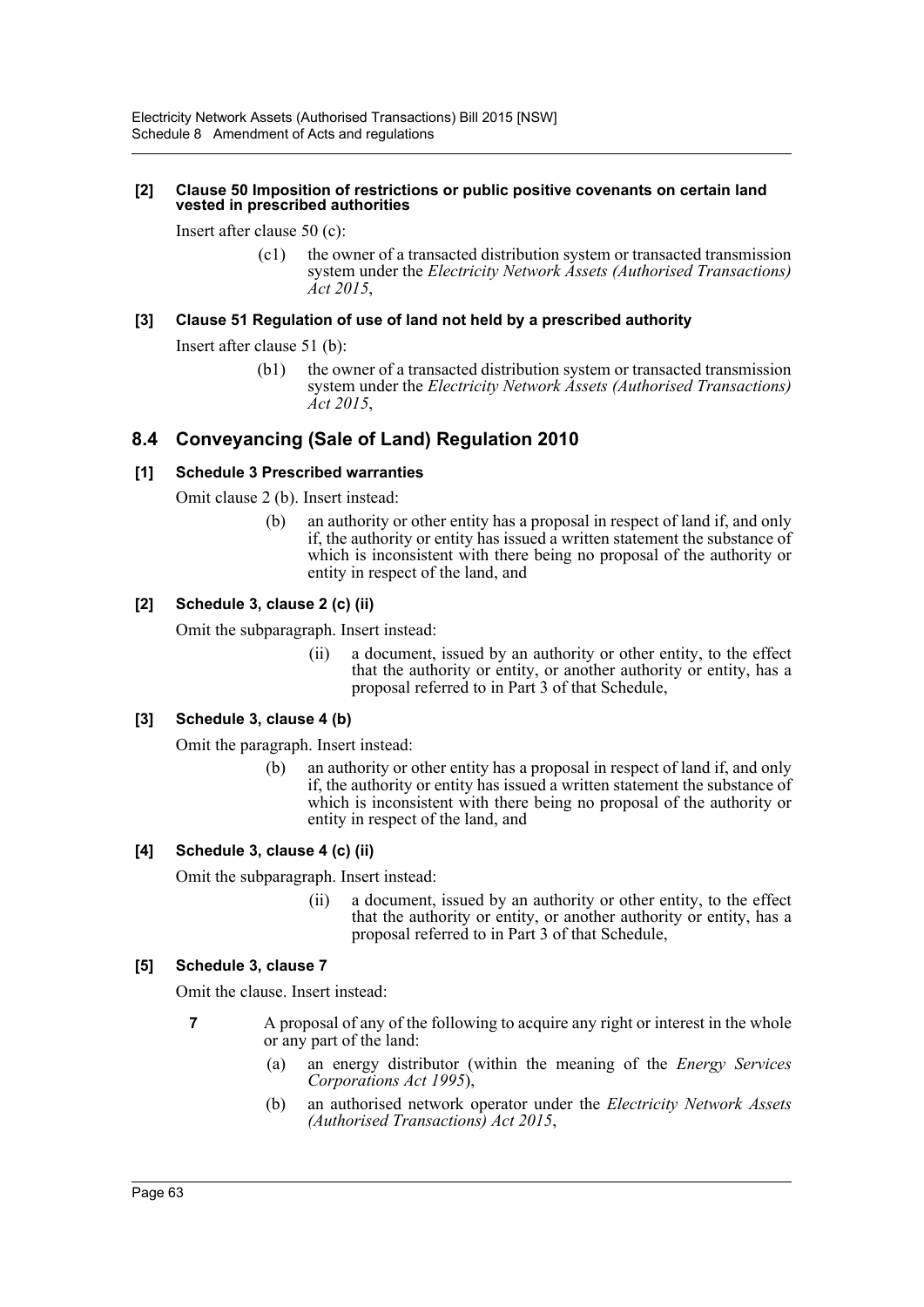(c) the lessor of a transacted distribution system or transacted transmission system under the *Electricity Network Assets (Authorised Transactions) Act 2015*.

# **8.5 Duties Act 1997 No 123**

# **Schedule 2 Crown bodies that are subject to this Act**

Insert at the end of the Schedule:

The owner of a transacted distribution system or transacted transmission system under the *Electricity Network Assets (Authorised Transactions) Act 2015*

# **8.6 Electricity (Consumer Safety) Act 2004 No 4**

# **Section 3 Definitions**

Insert as paragraph (b) of the definition of *electricity supply authority* in section 3 (1):

(b) an authorised network operator under the *Electricity Network Assets (Authorised Transactions) Act 2015*, and

# **8.7 Electricity Supply Act 1995 No 94**

# **[1] Section 13 Operation of distribution systems for retail supply**

Omit the penalty provision. Insert instead: Maximum penalty: 5,000 penalty units.

# **[2] Section 32AA**

Insert after section 32A:

# **32AA Exemption for transacted distribution system**

This Division does not apply to a licensee in respect of a transacted distribution system under the *Electricity Network Assets (Authorised Transactions) Act 2015*.

## **[3] Section 43A Definitions**

Insert "but does not include an authorised distributor under the *Electricity Network Assets (Authorised Transactions) Act 2015*" after "licence" in the definition of *licensee*.

# **[4] Part 4A Electricity supply by transmission operators to direct customers**

Omit the Part.

# **[5] Section 44 Acquisition of land**

Omit section 44 (4).

# **[6] Section 45 Erection and placement of electricity works**

Omit section 45 (1)–(3). Insert instead:

- (1) For the purpose of exercising its functions under this or any other Act or law, a network operator may carry out any of the following work:
	- (a) work comprising the erection, installation or extension of electricity works on public land,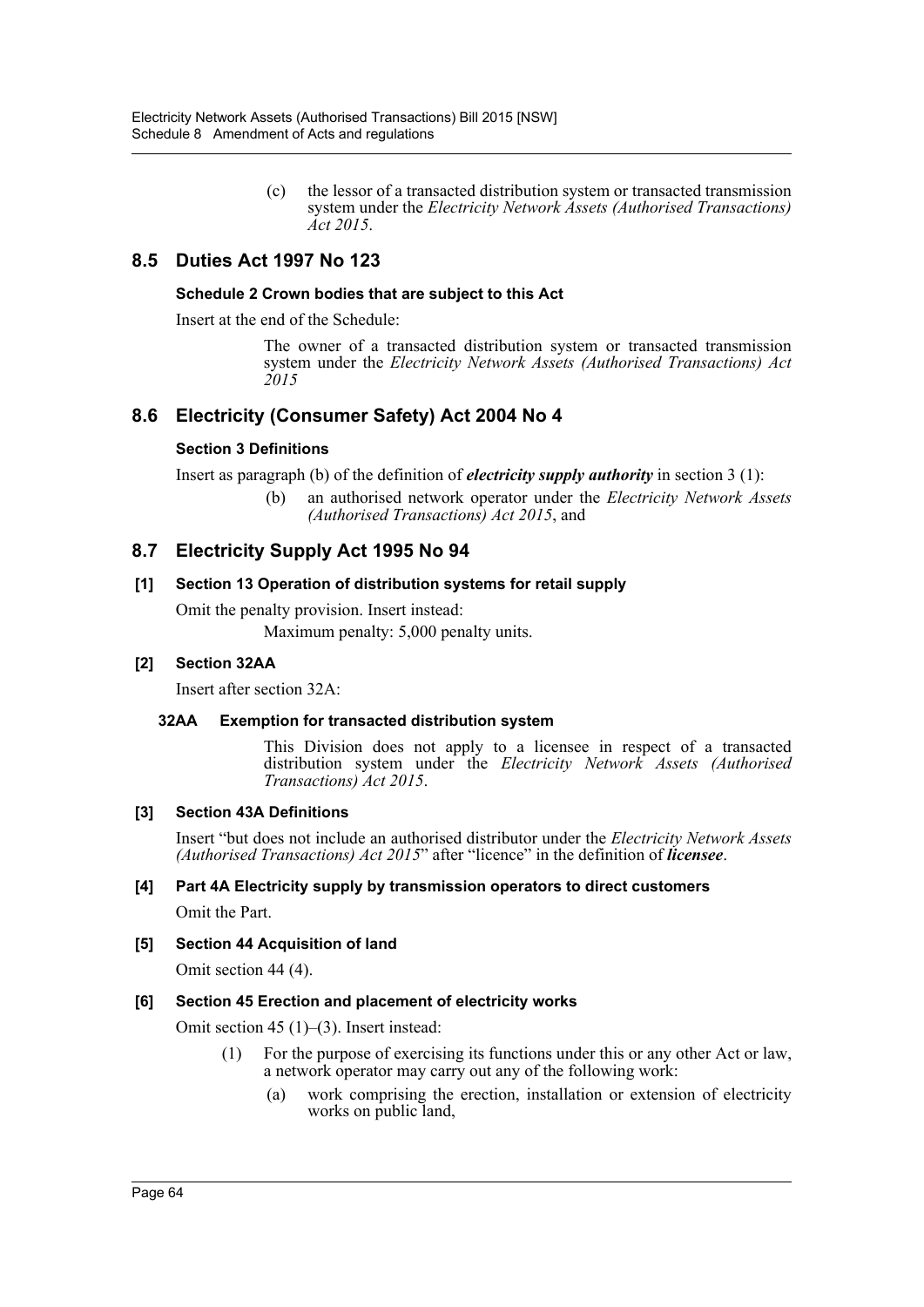- (b) work on any land comprising or connected with the alteration, maintenance or removal of existing electricity works on any land,
- (c) work on public land that is connected with the erection, installation, extension, alteration, maintenance or removal of electricity works on any land.
- (2) Work carried out by a network operator for the purpose of exercising its functions under this or any other Act or law and comprising the erection, installation, extension, alteration, maintenance or removal of electricity works on any land is exempt from the requirement for an approval under the *Local Government Act 1993*, except in relation to buildings.

# **[7] Section 45 (6)**

Insert after section 45 (5):

(6) In this section:

*public land* means:

- (a) a public road, or
- (b) a public reserve, or
- (c) Crown land within the meaning of the *Crown Lands Act 1989* or land within a reserve as defined in Part 5 of that Act, or
- (d) State forest, or
- (e) land under the control and management of a public or local authority,
- but does not include:
- (f) any land (other than State forest) that is occupied under any lease or other arrangement for private purposes that confers a right to exclusive possession of the land, or
- (g) any land leased under the *Western Lands Act 1901*.

# **[8] Section 48 Interference with electricity works by trees**

Omit "easement in favour" from section 48 (4) (b).

Insert instead "easement for the benefit".

# **[9] Section 51 Ownership of electricity works**

Omit section 51 (1) and (2). Insert instead:

- (1) Electricity works are owned separately from the land in, on or over which they are situated and ownership of land in, on or over which electricity works are situated does not constitute ownership of those works.
- (2) Electricity works are not to be taken in execution of any judgment against a person under any process of a court other than a judgment against the owner of those works.

# **[10] Section 53 Protection of certain electricity works**

Omit "easement in favour" from section 53 (1) (b).

Insert instead "easement for the benefit".

# **[11] Section 53D Responsibility for cost of bush fire risk mitigation work under direction**

Omit "easement in favour" from section 53D (3) (b).

Insert instead "easement for the benefit".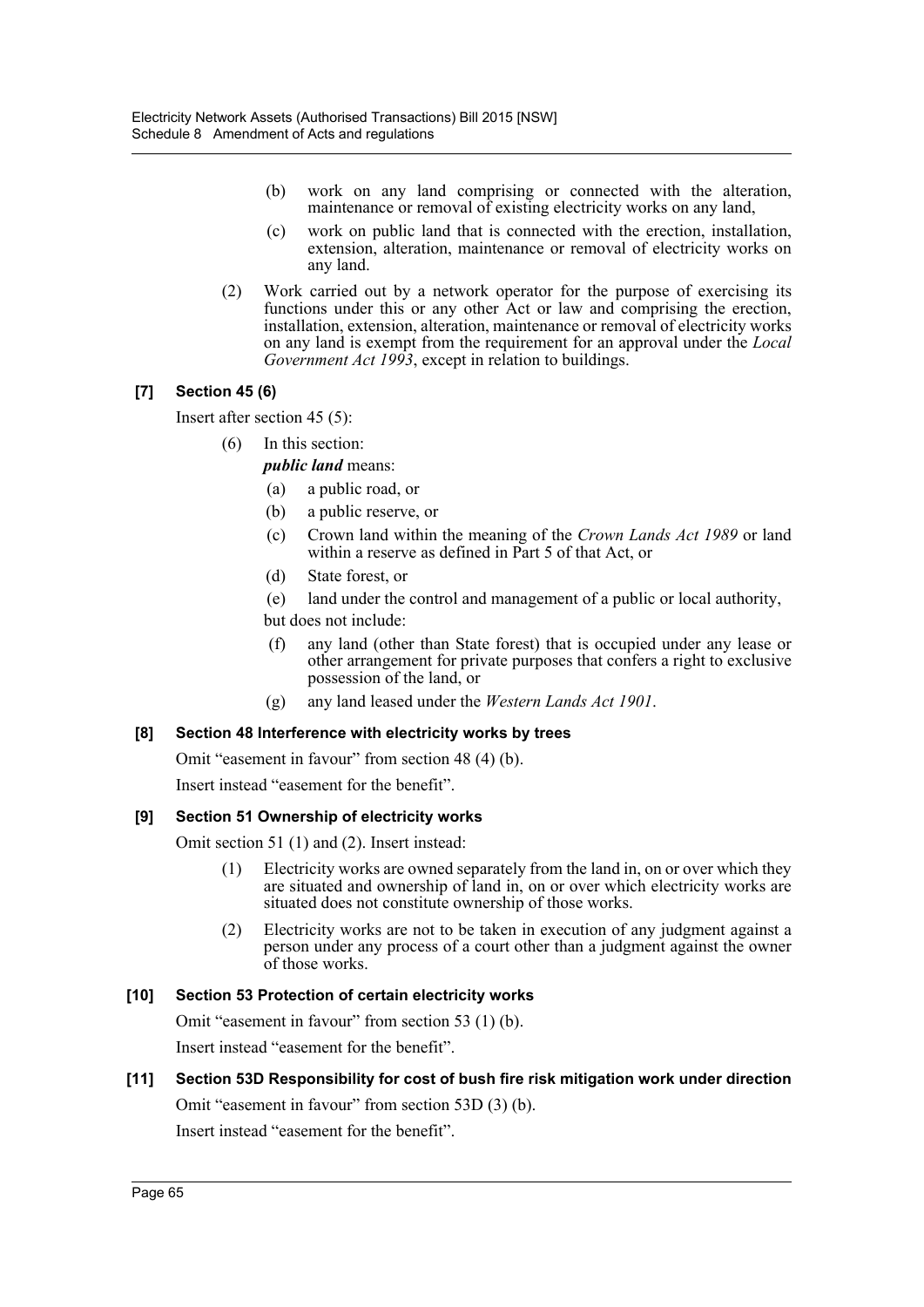# **[12] Section 53I Hardship policy for cost recovery**

Omit "Australian Energy Regulator" from section 53I (1). Insert instead "Tribunal".

# **[13] Sections 63M (1), (2) and (3), 63O (3), 63R (1) and (3), 63S, 63T (2) and 63V (1)**

Omit "Secretary" wherever occurring. Insert instead "Tribunal".

# **[14] Section 63M Inspectors**

Insert after section 63M (1):

(1A) The Secretary has and may exercise the functions of the Tribunal under this section for the purposes of and in connection with the appointment (including revocation of appointment) of inspectors for the purposes of section 63O.

## **[15] Section 63O Inspection of certain electrical equipment**

Omit "owns or controls" from section 63O (5). Insert instead "owns, controls or operates".

# **[16] Sections 63P and 63Q**

Omit the sections. Insert instead:

## **63P Examination and testing of electricity delivery equipment**

- (1) The Tribunal may from time to time cause any electricity delivery equipment, and the operation of that equipment, to be examined and tested by an inspector for the purpose of determining whether the equipment can be, and is being, operated:
	- (a) safely, and
	- (b) in accordance with any relevant safety management system.
- (2) A *relevant safety management system* is any system of the network operator concerned that is for the purpose of ensuring the safe operation of the network operator's transmission or distribution system.
- (3) An inspector may enter any place at any reasonable time for the purpose of exercising functions under this section in connection with electricity delivery equipment that is in the place.

## **63Q Orders prohibiting the operation of unsafe electricity delivery equipment**

- (1) If the Minister is satisfied that electricity delivery equipment cannot be operated safely, the Minister may, by order served on the network operator or retailer that operates or proposes to operate the equipment, prohibit the operation of the equipment.
- (2) An order under this section may permanently prohibit the operation of the electricity delivery equipment concerned or prohibit the operation of the equipment until such time as it is repaired or altered, or its operation is rectified, to the satisfaction of the Minister.
- (3) The Minister may make an order under this section only on the recommendation of the Tribunal.
- (4) A person must not use or operate any electricity delivery equipment in contravention of an order made under this section. Maximum penalty: 7,500 penalty units (in the case of a corporation) and 5,000 penalty units (in any other case).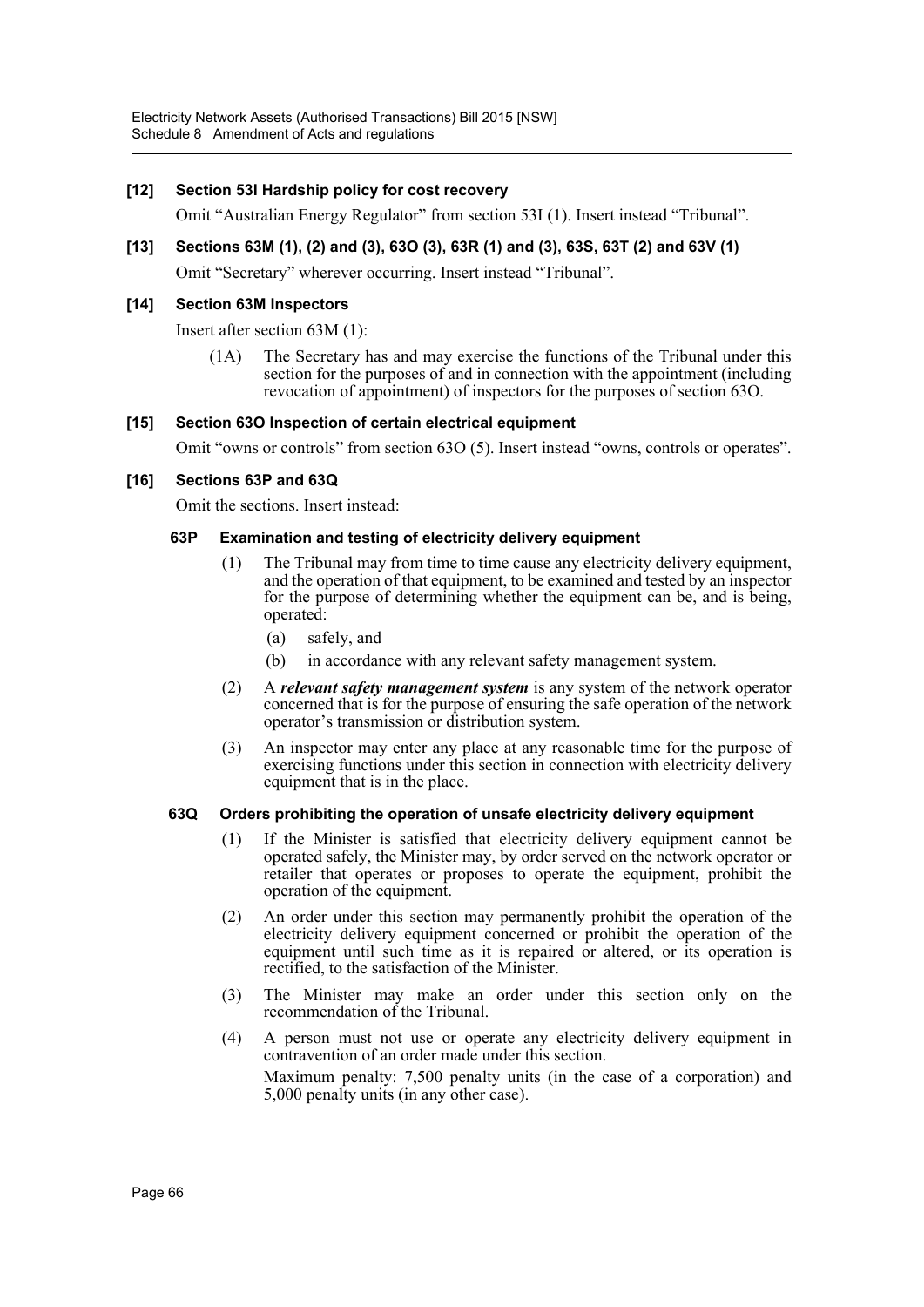# **[17] Section 63R Notification of serious electricity works accidents**

Omit "owns or controls" from section 63R (1). Insert instead "owns, controls or operates".

**[18] Section 63V Publication of details of serious electricity works accidents** Omit "Secretary, a member of staff of the Secretary" from section 63V (2). Insert instead "Tribunal, a member or officer of the Tribunal".

# **[19] Part 6A**

Insert after Part 6:

# **Part 6A Step-in rights—Network Administration Orders**

# **76A Definition**

In this Part:

*network operations* means any activity carried on for or in connection with the operation, or control of the operation, of a distribution or transmission system.

## **76B Grounds for issue of Network Administration Order**

- (1) The Minister may issue a Network Administration Order for a network operator's distribution or transmission system if:
	- (a) the network operator's licence has been cancelled, or
	- (b) the Minister is satisfied that the network operator has contravened a provision of this Act or the regulations or a condition of the network operator's licence and the contravention requires the issue of a Network Administration Order.
- (2) A contravention by a network operator of a provision of this Act or the regulations or a condition of the network operator's licence is considered to require the issue of a Network Administration Order only if the Minister is satisfied that:
	- (a) the contravention threatens the safe, secure or reliable supply of electricity and it is necessary to take control of the distribution or transmission system concerned under such an Order to ensure the continued safe, secure and reliable supply of electricity, and
	- (b) alternative action to remedy the contravention that could reasonably be taken by or at the direction of the Minister either would not adequately remedy the contravention or has been taken but has failed to adequately remedy the contravention.

## **76C What a Network Administration Order authorises**

- (1) A Network Administration Order authorises the Tribunal to take control, in accordance with the terms of the Order, of the operation of the distribution or transmission system concerned for the purpose of ensuring the continued safe, secure and reliable supply of electricity.
- (2) The Tribunal is to appoint a step-in operator on terms and conditions determined by the Tribunal to operate the distribution or transmission system concerned in accordance with the terms and conditions of the step-in operator's appointment and the directions of the Tribunal.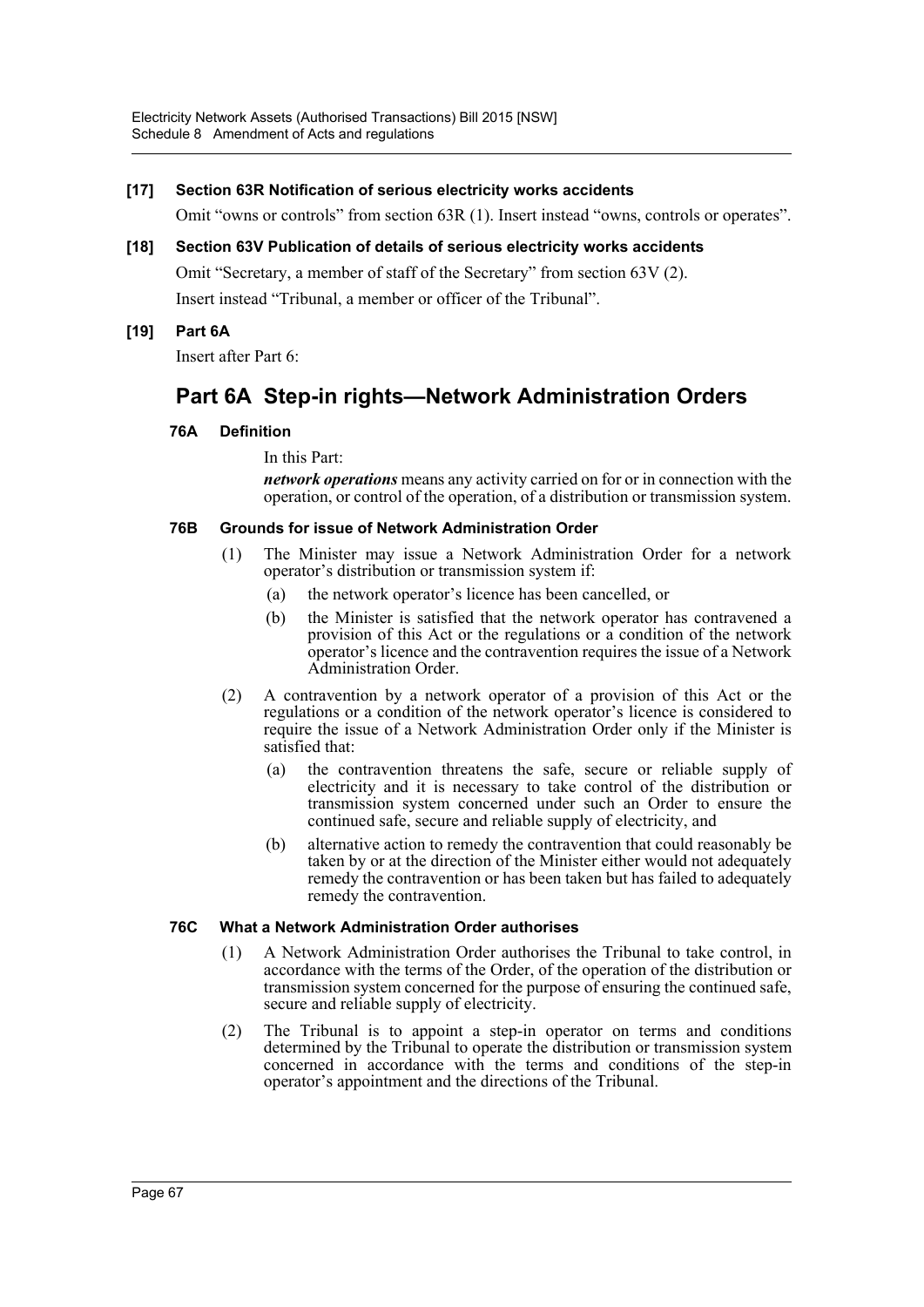- (3) Neither the Tribunal nor the step-in operator is required to hold a licence to operate a distribution or transmission system under the authority of a Network Administration Order.
- (4) The Tribunal or the Minister may revoke the appointment of a step-in operator at any time.

## **76D Powers of step-in operator**

- (1) The step-in operator of a distribution or transmission system has power to do all things that are necessary or convenient for the exercise of the step-in operator's functions under this Part.
- (2) Without limitation, the step-in operator may enter and remain on any land or premises where network operations are carried on.
- (3) A relevant person must provide all reasonable assistance to the step-in operator for the purpose of facilitating the exercise of the functions of the step-in operator. Maximum penalty: 7,500 penalty units (in the case of a corporation) and

5,000 penalty units (in any other case).

(4) A person must not hinder or obstruct the step-in operator in the exercise of functions under this Part.

Maximum penalty: 10,000 penalty units (in the case of a corporation) and 5,000 penalty units (in any other case).

(5) In this section:

*relevant person* means a person who is an occupier of land or premises where network operations are carried on or who in their capacity as an officer or employee of the network operator concerned has functions in connection with network operations.

## **76E Obligations of network operator**

- (1) A network operator of the distribution or transmission system for which a Network Administration Order is in force must co-operate with the Tribunal and step-in operator to facilitate the exercise of functions under the Order.
- (2) In particular, the network operator must:
	- (a) provide all reasonable assistance to the Tribunal and its officers and step-in operator to facilitate the carrying on of network operations under the Order, and
	- (b) facilitate access by the Tribunal and its officers and step-in operator to any land or premises where network operations are carried on, and
	- (c) provide any information requested by the Tribunal or step-in operator and that is reasonably required to facilitate the carrying on of network operations under the Order.

Maximum penalty: 5,000 penalty units (in the case of a corporation) and 2,500 penalty units (in any other case).

#### **76F Costs of administration**

(1) Costs reasonably incurred by or on behalf of the Tribunal and the step-in operator in the exercise of functions under a Network Administration Order are payable by a network operator of the distribution or transmission system concerned and are recoverable from a network operator by the Tribunal as a debt due to the Crown.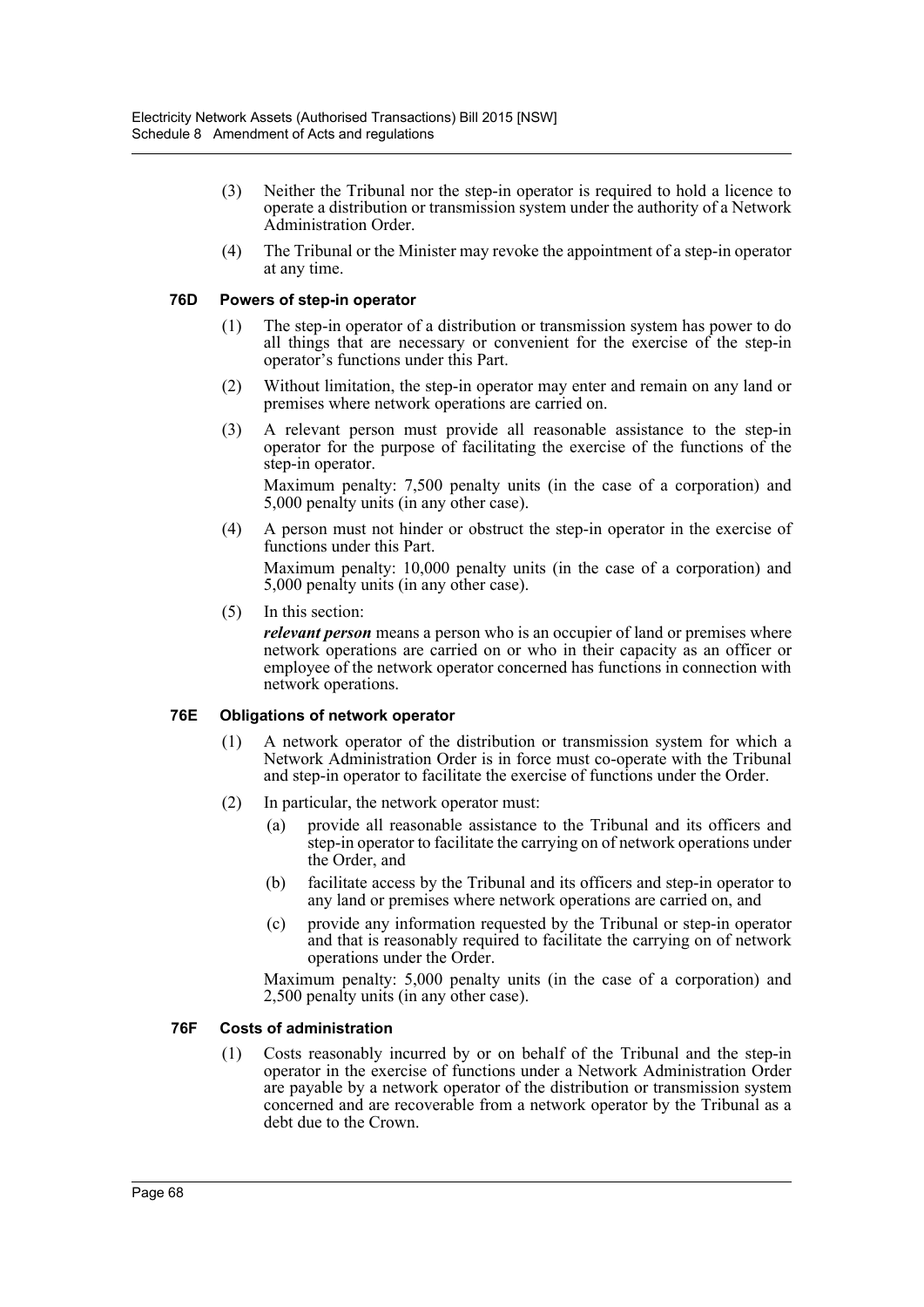- (2) Those costs may also be recovered by being deducted by the step-in operator from the revenues from network operations.
- (3) Revenues from network operations by the step-in operator are (after deduction of any amount authorised by this section) payable to the person who would be entitled to the revenues arising from operation by the network operator.
- (4) A certificate of the Minister as to the amount of the costs recoverable from a network operator under this section is evidence of the matters certified.

# **76G Liability under Network Administration Order**

- (1) A person concerned in the operation of a distribution or transmission system under a Network Administration Order is not liable for any act or omission of the Tribunal or step-in operator in the exercise or purported exercise in good faith of functions under the Order.
- (2) A liability that this section prevents from attaching to a person attaches instead to the network operator.
- (3) Each of the following is a person concerned in the operation of a distribution or transmission system under a Network Administration Order:
	- (a) the Minister,
	- (b) the Tribunal,
	- (c) the step-in operator,
	- (d) a person acting under the direction or control of the Tribunal or step-in operator.

# **76H Procedure for Network Administration Order**

- (1) A Network Administration Order is to be issued in writing and the Minister is to notify the Tribunal and the network operator of the issuing of the Order.
- (2) A Network Administration Order may include directions to the Tribunal as to the exercise of the Tribunal's functions under the Order.
- (3) A Network Administration Order remains in force until it is revoked.
- (4) The Minister may revoke a Network Administration Order at any time by notice in writing to the Tribunal and the network operator concerned.
- (5) This Part can apply to part of a distribution or transmission system and for that purpose a Network Administration Order can be issued for part of a distribution or transmission system.

## **[20] Section 77 Regulatory functions of Tribunal**

Insert "(including under the regulations)" after "Act" wherever occurring in section 77 (1).

## **[21] Section 77 (1) (a1)**

Insert after section 77 (1) (a):

(a1) the functions relating to electricity safety conferred by Part 5D, and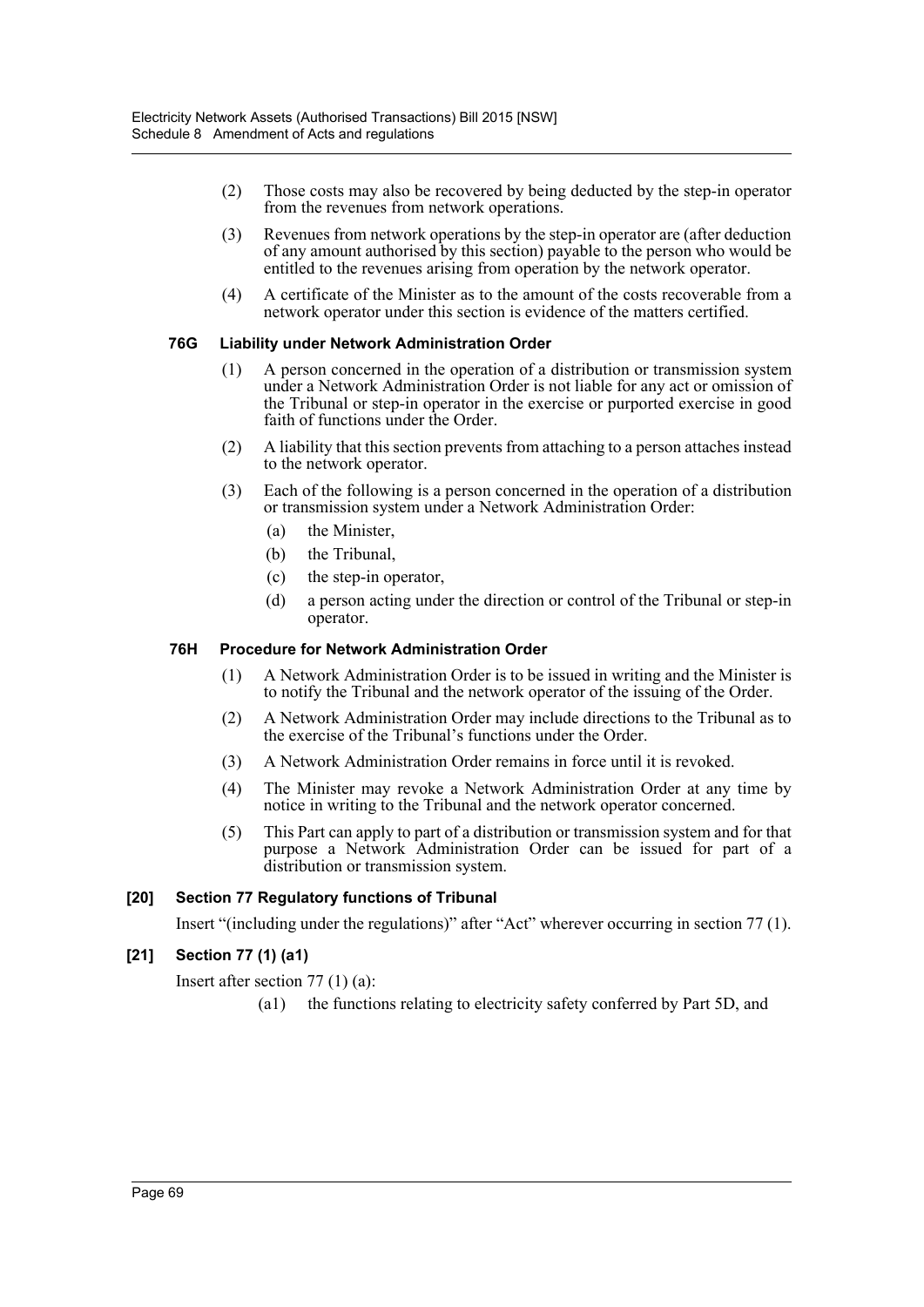## **[22] Section 77 (4) and (5)**

Insert after section 77 (3):

- (4) The Tribunal may establish one or more committees to assist the Tribunal in the exercise of its regulatory functions, and the following provisions apply in respect of such a committee:
	- (a) a committee may consist of members of the Tribunal, officers of the Tribunal or other persons,
	- (b) section 26 (Personal liability) of the *Independent Pricing and Regulatory Tribunal Act 1992* extends to a member of a committee as if the member were acting under the direction of the Tribunal.
- (5) The Tribunal may delegate any regulatory function of the Tribunal to:
	- (a) any member or officer of the Tribunal, or
	- (b) any committee of the Tribunal but only if at least one member of the committee is a member of the Tribunal and despite section 10 (Delegation of Tribunal's functions) of the *Independent Pricing and Regulatory Tribunal Act 1992*.

### **[23] Section 83 Distribution districts of distributors**

Insert after section 83 (1):

(1A) When network infrastructure assets that form part of the distribution system of a distributor are leased for the purposes of an authorised transaction under the *Electricity Network Assets (Authorised Transactions) Act 2015*, a reference to the distributor in Schedule 3 is to be read (after completion of the authorised transaction) as a reference to the entity that operates that distribution system after completion.

### **[24] Section 87 Licence auditing functions of Tribunal**

Insert after section 87 (1):

- (1A) The regulations may make provision for or with respect to conferring functions on network operators in connection with the Tribunal's functions under this Division, including provision for or with respect to:
	- (a) conferring functions (*licence auditing functions*) requiring a network operator to monitor and report to the Tribunal on any matter that the Tribunal is required to monitor and report on under this section in connection with the conditions of the network operator's licence, and
	- (b) regulating the selection and appointment of persons to exercise functions in connection with the licence auditing functions of a network operator.

### **[25] Section 87B**

Omit the section. Insert instead:

### **87B Provision and maintenance of information, documents and evidence**

- (1) For the purposes of monitoring and reporting under section 87, the Chairperson of the Tribunal may, by notice in writing served on a relevant person, require the person to do any one or more of the following:
	- (a) to furnish specified information to the Tribunal within a period specified in the notice,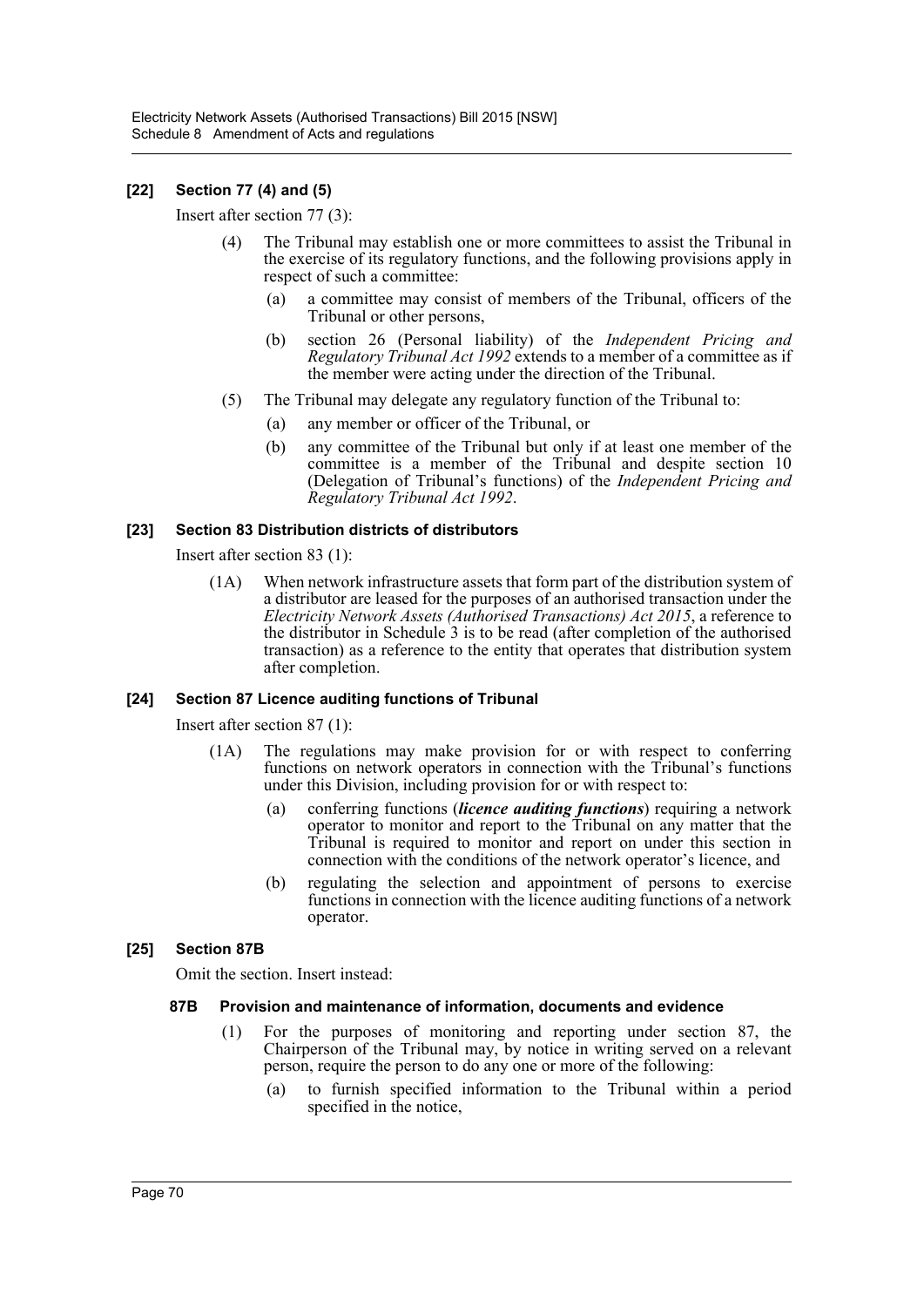- (b) to provide specified documents to the Tribunal within a period specified in the notice,
- (c) to keep specified records including any documents specified in the notice,
- (d) to attend a meeting of the Tribunal to give evidence.
- (2) Each of the following is a *relevant person* for the purposes of this section:
	- (a) the holder of a licence or retailer,
	- (b) an officer of the holder of a licence or retailer,
	- (c) any other person (except in relation to a requirement to keep records).
- (3) If documents are provided to the Tribunal under this section, the Tribunal:
	- (a) may take possession of, and make copies of or take extracts from, the documents, and
	- (b) may keep possession of the documents for such period as is necessary for those purposes, and
	- (c) during that period must permit them to be inspected at all reasonable times by persons who would be entitled to inspect them if they were not in the possession of the Tribunal.

# **[26] Section 87C Offences**

Omit "section 87 (1) (b)" from section 87C (4). Insert instead "section 87".

# **[27] Section 87C**

Omit the penalty provision. Insert instead:

Maximum penalty: 2,000 penalty units in the case of a corporation and 500 penalty units or imprisonment for 6 months, or both, in any other case.

# **[28] Section 88 Annual reports**

Omit "distributors" from section 88 (1) (a). Insert instead "network operators".

# **[29] Section 92**

Insert before section 93:

### **92 Enforceable undertakings**

- (1) The Tribunal may accept a written undertaking given by the holder of a licence for the purposes of this section in connection with the contravention by the holder of a requirement of this Act, the regulations under this Act or the conditions of the licence.
- (2) A person may withdraw or vary the undertaking at any time, but only with the consent of the Tribunal.
- (3) A person must not breach any term of an undertaking given by the person for the purposes of this section.

Maximum penalty: 5,000 penalty units.

(4) If the Tribunal considers that a person has breached any term of an undertaking given by the person for the purposes of this section, the Tribunal may apply to the Supreme Court for an order under this section.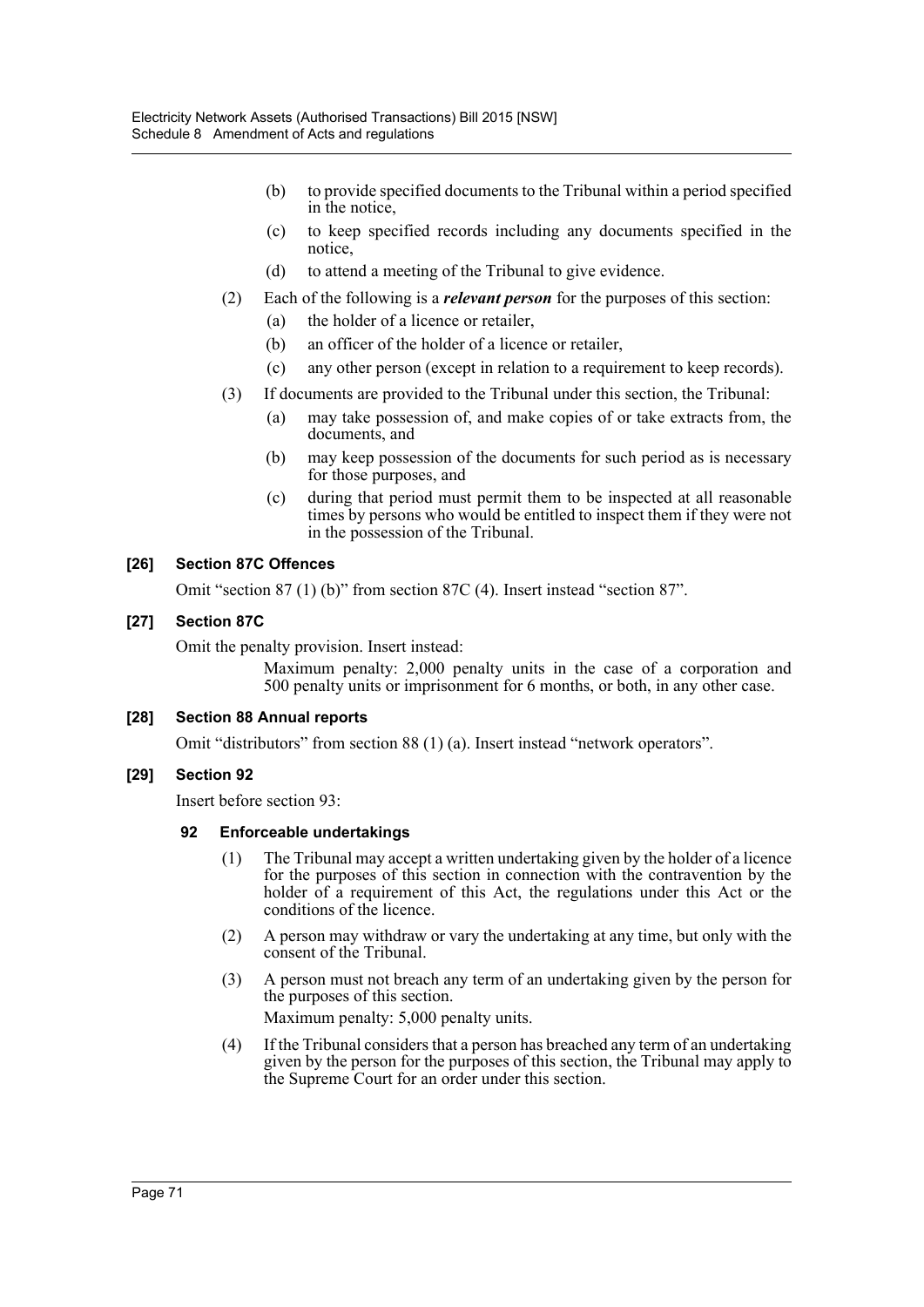- (5) If the Supreme Court is satisfied that the person has breached a term of the undertaking, the Court may make any or all of the following orders:
	- (a) an order directing the person to comply with that term of the undertaking,
	- (b) an order directing the person to pay the State an amount up to the amount of any financial benefit that the person has obtained directly or indirectly and that is attributable to the breach,
	- (c) an order that the Court considers appropriate directing the person to compensate any other person who has suffered loss or damage as a result of the breach,
	- (d) any other order that the Court considers appropriate.
- (6) A person may be proceeded against and convicted for an offence under this section whether or not an order under this section has been applied for or made in connection with the breach concerned.
- (7) The Tribunal must keep a register on its website of undertakings given for the purposes of this section.

# **[30] Section 93A**

Insert after section 93:

## **93A Operation of transacted transmission system**

(1) A person must not operate a transmission system that is a transacted transmission system under the *Electricity Network Assets (Authorised Transactions) Act 2015* otherwise than under the authority of a transmission operator's licence.

Maximum penalty: 5,000 penalty units.

- (2) The Minister may grant transmission operators' licences for the purposes of this Act.
- (3) Schedule 2 has effect with respect to the granting, variation, transfer and cancellation of transmission operators' licences.

### **[31] Sections 179 and 180**

Insert after section 179A:

### **179 Exercise of functions where more than one network operator**

When a distribution system or transmission system has more than one network operator, any function of the network operator under this Act or the regulations (including a function conferred on a distributor or transmission operator) may be exercised by any one of the network operators (subject to any agreement between the network operators) and when exercised by any one of them is taken to have been exercised by each of them.

### **180 Confidentiality of information provided to Tribunal**

- (1) If a person provides information to the Tribunal in connection with the functions of the Tribunal under this Act on the understanding that the information is confidential and will not be divulged, the Tribunal is required to ensure that the information is not divulged by it to any person, except:
	- (a) with the consent of the person who provided the information, or
	- (b) to the extent that the Tribunal is satisfied that the information is not confidential in nature, or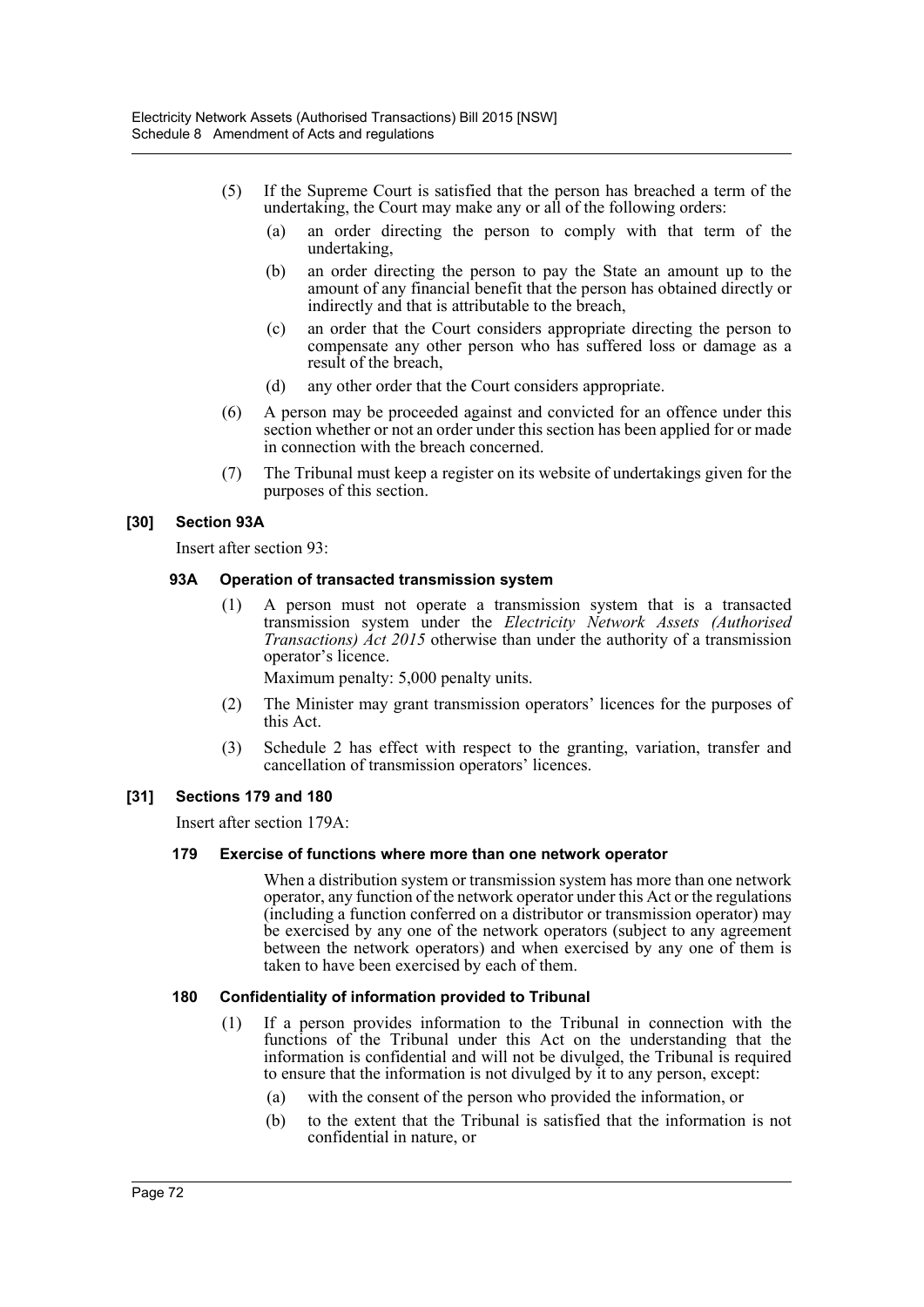- (c) to a member or officer of the Tribunal, or
- (d) as required by any other law.
- (2) If the Tribunal is satisfied that it is desirable to do so because of the confidential nature of any information provided to the Tribunal in connection with its functions under this Act, it may give directions prohibiting or restricting the divulging of the information.
- (3) A person must not contravene a direction given under this section. Maximum penalty: 1000 penalty units or imprisonment for 6 months, or both.
- (4) A reference in this section to information includes information furnished in compliance with a requirement under this Act, information given in evidence to the Tribunal and information contained in any documents provided to the Tribunal.

### **[32] Section 186 Recovery of fees and penalties**

Insert "or a director or person concerned in the management of the holder of a licence" after "holder of a licence".

### **[33] Section 191 Regulations**

Omit section 191 (1) (i).

## **[34] Section 191 (3)**

Omit the subsection. Insert instead:

(3) A regulation may create an offence punishable by a penalty not exceeding 10,000 penalty units (in the case of a corporation) and 5,000 penalty units (in any other case).

### **[35] Schedule 2 Licences**

Insert after clause 1 (1):

(2) Subject to any conditions imposed by or under this Act, a transmission operator's licence authorises its holder, and any other person specified in the licence, to operate the transmission system so specified.

### **[36] Schedule 2, clause 4 (2)**

Insert "for a distributor's licence" after "An application".

### **[37] Schedule 2, clause 4 (2A)**

Insert after clause 4 (2):

- (2A) An application for a transmission operator's licence may be refused on the following grounds:
	- (a) such grounds as may be prescribed by the regulations,
	- (b) such grounds as the Minister considers relevant, having regard to the need to ensure the security and reliability of the State electricity supply system.

### **[38] Schedule 2, clause 4 (3)**

Omit the subclause. Insert instead:

(3) The Minister must consult with such other Ministers as the Minister considers appropriate before granting a licence under this clause.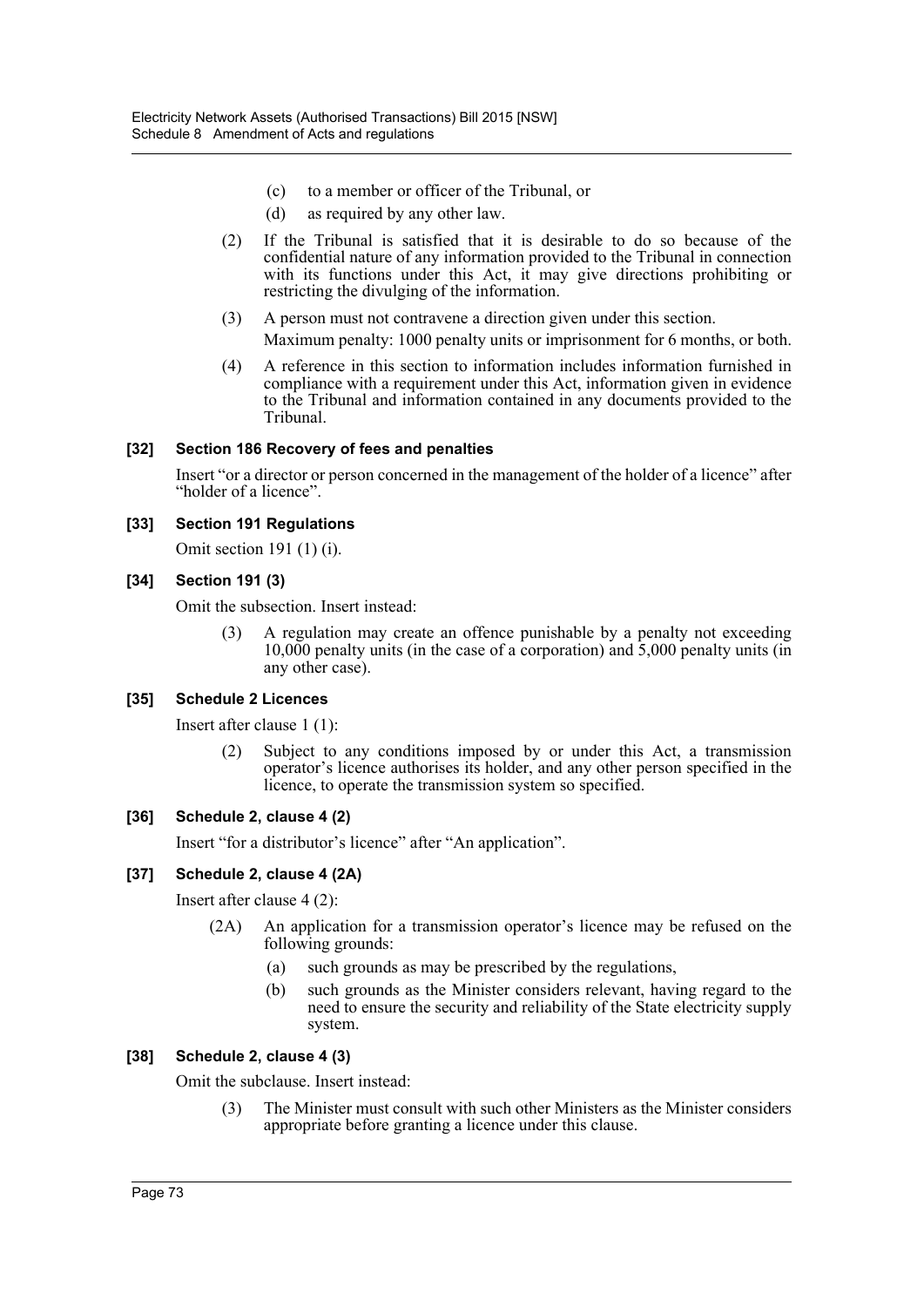## **[39] Schedule 2, clause 6 (2) (c)**

Insert "or transmission operator" after "distributor".

## **[40] Schedule 2, clause 6 (5)**

Omit the subclause. Insert instead:

- (5) Without limitation, the Minister must impose the following conditions on each licence:
	- (a) conditions that impose specified performance standards for the reliability of operation of a transmission system and provide for reliability performance monitoring and reporting,
	- (b) conditions for ensuring that a network operator has arrangements in place to identify, assess and manage business continuity risks and manage business disruptions,
	- (c) conditions for ensuring that a network operator maintains a substantial operational presence in Australia.

## **[41] Schedule 2, clause 6 (9)**

Omit the subclause. Insert instead:

(9) The Minister must consult with such other Ministers as the Minister considers appropriate before imposing conditions on a licence under this clause.

## **[42] Schedule 2, clause 6A**

Insert after clause 6:

### **6A Condition requiring compliance with environmental assessment obligations**

It is a condition of a licence that the licensee must, in the exercise of functions under section 111 (Duty to consider environmental impact) of the *Environmental Planning and Assessment Act 1979*, comply with requirements imposed by or under regulations made pursuant to section 111A of that Act.

### **[43] Schedule 2, clause 7 (2)**

Omit the subclause. Insert instead:

(2) The Minister must consult with such other Ministers as the Minister considers appropriate before varying the conditions of a licence under this clause.

### **[44] Schedule 2, clause 8**

Omit the clause. Insert instead:

### **8 Enforcement of Act and licences by the Minister**

- (1) If the Minister is satisfied that the holder of a licence has contravened a requirement of this Act, the regulations or the conditions of the licence, the Minister may do any one or more of the following things:
	- (a) notify the licensee of the contravention and direct the licensee to take specified action, within a period specified in the notice, to remedy or mitigate the consequences of the contravention or to prevent the continuance or recurrence of the contravention,
	- (b) impose a monetary penalty not exceeding \$250,000 on the licensee, but only if the Minister is satisfied that the licensee knowingly contravened the requirement concerned,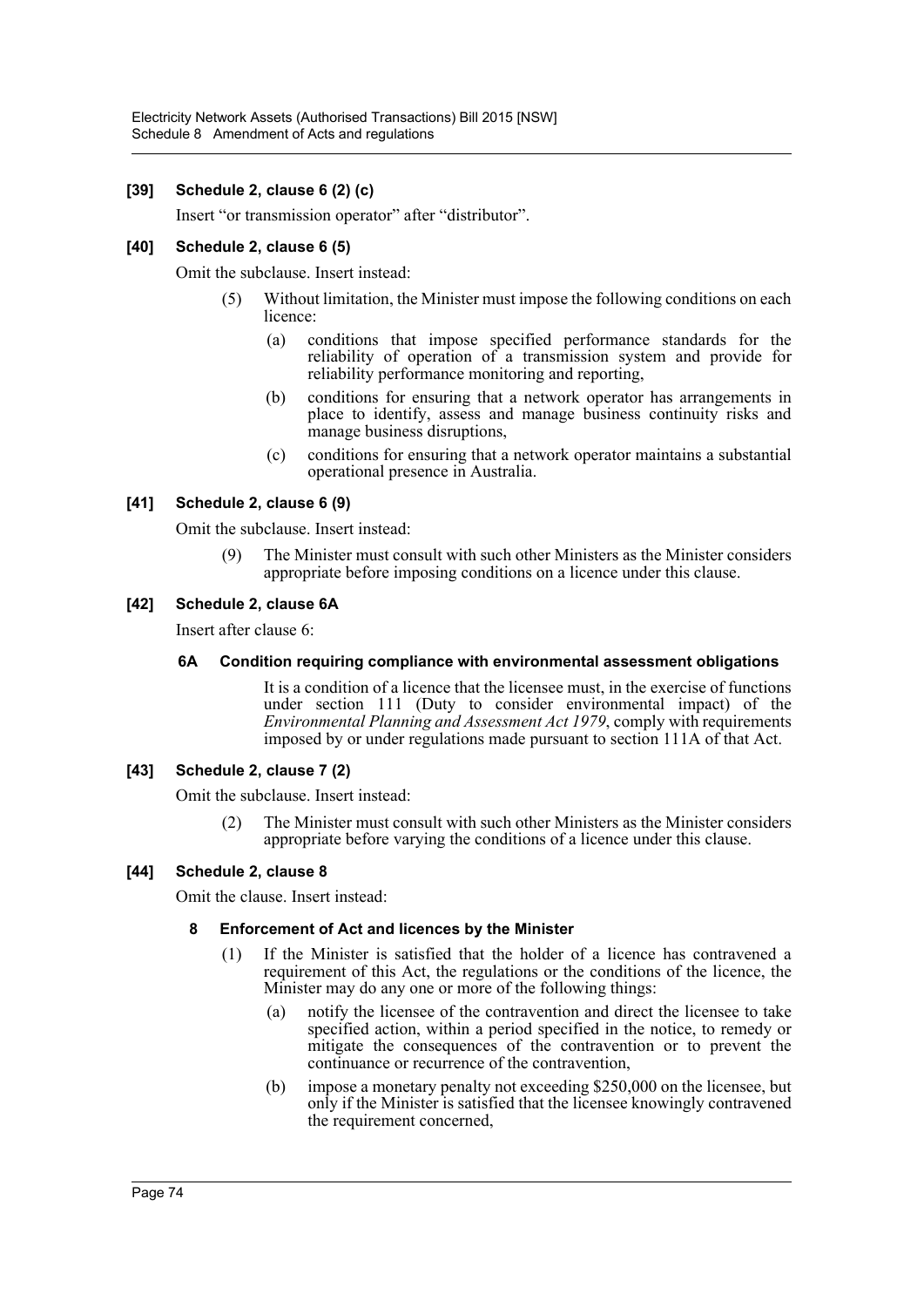- (c) impose a monetary penalty not exceeding \$50,000 on a person who is a director of or concerned in the management of the licensee, but only if the Minister is satisfied that the person knowingly authorised or permitted the contravention,
- (d) cancel the licence.
- (2) The holder of a licence must comply with a direction of the Minister under this clause.

Maximum penalty: 5,000 penalty units (in the case of a corporation) or 2,500 penalty units (in any other case).

(3) Nothing in this clause prevents a licence from being cancelled at the request of the licensee.

## **[45] Schedule 2, clause 8A**

Omit the clause. Insert instead:

## **8A Enforcement of licences by Tribunal**

- (1) If the Tribunal is satisfied that the holder of a licence has contravened a requirement of the conditions of the licence, the Tribunal may do any one or more of the following things:
	- (a) notify the licensee of the contravention and direct the licensee to take specified action, within a period specified in the notice, to remedy or mitigate the consequences of the contravention or to prevent the continuance or recurrence of the contravention,
	- (b) impose a monetary penalty on the licensee not exceeding \$20,000 for the first day on which the contravention occurs and a further \$1,000 for each subsequent day (not exceeding 30 days) on which the contravention continues, but only if the Tribunal is satisfied that the licensee knowingly contravened the requirement concerned,
	- (c) impose a monetary penalty on a person who is a director of or concerned in the management of the licensee not exceeding \$20,000 for the first day on which the contravention occurs and a further \$1,000 for each subsequent day (not exceeding 30 days) on which the contravention continues, but only if the Tribunal is satisfied that the person knowingly authorised or permitted the contravention,
	- (d) cancel the licence.
- (2) Without limiting the power to give a direction under this clause requiring the taking of specified action, such a direction may:
	- (a) require the licensee to publish notice of any matter, or
	- (b) require an audit and compliance program to be undertaken, or
	- (c) require a training program to be undertaken.
- (3) The holder of a licence must comply with a direction of the Tribunal under this clause.

Maximum penalty: 5,000 penalty units (in the case of a corporation) or 2,500 penalty units (in any other case).

- (4) The Tribunal must not take action under this clause unless:
	- (a) the Tribunal has considered whether the contravention has been or is likely to be the subject of any other penalty or action or any claim for compensation, and is satisfied that it is nevertheless appropriate to take action under this clause, and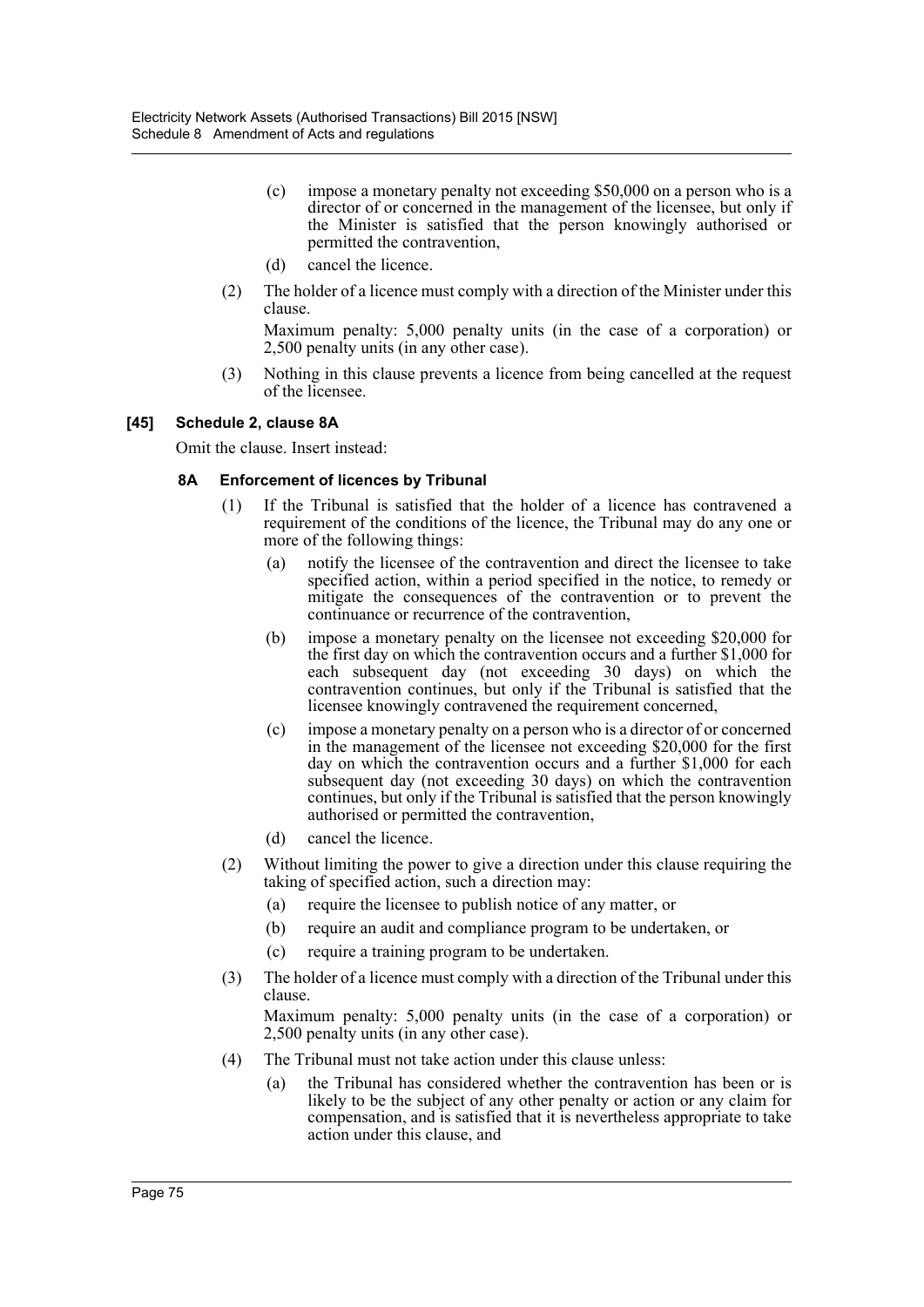- (b) the Tribunal has considered the action that the licensee has taken or is likely to take in respect of the contravention and the cost to the licensee in taking that action, and is satisfied that it is nevertheless appropriate to take action under this clause.
- (5) The Tribunal is required to consider the seriousness of the contravention concerned in determining to impose a monetary penalty under this clause.
- (6) The Tribunal must not take action under this clause in respect of a contravention if the Minister has already taken action under clause  $\hat{8}$  in respect of the contravention.
- (7) Nothing in this clause affects the Minister's powers under clause 8 in respect of a contravention, whether or not the Tribunal has already taken action under this clause in respect of the contravention.

## **[46] Schedule 2, clause 11**

Insert after clause 10:

### **11 Review of licences**

- (1) The Tribunal must, within 6 months after the end of each successive 5-year period (a *review period*), report to the Minister on whether the results of the Tribunal's compliance monitoring during the review period indicate that a review of the licences in force under this Act should be conducted.
- (2) The Minister is to consider the Tribunal's report and may direct the Tribunal to conduct a review of the licences in force under this Act.
- (3) The first review period under this clause commences on the commencement of this clause.

### **[47] Schedule 3 Distribution districts**

Insert after the heading to the Schedule:

**Note.** Section 83 (1A) provides for a reference in this Schedule to Ausgrid or Endeavour Energy to be read as a reference to the entity that operates the distribution system concerned after completion of an authorised transaction under the *Electricity Network Assets (Authorised Transactions) Act 2015*.

### **[48] Schedule 6 Savings, transitional and other provisions**

Insert after Part 11:

# **Part 12 Provisions consequent on enactment of Electricity Network Assets (Authorised Transactions) Act 2015**

### **63 Meaning of "amending Act"**

In this Part:

*amending Act* means the *Electricity Network Assets (Authorised Transactions) Act 2015*.

### **64 Transfer of functions**

(1) Any act, matter or thing done or omitted to be done by the Secretary relating to a transferred function that had effect immediately before the commencement of the provision of the amending Act that transferred the function continues to have effect as if it had been done or omitted to be done by the Tribunal.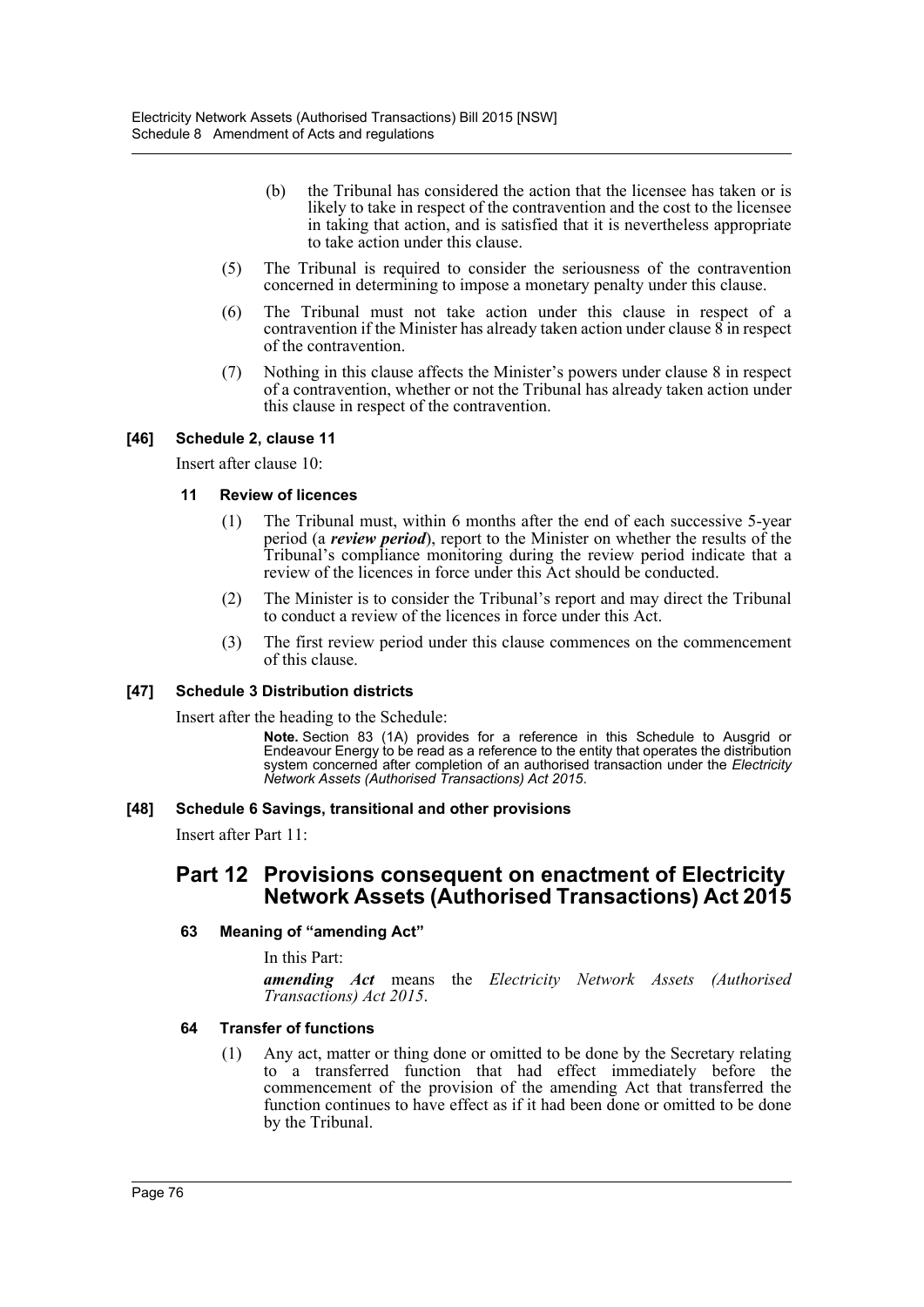(2) In this clause:

*transferred function* means a function of the Secretary under this Act that, as a result of amendments made by the amending Act, is conferred on the Tribunal.

## **[49] Dictionary**

Omit the definition of *distributor*. Insert instead:

*distributor* means a person who owns, controls or operates a distribution system.

## **[50] Dictionary, definition of "inspector"**

Omit "Secretary". Insert instead "Tribunal".

## **[51] Dictionary, definition of "licence"**

Insert "or a transmission operator's licence" after "distributor's licence".

## **[52] Dictionary**

Insert in alphabetical order:

*network controller* means a person who controls a distribution system or transmission system.

*network owner* means a person who owns a distribution system or transmission system or any part of a distribution system or transmission system.

### **[53] Dictionary, definition of "transmission operator"**

Omit the definition. Insert instead:

*transmission operator* means a person who owns, controls or operates a transmission system.

# **8.8 Electricity Supply (General) Regulation 2014**

### **[1] Clause 14 Exemption from section 13**

Omit "(other than TransGrid or a distributor listed in Schedule 3 to the Act)" from clause 14 (2).

Insert instead "(other than a distributor listed in Schedule 3 to the Act or an authorised transmission operator under the *Electricity Network Assets (Authorised Transactions) Act 2015*)".

# **[2] Clause 14**

Insert at the end of the clause:

**Note.** Under section 83 (1A) of the Act, a reference to a distributor listed in Schedule 3 to the Act includes a reference to the entity that operates the distribution system after completion of an authorised transaction under the *Electricity Network Assets (Authorised Transactions) Act 2015*.

# **8.9 Electricity Supply (Safety and Network Management) Regulation 2014**

# **[1] Clause 3 Definitions**

Omit the definition of *Secretary* from clause 3 (1).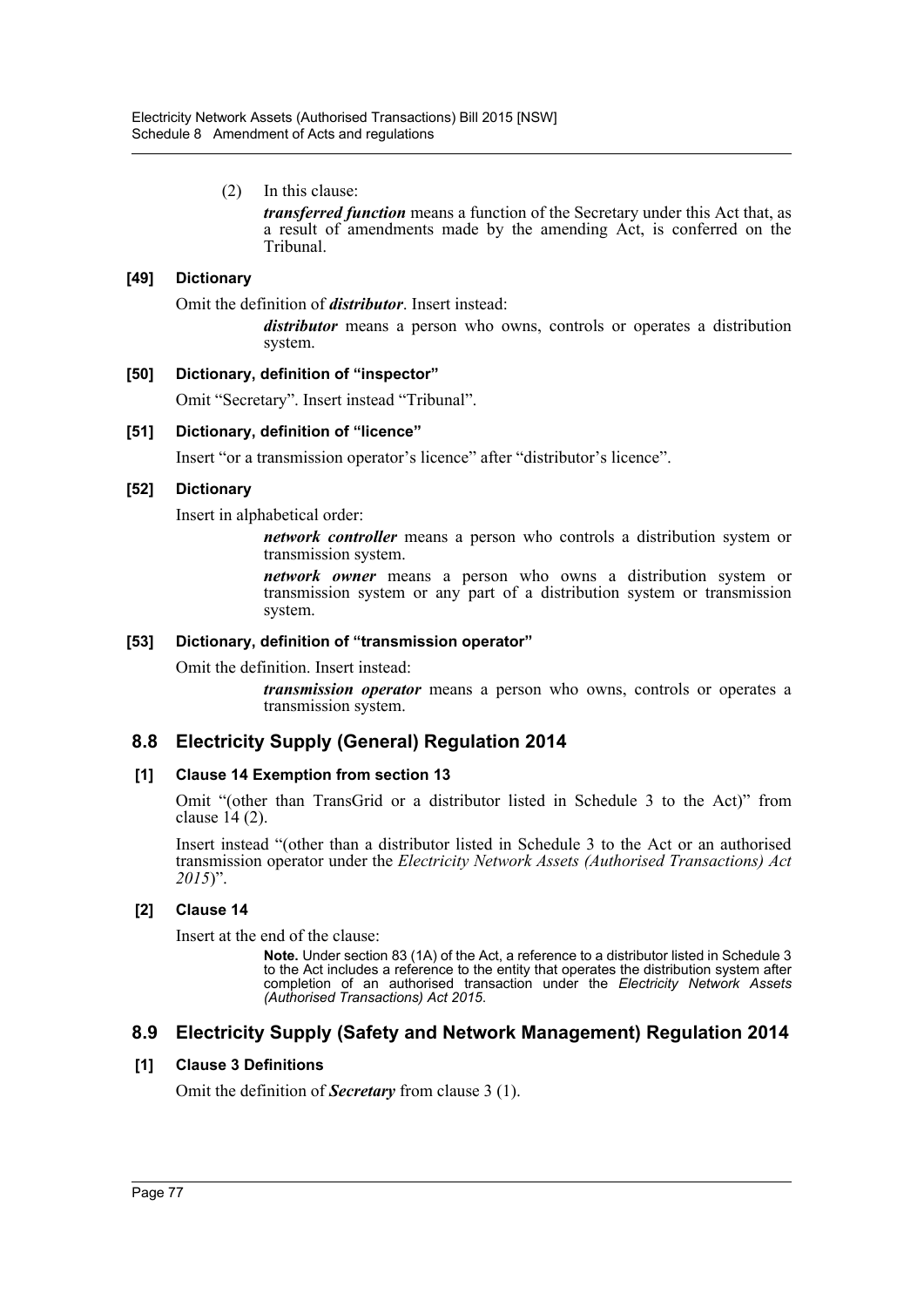#### **[2] Clause 5 Network operators to ensure safety of distribution and transmission systems**

Omit the penalty provision. Insert instead:

Maximum penalty: 5,000 penalty units (in the case of a corporation) or 2,500 penalty units (in any other case).

### **[3] Clause 7 Content of safety management systems**

Omit ", by no later than 1 March 2015 (or any later date that the Secretary may, by written notice given to the network operator, direct)," from clause 7 (1).

### **[4] Clause 7 (1) (a), (2) and (3)**

Omit "Secretary" wherever occurring. Insert instead "Minister".

#### **[5] Clause 8 Implementation of safety management system**

Omit the penalty provision. Insert instead:

Maximum penalty: 10,000 penalty units (in the case of a corporation) or 5,000 penalty units (in any other case).

#### **[6] Clauses 10 (3) and (4), 11 (1) (b), (2) (b), (3) and (5), 13 (1)–(3) and (4) (a) and 42**

Omit "Secretary" wherever occurring. Insert instead "Tribunal".

#### **[7] Clause 11 Auditing of safety management system**

Omit the penalty provision from clause 11 (1). Insert instead:

Maximum penalty: 10,000 penalty units (in the case of a corporation) or 5,000 penalty units (in any other case).

### **[8] Clause 11 (2)**

Omit "(or any later date that the Secretary may, by written notice given to the network operator, direct)" wherever occurring.

### **[9] Clause 12**

Omit the clause. Insert instead:

### **12 Nomination of person as auditor**

- (1) An audit under clause 11 of a network operator's safety management system is to be carried out by a person who is nominated by the network operator by written notice given to the Tribunal in accordance with procedures (*relevant nomination procedures*) notified by the Tribunal to the network operator.
- (2) The person nominated by a network operator must be a person chosen from a panel of persons approved by the Tribunal or a person otherwise approved by the Tribunal.
- (3) If the Tribunal has not approved a panel of persons for the purposes of a nomination under this clause or the network operator does not nominate a person in accordance with relevant nomination procedures, an audit under clause 11 of the network operator's safety management system is to be carried out by a person who is nominated by the Tribunal by written notice given to the network operator.
- (4) A person is not to be nominated or approved for nomination for the purposes of this clause unless the person is independent of the network operator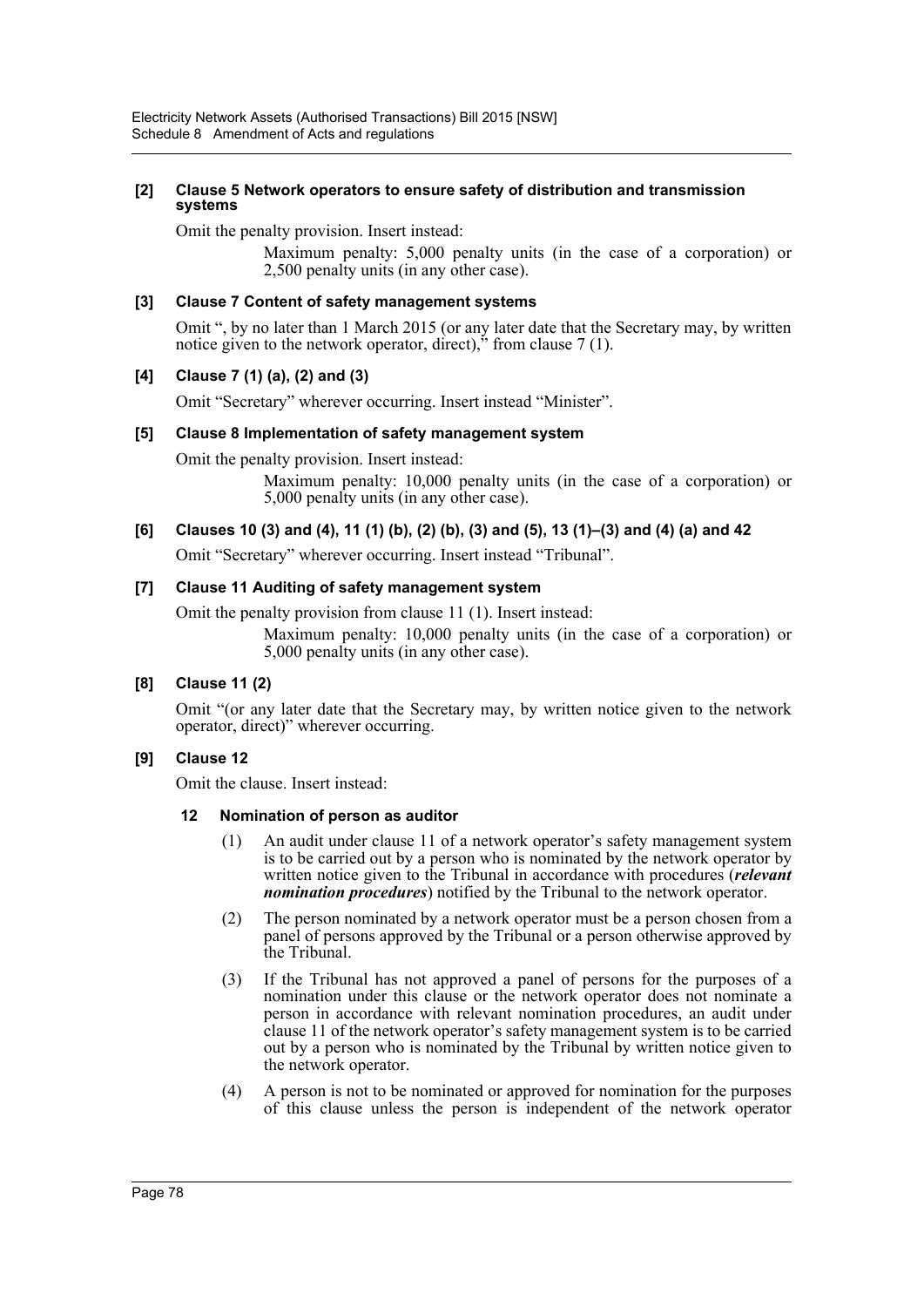concerned and competent to carry out an audit of the system in accordance with clause 11.

- (5) The approval of a panel of persons for the purposes of this clause is to be notified by the Tribunal on the website of the Tribunal.
- (6) The Tribunal may publish details of the policies and procedures of the Tribunal in connection with the exercise of its functions under this clause.

#### **[10] Clause 13 Tribunal may require safety management system to be implemented or modified following audit**

Omit the penalty provision from clause 13 (5). Insert instead:

Maximum penalty: 10,000 penalty units (in the case of a corporation) or 5,000 penalty units (in any other case).

## **[11] Clause 14 Network operators to review and modify safety management system**

Omit the penalty provision from clause 14 (1). Insert instead:

Maximum penalty: 5,000 penalty units (in the case of a corporation) or 2,500 penalty units (in any other case).

#### **[12] Clause 42 Reports on injuries, incidents and other matters to be submitted to Tribunal**

Omit the penalty provision from clause 42 (2). Insert instead:

Maximum penalty: 8,000 penalty units (in the case of a corporation) or 4,000 penalty units (in any other case).

### **[13] Clause 42B**

Insert after clause 42A:

### **42B Regulatory functions of Tribunal**

For the purposes of section 77 (1) (d) of the Act, the functions of the Tribunal under this Regulation are specified as regulatory functions of the Tribunal.

# **[14] Clause 43**

Omit the clause. Insert instead:

### **43 Delegation of Tribunal's functions**

The Tribunal may delegate any function conferred or imposed on the Tribunal by or under this Regulation (other than this power of delegation) to:

- (a) any member or officer of the Tribunal, or
- (b) any committee of the Tribunal or any member of such a committee.

# **[15] Clause 44 Savings**

Insert after clause 44 (4):

(5) Any act, matter or thing done or omitted to be done by the Secretary relating to a transferred function that had effect immediately before the commencement of the provision of the *Electricity Network Assets (Authorised Transactions) Act 2015* that transferred the function continues to have effect as if it had been done or omitted to be done by the Tribunal or the Minister, as the case may be.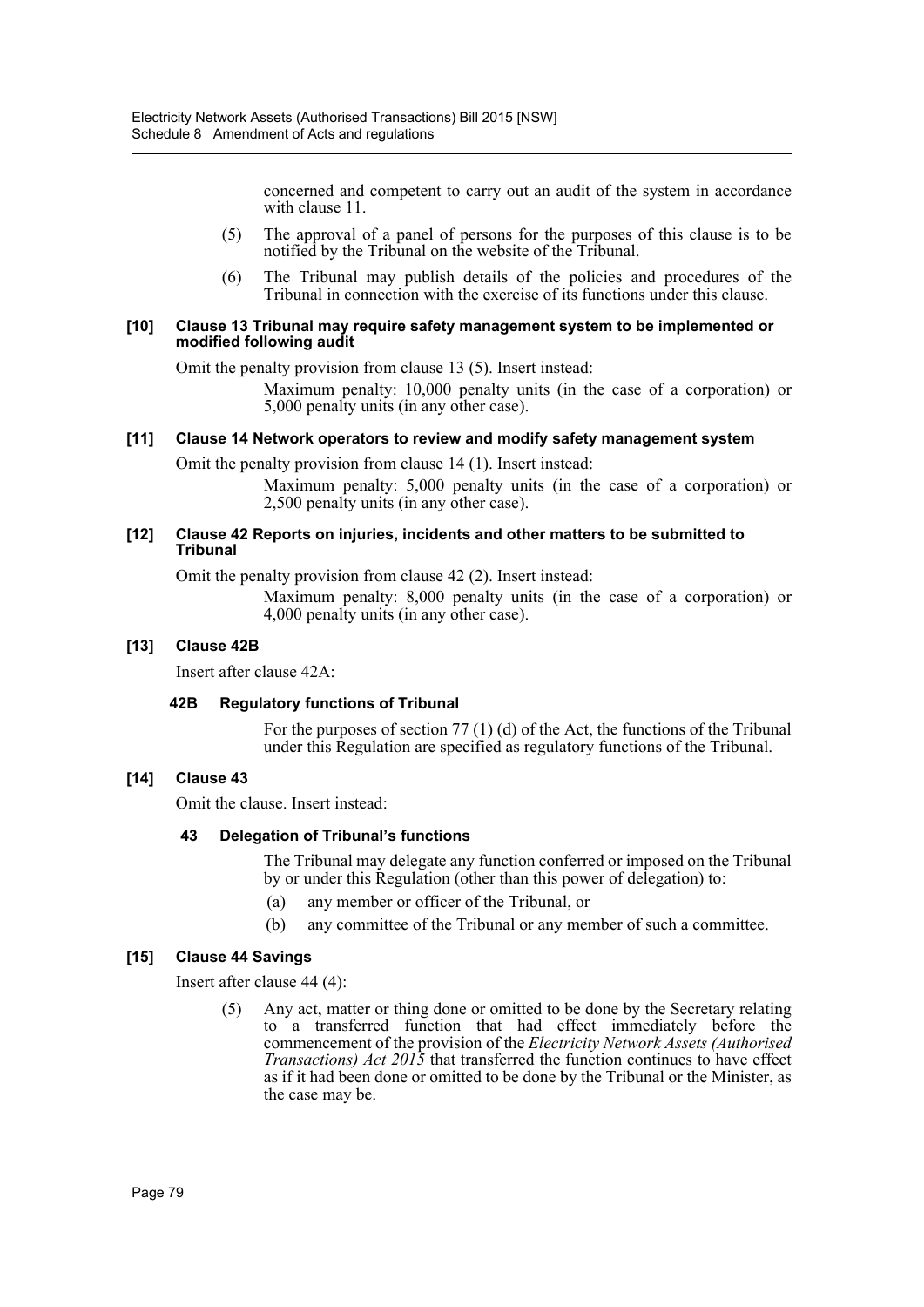### (6) In this clause:

*transferred function* means a function of the Secretary under this Act that, as a result of amendments made by the *Electricity Network Assets (Authorised Transactions) Act 2015*, is conferred on the Tribunal or the Minister.

# **8.10 Energy and Utilities Administration Act 1987 No 103**

### **Section 40 Persons may be required to furnish information**

Insert after paragraph (a) of the definition of *water or energy service provider* in section 40 $(5)$ :

> (a1) an authorised network operator under the *Electricity Network Assets (Authorised Transactions) Act 2015*,

# **8.11 Energy Services Corporations Act 1995 No 95**

### **Schedule 1 Energy services corporations**

Omit "Eraring Energy".

# **8.12 Environmental Planning and Assessment Act 1979 No 203**

#### **Section 111A**

Insert after section 111:

#### **111A Regulations for environmental impact assessment by prescribed determining authorities**

- (1) In this section, *prescribed determining authority* means a person prescribed for the purposes of the definition of *public authority* in section  $4(1)$  so as to allow the person to be a determining authority within the meaning of this Part.
- (2) The regulations may make provision for or with respect to the exercise by a prescribed determining authority of its functions under section 111 (*environmental impact assessment functions*), including (without limitation) provision for or with respect to the following:
	- (a) the manner in which environmental impact assessment functions must be exercised including the matters that must be considered in the exercise of those functions,
	- (b) requirements for public and other consultation in connection with environmental impact assessment functions, including requirements for consultation with the Secretary and the consideration of advice given by the Secretary,
	- (c) requirements for the documentation of the exercise of environmental impact assessment functions (*assessment documentation*),
	- (d) requirements for making assessment documentation available to the Minister and the Secretary and for the public release of assessment documentation,
	- (e) requirements for auditing the exercise of environmental impact assessment functions and compliance with requirements imposed by or under the regulations.
- (3) The regulations may provide for the approval by the Minister of a code (an *approved code*) that makes provision for or with respect to the matters for which the regulations under this section may make provision.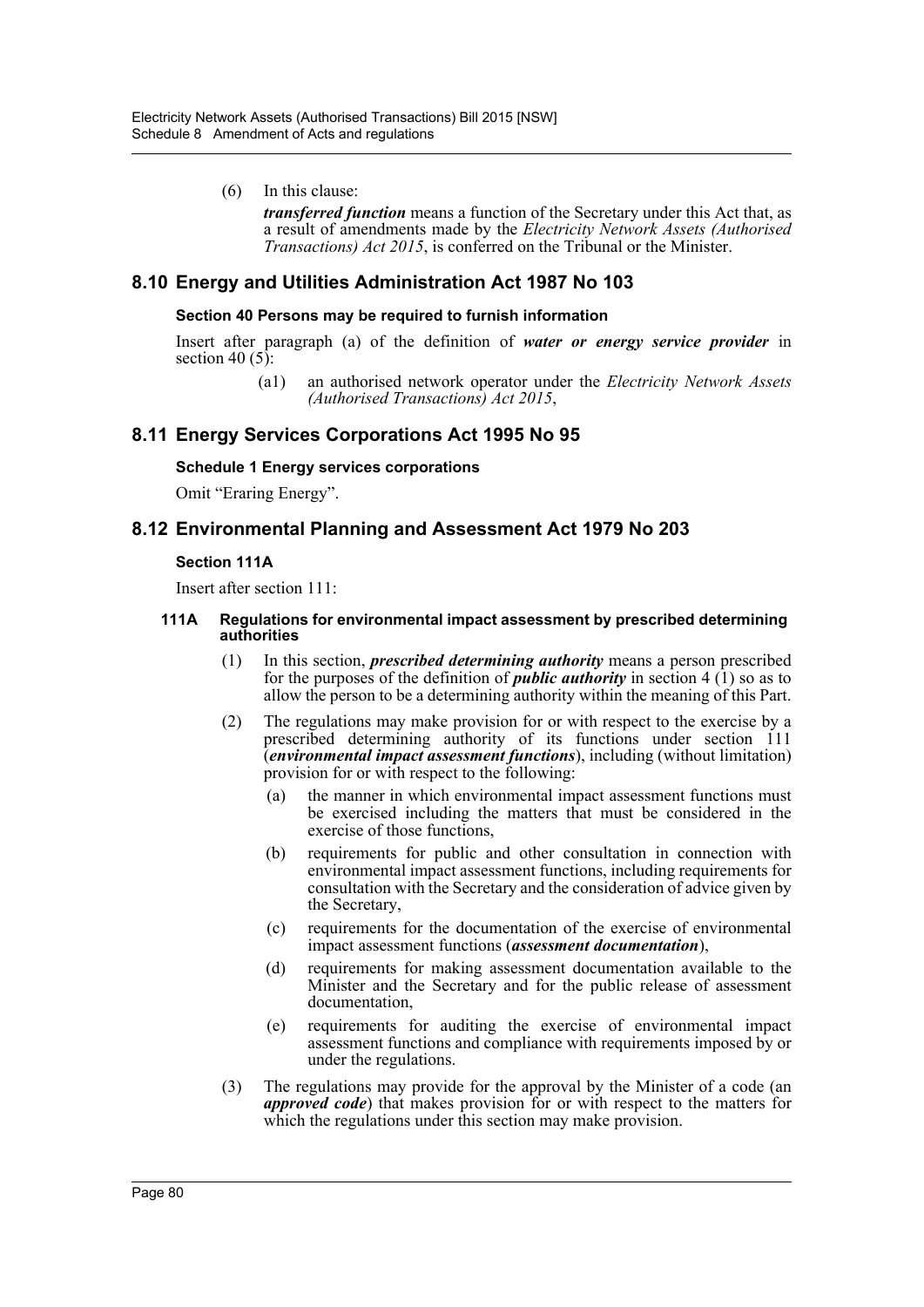(4) An approved code may make provision for or with respect to a matter by applying, adopting or incorporating, with or without modification, the provisions of a specified document as in force for the time being or a document formulated, issued or published by a specified person or body.

# **8.13 Environmental Planning and Assessment Regulation 2000**

## **[1] Part 14 Environmental assessment under Part 5 of the Act**

Insert after Division 8:

# **Division 9 Special provisions relating to electricity distributors and transmission operators**

## **244J Definitions**

In this Division:

*activity for the purposes of a transacted electricity transmission or distribution network* includes activities (within the meaning of Part 5 of the Act) for any one or more of the following purposes:

- (a) development for the purposes of the construction, maintenance or operation of a transacted electricity transmission or distribution network,
- (b) geotechnical investigations relating to a transacted electricity transmission or distribution network,
- (c) environmental management and pollution control relating to a transacted electricity transmission or distribution network,
- (d) access for the purpose of the construction, maintenance or operation of a transacted electricity transmission or distribution network,
- (e) temporary construction sites and storage areas, including temporary batching plants, the storage of plant and equipment and the stockpiling of excavated material.

*approved Code* means a Code approved by the Minister under this Division.

*authorised network operator* means an authorised network operator under the *Electricity Network Assets (Authorised Transactions) Act 2015*.

*electricity transmission or distribution network* has the same meaning as it has in Division 5 of Part 3 of *State Environmental Planning Policy (Infrastructure) 2007*.

*transacted electricity transmission or distribution network* means a transacted distribution system or transacted transmission system under the *Electricity Network Assets (Authorised Transactions) Act 2015*.

### **244K Approved Code**

(1) An approved Code may make provision for or with respect to the exercise by an authorised network operator of its functions under section 111 of the Act in respect of an activity for the purposes of a transacted electricity transmission or distribution network.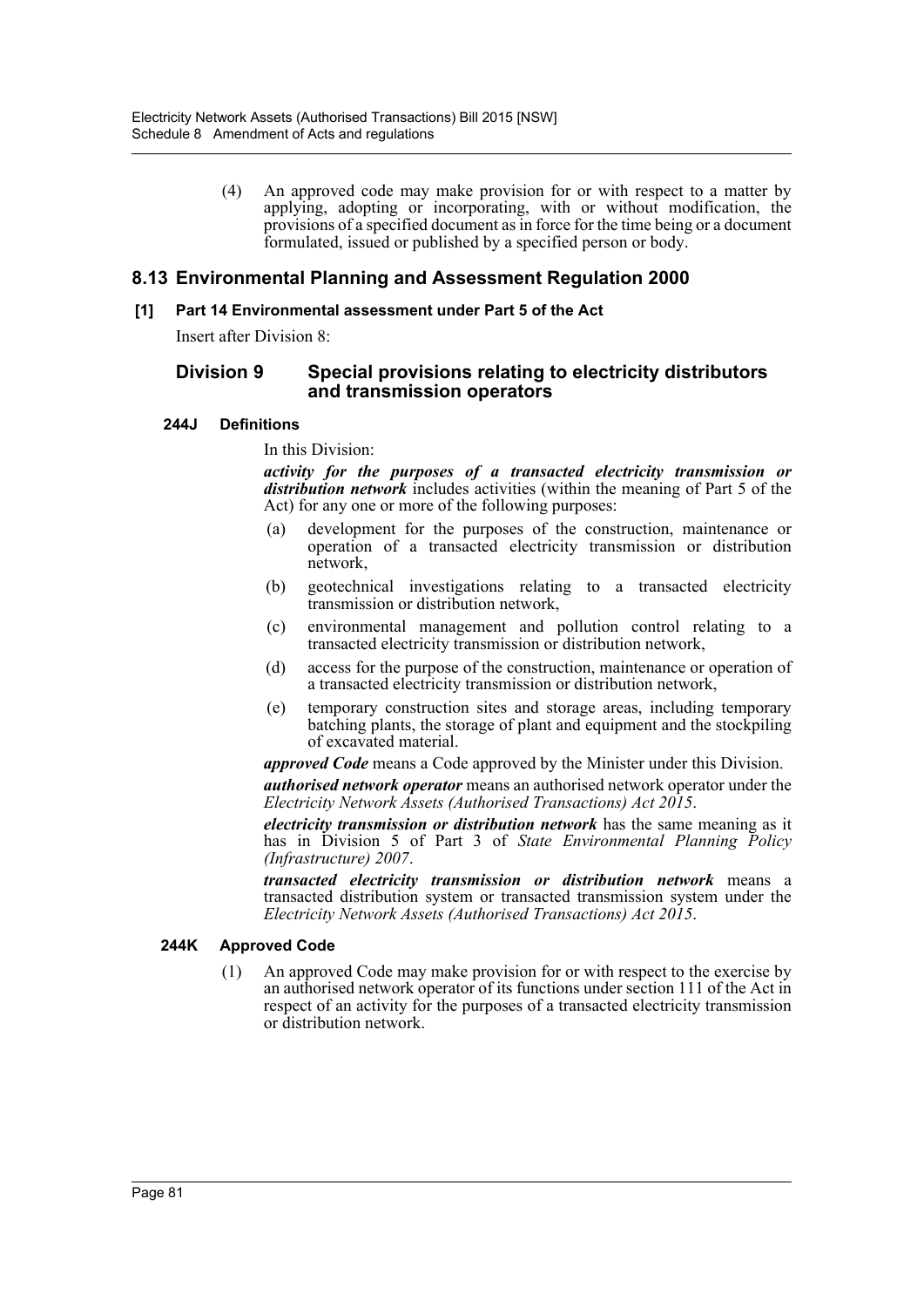- (2) An approved Code is not to apply to activities for the purposes of a transacted electricity transmission or distribution network for which the operator is required under Part 5 of the Act to furnish or obtain an environmental impact statement.
- (3) Without limitation, an approved Code may include provision for or with respect to any of the matters listed in section  $111A(2)$  of the Act.
- (4) An approved Code may specify the period for which the approved Code is in force.
- (5) The Minister may by notice in writing to an authorised network operator exempt a specified activity of the operator from the operation of an approved Code. Such an exemption may be made subject to conditions and may be revoked or varied at any time by notice in writing to the operator.

### **244L Procedure for approval of Code**

- (1) The Minister may approve a Code for the purposes of this Division and may vary or revoke an approved Code.
- (2) An approval of a Code, or a variation or revocation of an approved Code, takes effect when notice of it is published in the Gazette or on such later date as is specified in the approval, variation or revocation.
- (3) The Minister must, before varying or revoking a Code or approving a Code as a replacement for an existing Code, give each authorised network operator who will be affected by it notice of the proposal and an opportunity to make submissions on the proposal. The Minister must take into account any submission made by an authorised network operator within 20 business days after the operator was given notice of the proposal.

# **[2] Clause 277 Public authorities**

Insert as clause 277 (5):

- (5) For the purpose of the definition of *public authority* in section 4 (1) of the Act, an authorised network operator under the *Electricity Network Assets (Authorised Transactions) Act 2015* is prescribed, but only so as to allow the authorised network operator to be a determining authority within the meaning of Part 5 of the Act for development for the purposes of an electricity transmission or distribution network (within the meaning of *State Environmental Planning Policy (Infrastructure) 2007*) operated or to be operated by the authorised network operator and that is:
	- (a) permitted without consent by a public authority under that Policy, or
	- (b) permitted without consent under any other environmental planning instrument.

# **8.14 Government Information (Public Access) Act 2009 No 52**

#### **Schedule 1 Information for which there is conclusive presumption of overriding public interest against disclosure**

Insert at the end of the Schedule:

#### **14 Information about authorised transactions under Electricity Network Assets (Authorised Transactions) Act 2015**

It is to be conclusively presumed that there is an overriding public interest against disclosure of information contained in any document prepared for the purposes of or in connection with an authorised transaction under the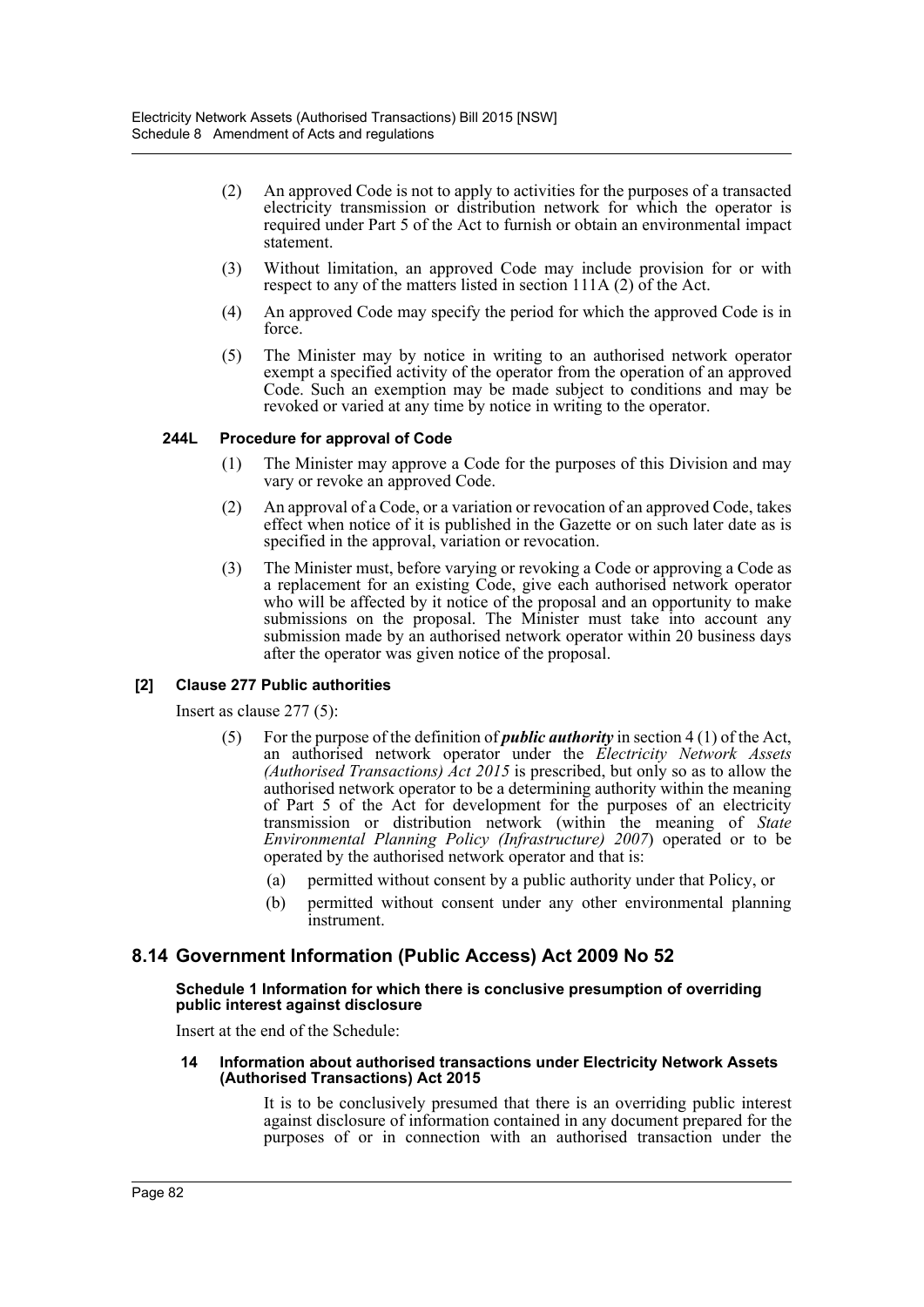*Electricity Network Assets (Authorised Transactions) Act 2015* other than a document the public disclosure of which has been approved by the Treasurer.

# **8.15 Independent Pricing and Regulatory Tribunal Act 1992 No 39**

### **Section 10 Delegation of Tribunal's functions**

Insert after section 10 (3):

(4) This section does not limit any power of delegation conferred on the Tribunal by or under any other Act.

# **8.16 Land Development Contribution Management Act 1970 No 22**

#### **Section 7 Time when declared land becomes liable for contribution**

Insert "or an authorised distributor under the *Electricity Network Assets (Authorised Transactions) Act 2015*" after "an energy distributor within the meaning of the *Energy Services Corporations Act 1995*" in section 7 (6).

# **8.17 Land Tax Management Act 1956 No 26**

#### **Section 10 Land exempted from tax**

Omit "a distribution network service provider that holds an authorisation or licence to operate an electricity distribution system under the *Electricity Supply Act 1995*" from section  $10(1)(n)$ .

Insert instead "a distributor that holds a licence to operate a distribution system under the *Electricity Supply Act 1995*".

# **8.18 National Electricity (New South Wales) Act 1997 No 20**

### **Section 9 Regulations**

Insert at the end of the section:

- (2) The regulations may modify the operation of the *National Electricity Rules*, to the extent that they apply as a law of New South Wales, by making provision for or with respect to:
	- (a) exempting the lessor of a transacted distribution system or transacted transmission system under the *Electricity Network Assets (Authorised Transactions) Act 2015* from the requirement to be a registered participant under the *National Electricity (NSW) Law*, or
	- (b) matters (including matters of a savings or transitional nature) that are consequential on the enactment of the *Electricity Network Assets (Authorised Transactions) Act 2015* or an authorised transaction under that Act.

# **8.19 National Parks and Wildlife Act 1974 No 80**

### **Section 69A Definitions**

Insert after paragraph (d) of the definition of *statutory authority* in section 69A (1):

(e) an authorised network operator under the *Electricity Network Assets (Authorised Transactions) Act 2015*.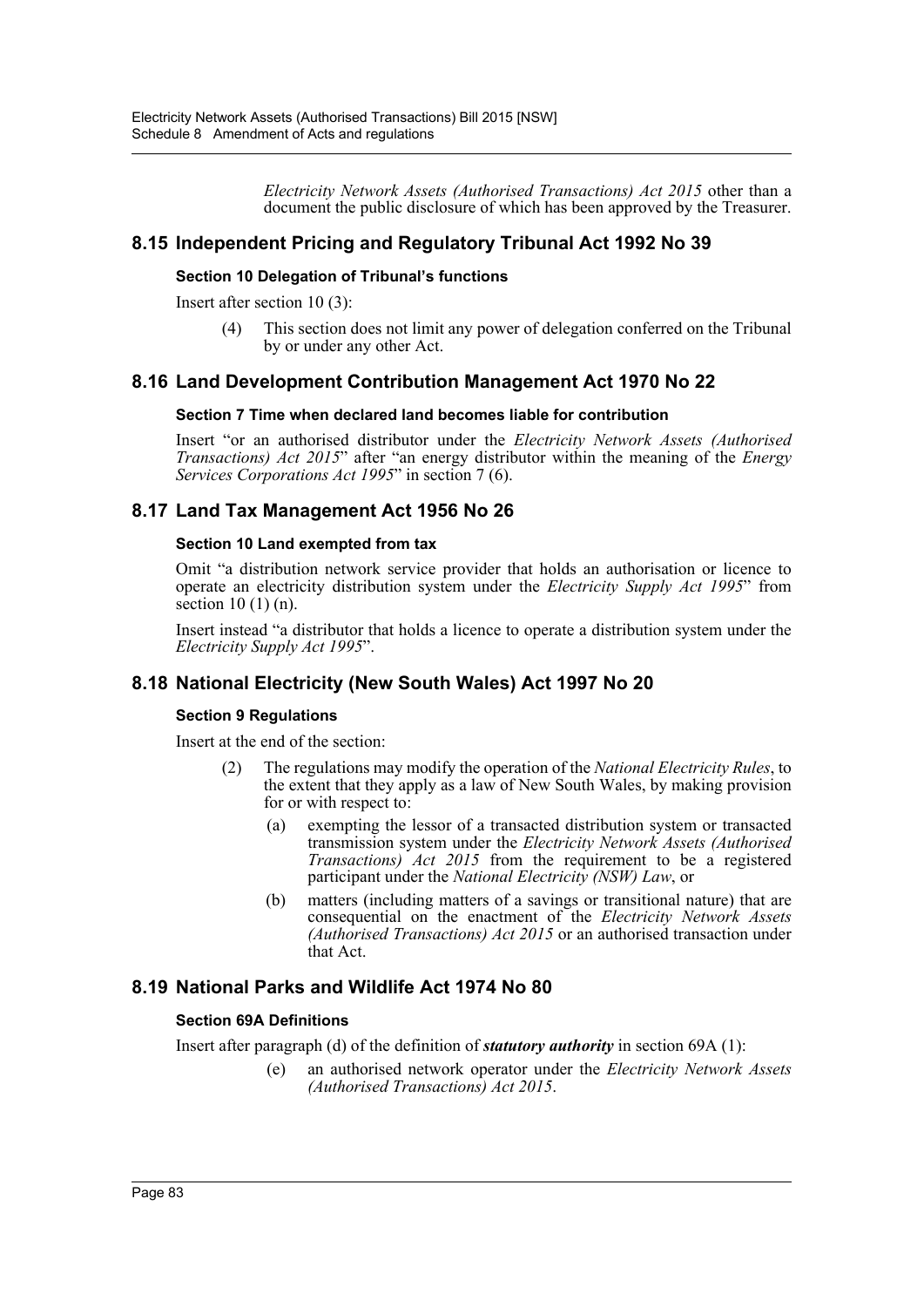# **8.20 Noxious Weeds Act 1993 No 11**

# **Dictionary**

Insert after paragraph (c1) of the definition of *public authority*:

(c2) an authorised network operator under the *Electricity Network Assets (Authorised Transactions) Act 2015* except for the purposes of sections 65 and 70 (2) of this Act, or

# **8.21 Protection of the Environment Operations Act 1997 No 156**

## **[1] Section 6 Appropriate regulatory authority**

Insert after section 6 (2) (c):

(c1) activities carried on by an authorised network operator (within the meaning of the *Electricity Network Assets (Authorised Transactions) Act 2015*) whether at premises occupied by the authorised network operator or otherwise, or

## **[2] Section 92 Clean-up by public authorities**

Insert "or the lessor of a transacted distribution system or transacted transmission system under the *Electricity Network Assets (Authorised Transactions) Act 2015*" after "corporation" in section 92 (5).

### **[3] Section 218 Other authorities who may also institute proceedings**

Insert after section 218 (6) (c):

(c1) activities carried on by an authorised network operator (within the meaning of the *Electricity Network Assets (Authorised Transactions) Act 2015*) whether at premises occupied by the authorised network operator or otherwise, or

# **[4] Section 226 Enforcement officers**

Insert at the end of section 226 (3) (b):

, or

(c) an offence (other than a littering offence) alleged to have been committed in relation to activities carried on by an authorised network operator (within the meaning of the *Electricity Network Assets (Authorised Transactions) Act 2015*).

### **[5] Section 270 Restrictions on noise abatement orders**

Insert after section 270 (2) (a):

(a1) any activity carried on by an authorised network operator (within the meaning of the *Electricity Network Assets (Authorised Transactions) Act 2015*), or

### **[6] Section 278 Restrictions on noise abatement directions**

Insert after section 278 (2) (a):

(a1) any activity carried on by an authorised network operator (within the meaning of the *Electricity Network Assets (Authorised Transactions) Act 2015*), or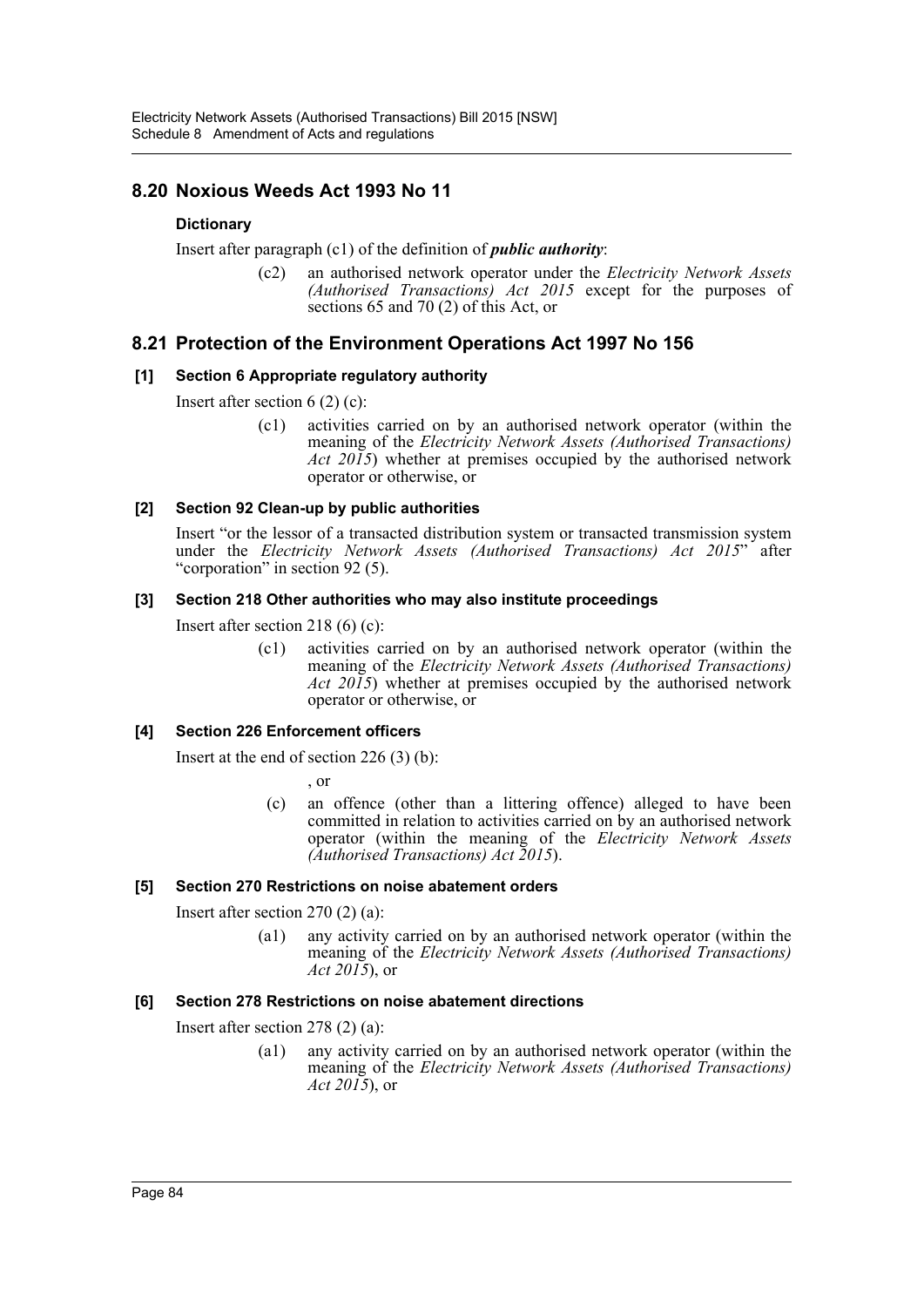# **8.22 Protection of the Environment Operations (General) Regulation 2009**

# **[1] Clause 85 Marine Parks Authority**

Insert after clause 85 (1) (c):

(c1) activities carried on by an authorised network operator (within the meaning of the *Electricity Network Assets (Authorised Transactions) Act 2015*) whether at premises occupied by the authorised network operator or otherwise,

# **[2] Clause 87 Chief Executive of Office of Environment and Heritage**

Insert after clause 87 (c):

(c1) activities carried on by an authorised network operator (within the meaning of the *Electricity Network Assets (Authorised Transactions) Act 2015*) whether at premises occupied by the authorised network operator or otherwise,

# **8.23 Real Property Act 1900 No 25**

## **Section 45D Application for title by possession**

Insert at the end of section 45D (3) (d):

or

(e) the owner of a transacted distribution system or transacted transmission system under the *Electricity Network Assets (Authorised Transactions) Act 2015*,

# **8.24 Road Rules 2014**

### **Dictionary**

Insert "or an authorised distributor under the *Electricity Network Assets (Authorised Transactions) Act 2015*" after "statutory body" in the definition of *public utility service vehicle*.

# **8.25 Road Transport (Vehicle Registration) Regulation 2007**

### **Dictionary**

Insert ", or an authorised distributor under the *Electricity Network Assets (Authorised Transactions) Act 2015,*" after "statutory body" in the definition of *public utility service vehicle*.

# **8.26 Roads Act 1993 No 33**

# **[1] Schedule 2 Savings, transitional and other provisions**

Omit "within the meaning of the *Gas Supply Act 1996*" from clause 5 (1).

Insert instead "under the *Gas Supply Act 1996* or the *Electricity Supply Act 1995*".

# **[2] Schedule 2, clause 5 (1)**

Omit "gas distributor's". Insert instead "network operator's".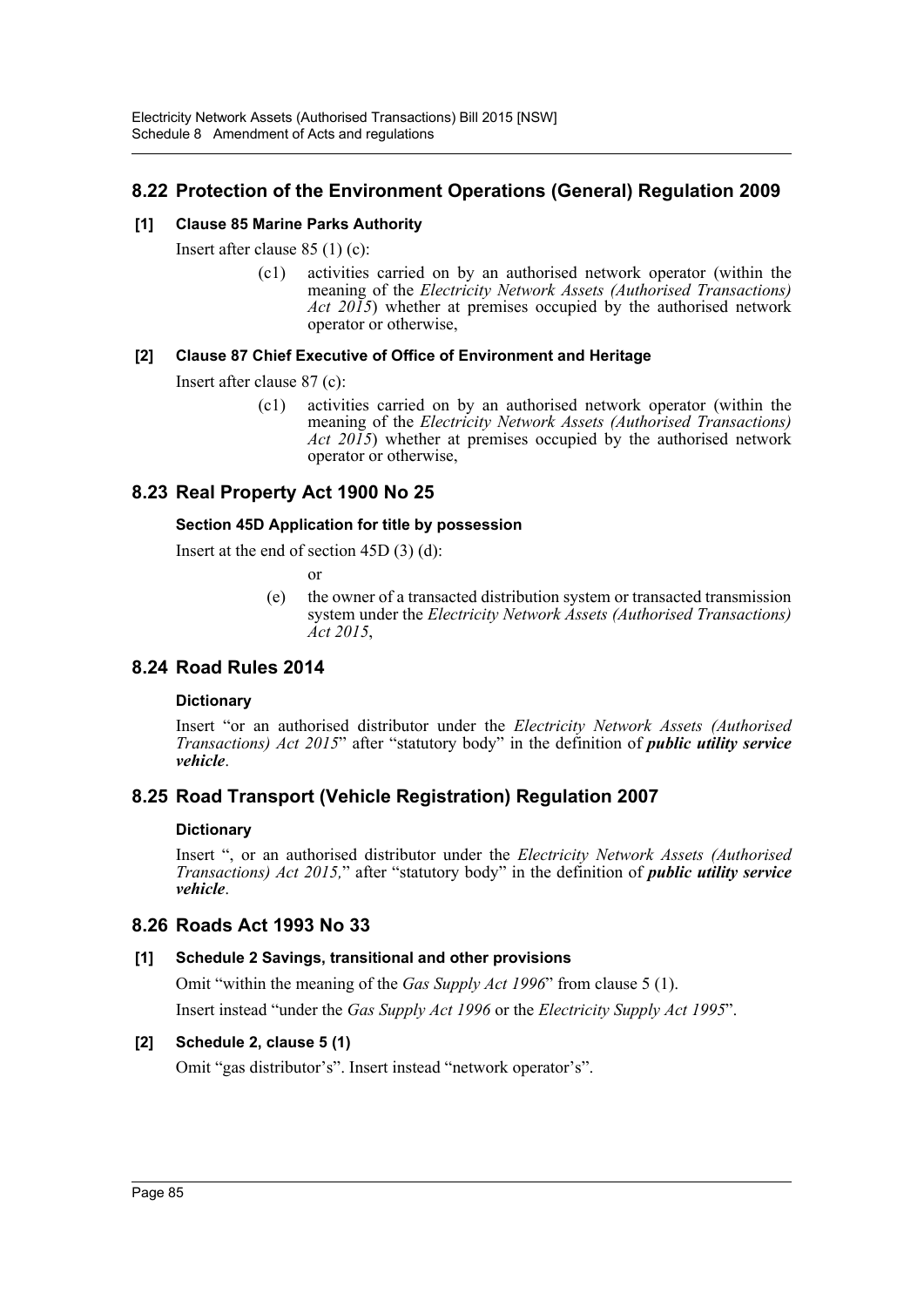# **8.27 Rural Fires Act 1997 No 65**

# **Dictionary**

Omit "public authority." from paragraph (e) of the definition of *public authority*. Insert instead:

public authority,

and in Part 4 includes an authorised network operator under the *Electricity Network Assets (Authorised Transactions) Act 2015*.

# **8.28 State Owned Corporations Act 1989 No 134**

# **Schedule 5 Statutory SOCs**

Omit "Eraring Energy".

# **8.29 Subordinate Legislation Act 1989 No 146**

# **Schedule 4 Excluded instruments**

Insert at the end of the Schedule (with appropriate item number):

Regulations under the *Electricity Network Assets (Authorised Transactions) Act 2015*.

# **8.30 Transport Administration Act 1988 No 109**

## **[1] Section 80C Payments of subsidies to electricity distributors for removal or relocation of electricity structures**

Omit "electricity distribution network service provider" wherever occurring. Insert instead "electricity distributor".

# **[2] Section 80C (1)**

Omit "the provider". Insert instead "the distributor".

# **[3] Section 80C (3)**

Insert after section 80C (2):

(3) In this section, *electricity distributor* means a distributor under the *Electricity Supply Act 1995*.

# **8.31 Water Management (General) Regulation 2011**

# **[1] Clause 40 Network operators**

Omit "or the *Gas Supply Act 1996*".

Insert instead ", the *Gas Supply Act 1996* or the *Electricity Supply Act 1995*".

# **[2] Clause 40 (a)**

Omit "or gas infrastructure". Insert instead ", gas or electricity infrastructure".